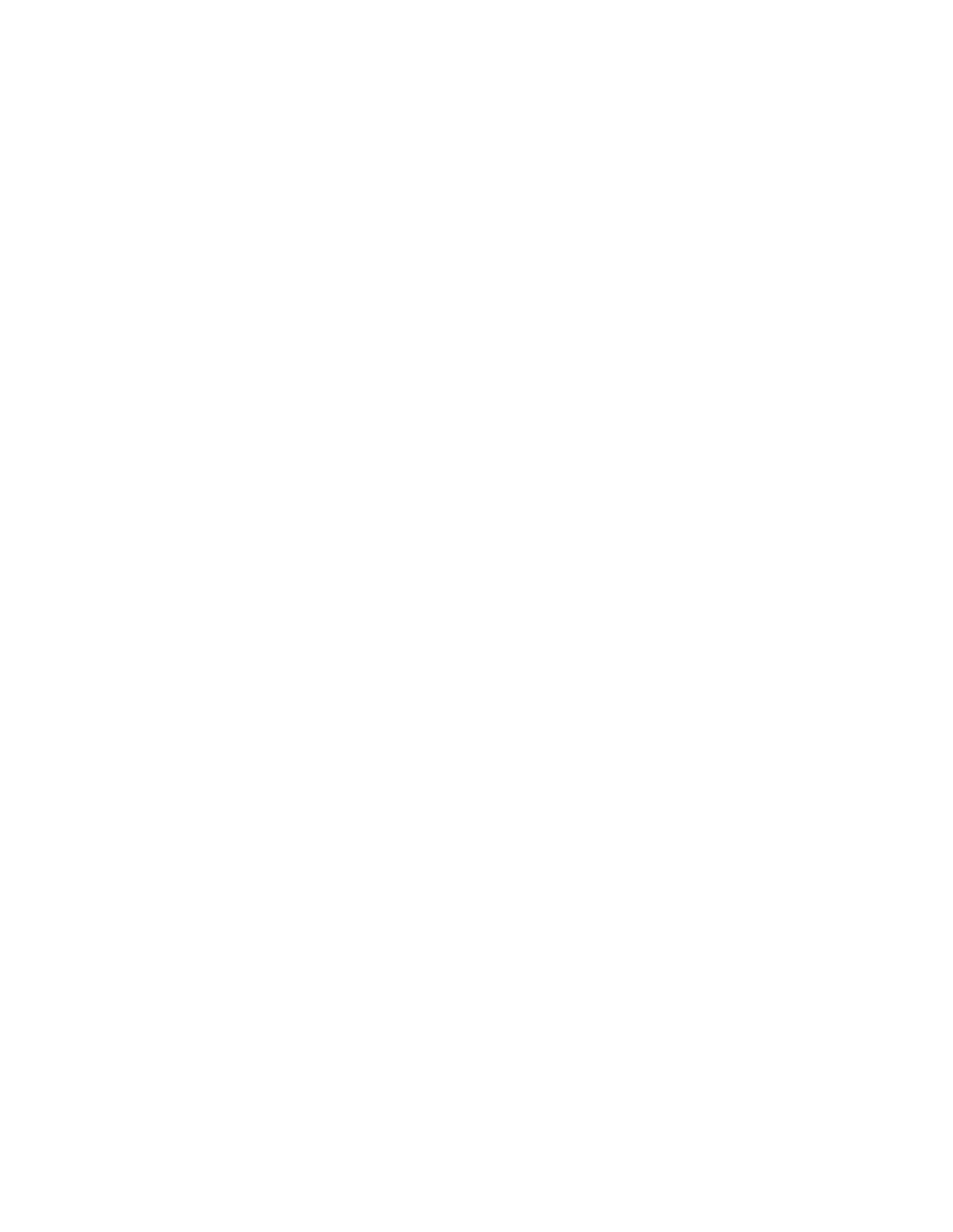## **TABLE OF CONTENTS**

| 1.1                                           | 1.1.1<br>1.1.2<br>1.1.3          |                                                                                                                                                                                                                                                                                                                                 |  |
|-----------------------------------------------|----------------------------------|---------------------------------------------------------------------------------------------------------------------------------------------------------------------------------------------------------------------------------------------------------------------------------------------------------------------------------|--|
| 1.2<br>1.4                                    |                                  | 1.3 The Ontario Universities Council on Quality Assurance (Quality Council)  2<br>The Association of Theological Schools in the United States and Canada (ATS)  2                                                                                                                                                               |  |
|                                               |                                  |                                                                                                                                                                                                                                                                                                                                 |  |
| 2.1<br>2.2<br>2.3<br>2.4<br>2.5<br>2.6        | 2.6.1<br>2.6.2<br>2.6.3<br>2.6.4 | 2.6.1.1<br>2.6.1.2<br>TST Basic Degree Common Stream Committee: Spiritual Care and Psychotherapy<br>TST Basic Degree Common Stream Committee: Master of Theological Studies -                                                                                                                                                   |  |
|                                               |                                  |                                                                                                                                                                                                                                                                                                                                 |  |
| 3.1<br>3.2<br>3.3<br>3.4<br>3.5<br>3.6<br>3.7 | 3.1.1                            |                                                                                                                                                                                                                                                                                                                                 |  |
|                                               |                                  |                                                                                                                                                                                                                                                                                                                                 |  |
| 4.1                                           | 4.1.1<br>4.1.2<br>4.1.3          | Master's degree leading to ministerial leadership: Master of Divinity (MDiv) 6<br>Master's Degree preparing for educational ministries: Master of Religious<br>Master's Degrees preparing for specialized ministries: Master of Pastoral Studies<br>(MPS); Master of Arts in Ministry and Spirituality (MAMS); Master of Sacred |  |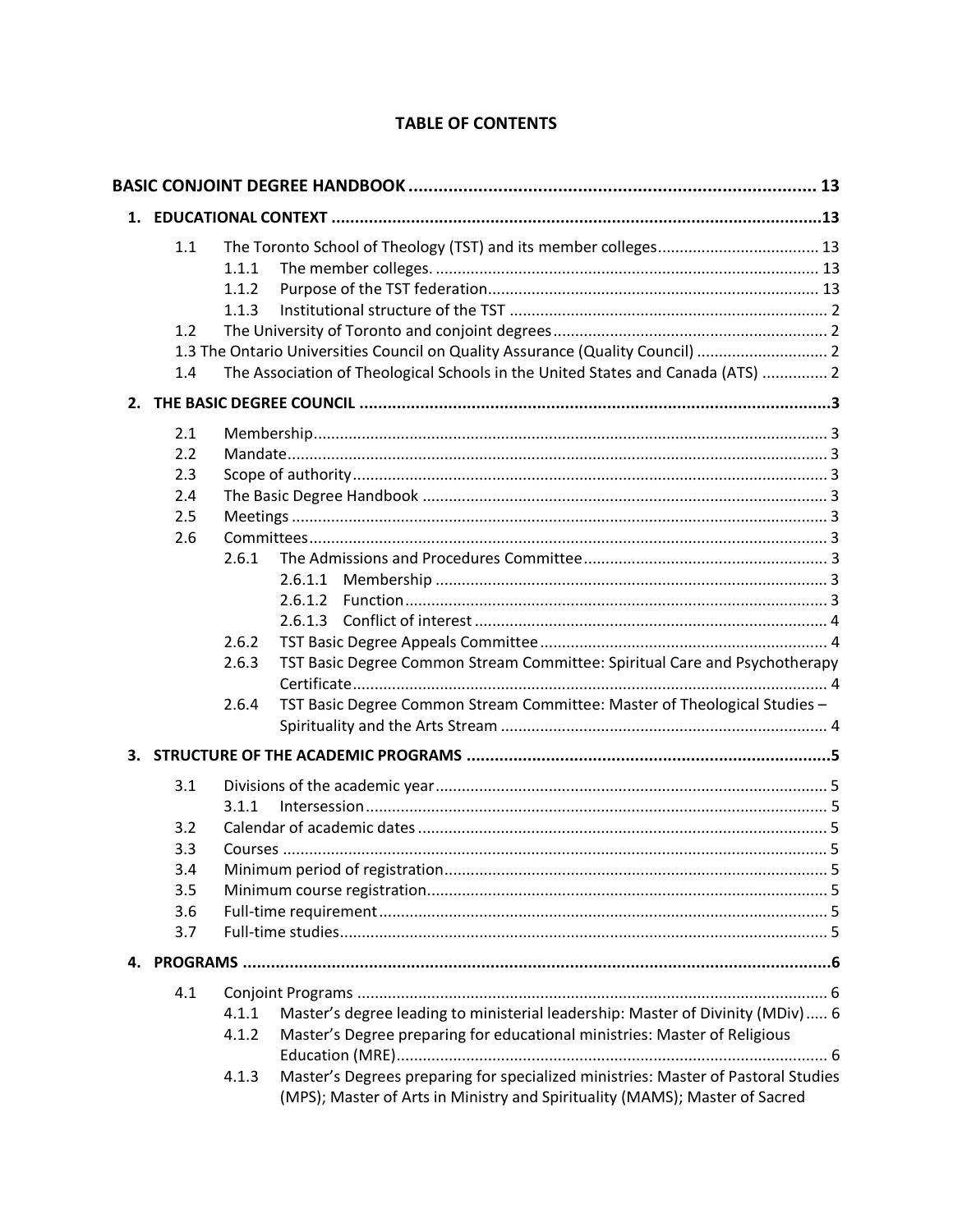|    |     |       |                    | 4.1.3.2 Certificate in Spiritual Care and Psychotherapy (Emmanuel College &  |  |
|----|-----|-------|--------------------|------------------------------------------------------------------------------|--|
|    |     |       |                    |                                                                              |  |
|    |     | 4.1.4 |                    | Master's Degrees offering a general introduction to theological scholarship: |  |
|    |     |       |                    |                                                                              |  |
|    |     | 4.1.5 |                    | Non-Conjoint Diplomas & Certificates offered in conjunction with Conjoint    |  |
|    |     |       |                    |                                                                              |  |
|    |     | 4.1.6 |                    |                                                                              |  |
|    |     |       |                    | 4.1.6.1 Conjoint Certificate in Theological Studies (Post-Baccalaureate)  7  |  |
|    |     |       |                    | 4.1.6.2 Certificate in Theology and Interreligious Engagement (Post-         |  |
|    |     |       |                    |                                                                              |  |
|    |     | 4.1.7 |                    |                                                                              |  |
|    | 4.2 | 4.2.1 |                    |                                                                              |  |
|    |     | 4.2.2 |                    |                                                                              |  |
|    |     |       |                    |                                                                              |  |
|    | 4.3 |       |                    |                                                                              |  |
|    |     | 4.3.1 |                    |                                                                              |  |
|    |     | 4.3.2 |                    |                                                                              |  |
|    |     |       |                    |                                                                              |  |
|    |     |       | 4.3.2.3            |                                                                              |  |
|    |     |       |                    |                                                                              |  |
|    |     |       |                    | 4.3.2.4 Degree-level expectations (DLE's) specific to TST basic degree       |  |
|    |     |       |                    |                                                                              |  |
|    |     | 4.3.3 |                    |                                                                              |  |
|    |     |       |                    |                                                                              |  |
|    |     |       |                    |                                                                              |  |
|    |     |       |                    |                                                                              |  |
|    |     |       |                    |                                                                              |  |
|    |     |       |                    | 4.3.3.2 Certificate in Theology and Interreligious Engagement 10             |  |
|    | 4.4 |       |                    | Authority of the member colleges in regulating basic degree programs  11     |  |
|    |     | 4.4.1 |                    |                                                                              |  |
|    |     |       |                    |                                                                              |  |
|    |     |       |                    |                                                                              |  |
|    |     |       | 4.4.1.2<br>4.4.1.3 |                                                                              |  |
|    |     |       | 4.4.1.4            |                                                                              |  |
|    |     | 4.4.2 |                    |                                                                              |  |
|    |     |       | 4.4.2.1            |                                                                              |  |
|    |     |       | 4.4.2.2            |                                                                              |  |
|    |     |       | 4.4.2.3            |                                                                              |  |
|    |     |       |                    |                                                                              |  |
|    |     |       | 4.4.2.5            |                                                                              |  |
|    |     |       | 4.4.2.6            |                                                                              |  |
|    |     |       |                    |                                                                              |  |
| 5. |     |       |                    |                                                                              |  |
|    | 5.1 |       |                    |                                                                              |  |
|    |     | 5.1.1 |                    | Conjoint Certificate in Spiritual Care and Psychotherapy 12                  |  |
|    |     | 5.1.2 |                    |                                                                              |  |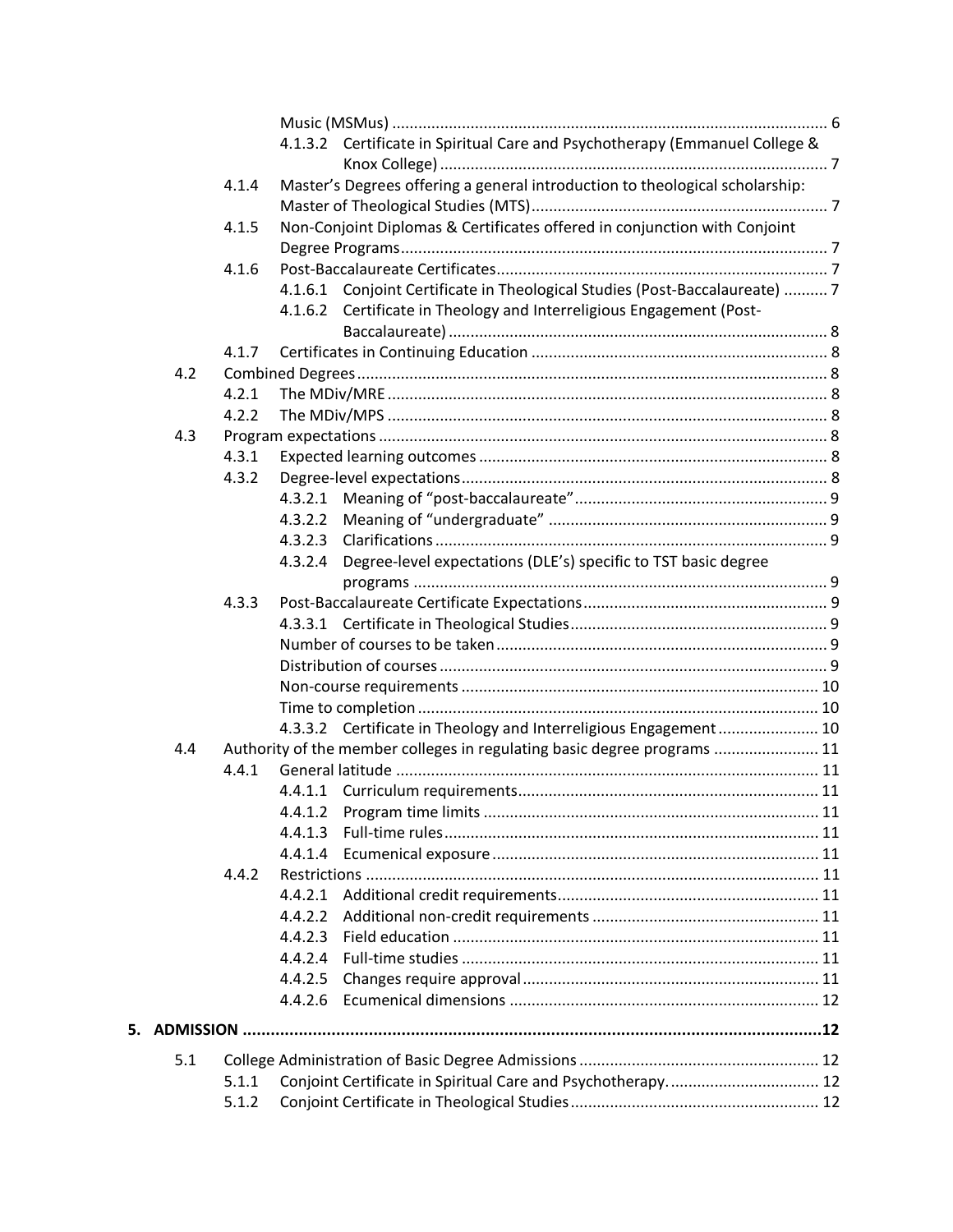|    | 5.2  |       |         |                                                                                    |  |  |
|----|------|-------|---------|------------------------------------------------------------------------------------|--|--|
|    | 5.3  |       |         |                                                                                    |  |  |
|    |      | 5.3.1 |         |                                                                                    |  |  |
|    |      |       |         |                                                                                    |  |  |
|    |      |       | 5.3.1.2 |                                                                                    |  |  |
|    |      |       | 5.3.1.3 |                                                                                    |  |  |
|    |      |       | 5.3.1.4 |                                                                                    |  |  |
|    |      |       | 5.3.1.5 |                                                                                    |  |  |
|    | 5.4  |       |         |                                                                                    |  |  |
|    | 5.5  |       |         |                                                                                    |  |  |
|    | 5.6  |       |         |                                                                                    |  |  |
|    | 5.7  |       |         |                                                                                    |  |  |
|    | 5.8  |       |         |                                                                                    |  |  |
|    |      | 5.8.1 |         |                                                                                    |  |  |
|    |      | 5.8.2 |         |                                                                                    |  |  |
|    |      | 5.8.3 |         |                                                                                    |  |  |
|    |      | 5.8.4 |         |                                                                                    |  |  |
|    | 5.9  |       |         |                                                                                    |  |  |
|    | 5.10 |       |         |                                                                                    |  |  |
| 6. |      |       |         | CREDIT FOR ACADEMIC WORK COMPLETED OUTSIDE THE CURRENT DEGREE PROGRAM 15           |  |  |
|    | 6.1  |       |         | Determination of credits for work completed outside the current degree program  15 |  |  |
|    | 6.2  |       |         |                                                                                    |  |  |
|    | 6.3  |       |         |                                                                                    |  |  |
|    | 6.4  |       |         |                                                                                    |  |  |
|    | 6.5  |       |         |                                                                                    |  |  |
|    |      | 6.5.1 |         |                                                                                    |  |  |
|    |      | 6.5.2 |         |                                                                                    |  |  |
|    |      | 6.5.3 |         |                                                                                    |  |  |
|    |      | 6.5.4 |         |                                                                                    |  |  |
|    |      | 6.5.5 |         |                                                                                    |  |  |
|    | 6.6  |       |         |                                                                                    |  |  |
|    |      |       |         |                                                                                    |  |  |
|    | 7.1  |       |         |                                                                                    |  |  |
|    | 7.2  |       |         |                                                                                    |  |  |
|    | 7.3  |       |         |                                                                                    |  |  |
|    | 7.4  |       |         |                                                                                    |  |  |
|    |      | 7.4.1 |         |                                                                                    |  |  |
|    |      | 7.4.2 |         |                                                                                    |  |  |
|    |      | 7.4.3 |         |                                                                                    |  |  |
|    |      |       |         |                                                                                    |  |  |
|    | 7.5  |       |         |                                                                                    |  |  |
|    | 7.6  |       |         |                                                                                    |  |  |
|    | 7.7  |       |         |                                                                                    |  |  |
|    |      | 7.7.1 |         |                                                                                    |  |  |
|    |      | 7.7.2 |         |                                                                                    |  |  |
|    |      | 7.7.3 |         |                                                                                    |  |  |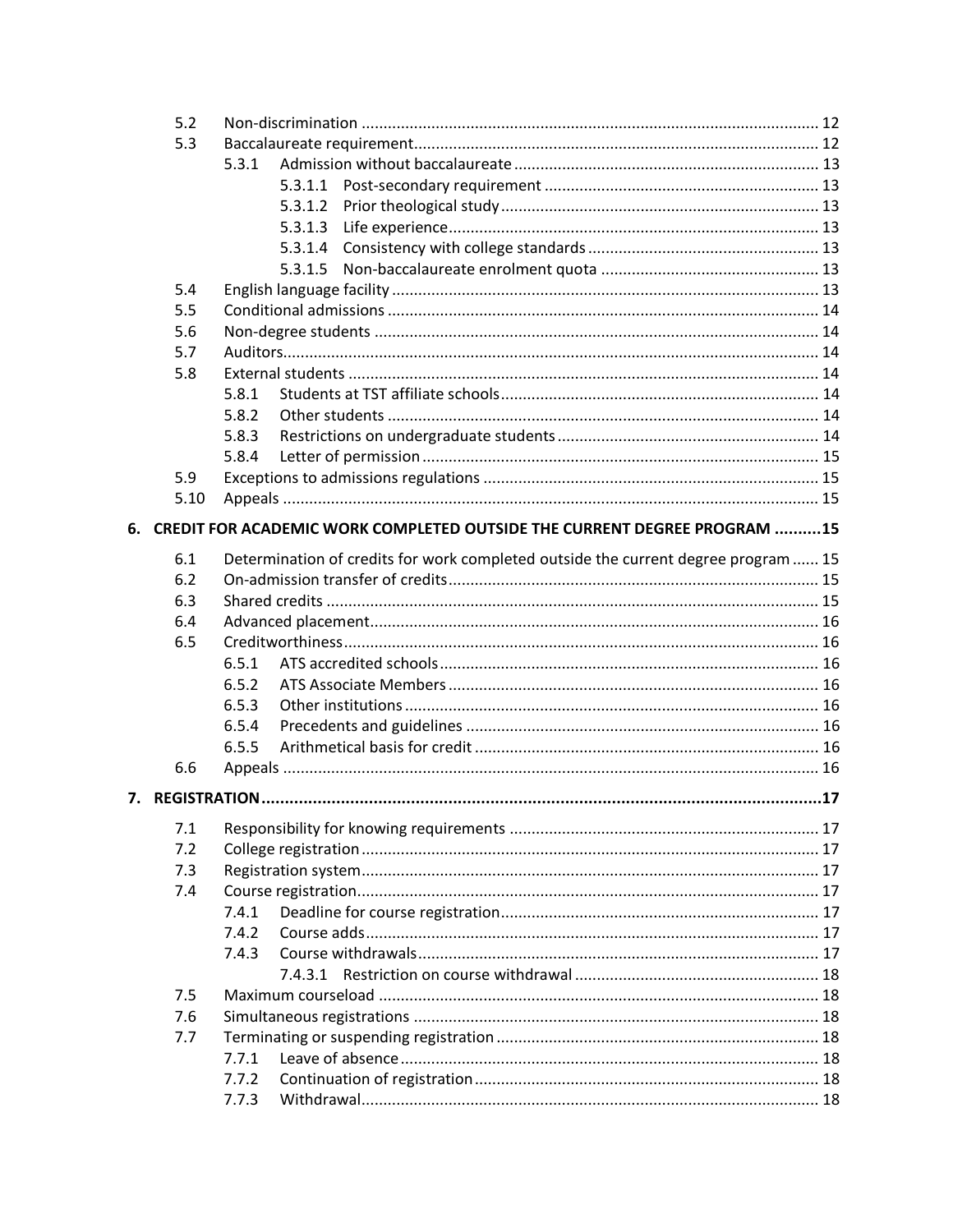|    |     | 7.7.4 |                                                                                 |  |
|----|-----|-------|---------------------------------------------------------------------------------|--|
|    | 7.8 | Fees  |                                                                                 |  |
|    |     | 7.8.1 |                                                                                 |  |
|    |     | 7.8.2 |                                                                                 |  |
|    |     | 7.8.3 |                                                                                 |  |
| 8. |     |       |                                                                                 |  |
|    | 8.1 |       |                                                                                 |  |
|    | 8.2 |       |                                                                                 |  |
|    | 8.3 |       |                                                                                 |  |
|    | 8.4 |       |                                                                                 |  |
|    | 8.5 |       |                                                                                 |  |
|    | 8.6 |       |                                                                                 |  |
|    |     |       |                                                                                 |  |
|    | 9.1 |       |                                                                                 |  |
|    |     | 9.1.1 |                                                                                 |  |
|    |     | 9.1.2 | Program areas (biblical, historical, pastoral and theological studies)  20      |  |
|    |     | 9.1.3 |                                                                                 |  |
|    |     | 9.1.4 |                                                                                 |  |
|    |     | 9.1.5 |                                                                                 |  |
|    | 9.2 |       |                                                                                 |  |
|    | 9.3 |       |                                                                                 |  |
|    |     | 9.3.1 |                                                                                 |  |
|    |     | 9.3.2 |                                                                                 |  |
|    |     | 9.3.3 |                                                                                 |  |
|    |     | 9.3.4 |                                                                                 |  |
|    |     | 9.3.5 |                                                                                 |  |
|    |     | 9.3.6 | Credit for undergraduate courses not already used to earn a previous degree. 22 |  |
|    |     | 9.3.7 |                                                                                 |  |
|    |     | 9.3.8 |                                                                                 |  |
|    | 9.4 |       |                                                                                 |  |
|    |     | 9.4.1 |                                                                                 |  |
|    |     | 9.4.2 |                                                                                 |  |
|    |     | 9.4.3 |                                                                                 |  |
|    |     | 9.4.4 |                                                                                 |  |
|    |     | 9.4.5 |                                                                                 |  |
|    | 9.5 |       |                                                                                 |  |
|    |     | 9.5.1 |                                                                                 |  |
|    |     | 9.5.2 |                                                                                 |  |
|    |     | 9.5.3 |                                                                                 |  |
|    | 9.6 |       |                                                                                 |  |
|    |     | 9.6.1 |                                                                                 |  |
|    | 9.7 |       |                                                                                 |  |
|    |     | 9.7.1 |                                                                                 |  |
|    |     | 9.7.2 |                                                                                 |  |
|    |     | 9.7.3 |                                                                                 |  |
|    |     |       |                                                                                 |  |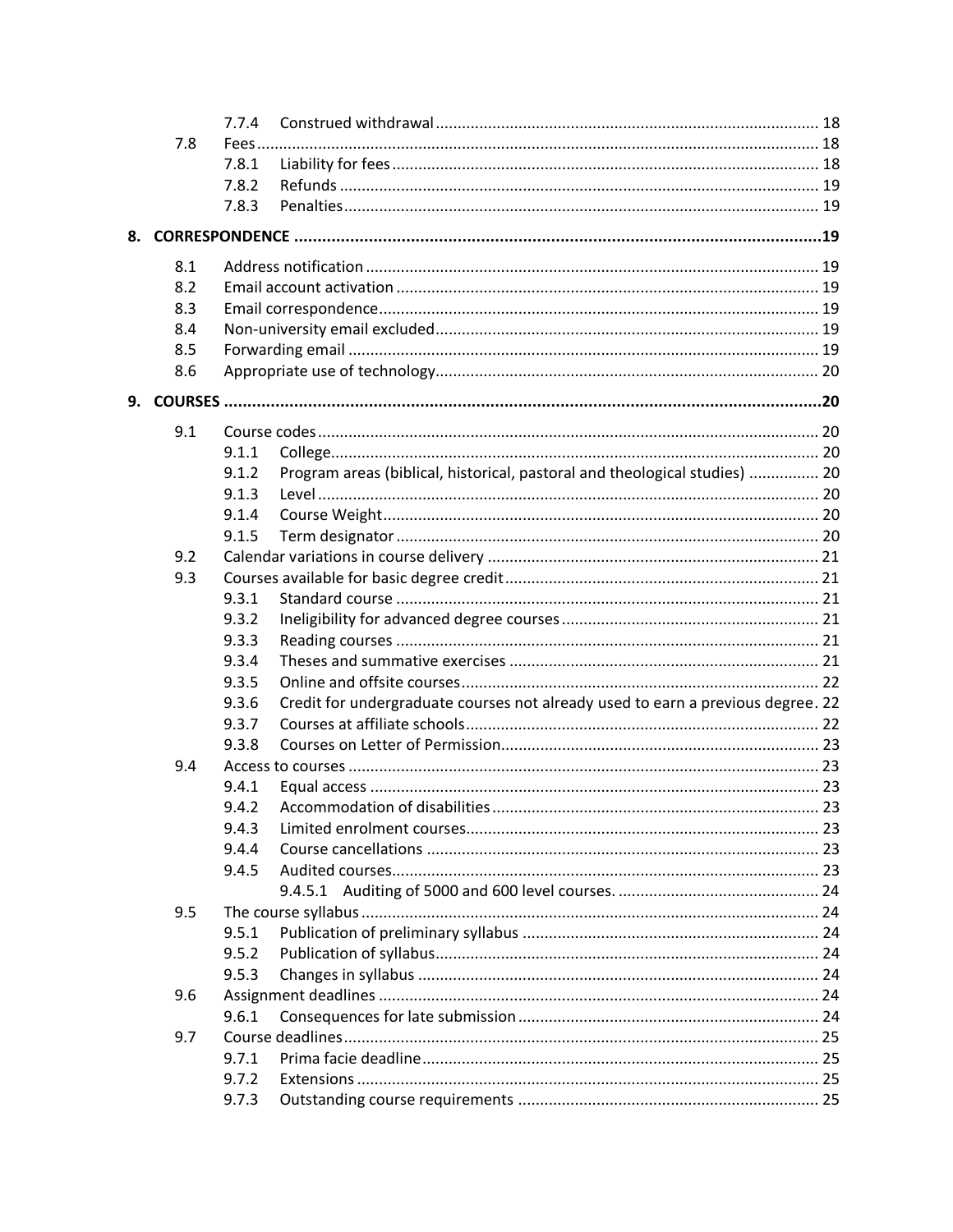|      | 9.7.4 |  |                                                                |  |
|------|-------|--|----------------------------------------------------------------|--|
|      | 9.7.5 |  |                                                                |  |
|      |       |  |                                                                |  |
|      |       |  | 9.7.5.2 Absolute deadline for courses taken outside the TST 25 |  |
| 9.8  |       |  |                                                                |  |
| 9.9  |       |  |                                                                |  |
|      | 9.8.1 |  |                                                                |  |
|      |       |  |                                                                |  |
| 10.1 |       |  |                                                                |  |
|      |       |  |                                                                |  |
|      |       |  |                                                                |  |
|      |       |  |                                                                |  |
|      |       |  |                                                                |  |
|      |       |  |                                                                |  |
|      |       |  |                                                                |  |
|      |       |  |                                                                |  |
|      |       |  |                                                                |  |
|      |       |  |                                                                |  |
| 10.2 |       |  |                                                                |  |
|      |       |  |                                                                |  |
|      |       |  |                                                                |  |
| 10.3 |       |  |                                                                |  |
|      |       |  |                                                                |  |
| 11.1 |       |  |                                                                |  |
| 11.2 |       |  |                                                                |  |
| 11.3 |       |  |                                                                |  |
|      |       |  |                                                                |  |
|      |       |  |                                                                |  |
|      |       |  |                                                                |  |
|      |       |  |                                                                |  |
|      |       |  |                                                                |  |
|      |       |  |                                                                |  |
|      |       |  |                                                                |  |
|      |       |  |                                                                |  |
|      |       |  |                                                                |  |
|      |       |  |                                                                |  |
| 11.4 |       |  |                                                                |  |
|      |       |  |                                                                |  |
|      |       |  |                                                                |  |
|      |       |  |                                                                |  |
|      |       |  |                                                                |  |
|      |       |  |                                                                |  |
|      |       |  |                                                                |  |
|      |       |  |                                                                |  |
|      |       |  |                                                                |  |
|      |       |  |                                                                |  |
|      |       |  |                                                                |  |
|      |       |  |                                                                |  |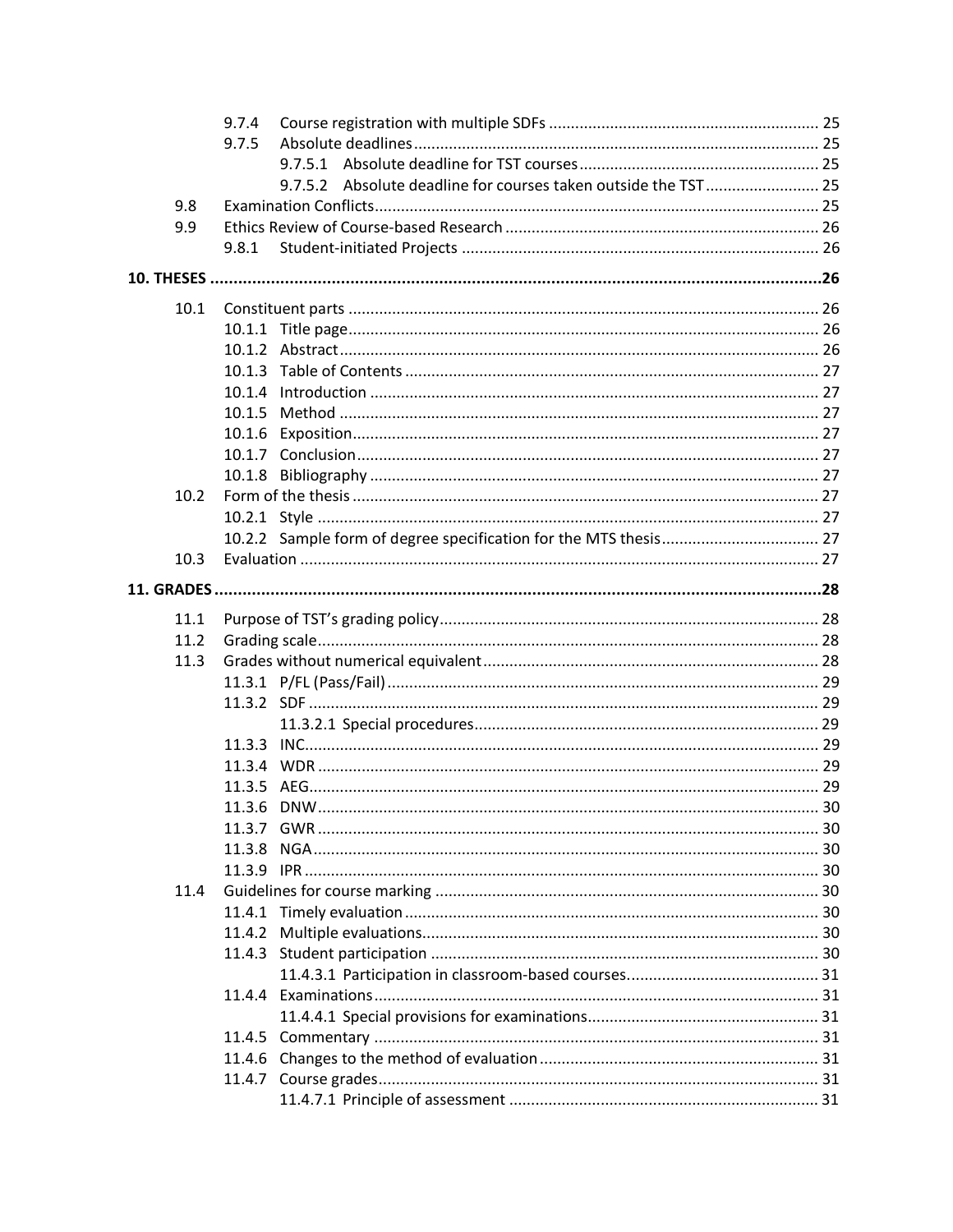| 11.5 |        |  |
|------|--------|--|
|      |        |  |
|      |        |  |
|      |        |  |
|      |        |  |
|      |        |  |
| 11.6 |        |  |
|      |        |  |
|      |        |  |
|      |        |  |
| 11.7 |        |  |
|      |        |  |
| 11.8 |        |  |
|      |        |  |
| 11.9 |        |  |
|      |        |  |
|      |        |  |
|      |        |  |
|      |        |  |
|      |        |  |
|      |        |  |
|      |        |  |
|      |        |  |
|      |        |  |
|      |        |  |
|      |        |  |
|      |        |  |
|      |        |  |
|      |        |  |
| 12.2 |        |  |
| 12.3 |        |  |
| 12.4 |        |  |
|      |        |  |
| 13.1 |        |  |
| 13.2 |        |  |
|      | 13.2.1 |  |
|      | 13.2.2 |  |
| 13.3 |        |  |
|      |        |  |
| 14.1 |        |  |
|      |        |  |
| 14.2 |        |  |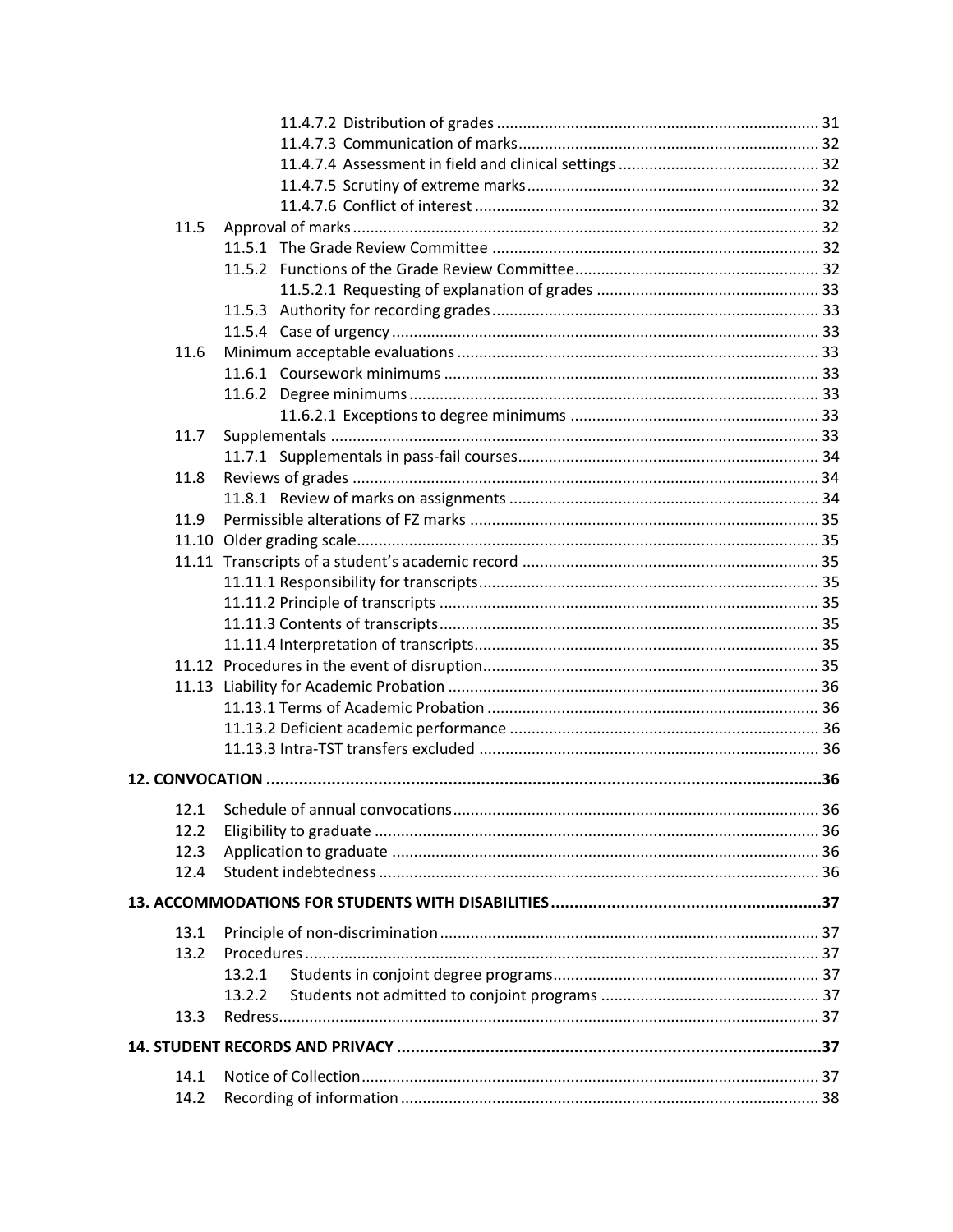| 14.3 |  |  |  |  |
|------|--|--|--|--|
| 14.4 |  |  |  |  |
| 14.5 |  |  |  |  |
| 14.6 |  |  |  |  |
| 14.7 |  |  |  |  |
|      |  |  |  |  |
|      |  |  |  |  |
|      |  |  |  |  |
|      |  |  |  |  |
| 15.1 |  |  |  |  |
|      |  |  |  |  |
|      |  |  |  |  |
|      |  |  |  |  |
|      |  |  |  |  |
|      |  |  |  |  |
| 15.2 |  |  |  |  |
|      |  |  |  |  |
|      |  |  |  |  |
|      |  |  |  |  |
| 15.3 |  |  |  |  |
|      |  |  |  |  |
| 16.1 |  |  |  |  |
|      |  |  |  |  |
|      |  |  |  |  |
|      |  |  |  |  |
|      |  |  |  |  |
|      |  |  |  |  |
|      |  |  |  |  |
| 16.2 |  |  |  |  |
| 16.3 |  |  |  |  |
| 16.4 |  |  |  |  |
|      |  |  |  |  |
|      |  |  |  |  |
|      |  |  |  |  |
|      |  |  |  |  |
| 16.5 |  |  |  |  |
|      |  |  |  |  |
|      |  |  |  |  |
|      |  |  |  |  |
|      |  |  |  |  |
|      |  |  |  |  |
|      |  |  |  |  |
|      |  |  |  |  |
|      |  |  |  |  |
|      |  |  |  |  |
|      |  |  |  |  |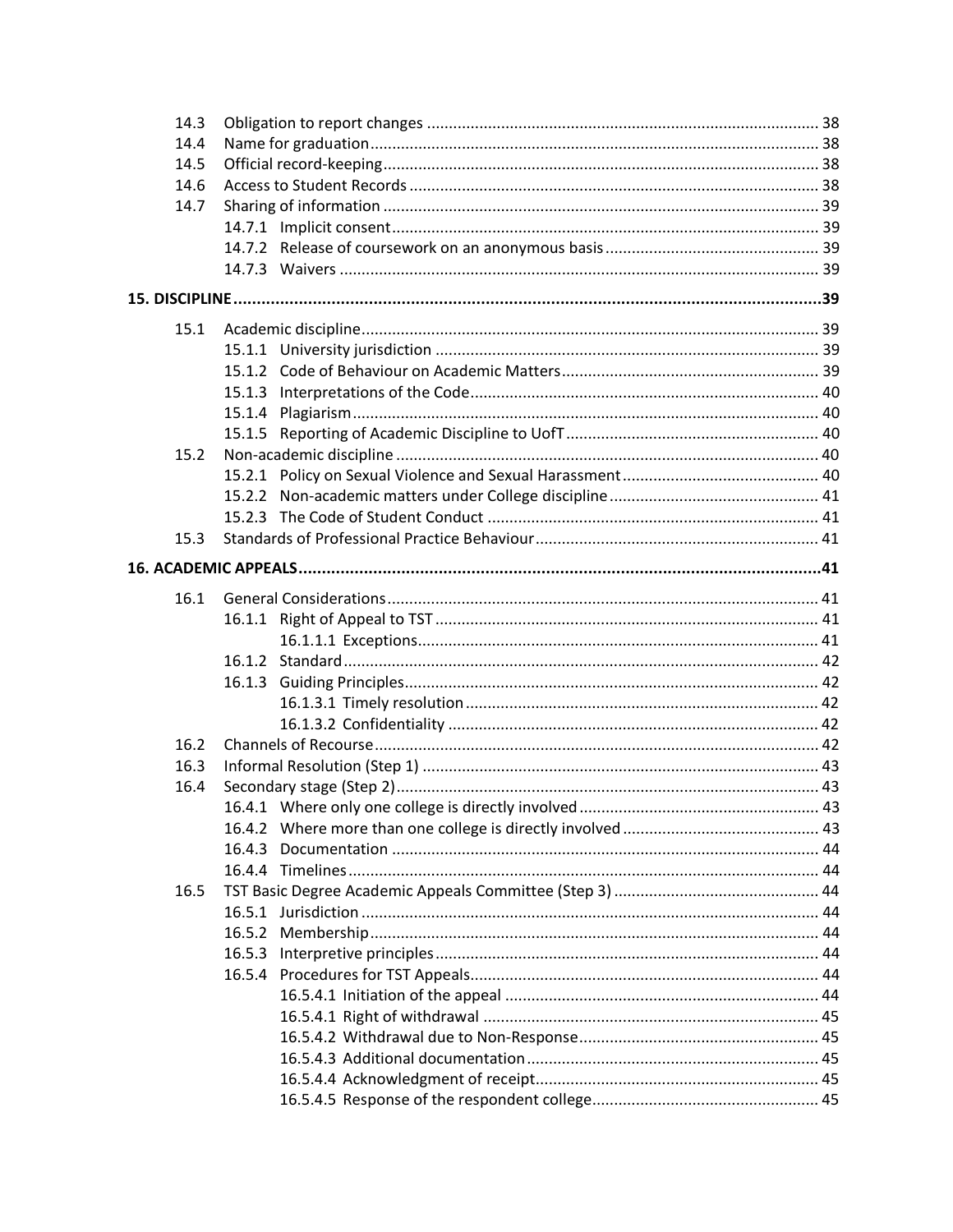| 16.6 | Right of Appeal to the UofT Academic Appeals Committee (Step 4) 47                       |  |
|------|------------------------------------------------------------------------------------------|--|
|      |                                                                                          |  |
|      | Appendix I: General Degree-Level Expectations and Common TST Learning Outcomes for Basic |  |
|      | Appendix II: Common TST Learning Outcomes for Conjoint Post-baccalaureate Certificates   |  |
|      |                                                                                          |  |
|      |                                                                                          |  |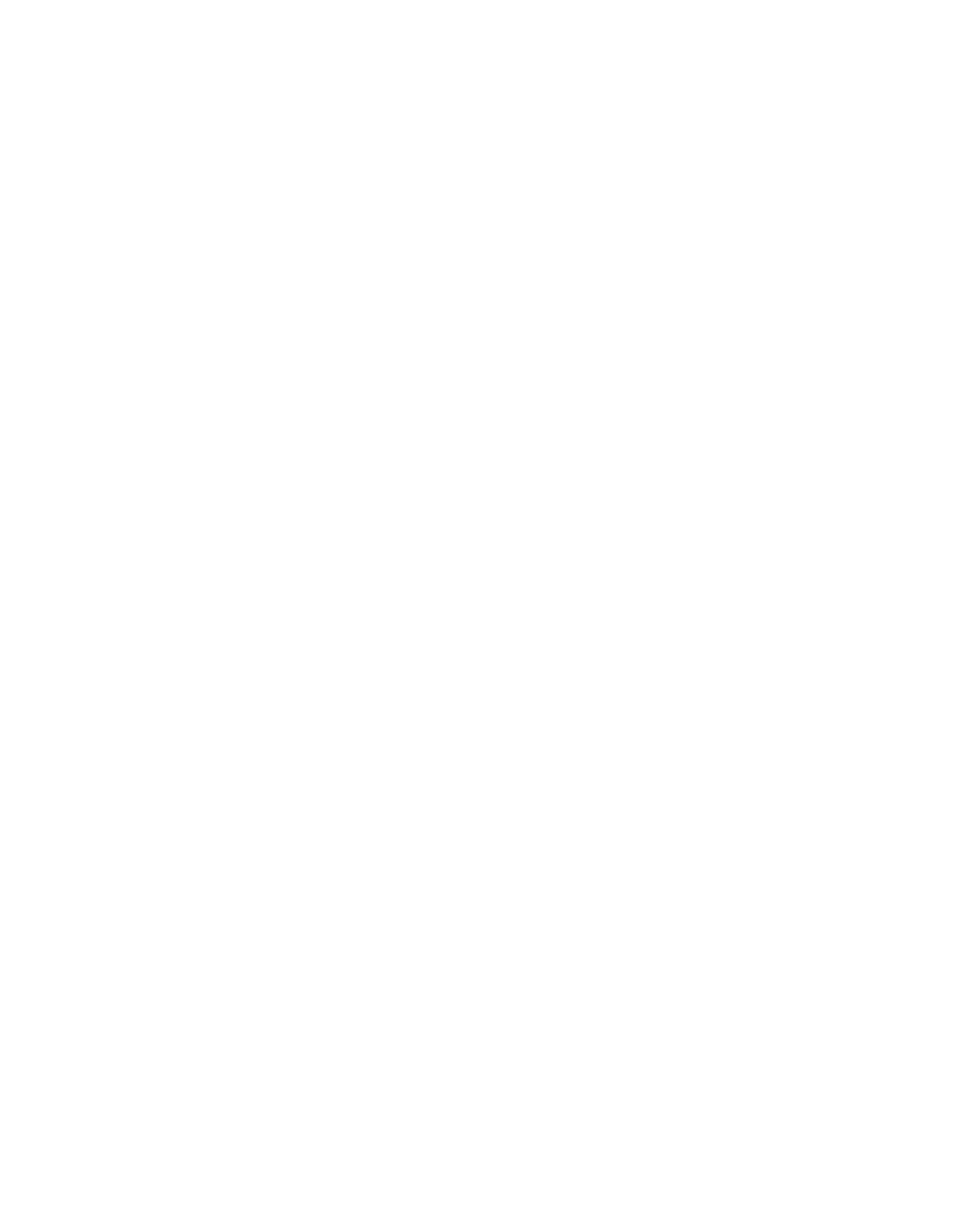#### *Important Notices:*

TST and the University of Toronto deliver academic programs through an in-person learning environment. All students should therefore plan to attend on-campus activities in-person in order to successfully complete their program/degree unless: (i) students have been approved by the home college to participate in off-campus activities (such as study through a Letter of Permission or practicum), or (ii) the handbook entry for a program/degree explicitly states that no in-person activities are required.

While TST and Member Colleges strive to maintain an in-person learning environment, TST and Member Colleges reserve the right to alter the manner in which they deliver their courses and co-curricular opportunities in response to health and safety emergencies and public health guidance.

#### **Students registered in the Certificate in Spiritual Care and Psychotherapy.**

Students in the SCP Certificate, offered in conjunction with the Master of Pastoral Studies, at Emmanuel College and Knox College, should also refer to the Certificate in Spiritual Care and Psychotherapy Handbook.

#### **Students in non-conjoint programs.**

Students not in conjoint programs should contact their college registrar for course registration, change of addresses, invoices and account history and academic histories.

A student may attend a TST college as a non-degree student on a Letter of Permission at the discretion of the college and be considered conjoint if:

- Their home college in Ontario is provincially funded and they are currently registered in a provincially approved and funded program; **OR**
- Their home institution is outside of Ontario, **AND**
- Their academic standing at their institution meets the admission requirements of a BD conjoint program.

These students are required to adhere to policies and regulations as set out in the BD Conjoint Degree Handbook.

Students outside of the above criteria do not have access to UofT services.

#### **University of Toronto Student Life Services.**

Students in conjoint degree programs who do not have UofT Student Life Program & Services Incidental Campus Fees shown on Student Account invoices do not have access to Student Life Services at UofT with the exception of Accessibility Services. For more information, please contact your College Registrar.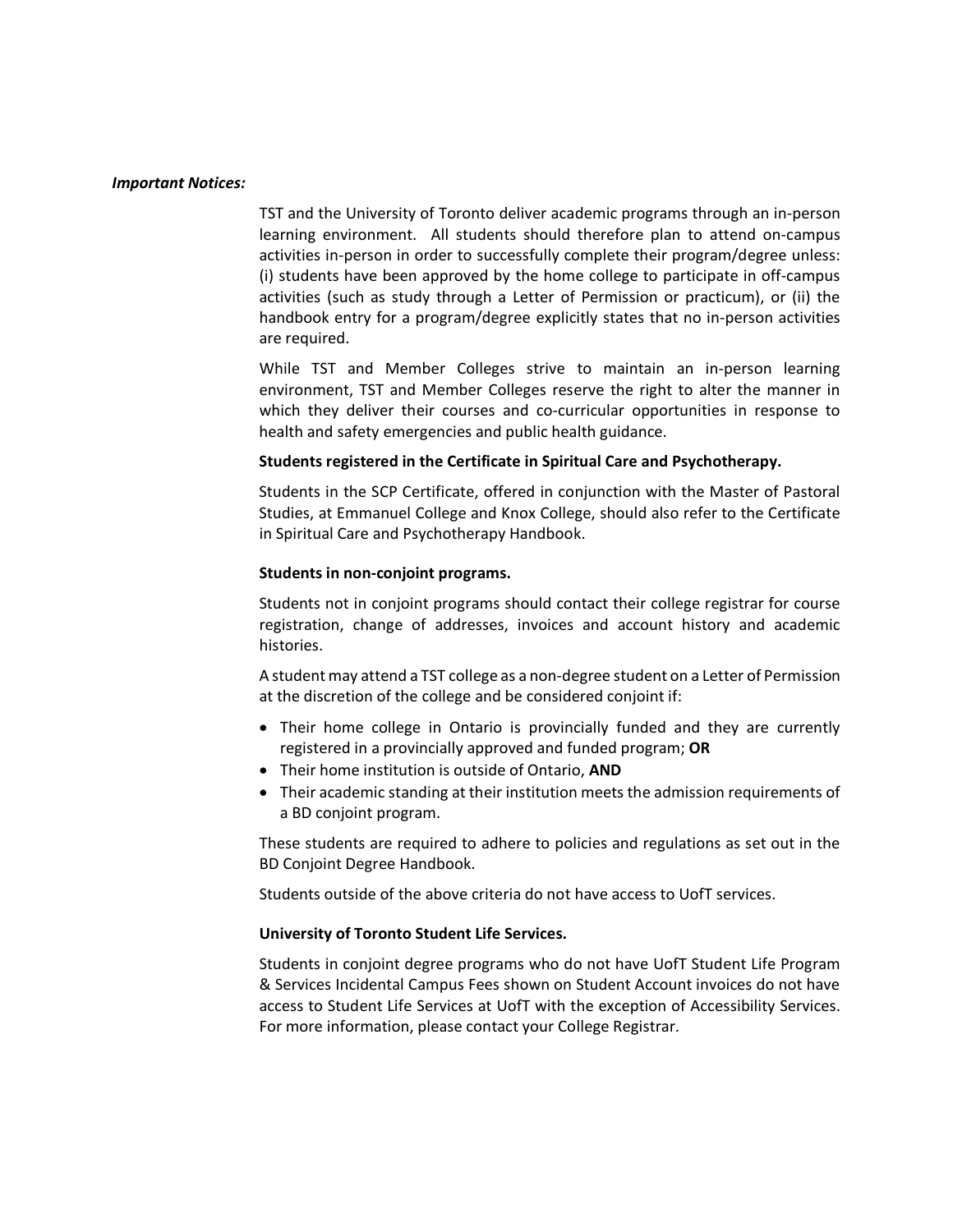## <span id="page-12-0"></span>**BASIC CONJOINT DEGREE HANDBOOK**

"Basic degree programs" are first theological degrees taught at the post-baccalaureate level. The Toronto School of Theology is a consortium of seven member colleges, representing a diversity of Christian traditions, church affiliations, and inter-faith connections. Students are registered in, take courses through, and receive degrees from a member college, not the TST federation. Through the TST, the member colleges agree on a common calendar of academic dates and a common course timetable, share educational resources, collaborate in instruction, determine common minimum academic standards, and decide on many common policies and procedures. The *Basic Degree Handbook* is the principal statement of these common understandings for basic degree teaching. It does not, however, give specific information about any specific basic degree program. For information about the admissions requirements, educational purposes, and curricular structures of a specific degree program, reference must be made to the academic calendar of the member college that offers the program.

## <span id="page-12-1"></span>**1. EDUCATIONAL CONTEXT**

#### <span id="page-12-3"></span><span id="page-12-2"></span>**1.1 The Toronto School of Theology (TST) and its member colleges**

#### **1.1.1 The member colleges.**

The TST is a federation of seven member theological schools. The member schools of TST are:

- Emmanuel College of Victoria University (United Church of Canada)
- Knox College (Presbyterian Church in Canada)
- Regis College (Roman Catholic, Jesuit)
- St. Augustine's Seminary (Roman Catholic, Diocesan)
- University of St. Michael's College Faculty of Theology (Roman Catholic, Basilian)
- University of Trinity College Faculty of Divinity (Anglican Church of Canada)
- Wycliffe College (Anglican Church of Canada; evangelical).

Three other teaching centres are affiliated with the TST:

- Conrad Grebel University College, University of Waterloo (Mennonite)
- The Institute for Christian Studies (Christian Reformed)

The *Basic Degree Handbook* does not apply to students registered in the affiliated schools and taking courses in their own schools.

Each of the seven member institutions of the TST is officially designated as a College, Faculty, or a Seminary. For the purposes of this document they are all referred to as colleges. The theological vigour of TST depends on the strong maintenance of the various Christian traditions which the institutions represent, and the multi-faith contexts in which they work.

#### <span id="page-12-4"></span>**1.1.2 Purpose of the TST federation**

Through the TST, the member colleges are bound closely together in the service of the common cause of theological education, and the federation promotes cooperation in all appropriate ways among the member colleges, with the University of Toronto, and with other educational institutions in Ontario.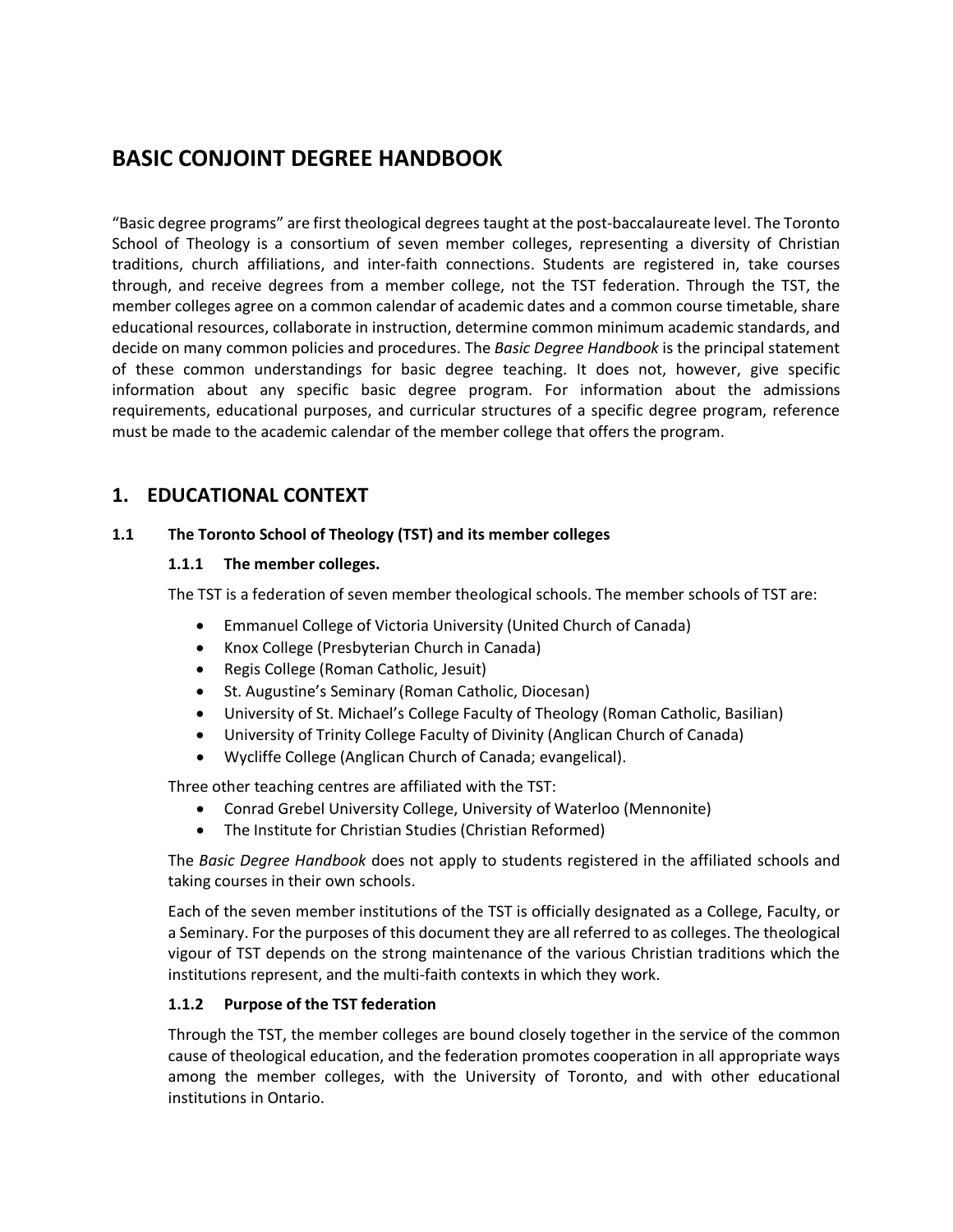#### <span id="page-13-0"></span>**1.1.3 Institutional structure of the TST**

The TST is governed and administered according to a by-law under its control. A Board of Trustees makes governance-level decisions about the affairs of the consortium. Academic Council, with representation from each member institution, the TST Faculty, and the University of Toronto, establishes common academic policies and procedures, including standards for admission and graduation.

The Academic Council has authority over all conjoint degree programs identified in Schedule "B" of the TST/UofT Memorandum of Agreement and two legacy non-conjoint programs (the MA and PhD). It also administers TST's authority in creating and terminating degree programs.

The Basic Degree Council (BDC) is an advisory and coordinating group, and has responsibilities delegated to it by the Academic Council.

#### <span id="page-13-1"></span>**1.2 The University of Toronto and conjoint degrees**

In addition to historic, statutory, and covenantal relationships which the member colleges enjoy directly with the University of Toronto, the TST itself has been affiliated with the University of Toronto since 1978. A Memorandum of Agreement, agreed to by TST, the colleges, and the University of Toronto, provides for certain degrees to be conjointly offered by University of Toronto and the member colleges. Degree programs which are offered by a member institution of the TST, and which have been approved by both TST and the University of Toronto, are called "conjoint programs." These are listed in Schedule "B" of the Memorandum of Agreement between the TST and the University. The University participates in governance-level decisions relating to the policies and standards of the conjoint degree programs through its representatives appointed to the TST's Board of Trustees, the Academic Council, and certain other committees, and it also oversees processes of educational quality assurance.

TST's conjoint degree programs are either second-entry or graduate. Second-entry programs are basic programs assuming no prior university-level theological coursework, and oriented to either professional leadership or general theological studies. These basic theological programs build on the knowledge, the personal and intellectual formation, and the skills of research, textual interpretation, scholarly reporting, and academic problem-solving which are typically expected of students who have completed an undergraduate program in the humanities.

#### <span id="page-13-2"></span>**1.3 The Ontario Universities Council on Quality Assurance (Quality Council)**

The TST is accountable for the quality of its programs, and must demonstrate to the Quality Council that its standards and degree-level expectations are consistent with university-level education in Ontario. This accountability is structured though an agreed quality assurance framework, overseen by the University of Toronto for conjoint degrees granted with the TST member colleges.

#### <span id="page-13-3"></span>**1.4 The Association of Theological Schools in the United States and Canada (ATS)**

The TST and its member colleges are members of the Association of Theological Schools of the United States and Canada. The TST and its member colleges are required to demonstrate to the Commission on Accrediting of ATS that the standards and academic policies and procedures of their approved degrees are consistent with ATS accrediting requirements.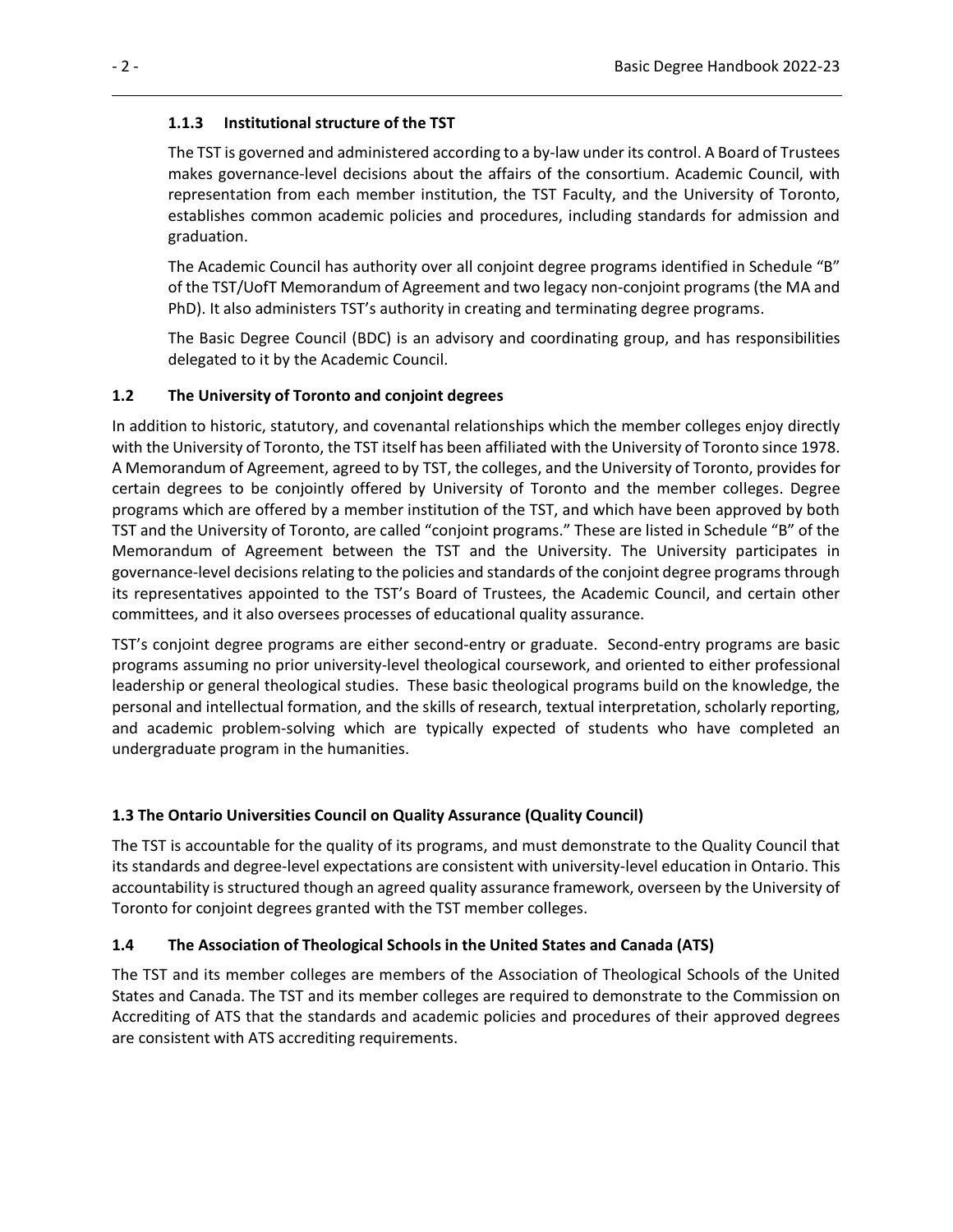## <span id="page-14-0"></span>**2. THE BASIC DEGREE COUNCIL**

#### <span id="page-14-1"></span>**2.1 Membership**

The membership of the BDC is determined by the Academic Council. The members are: the TST Director (ex officio), the TST Registrar (ex officio), one faculty member or program administrator appointed by each of the seven participating colleges, two (2) representatives elected by the Faculty Assembly (or otherwise as established by policy), two (2) representatives appointed by the University of Toronto, and two students appointed by the TST colleges, on a rota basis. In order to ensure that TST's program areas are sufficiently represented by faculty members, Academic Council, normally on the recommendation of the Basic Degree Council, may appoint up to two additional faculty representatives.

#### <span id="page-14-2"></span>**2.2 Mandate**

The mandate of the BDC, under the by-laws of Academic Council, is to discuss and recommend to Academic Council for approval: common minimum academic standards, common policies, and common procedures related to admissions, curriculum, degree requirements, and student discipline for conjoint basic degree programs. Individual colleges set additional requirements for the degrees that they confer. The administration of basic degree programs is the responsibility of the colleges while the Basic Degree Council, through the Admissions and Procedures Committee, holds appellate jurisdiction. See §16 for appeal procedures.

#### <span id="page-14-3"></span>**2.3 Scope of authority**

In all its policies and procedures, the BDC must observe ATS standards, provincial government regulations, and the Memorandum of Agreement between the TST and the University of Toronto, and it must also respect the reserved authority and responsibility of the member colleges in basic degree matters.

#### <span id="page-14-4"></span>**2.4 The Basic Degree Handbook**

The Basic Degree Handbook comprises policies, procedures, and statements of standards approved by BDC, in areas where it has authority, or by Academic Council following consideration by BDC. The current revision of the Handbook consolidates decisions by Academic Council, BDC, or BDC's predecessor body, the Basic Degree Council, and subsequently Academic Council, since 1970.

#### <span id="page-14-5"></span>**2.5 Meetings**

The Basic Degree Council normally meets four times during the academic year.

#### <span id="page-14-8"></span><span id="page-14-7"></span><span id="page-14-6"></span>**2.6 Committees**

#### **2.6.1 The Admissions and Procedures Committee**

#### **2.6.1.1 Membership**

The Admissions and Procedures Committee is appointed annually by the Basic Degree Council at its first meeting in the academic year. It comprises the Chair of the Basic BDC, the TST Registrar, who acts as secretary for the Committee, two college representatives selected by the BDC, according to the TST By-law, and one representative of the University of Toronto.

#### <span id="page-14-9"></span>**2.6.1.2 Function**

The Admissions and Procedures Committee shall rule on cases that come to it in accordance with the provisions of the Basic Degree Handbook. The Admissions and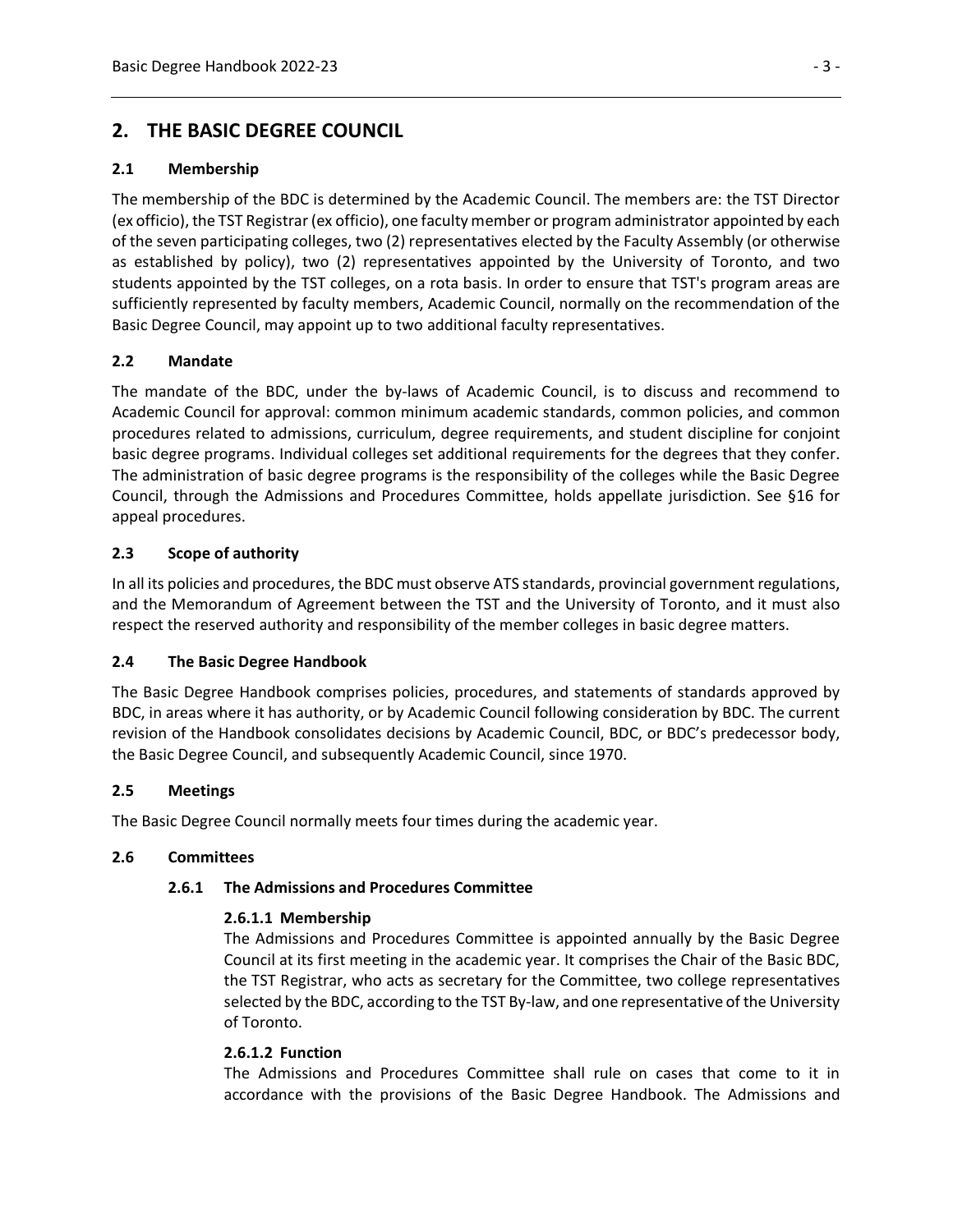Procedures Committee reports to the Basic Degree Council, at least, annually. It reports every case that comes before it, removing identifying information as necessary to protect privacy.

#### **2.6.1.3 Conflict of interest**

Members of the Committee will not vote on cases presented by his or her own college.

#### <span id="page-15-1"></span><span id="page-15-0"></span>**2.6.2 TST Basic Degree Appeals Committee**

The BDC shall appoint an Appeals Committee consisting of three persons; one core faculty member, a UofT faculty member, and a conjoint BD student. The TST faculty member will be appointed as Chair of the BD Academic Appeals Committee. In addition, the BDC should identify at least one alternate member for each individual on the committee. Alternate members may be appointed by the TST Director, or designate, in situations where a conflict of interest has been identified or where a regular member is unable to serve. The TST Registrar is a non-voting member who serves as Secretary. Faculty members are typically appointed for two-year terms, while students are typically appointed annually.

#### <span id="page-15-2"></span>**2.6.3 TST Basic Degree Common Stream Committee: Spiritual Care and Psychotherapy Certificate**

The Spiritual Care and Psychotherapy -Certificate within the Master of Pastoral Studies Program, which is offered by Emmanuel and Knox Colleges, has a TST-level administrative arrangement. The Committee gives preliminary approval to admissions applications and refers them to a participating college for decision; recommends to the BDC changes in academic policies, procedures, or requirements relating to the certificate; determines courses that can be regularly used to meet graduation requirements; and approves student academic petitions that can be expected to set procedural precedents. The Common Stream Committee: SCPC is made up of five persons; the TST Director ex officio and two faculty members nominated by each of Emmanuel and Knox Colleges. The TST Director and each college gets **one** vote. The TST Registrar acts as recording secretary. The Committee shall meet at least three times per year, normally once per semester and approved minutes are received by the Basic Degree Council.

#### <span id="page-15-3"></span>**2.6.4 TST Basic Degree Common Stream Committee: Master of Theological Studies – Spirituality and the Arts Stream**

The Common Stream Committee for the Spirituality and the Arts stream within the Master of Theological Studies Program, which is offered by Regis, St Michael's, Trinity, and Emmanuel Colleges, has the responsibility to oversee curriculum, the associated website, marketing, recruitment, program assessment, and the gathering of data associated with the stream. Recommendations for changes to the stream are made to the BDC. Admission to the MTS, including the Spirituality and the Arts stream, remains the responsibility of the individual college (see § 5).

The committee is made up of core faculty members from each of the participating colleges: Regis, St. Michael's, Trinity, and Emmanuel. Each college gets one vote. At their first meeting of the academic year the chair and recording secretary are appointed from the membership. The chair is normally rotated among the participating colleges on an annual basis. The Committee shall meet at least three times per year, normally once per semester and approved minutes are received by the Basic Degree Council.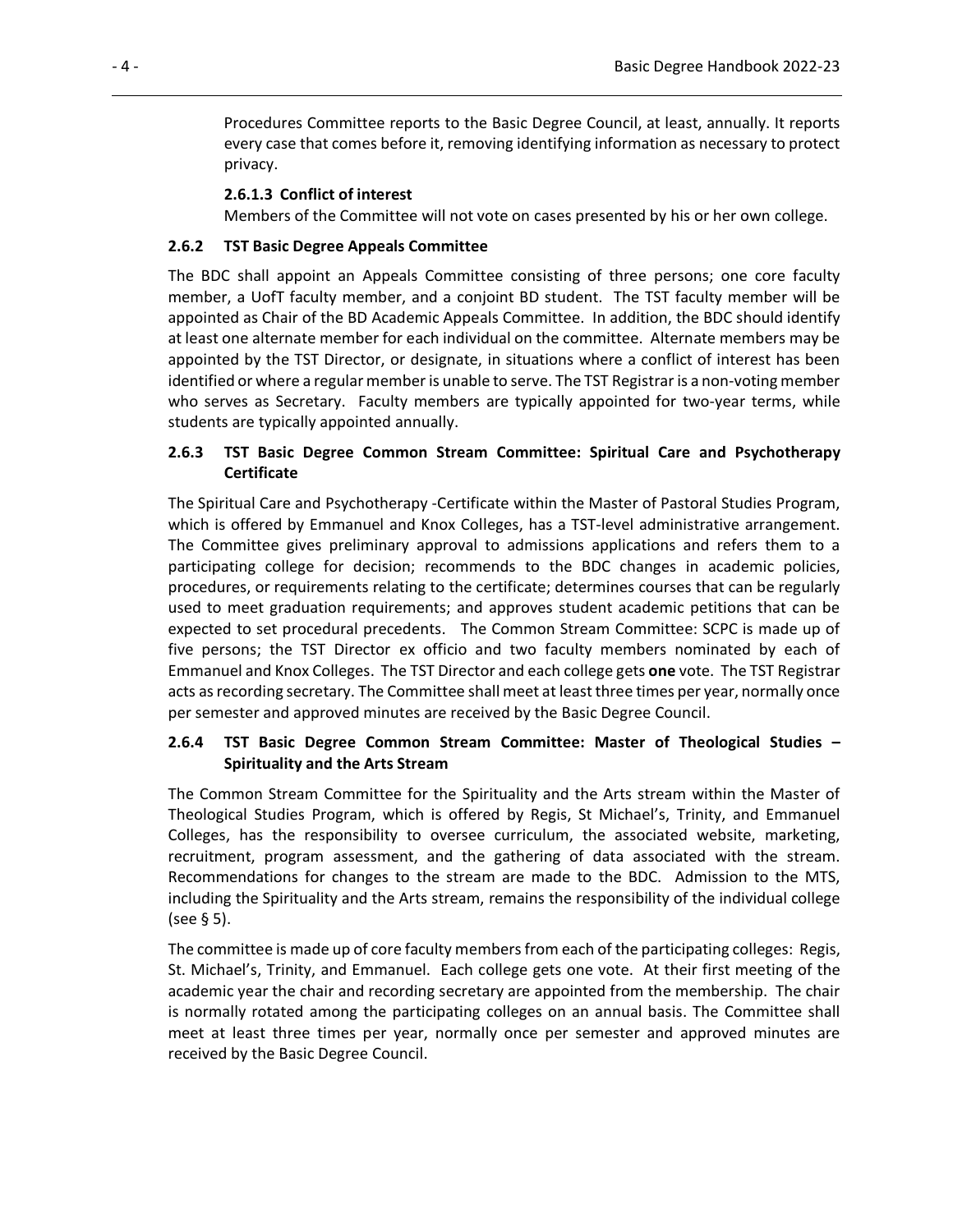## <span id="page-16-0"></span>**3. STRUCTURE OF THE ACADEMIC PROGRAMS**

#### <span id="page-16-1"></span>**3.1 Divisions of the academic year**

The TST academic year begins in September and ends in August. The academic year is divided into three academic sessions: Fall Session (September to December); Winter Session (January through mid-April); and the Summer Session (mid-April through August). Though the academic year begins in September, tuition fees are effective for the Summer through Winter sessions (mid-April through mid-April).

#### <span id="page-16-2"></span>**3.1.1 Intersession**

Courses beginning in the month of April are technically summer session courses, but some colleges refer to them as intersession courses.

#### <span id="page-16-3"></span>**3.2 Calendar of academic dates**

All colleges use a common TST Calendar of Academic Dates, which is published each year well in advance, and includes the start and ending dates of classes in each of the sessions, the dates of reading week and examination week, and other common dates.

#### <span id="page-16-4"></span>**3.3 Courses**

See Section 9. The standard course within TST is worth 0.5 credits and is technically referred to by the University of Toronto as a half course. In practice, most courses at UofT and TST are half courses and most people call them courses. Within this Handbook, such a course is referred to simply as a course. Full courses (1.0 credit) are also offered with TST, and are referred to within this Handbook as "full, 1.0-credit courses."

#### <span id="page-16-5"></span>**3.4 Minimum period of registration**

Some programs specify a minimum period that a student must be registered in a program in order to qualify for the degree. See Section 4 for details.

#### <span id="page-16-6"></span>**3.5 Minimum course registration**

Students must successfully complete at least 10 courses in TST colleges in order to qualify for a conjoint basic degree.

#### <span id="page-16-7"></span>**3.6 Full-time requirement**

Within the MDiv program, a student must be full-time for at least two sessions (not necessarily consecutive).

#### <span id="page-16-8"></span>**3.7 Full-time studies**

Generally, and for the purposes of determining whether a student has met the full-time residency requirement (3.6), a student is deemed by TST to be a full-time student during any academic session (Fall, Winter or Summer) if he or she is enrolled in four or more courses. However, different definitions of fulltime study may apply for different purposes. For instance, provincial student loan programs may have different definitions of full-time study.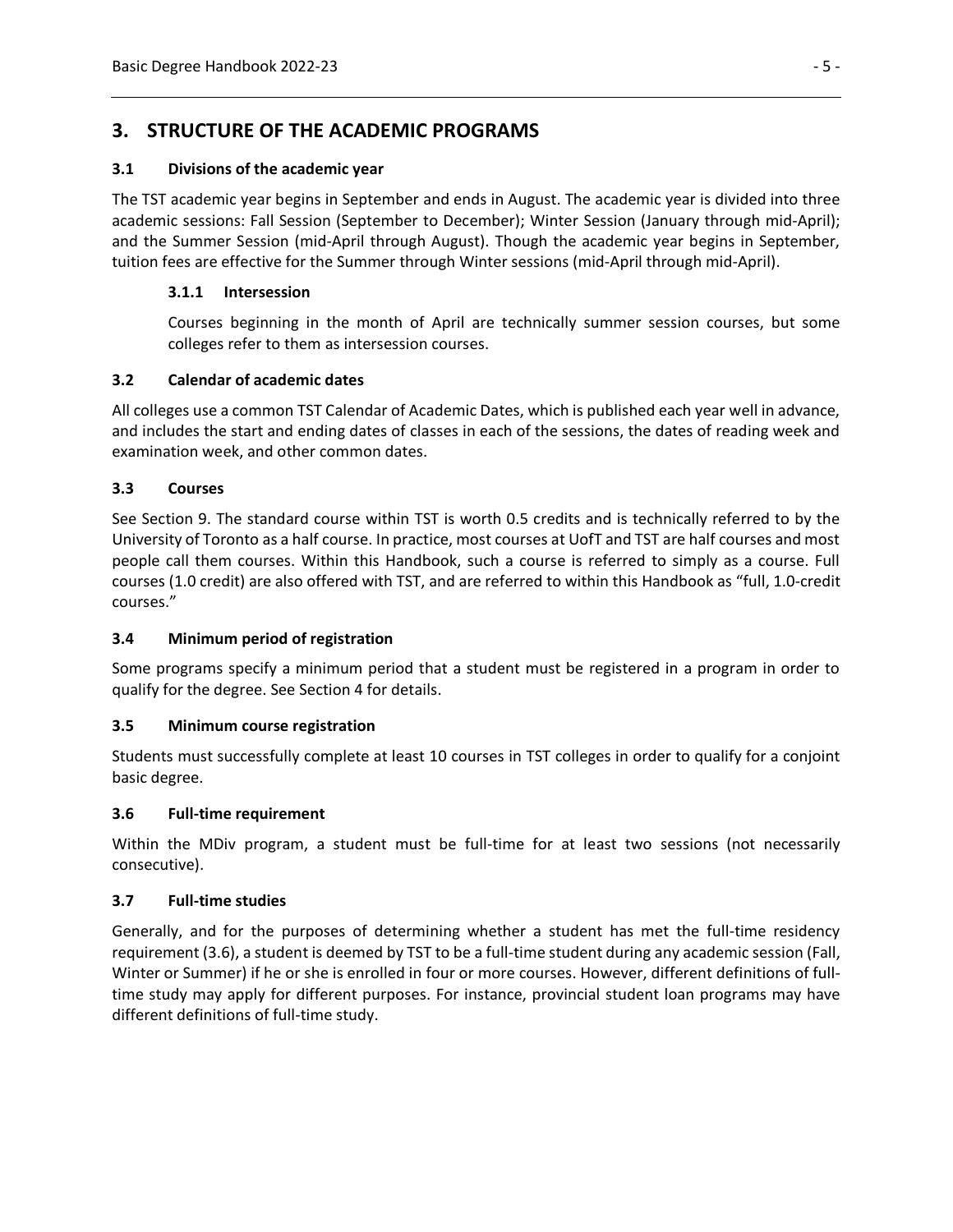## <span id="page-17-0"></span>**4. PROGRAMS**

#### <span id="page-17-1"></span>**4.1 Conjoint Programs**

The following degrees are offered conjointly by TST colleges and the University of Toronto in accord with the regulations of the BDC. Colleges also offer non-conjoint degrees and diploma and certificate programs.

#### <span id="page-17-2"></span>**4.1.1 Master's degree leading to ministerial leadership: Master of Divinity (MDiv)**

This program, offered by all TST colleges, prepares persons for ordained ministry and for responsibilities of general pastoral and religious leadership in congregations and other settings. The minimum requirement for this degree is thirty (30) courses or equivalent units (15 credits), over a three-year period. Students may take a longer time to complete this program, but it is educationally appropriate for the program to be completed within eight calendar years. Colleges may stipulate individual course requirements or a minimum quota of courses from any of the program areas (biblical, historical, pastoral and theological studies), and may require additional courses. Colleges may also require prerequisites, co-requisites, period of residency and competency for ministry work outside of the degree program itself. Individual colleges evaluate a student's readiness for ministry according to requirements, conditions, and norms prescribed by the college itself.

#### <span id="page-17-3"></span>**4.1.2 Master's Degree preparing for educational ministries: Master of Religious Education (MRE)**

The primary purpose of the MRE is to equip persons for competent leadership in various forms of educational ministry in congregations and other religious institutions. Twenty (20) courses or equivalent units (10 credits) over a minimum of two years can be completed on a part-time basis. The MRE is offered by Knox College<sup>[1](#page-17-5)</sup>, St. Augustine's Seminary and the Faculty of Theology of the University of St. Michael's College.

#### <span id="page-17-4"></span>**4.1.3 Master's Degrees preparing for specialized ministries: Master of Pastoral Studies (MPS); Master of Arts in Ministry and Spirituality (MAMS); Master of Sacred Music (MSMus)**

These degree programs, offered by Emmanuel College (MPS, MSMus), Knox College (MPS), and Regis College (MAMS), have as their chief purpose the equipping of persons for competent leadership in specialized areas of ministry — social, spiritual care, and pastoral care ministries in the case of the MPS, sacred music in the case of the MSMus, and pastoral ministry and spiritual direction in the case of the MAMS. Students in the MPS program are registered in a specific stream of the program, and each stream has a distinct set of curricular requirements. The minimum requirement for these degrees is twenty (20) courses or equivalent units (10 credits), over a minimum of two years.

#### **4.1.3.1 Streams within the MPS**

**Spiritual Care Stream:** for providing spiritual care in religious communities or public institutions. Students are required to successfully complete units in Supervised Pastoral Education (SPE). Offered at Emmanuel College.

<span id="page-17-5"></span><sup>&</sup>lt;sup>1</sup> Admissions to the MRE at Knox College has ceased. Notice has been given by Knox College that the program will be closed.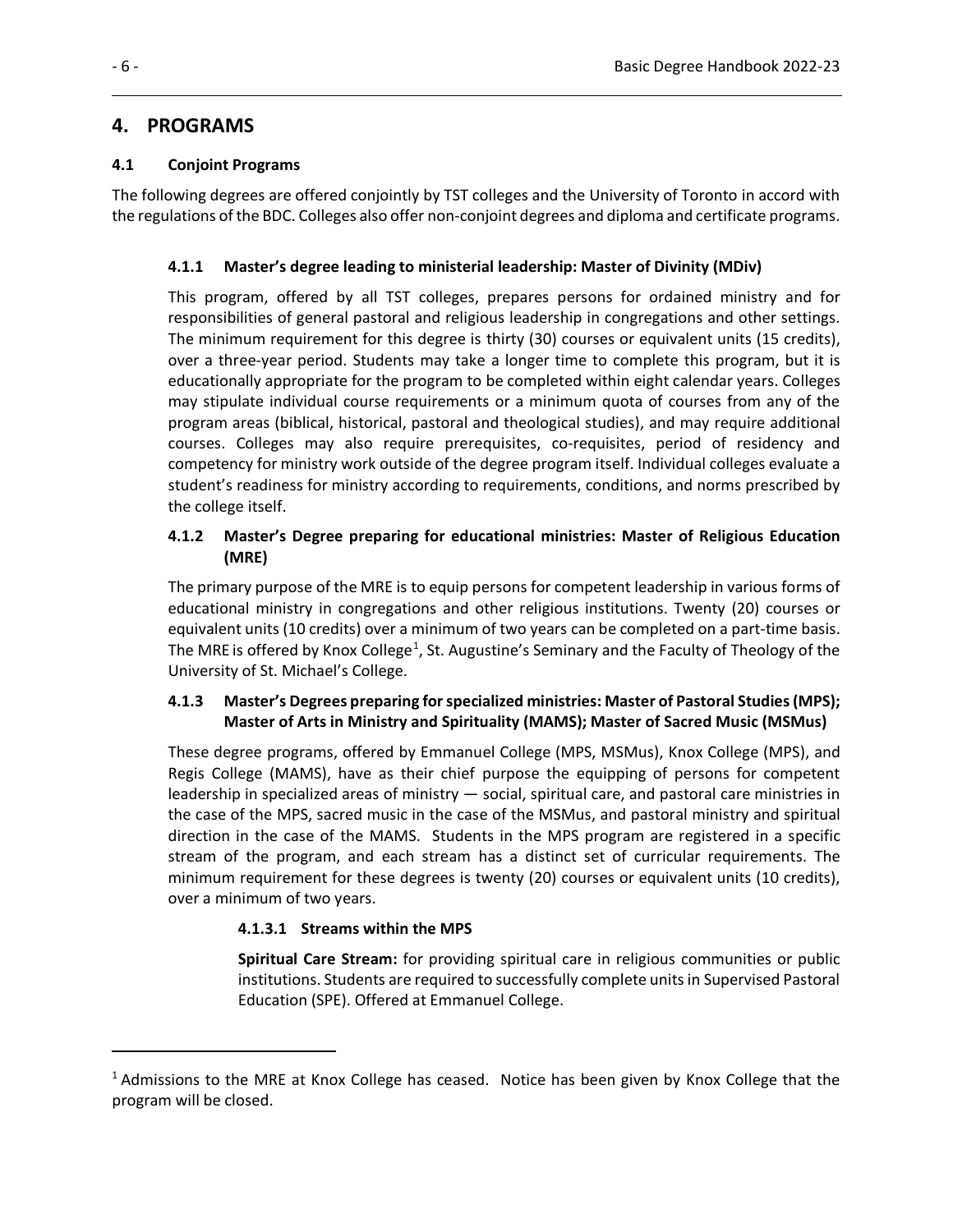**Social Service Stream:** for providing leadership in religious ore secular service agencies. Offered at Emmanuel College.

**Worship and Preaching Stream:** for providing lay leadership in religious communities. Offered at Emmanuel College.

#### <span id="page-18-0"></span>**4.1.3.2 Certificate in Spiritual Care and Psychotherapy (Emmanuel College & Knox College)**

This conjoint certificate, offered as part of the Master of Pastoral Studies, is designed to equip students to apply to professional bodies for membership, typically with a view to vocations as spiritual care therapists in hospitals, correctional institutions, churches, family therapy practices, private practices, counselling services, palliative care hospices, schools, developmental disability facilities, or the military. Students at Emmanuel College must be registered in the Spiritual Care Stream of the MPS in order to take the Certificate in Spiritual Care and Psychotherapy.

#### <span id="page-18-1"></span>**4.1.4 Master's Degrees offering a general introduction to theological scholarship: Master of Theological Studies (MTS)**

This academic program gives students a general introduction to theological scholarship, with a view to their own enrichment or to setting a theological context within which to exercise their own ministry or apostolate within the world. The minimum requirement for the MTS, offered by all TST colleges, is twenty (20) courses or equivalent units (10 credits), over a minimum of two years. The programs may comprise a measure of specialization and must include a summative exercise.

#### **4.1.4.1 Streams within the MTS**

**Urban Community Development Stream**: for providing knowledge, skills and values to serve and lead local non-profit, church and development organizations in urban community contexts in Canada and internationally. Offered at Wycliffe College.

**Theology, Spirituality and the Arts Stream:** for providing historical context for understanding how theology and the arts are significant for worship and teaching. Offered at all TST Colleges.

#### <span id="page-18-2"></span>**4.1.5 Non-Conjoint Diplomas & Certificates offered in conjunction with Conjoint Degree Programs**

Colleges may offer non-conjoint diplomas and certificates to students registered in conjoint degree programs. Such diplomas and certificates may make use of courses that are approved for credit within conjoint degree programs (§9. Courses) but such diplomas and certificates are not themselves awarded conjointly and are not subject to the quality assurance of the University of Toronto. Approved courses that are elements of such certificates and diplomas count for credit within the student's conjoint degree.

#### <span id="page-18-4"></span><span id="page-18-3"></span>**4.1.6 Post-Baccalaureate Certificates**

#### **4.1.6.1 Conjoint Certificate in Theological Studies (Post-Baccalaureate)**

The Conjoint Certificate in Theological Studies (Post-Baccalaureate) is intended to provide university graduates with a general university-level foundation in Christian studies. It may provide academic background for those interested in making application to the MA in Theological Studies. It requires seven semester courses (3.5 FCE) and can be taken on a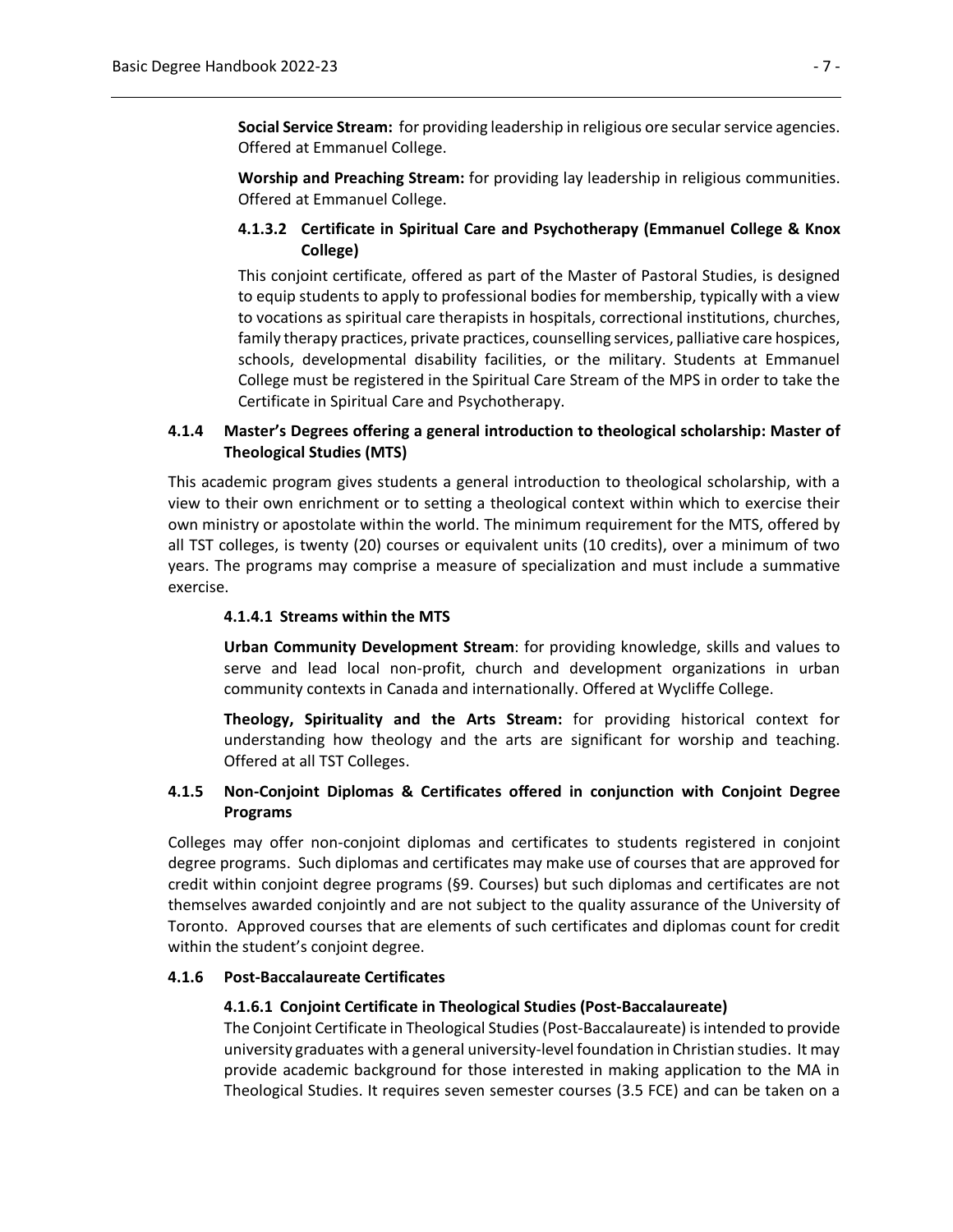full-time or part-time basis. It is offered by all seven member institutions of the Toronto School of Theology (Emmanuel College, Knox College, Regis College, St. Augustine's Seminary, St. Michael's College, Trinity College, Wycliffe College), subject to final approval of individual colleges' academic authorities.

#### <span id="page-19-0"></span>**4.1.6.2 Certificate in Theology and Interreligious Engagement (Post-Baccalaureate)**

The Conjoint Certificate in Theology and Interreligious Engagement (Post-Baccalaureate) is intended to provide university graduates with a general university-level foundation in theological and practice-based approaches to religious pluralism and interreligious engagement through the exploration of religious texts and histories, spiritualities and practices, and theologies and theories of religions. It requires seven semester courses (3.5 FCE) and can be taken on a full-time or part-time basis. the Certificate is intended to be flexible and accessible to students in full-time employment It is offered by all seven member institutions of the Toronto School of Theology (Emmanuel College, Knox College, Regis College, St. Augustine's Seminary, St. Michael's College, Trinity College, Wycliffe College), subject to final approval of individual colleges' academic authorities.

#### <span id="page-19-1"></span>**4.1.7 Certificates in Continuing Education**

Colleges may offer certificates in continuing education in various professional areas. Such students are not registered in conjoint degree programs. Students eligible for admission to a conjoint degree may use audited courses as parts of the certificate (§9.4.5). Audited courses and non-credit courses may not be used for credit within a conjoint degree.

#### <span id="page-19-2"></span>**4.2 Combined Degrees**

It is possible to earn two degrees in TST colleges in a combined degree program with some credits being counted for both degrees. The combined programs are administered directly by the colleges. There are two combined degree programs, which can be completed in four years rather than five:

#### <span id="page-19-3"></span>**4.2.1 The MDiv/MRE**

Is offered and administered through Knox College and the University of St. Michael's College Faculty of Theology.

#### <span id="page-19-4"></span>**4.2.2 The MDiv/MPS**

Is offered and administered through Emmanuel College.

#### <span id="page-19-6"></span><span id="page-19-5"></span>**4.3 Program expectations**

#### **4.3.1 Expected learning outcomes**

TST and its member colleges have designed their basic degree programs so that by the time of graduation students will have attained a suitable demonstrable level and quality of academic skills, integrity, and learning. A non-binding summary of these learning outcomes is given in Appendix II. In addition to these learning outcomes, each member college has developed more specific learning outcomes for each of its basic degree programs in accordance with its institutional mission and values, the requirements and theological tradition of its sponsoring denomination, the educational philosophy of its faculty, and other factors.

#### <span id="page-19-7"></span>**4.3.2 Degree-level expectations**

TST's conjoint basic degree programs operate at the post-baccalaureate, undergraduate level.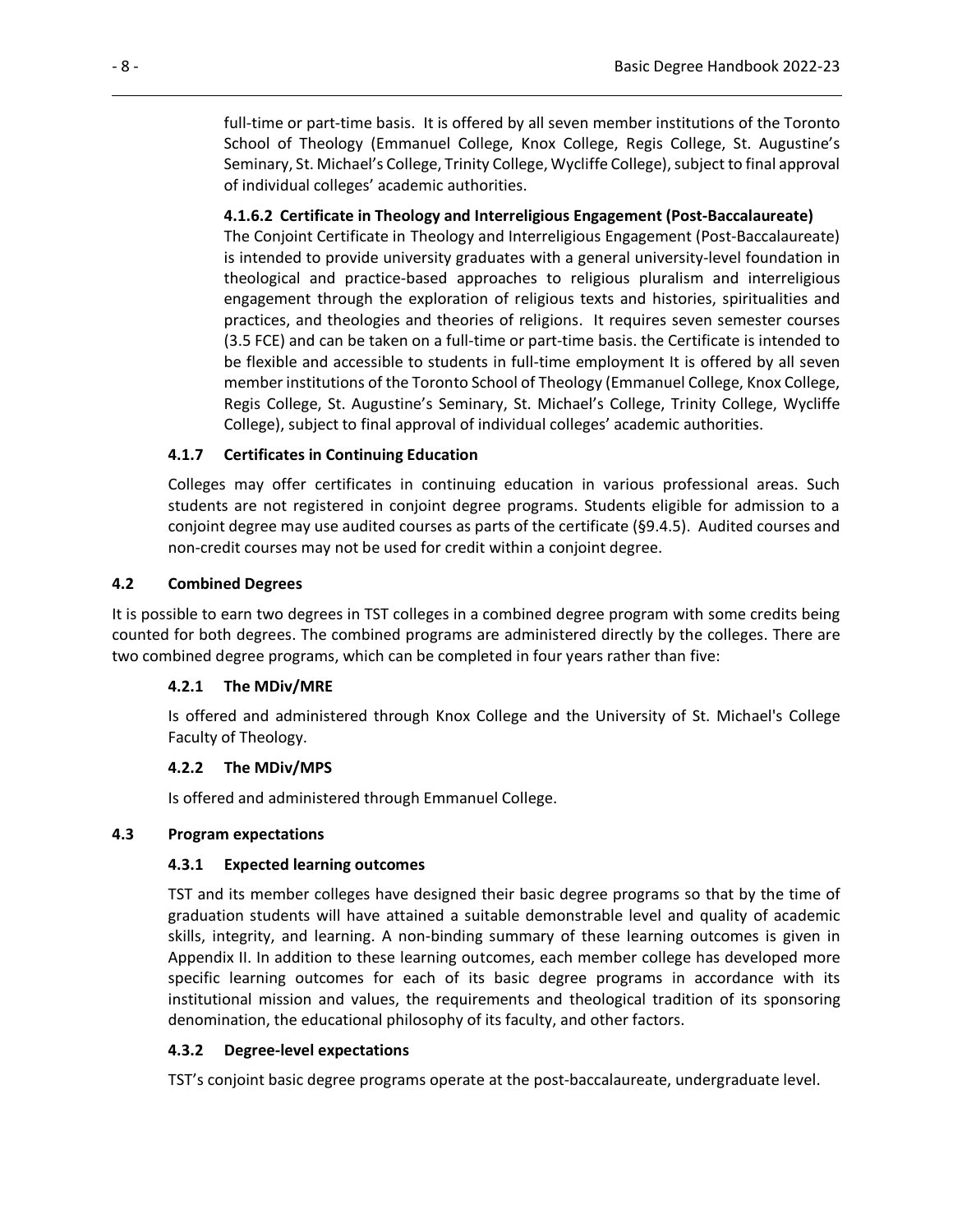#### <span id="page-20-0"></span>**4.3.2.1 Meaning of "post-baccalaureate"**

Basic degree programs operate on the assumption that students have already completed at least a first post-secondary degree program in which they have developed their skills of research, thinking, and oral and written communication.

#### <span id="page-20-1"></span>**4.3.2.2 Meaning of "undergraduate"**

Basic degree programs presume no prior academic study in the theological disciplines.

#### <span id="page-20-2"></span>**4.3.2.3 Clarifications**

Although ATS uses the terms "graduate" and "post-baccalaureate" interchangeably, Canadian post-secondary education, following the British system, distinguishes two kinds of post-baccalaureate education, "graduate" and "second-entry undergraduate". Canadian usage restricts the term "graduate" to educational programs that build on earlier undergraduate studies or other post-secondary preparatory education or training; for example, an M.A. in history is a graduate program because it presumes a four-year B.A. in history. "Second-entry undergraduate" programs, by contrast, introduce students to a new discipline. The M.D. in medicine, the J.D. and LL.B. in law, and the D.D.S. in dentistry, are examples of second-entry undergraduate degrees.

#### **4.3.2.4 Degree-level expectations (DLE's) specific to TST basic degree programs**

Appendix I lists DLE's for all basic degree programs, consonant with those published by the Council of Ontario Universities.

#### <span id="page-20-4"></span><span id="page-20-3"></span>**4.3.3 Post-Baccalaureate Certificate Expectations**

<span id="page-20-5"></span>The Conjoint Certificate in Theological Studies (Post-Baccalaureate) functions to introduce university graduates to a new academic discipline and corresponds to the introductory level of a second-entry program. All learning outcomes are delivered by coursework. See Appendix III for Certificate Learning Outcomes.

#### <span id="page-20-7"></span><span id="page-20-6"></span>**4.3.3.1 Certificate in Theological Studies**

#### **Number of courses to be taken**

The Certificate requires seven courses (7 X 0.5 FCE) in Christian studies.

#### **Distribution of courses**

Five foundational (1000-level) courses will be taken from among the historic subdisciplines of Theological Studies, as indicated below:

- Old Testament / Hebrew Scriptures.
- New Testament.
- Theology (systematic theology, historical theology, dogmatic theology).
- History of Christianity.
- Another area of Theological Studies (such as theological ethics, philosophy of religion, comparative theology, apologetics, pastoral or practical theology, spirituality, liturgics, etc.) This additional foundational course will be decided by the student in consultation with an academic adviser, on the basis of his or her prospective area of MA studies, and special academic interest.

Two additional courses will be taken at an advanced SEUG level (with TST course codes numbered in the 2000s and 3000s), in order that students can achieve degree-level expectations in depth of knowledge.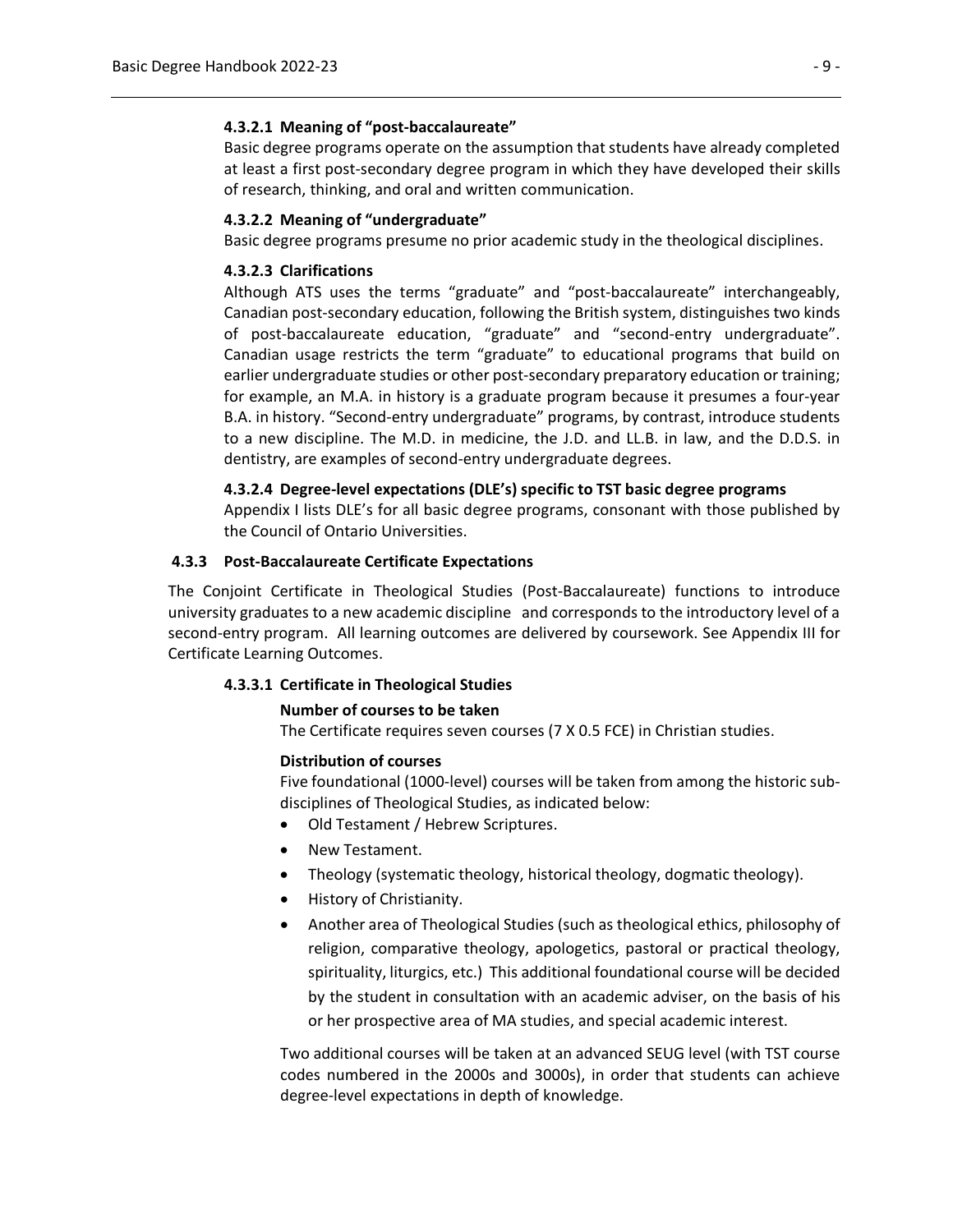Where students enter with some previous coursework in theological or religious studies, their academic adviser may waive a requirement in favour of a substitute course.

Students in the certificate program are not permitted to take graduate-level courses (numbered in the 5000s and 6000s).

#### <span id="page-21-0"></span>**Non-course requirements**

The conjoint Certificate can be earned through coursework alone.

- The conjoint Certificate does not require full-time residency. It is intended to be flexible and accessible to students in full-time employment.
- It does not require field placements, as it is not a professional certification.
- It does not require comprehensive or summative exams, since it is designed not as a program but as studies that will help qualify the student for entry into a program.
- It does not require extracurricular commitments.
- It does not have formative expectations.

#### <span id="page-21-1"></span>**Time to completion**

Full-time students will be able to complete all requirements within two semesters. A full-time course load is five (0.5 FCE) courses a semester. The certificate must be completed within four academic years of first registration.

Students are required to take a minimum of 1 course (0.5 FCE) each Fall and Winter semester. Students are required to be registered in consecutive academic years until completion, with the exception of approved Leaves of Absence.

#### <span id="page-21-2"></span>**4.3.3.2 Certificate in Theology and Interreligious Engagement**

#### **Number of courses to be taken**

The Certificate requires seven courses (7 X 0.5 FCE).

#### **Distribution of courses**

One course must be taken from each of the groupings of courses:

- i) Texts and Histories
- ii) Spiritualities and Practices,
- iii) Theologies and Theories of Religion.

Courses selections must explore minimally 2 religions other than Christianity.

- A least 1 course must be taken at the 1000 level and at least 2 courses will be at the 2000/3000 level.
- A least 1 course that includes practices of inter-religious engagement.

Students with no previous background in the study of theology, religion, or a cognate discipline will be required to take a foundational theology course (normally given the numeric code 1101) as one of their courses.

#### **Non-course Requirements**

The conjoint Certificate is earned through coursework alone.

#### **Time to completion**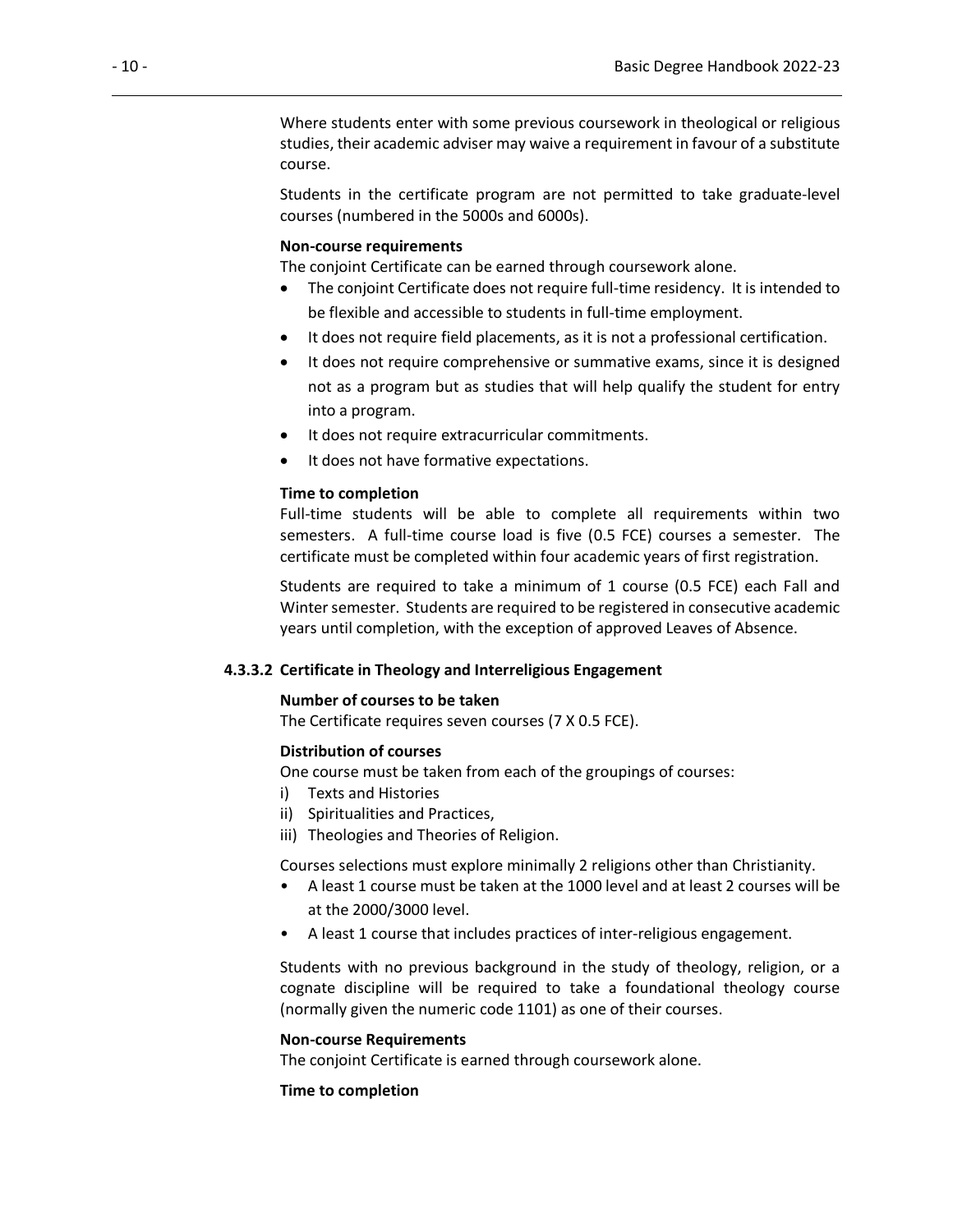Full-time students will be able to complete all requirements within two semesters. A full-time course load is five (0.5 FCE) courses a semester. The certificate must be completed within four academic years of first registration.

Students are required to take a minimum of 1 course (0.5 FCE) each Fall and Winter semester. Students are required to be registered in consecutive academic years until completion, with the exception of approved Leaves of Absence.

#### <span id="page-22-1"></span><span id="page-22-0"></span>**4.4 Authority of the member colleges in regulating basic degree programs**

#### **4.4.1 General latitude**

<span id="page-22-2"></span>TST colleges have latitude to set additional degree requirements, in accordance with the intended learning outcomes of the programs they offer, in such areas as the following.

#### **4.4.1.1 Curriculum requirements**

Colleges may stipulate specific course requirements and program areas (biblical, historical, pastoral and theological studies) distribution requirements for a basic degree program.

#### <span id="page-22-3"></span>**4.4.1.2 Program time limits**

Colleges may stipulate a maximum time to completion of any basic degree program of less than eight years.

#### <span id="page-22-4"></span>**4.4.1.3 Full-time rules**

Colleges may require students to register in full-time studies for a part of, or their entire program.

#### **4.4.1.4 Ecumenical exposure**

Colleges may require students to take courses at other colleges or in other traditions.

#### <span id="page-22-6"></span><span id="page-22-5"></span>**4.4.2 Restrictions**

<span id="page-22-8"></span><span id="page-22-7"></span>Such latitude ought not to lead to substantial divergence from similar programs at other TST colleges, especially in the following respects.

#### **4.4.2.1 Additional credit requirements**

Individual colleges may require up to two additional courses for a basic degree program.

#### **4.4.2.2 Additional non-credit requirements**

For the MDiv, non-credit courses to fulfill other college or church requirements may be specified in addition to the above, but not in such numbers as to interfere with the program.

#### <span id="page-22-9"></span>**4.4.2.3 Field education**

For the MDiv, all field education or contextual education requirements included within the thirty required courses are to be carried out under instructors duly approved in accord with TST policies on the approval of teaching staff).

#### <span id="page-22-10"></span>**4.4.2.4 Full-time studies**

In the MDiv program requires full-time study for a minimum of two sessions.

#### <span id="page-22-11"></span>**4.4.2.5 Changes require approval**

Major modifications (as defined in the University of Toronto Quality Assurance Process [UTQAP]) in curriculum, admissions standards, degree requirements, addition of streams within a degree or grading practices require prior consultation with the Office of the Vice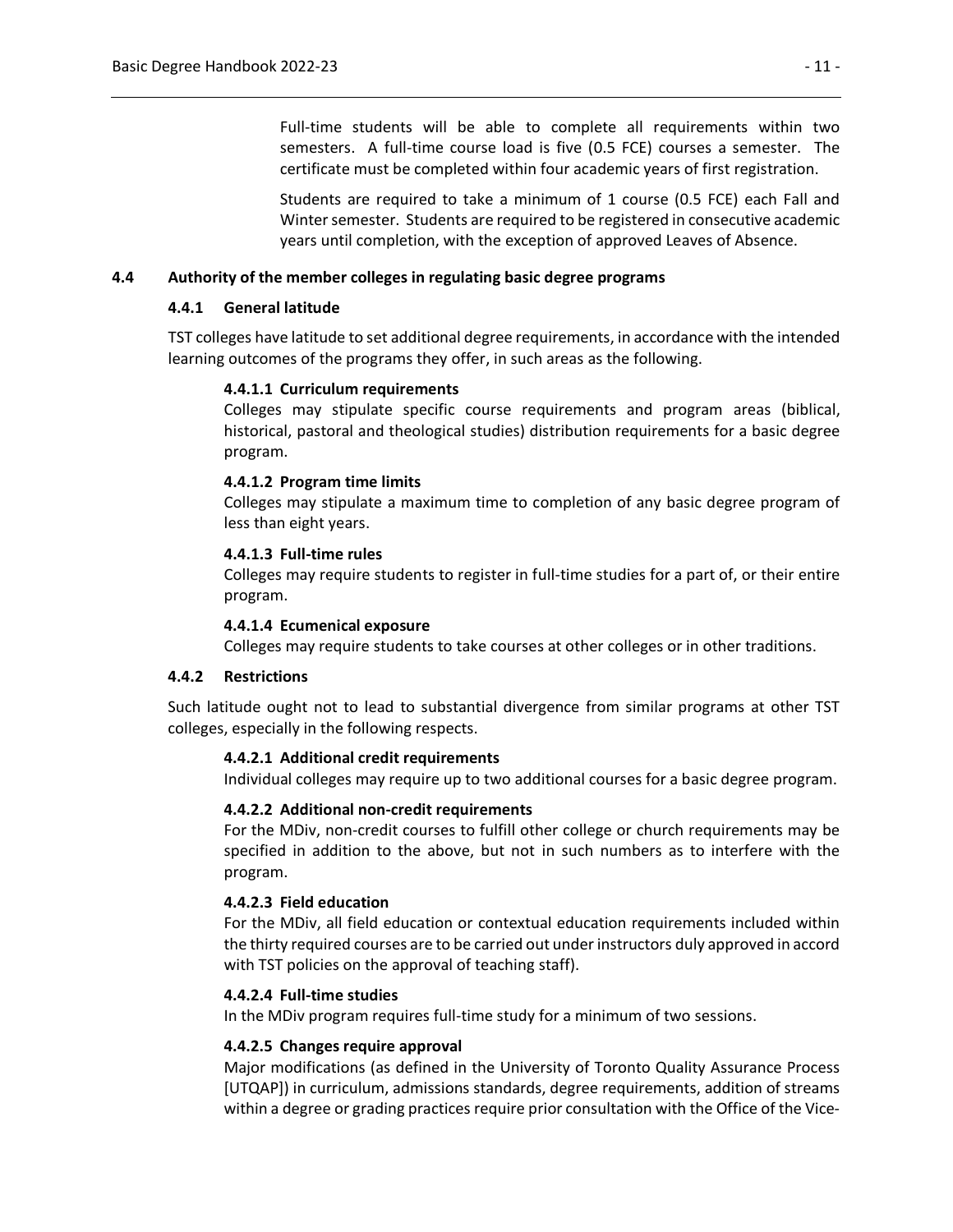President and Provost of the University of Toronto.

#### **4.4.2.6 Ecumenical dimensions**

Colleges should encourage students to take some of their courses outside their own tradition.

## <span id="page-23-1"></span><span id="page-23-0"></span>**5. ADMISSION**

#### <span id="page-23-2"></span>**5.1 College Administration of Basic Degree Admissions**

Except as otherwise herein provided, each member college is free to set, interpret, and administer its own academic and non-academic standards and policies, consistent with its explicit educational mission (as informed by an ecclesiastical mission where such exists), for the admission of students to a conjoint basic degree program. For professional degree programs requiring educational placements in situations of ministry, a member college may limit admission to persons who meet criteria reasonably imposed for appointment to such placements; such criteria may include a satisfactory police check, a record of community service, an understanding of and sensitivity to human interaction, an aptitude for ministry, skills required for a proper observance of the TST's Standards for Professional Practice Behaviour, and conformity to standards lawfully established for appointment to the placements. (See §11.13.3)

#### <span id="page-23-3"></span>**5.1.1 Conjoint Certificate in Spiritual Care and Psychotherapy.**

By exception, colleges offering this Certificate may admit students only on the recommendation of the Basic Degree Common Stream Committee (§2.6.3). This provision allows coordination among the participating colleges in admitting students to a stream where enrolment sizes are subject to a TST-wide cap.

#### <span id="page-23-4"></span>**5.1.2 Conjoint Certificate in Theological Studies**

Applicants must have a bachelor's degree from a recognized university, college, or Indigenous Institute with a CGPA of 2.7 for the entire degree. Normally this should be a Bachelor of Arts degree with a concentration in a field of the humanities or social sciences. Where applicants have a different post-secondary background, TST may require them to begin their conjoint Certificate with courses that will build their skills of research, critical thinking, and expository writing. Each college will administer admissions according to its procedures and deadlines for second-entry undergraduate programs.

#### <span id="page-23-5"></span>**5.2 Non-discrimination**

As provided in the Human Rights Code of Ontario, admission to conjoint basic degree programs is without discrimination because of race, ancestry, place of origin, colour, ethnic origin, citizenship, creed, sex, sexual orientation, age, marital status, family status or handicap.

#### <span id="page-23-6"></span>**5.3 Baccalaureate requirement**

Applicants to a conjoint basic degree program must hold an appropriate baccalaureate degree with adequate standing (normally at least B- standing in their final year) from an institution approved by a Canadian provincial quality assurance agency, or accredited by a US agency recognised by the Council for Higher Education Accreditation, or demonstrated educational equivalent of a North American baccalaureate degree as judged by the Admissions and Procedures Committee, which may make reference to information provided by the School of Graduate Studies of the University of Toronto. In cases where an institution is not from an institution approved by a Canadian provincial quality assurance agency,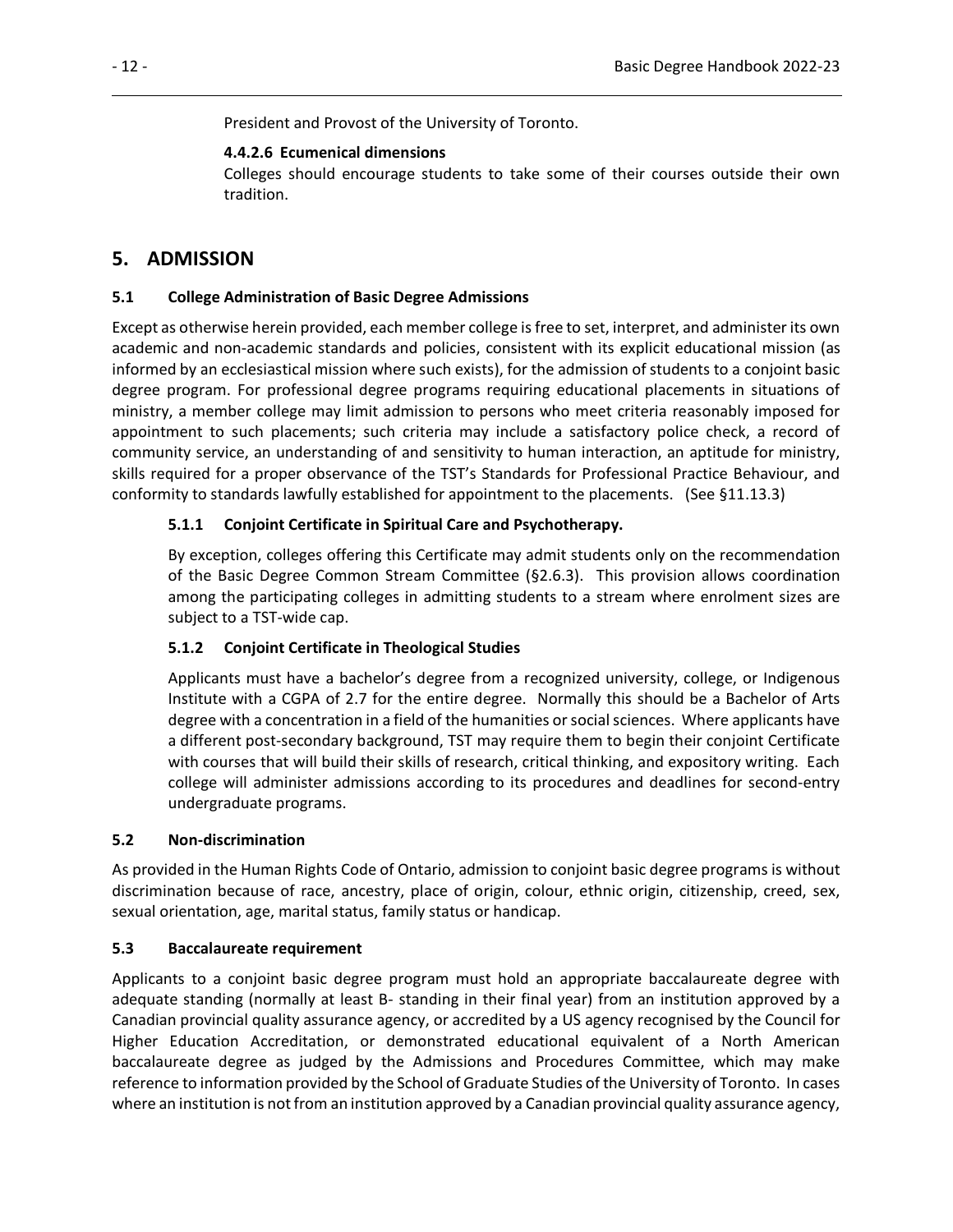or accredited by a US agency recognized by the Council for Higher Education Accreditation, the TST member college must submit a transcript, brief information about the institution, including faculty and their academic credentials, and an accompanying letter indicating its desire to admit the student to the TST Registrar, who serves as Secretary to the A & P Committee, for consideration by the Committee. The college representative on BDC will present the case to the A & P Committee at its meeting. The A & P Committee has the authority to make decisions on non-standard credentials. In cases where precedents have been set by the Admissions and Procedures Committee, TST colleges may admit graduates from such institutions without submitting a request for consideration. A college may appeal the decision of the Admissions and Procedures Committee in respect of equivalent credentials to the Basic Degree Council.

#### <span id="page-24-0"></span>**5.3.1 Admission without baccalaureate**

<span id="page-24-1"></span>In an exceptional case, a college may admit to the MDiv, MRE, or MAMS program a student without baccalaureate degree or equivalent, if the student is already registered in the college as non-degree student (see 5.5). All of the following restrictions apply:

#### **5.3.1.1 Post-secondary requirement**

Such student must present evidence of at least one year's study of Arts and Science in an accredited institution (or the equivalent as assessed by the Admissions and Procedures Committee of TST).

#### <span id="page-24-2"></span>**5.3.1.2 Prior theological study**

Such student must have successfully completed at least one year of study at a TST college (ten course credits), which may be counted towards the degree.

#### <span id="page-24-3"></span>**5.3.1.3 Life experience**

Such student must have life experience that has helped prepare him or her for theological study at the graduate level.

#### <span id="page-24-4"></span>**5.3.1.4 Consistency with college standards**

Admission of such student must be consonant with the mission statement and stated academic policies of the college.

#### **5.3.1.5 Non-baccalaureate enrolment quota**

The number of such non-baccalaureate students registered by a college in its MDiv, MRE, and MAMS programs may not exceed fifteen percent of the enrolments of each of these programs.

#### <span id="page-24-6"></span><span id="page-24-5"></span>**5.4 English language facility**

It is essential that all incoming students have a good command of English. Applicants whose mother tongue is not English, and who have not completed a previous degree in English, must demonstrate facility in the English language by taking one of the following tests and achieving the stated minimum result. Test results that are older than two years at the time of application cannot be accepted.

- a. Test of English as a Foreign Language (TOEFL): if the test is taken in paper format, overall 580 and 5 in Test of Written English; if the test is taken in internet format, 93 overall and at least 22 in each of the speaking and writing sections;
- b. International ESL-Academic Preparation Level 60 (Advanced) offered by the School of Continuing Studies at the University of Toronto. Required score: B;
- c. International English Language Testing System (IELTS). Required score: 7.0;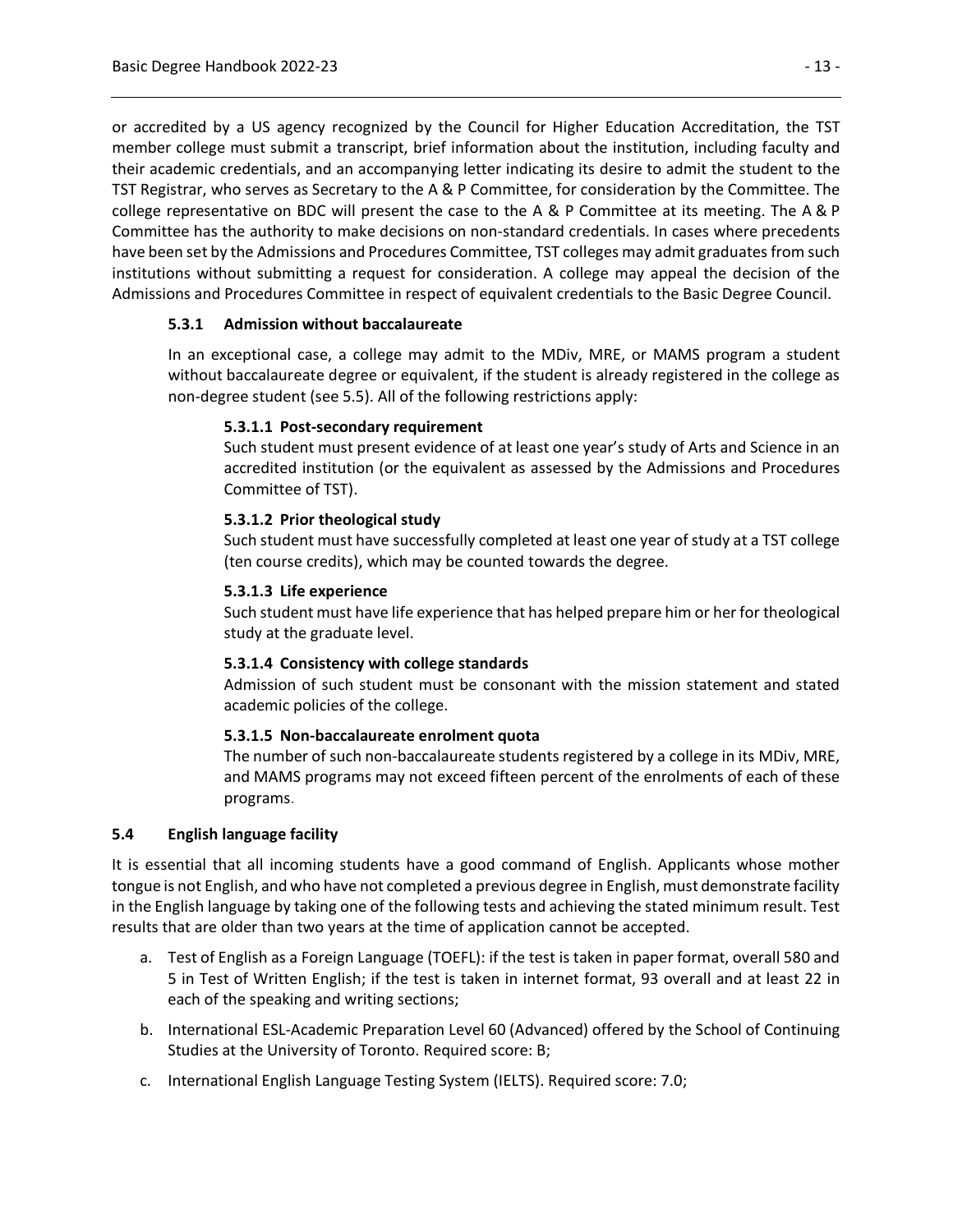d. A college basic degree director may in compelling cases use other evidence to determine English fluency. Other tests and minimum results recognized by the School of Graduate Studies at the University of Toronto may serve as a guide. [\(http://www.sgs.utoronto.ca/prospectivestudents/Pages/English-Language-Proficiency-](http://www.sgs.utoronto.ca/prospectivestudents/Pages/English-Language-Proficiency-Testing.aspx)[Testing.aspx\)](http://www.sgs.utoronto.ca/prospectivestudents/Pages/English-Language-Proficiency-Testing.aspx)

#### <span id="page-25-0"></span>**5.5 Conditional admissions**

A student who cannot demonstrate clear qualifications for admission may be admitted into a conjoint degree program for up to one year, on condition that by the end of that time he or she must demonstrate that they ought to be fully admitted, in default of which he or she must withdraw. The conditions are to be clearly formulated and made known to the student.

#### <span id="page-25-1"></span>**5.6 Non-degree students**

A person who wishes to take courses in the basic degree division without an immediate intention to pursue a degree program may be admitted by a college as a non-degree student (in some colleges called a special student or an occasional student). Courses taken by a non-degree student will not necessarily be accepted at a later date for credit to a degree program. Colleges may set procedures and regulations pertaining to non-degree students, including a limit on the number of courses which such students may take. Normally a student wishing to take one course should register in the college offering the course.

Students not admitted to conjoint programs are not students of the University of Toronto or of TST. Such students do not have access to UofT Services. They are entirely under the authority of their college of registration in academic matters and in matters of non-academic discipline, and do not have access to avenues of appeal or grievance at either TST or the University of Toronto.

#### <span id="page-25-2"></span>**5.7 Auditors**

Some colleges admit persons not enrolled in a degree program or as a non-degree student to audit individual courses taught in the college. Each college sets regulations and fees for such auditors. Assignments are not required of auditors, and, if presented, are not formally evaluated. (See §9.4.5.1)

#### <span id="page-25-3"></span>**5.8 External students**

<span id="page-25-4"></span>An external student is one registered in a degree program outside TST who has been permitted to take courses in a TST college. The following regulations apply.

#### **5.8.1 Students at TST affiliate schools**

Prospective external students registered at Conrad Grebel University College or The Institute for Christian Studies, will apply to the TST Registrar.

#### <span id="page-25-5"></span>**5.8.2 Other students**

All other external students will apply to the TST college of their choice, which may accept them as their discretion.

#### <span id="page-25-6"></span>**5.8.3 Restrictions on undergraduate students**

Undergraduate students must be actually engaged in an academic program and normally must have completed two full years at a university which is a member of the Association of Universities and Colleges of Canada or which is accredited by one of the regional associations in the U.S.; and colleges may accept such students only if they fall within non-graduate quotas defined by ATS standards. However, students wishing to take elementary New Testament Greek or Biblical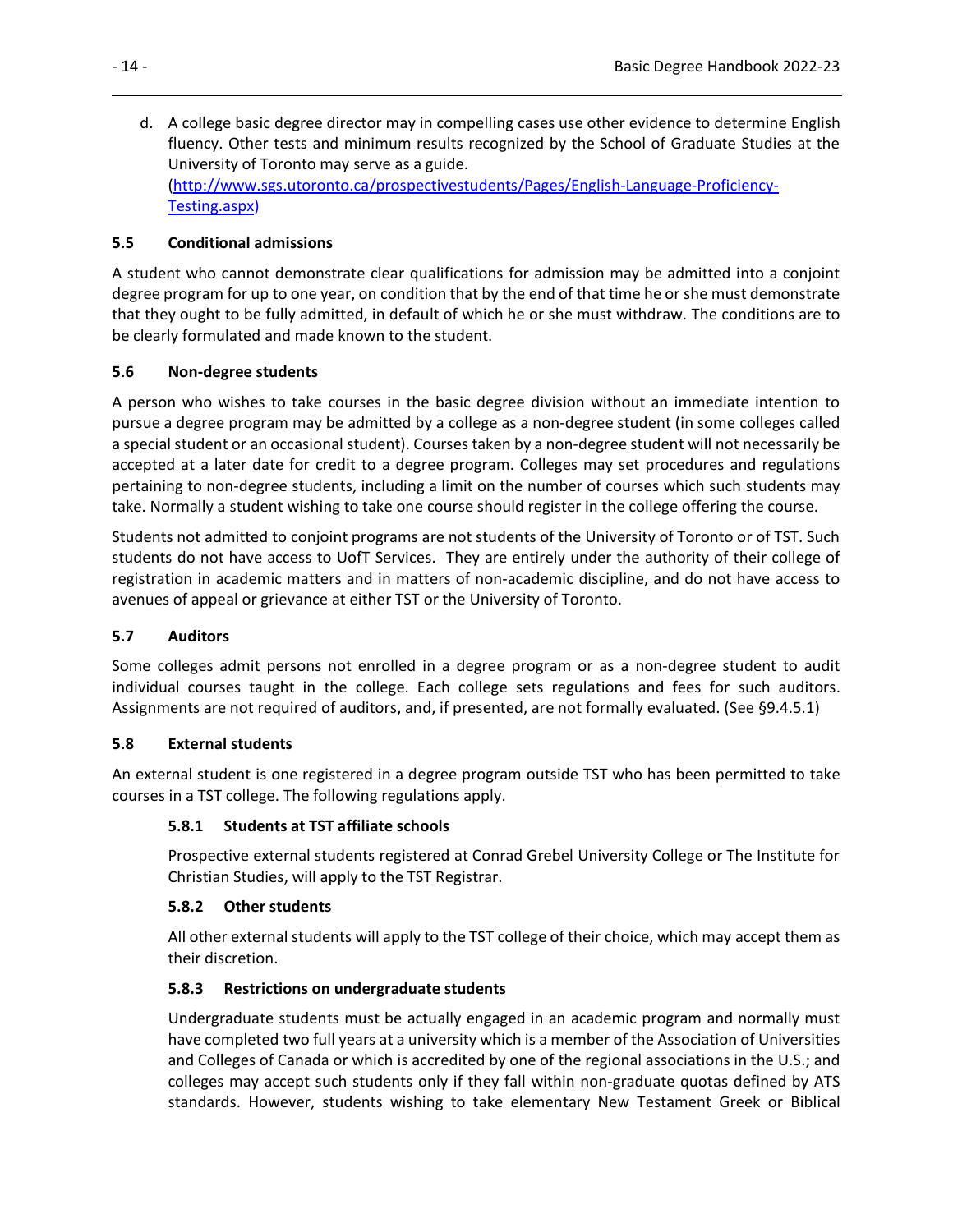Hebrew need not have completed two years of University work. Undergraduate students will not normally be permitted to enrol in 3000 level courses.

#### <span id="page-26-0"></span>**5.8.4 Letter of permission**

Prior to application to TST or a TST college as an external student, the student must obtain a Letter of Permission from his or her school, faculty, or program areas (biblical, historical, pastoral and theological studies), as the case may be, to take the course(s) in question towards their degree.

#### <span id="page-26-1"></span>**5.9 Exceptions to admissions regulations**

If a college wishes to waive a minimum TST requirement for a particular student, the waiver must be approved by the Admissions and Procedures Committee. The college may appeal a decision of the Admissions and Procedures Committee to the BDC. In cases where the Admissions and Procedures Committee has already approved an exception that carries the force of precedent, the TST Registrar will so advise the College.

#### <span id="page-26-2"></span>**5.10 Appeals**

Admissions decisions are not subject to appeal under Section 16 of this Handbook.

## <span id="page-26-3"></span>**6. CREDIT FOR ACADEMIC WORK COMPLETED OUTSIDE THE CURRENT DEGREE PROGRAM**

#### <span id="page-26-4"></span>**6.1 Determination of credits for work completed outside the current degree program**

Each college determines, according to the following general rules and additional rules of its own, whether to give credit towards a degree for work completed by a student outside the degree program or outside TST. The college makes decisions about advanced standing, advanced placement, shared credit, and transfer of credit only for students who are registered in one of its degree programs.

#### <span id="page-26-5"></span>**6.2 On-admission transfer of credits**

Transfer credit is course credit towards graduation from a degree program on the basis of one TST course credit for each equivalent course credit earned at another recognized institution. Transfer credit may be given for up to one half of the courses which also have been used or will be used to meet the requirements of a degree which the student has earned or will earn elsewhere. The college will ensure that the courses proposed for transfer of credit were eligible for post-baccalaureate credit towards an appropriate degree in the institution at which they were taken. Colleges may exclude as transfer credits courses that they deem outdated. The number of transferable credits is limited to two-thirds of the credits required and by any full-time studies requirement (for example, §4.4.2). Colleges may stipulate additional limitations on the number of allowable transfer credits.

#### <span id="page-26-6"></span>**6.3 Shared credits**

A college may award a student credit for work applied to another degree program, including a degree program previously completed at the same level and in the same discipline at an accredited institution. Not more than half of the credits required for the previous degree may be transferred into a new program and not more than half the credits required in the new program may be earned on the basis of shared credits. Colleges may stipulate additional limitations on the number of allowable shared credits. A college may award a *pro tanto* amount of credit for a completed degree, such as ten course credits towards a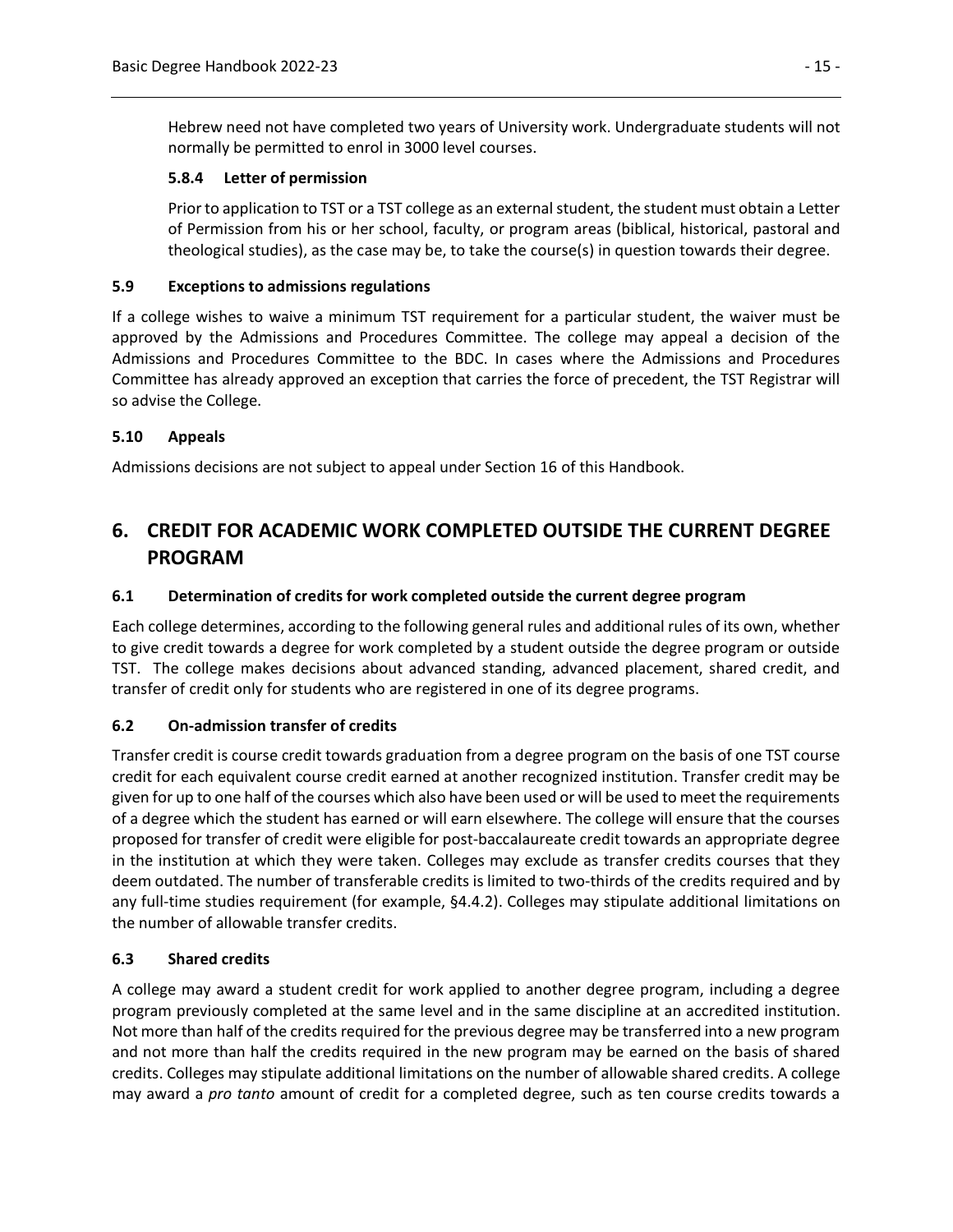MDiv on the basis of a completed MA in theology; such an award is sometimes called "advanced standing."

## <span id="page-27-0"></span>**6.4 Advanced placement**

Advanced Placement means a college's decision to exempt a student from certain courses normally required in a program because the student has the knowledge, competence, or skills that would normally be provided by those courses. Such knowledge, competence, or skills can be evidenced by academic transcripts of courses previously taken, by an appropriate written and/or oral assessment, or by other objective demonstration. Advanced placement cannot be automatically granted on the basis of life or ministerial experience. Advanced placement does not reduce the number of courses required for graduation. College policies may exclude the possibility of advanced placement.

## <span id="page-27-1"></span>**6.5 Creditworthiness**

<span id="page-27-2"></span>Transfer and shared credits can be received by TST colleges towards graduation from a conjoint degree program only if they meet the test of creditworthiness.

## **6.5.1 ATS accredited schools**

Credits granted by a school accredited by the ATS are considered creditworthy.

## <span id="page-27-3"></span>**6.5.2 ATS Associate Members**

Credits granted by a school which is an Associate Member of ATS can be considered creditworthy under the following circumstances: (a) the student must have been academically qualified to be admitted to a degree program at TST when admitted to the Associate Member school; (b) the student has received first- or second-class standing; (c) the instructor holds a generally recognized academic degree in the field of instruction (e.g., PhD, ThD, DMin) (it is the responsibility of the student to document the professor's academic standing). A maximum of five credits may be received from an ATS Associate Member, and ten credits from an ATS Candidate for Accreditation School.

## <span id="page-27-4"></span>**6.5.3 Other institutions**

Credits from other institutions will be dealt with on a case-by-case basis by each school; the standard to be applied is whether a course for which credit is sought was taught similarly to a course at an ATS institution in respect of (a) level, (b) workload, (c) method, (d) learning outcomes, and (e) academic credibility. The mark earned by the student may also be taken into account.

## <span id="page-27-5"></span>**6.5.4 Precedents and guidelines**

The Admissions and Procedures Committee may establish precedents and guidelines for the guidance of colleges.

## <span id="page-27-6"></span>**6.5.5 Arithmetical basis for credit**

Where courses taken at another institution are weighted in terms of credit hours, credit, if it is to be granted at all, will be given on the basis of ten TST credits for a full year's study at the other institution, defined as one-half the credits required by that institution for the completion of a twoyear degree or one-third the credits required by that institution for the completion of a threeyear degree, or the like; or a smaller or larger number of TST credits in proportion to the amount of study at the other institution.

## <span id="page-27-7"></span>**6.6 Appeals**

A student may appeal to the Admissions and Procedures Committee a college decision on transfer credit,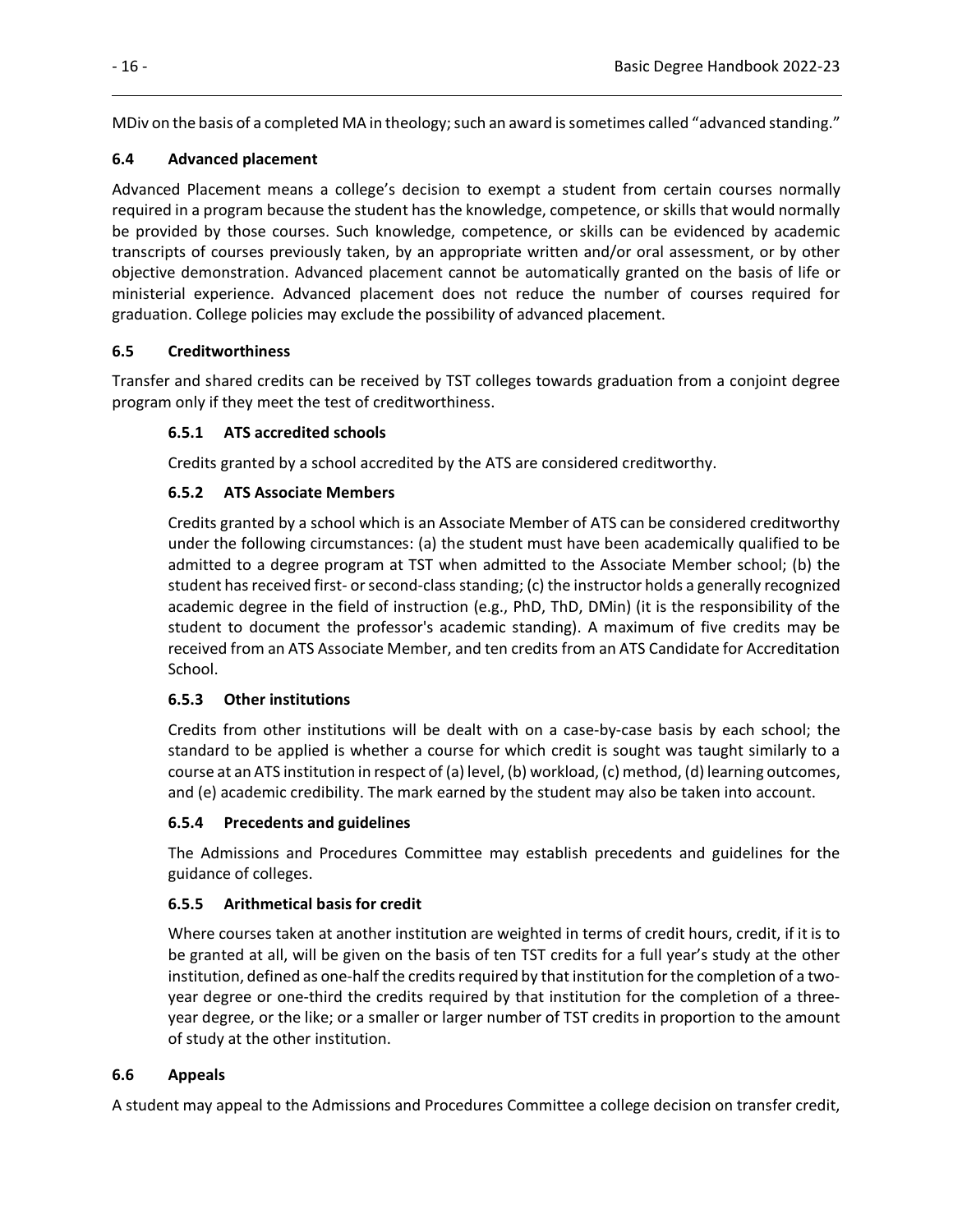shared credit, advanced standing, or advanced placement. The Committee can overrule a college decision in these matters only if the decision fails to observe a clear TST standard, or if it violates a published standard of the college itself. The Committee cannot vacate college standards that are additional to TST standards.

## <span id="page-28-0"></span>**7. REGISTRATION**

#### <span id="page-28-1"></span>**7.1 Responsibility for knowing requirements**

Curricular requirements for each program offered by a college are published in the printed or online bulletin or calendar of the college. Students are responsible for knowing the published requirements.

#### <span id="page-28-2"></span>**7.2 College registration**

Students must observe the registration instructions and deadlines given them by their college and/or by TST. Instructions may be received at any time of the year.

#### <span id="page-28-3"></span>**7.3 Registration system**

The University of Toronto's Repository of Student Information (ROSI), is accessible to students through ACORN (Accessible Campus Online Resource Network). It is the means by which students in conjoint degree programs register for courses, communicate their addresses, and receive invoices, among other things.

Students not in conjoint programs should contact their college registrar for course registration, change of addresses, invoices and account history and academic histories.

#### <span id="page-28-5"></span><span id="page-28-4"></span>**7.4 Course registration**

#### **7.4.1 Deadline for course registration**

Students are expected to register for courses on the Student Web Service (ROSI) by the deadline set by the college. For the summer session, registration deadlines are given in the course catalogue. Students should know the requirements of their degree program and may need to consult with their college academic adviser according to the procedures of their college before registering for courses.

#### <span id="page-28-6"></span>**7.4.2 Course adds**

The deadline for late registration for fall courses is approximately one week after the last day of fall registration; for winter courses it is one week after the beginning of classes in January. In the summer session, a student must register for a course before the first four hours of instruction have concluded. The official Last Day to Add dates for the Fall and Winter Sessions are published in the Academic Calendar each year. For summer courses, the Last Day to Add the course is published in the Course Catalogue.

#### <span id="page-28-7"></span>**7.4.3 Course withdrawals**

The final day for withdrawing from a course without academic penalty is generally when one-third of the hours of class instruction have concluded; the precise dates are published in the TST Academic Calendar. Students who do not intend to complete a course or courses must use the Student Web Service (ROSI) to cancel the course before the deadline for withdrawal without academic penalty. Students still enrolled in a course after the final date to cancel the course will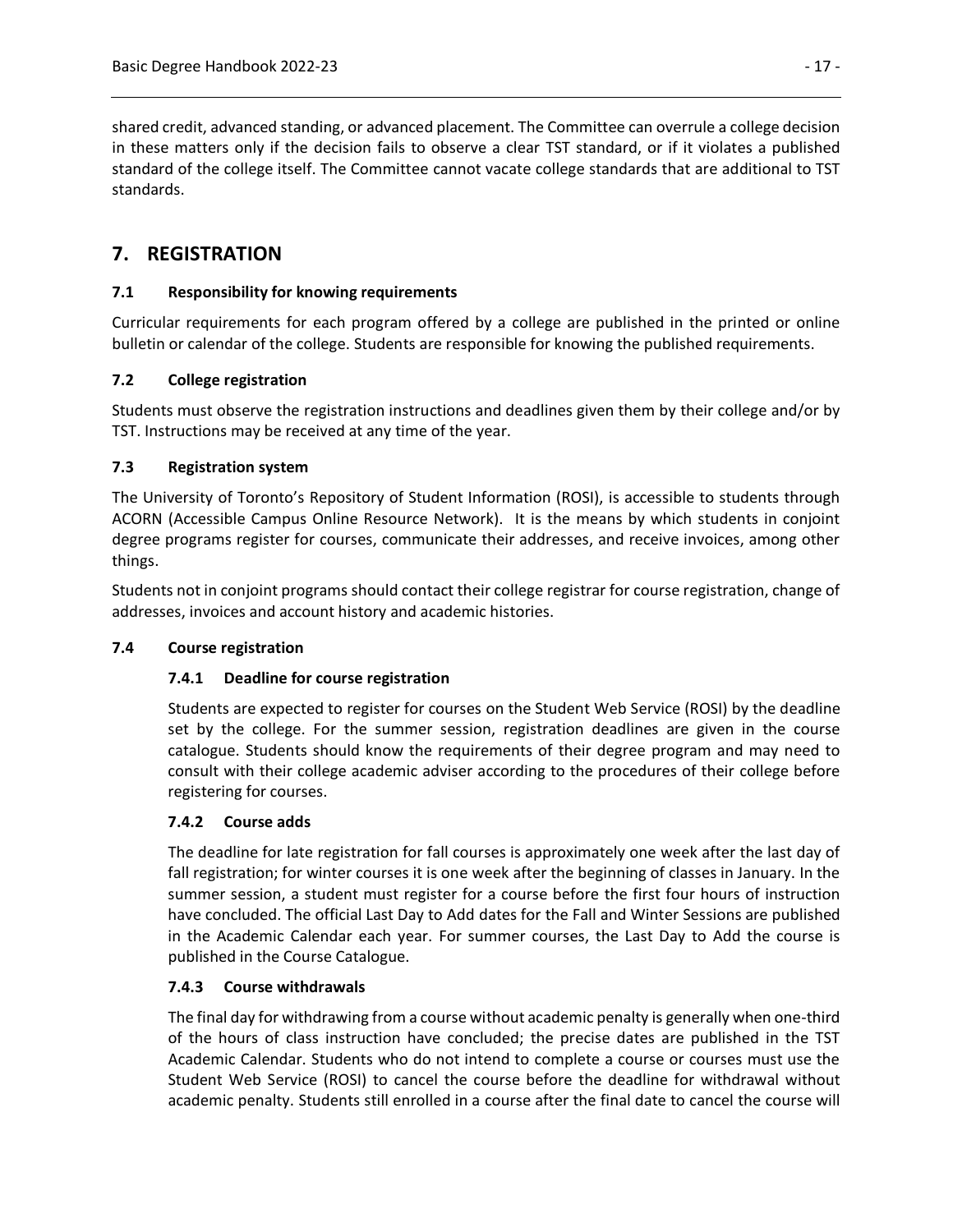receive a grade for that course. Not attending classes or ceasing to complete further course work or not writing the examination do not constitute grounds for cancellation without academic penalty from a course; the course remains on the record with the grade earned, including "0" for incomplete work.

#### **7.4.3.1 Restriction on course withdrawal**

Students are not permitted to cancel or withdraw from a course in which an allegation of academic misconduct is pending from the time of the alleged offence until the final disposition of the accusation.

#### <span id="page-29-1"></span><span id="page-29-0"></span>**7.5 Maximum courseload**

Normally no more than six TST courses may be taken by a student in any session. In the summer, no more than four courses may be taken.

#### <span id="page-29-2"></span>**7.6 Simultaneous registrations**

Students may not be enrolled in two full-time programs simultaneously. If permitted by the college or colleges of registration, students may be enrolled in a part-time program and a full-time program. Students who are enrolled in programs at other institutions must inform their college of registration.

#### <span id="page-29-4"></span><span id="page-29-3"></span>**7.7 Terminating or suspending registration**

#### **7.7.1 Leave of absence**

With the approval of the college of registration, a student in a conjoint basic degree program may be granted up to one calendar year of parental, health, or compassionate leave. This period of leave does not count towards the maximum number of years which the college may allow for the completion of a program.

#### <span id="page-29-5"></span>**7.7.2 Continuation of registration**

Colleges may set registration requirements for students who do not take courses in an academic session.

#### <span id="page-29-6"></span>**7.7.3 Withdrawal**

A student may withdraw from a program by application in writing to his or her college of registration.

#### <span id="page-29-7"></span>**7.7.4 Construed withdrawal**

A student who does not register for courses in a given year, does not apply for a leave of absence, and does not apply for continuation of registration, may be deemed to have withdrawn from studies. If such a student decides at a later date to resume studies, he or she may be required to apply for re-admission, and re-admission will not be guaranteed.

#### <span id="page-29-9"></span><span id="page-29-8"></span>**7.8 Fees**

#### **7.8.1 Liability for fees**

Registration is not complete until fees are paid according to the instructions given by the student's college. Tuition fees are set by Governing Council of the University of Toronto on the recommendation of TST's Academic Council.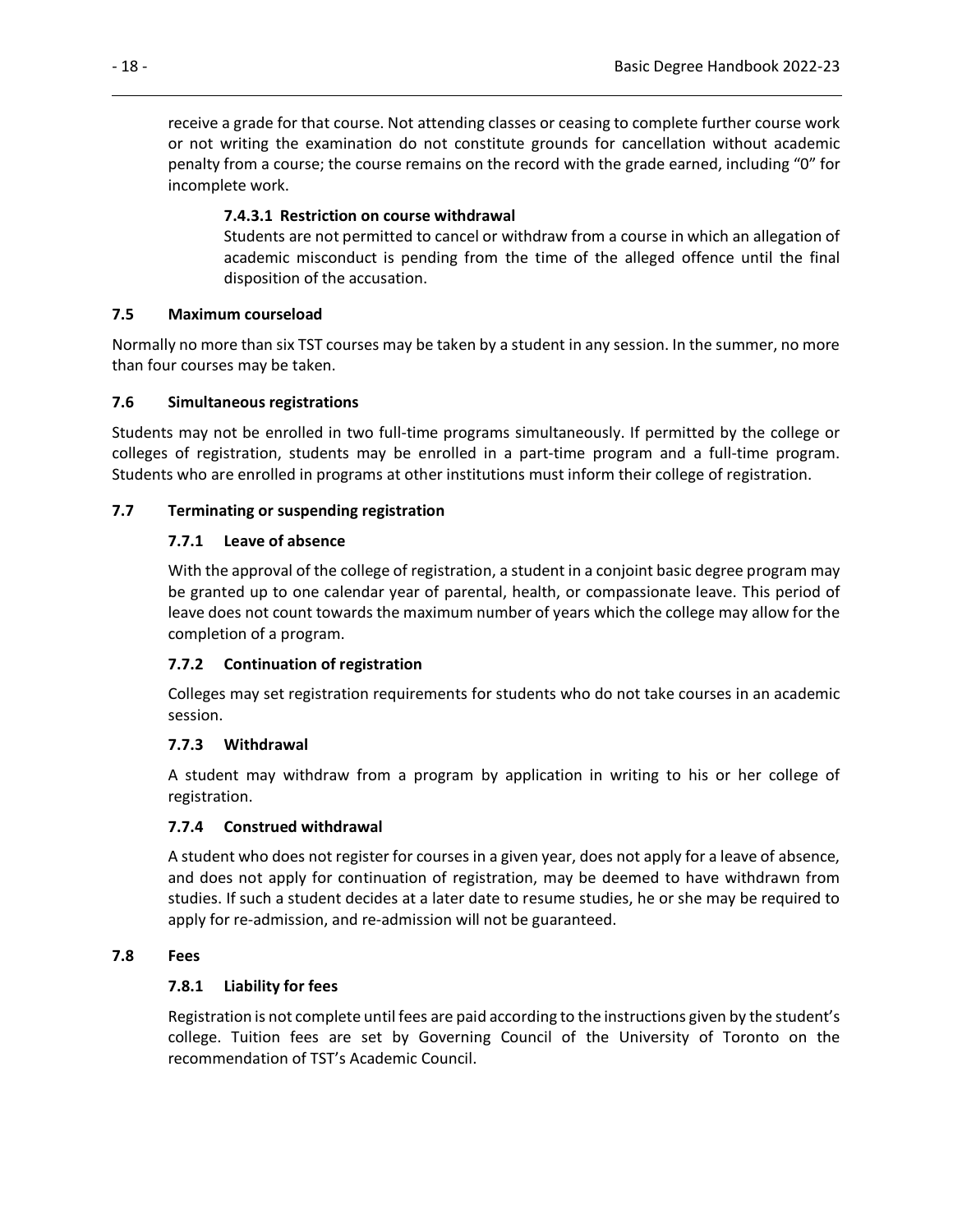#### <span id="page-30-0"></span>**7.8.2 Refunds**

Each college states its policy for refunds of fees for students who withdraw from courses. A refund schedule is published through the UofT fees office and can be found at: [https://studentaccount.utoronto.ca/tuition-fees/current-fall-winter-fee-refund-schedules/.](https://studentaccount.utoronto.ca/tuition-fees/current-fall-winter-fee-refund-schedules/)

#### <span id="page-30-1"></span>**7.8.3 Penalties**

Colleges will withhold the transcripts of students who have an outstanding financial debt to the College, and may take other measures to enforce payment.

## <span id="page-30-2"></span>**8. CORRESPONDENCE**

#### <span id="page-30-3"></span>**8.1 Address notification**

Students are responsible for maintaining and advising UofT, TST and their college of registration, on the Student Web Service (ROSI) of a current and valid postal address as well as the address for a University of Toronto-issued email account. Colleges may also require that students communicate address changes to the College in an additional manner.

#### <span id="page-30-4"></span>**8.2 Email account activation**

Every TST student in a conjoint degree program must activate a University of Toronto email account on or before the first day of classes. Functions within many electronic teaching tools at the University require a University email account.

#### <span id="page-30-5"></span>**8.3 Email correspondence**

The TST, the colleges, faculty members, and the libraries use the University of Toronto email system to communicate with students in conjoint degree programs about enrolment, course registration, academic and non-academic discipline, course requirements, fees, and progress in program, among other matters, and such communication may include essential time-sensitive information, or may require a timely response from the student. An email message from TST, its colleges, or its faculty members will be considered as delivered on the day that it is sent to the student's email account of record. A student who fails to monitor his or her UofT email account as recorded on ROSI for such correspondence incurs many risks which may include financial penalties, lost credits, and jeopardy to his or her program. Students who are not in conjoint degree programs should make comparable alternative arrangements in consultation with the registrar of their college of registration.

#### <span id="page-30-6"></span>**8.4 Non-university email excluded**

TST and college offices and faculty members are not required to open an email message from a student in a conjoint degree which is not sent from a University of Toronto account and are not required to reply to a student at a non-University email account. Students not in conjoint degree programs should make their alternative email arrangements known to their course instructors and other interested parties.

#### <span id="page-30-7"></span>**8.5 Forwarding email**

A student remains responsible for ensuring that all TST electronic message communications sent to the official University-issued account are received and read in cases where the student has chosen to forward his or her university-issued email account to an account issued by another email service provider. Students are discouraged from doing so as forwarding email to an outside account can result in delays and lost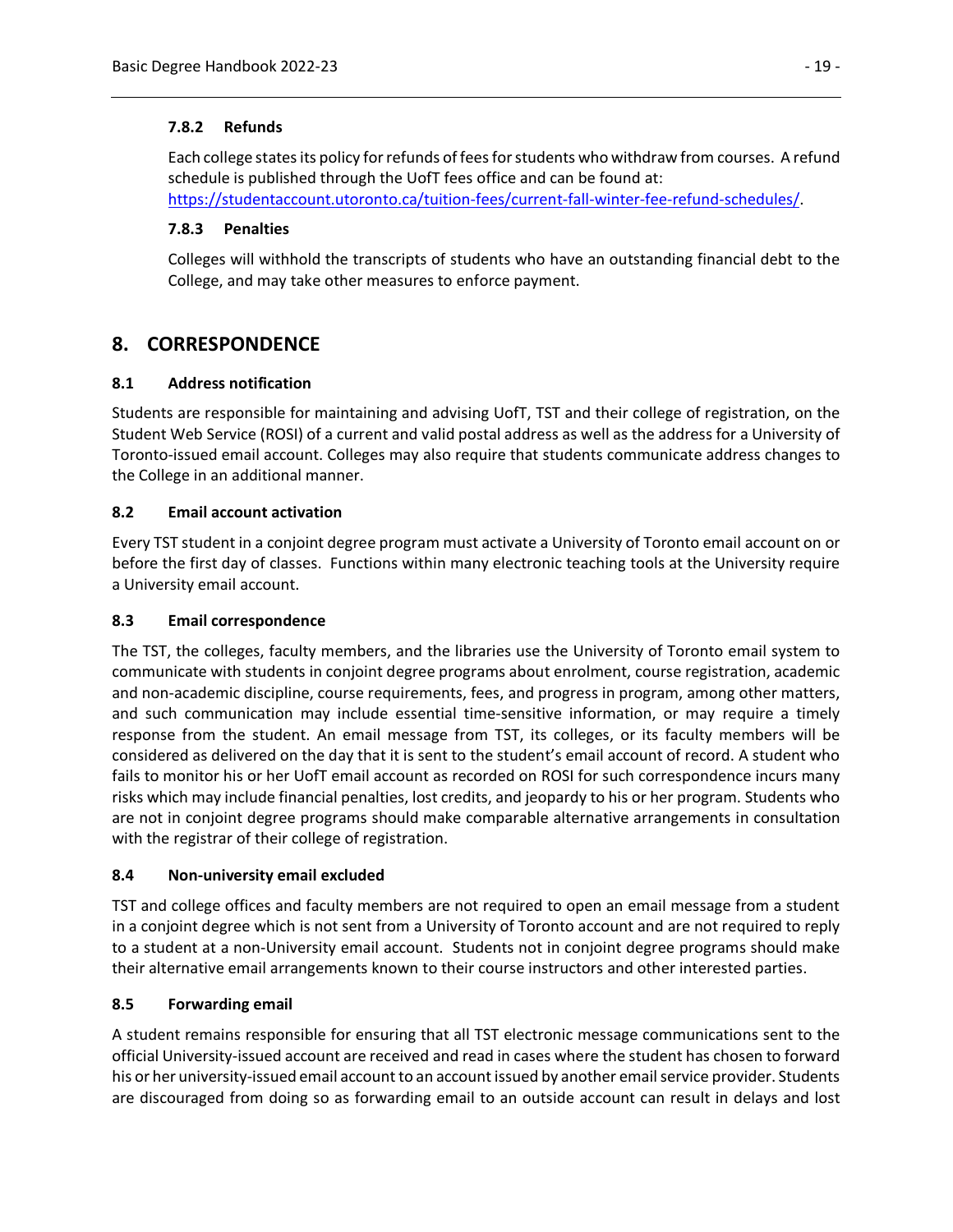emails (due to the categorization of emails sent to numerous recipients as "spam").

## <span id="page-31-0"></span>**8.6 Appropriate use of technology**

The student is required to honour the University's expectations concerning use of information and communication technology as articulated in the guidelines on Appropriate Use of Information and Communication Technology (available on the website of the Office of the Vice-President and Provost: <https://www.provost.utoronto.ca/planning-policy/information-communication-technology-appropriate-use/>

## <span id="page-31-1"></span>**9. COURSES**

#### <span id="page-31-2"></span>**9.1 Course codes**

<span id="page-31-3"></span>Each TST course has a course code with the alphanumeric pattern: ABC1234WX.

## **9.1.1 College**

Every TST course is sponsored by at least one college, or, rarely, by TST itself. The first two letters of the course code indicate the college offering the course (EM=Emmanuel, KN=Knox, RG=Regis, SA=St. Augustine's, SM=St. Michael's, TR=Trinity, WY=Wycliffe, TS=Toronto School of Theology). For a course sponsored by more than one college, the first two letters of the course identifier are TX.

## <span id="page-31-4"></span>**9.1.2 Program areas (biblical, historical, pastoral and theological studies)**

Every TST course requires the approval of the college offering the course and the approval of the TST Curriculum Committee. The third letter indicates the program area (biblical, historical, pastoral and theological studies) within which the course falls. B for Biblical, H for historical, P for pastoral, T for theological. For an interdisciplinary course, the third letter of the course identifier is J.

## <span id="page-31-5"></span>**9.1.3 Level**

The number indicates the level at which the course is being taught. 1000-level courses (1000- 1999) are introductory or foundational. 2000-level courses are general or survey courses that do not normally have prerequisites. 3000-level courses are specialized courses for which prerequisites are normally required.

#### <span id="page-31-6"></span>**9.1.4 Course Weight**

The eighth digit of the course code (the first letter after the number) indicates the weight of the course. Within TST a course is normally worth 0.5 credits and spans one session. Such courses are referred to as "half" courses and are designated within the course coding as "H". Some courses have a weighting of 1.0 credit. Such courses are designated as "Y" courses. "Y" courses can be offered within one session or can span the Fall and Winter sessions.

#### <span id="page-31-7"></span>**9.1.5 Term designator**

The last letter of the course code indicates the period within which the course is taught.

- F = first half of the Fall/Winter Sessions (Sept-Dec), or first half of the Summer Session (April, May and June)
- S = second half of the Fall/Winter Sessions (Jan-April), or second half of the Summer Session (July-Aug)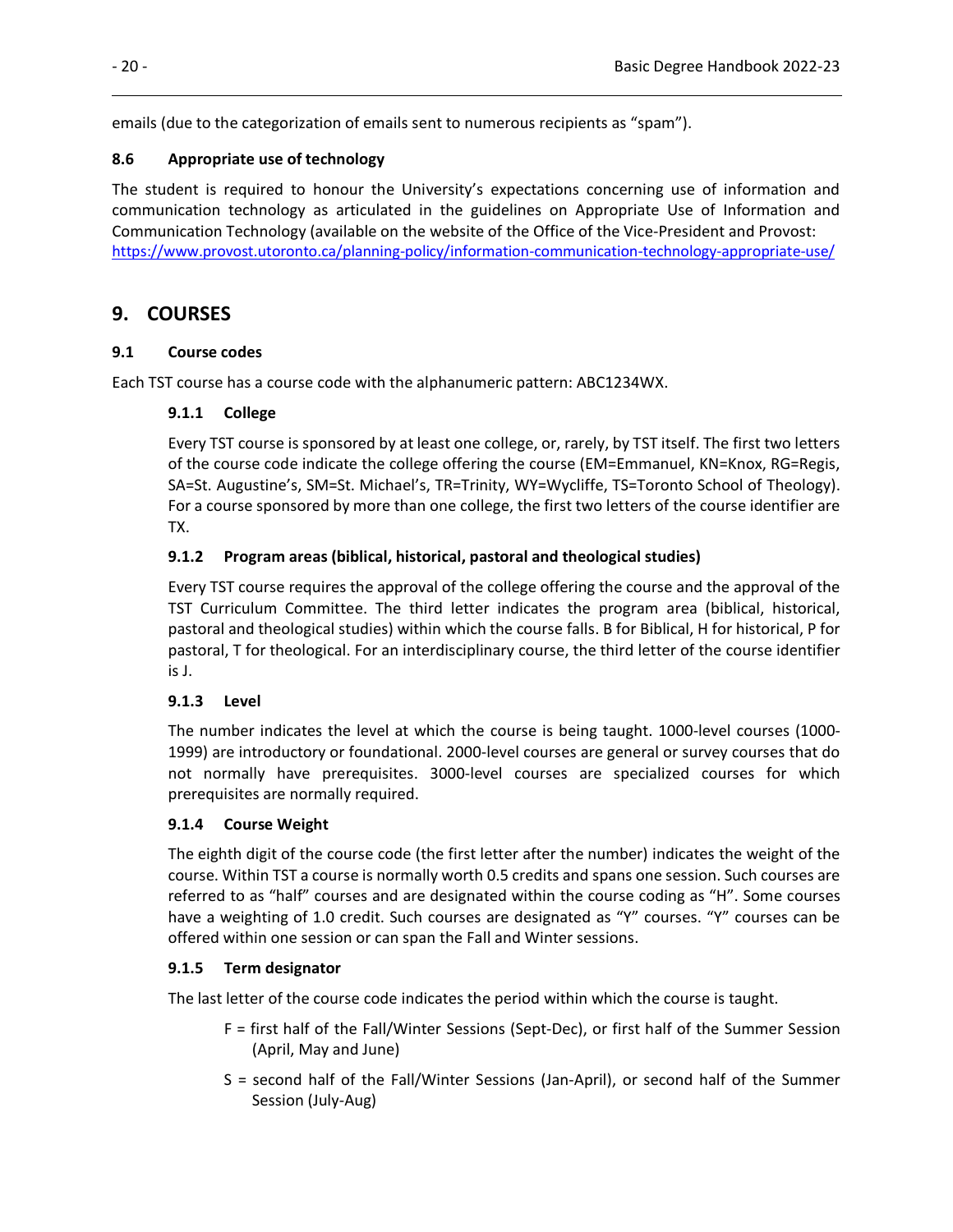Y = Fall and Winter Sessions (Sept-April), or first and second sub-sessions of the Summer Session (April-August, or therein)

#### <span id="page-32-0"></span>**9.2 Calendar variations in course delivery**

There is a variety of methods of course delivery within TST. The most common pattern is a one-session H course, meeting for two hours each week for thirteen weeks, plus reading week and examination week. There are also several HY and YY courses in the regular session. During the summer session, the equivalent number of hours may be scheduled over a shorter period of time (e.g. two weeks). Some courses are offered exclusively online, and some in a blended format with some in-class contact and some online contact.

#### <span id="page-32-2"></span><span id="page-32-1"></span>**9.3 Courses available for basic degree credit**

#### **9.3.1 Standard course**

The standard of an "H" course is a course which meets regularly every week over the course of a session, and requires roughly three hours of work outside of class for every hour of class time. Some "H" courses in fact run over a longer period of time and some for shorter, and some of more class meetings and some fewer, but the total time commitment expected is roughly the same. An "H" course is considered to represent one-tenth of a year's full-time study for a student making normal progress towards a degree.

#### <span id="page-32-3"></span>**9.3.2 Ineligibility for advanced degree courses**

Basic degree students are not normally permitted to register for courses numbered above 3999, which are advanced degree courses. 5000-level courses are intended exclusively for advanced degree students. Only in a case where a student has exceptional ability and academic background in an area will a basic degree student be allowed to register for a 5000-level course, and then only with the written permission of the instructor, the student's Basic Degree Director and the TST Advanced Degree Director. In similarly exceptional cases a basic degree student may be allowed to register for a 6000-level course, with the written permission of the instructor and the student's Basic Degree Director. A basic degree student who takes an advanced degree course must complete the same course requirements as advanced degree students, and will be graded on the same basis as advanced degree students.

#### <span id="page-32-4"></span>**9.3.3 Reading courses**

In exceptional cases and in accord with college regulations, a second-entry degree student who is normally in the second half of a program may register for a reading course arranged with a core faculty member. Approval by the designated authority in the student's college of registration, such as a dean program director, is required.

The student requests registration by completing the fillable PDF form provided for this purpose, available on the TST website. This form should be completed and approved well in advance of the deadline published for new course registration for the semester concerned.

#### <span id="page-32-5"></span>**9.3.4 Theses and summative exercises**

For many basic degree programs, a thesis or a summative exercise is permitted or required. These exercises appear on the transcript with course identifiers as if they were courses. Registration for theses and summative exercises is requested by a Reading and Research Course Form, completed and approved as outlined in 9.3.3.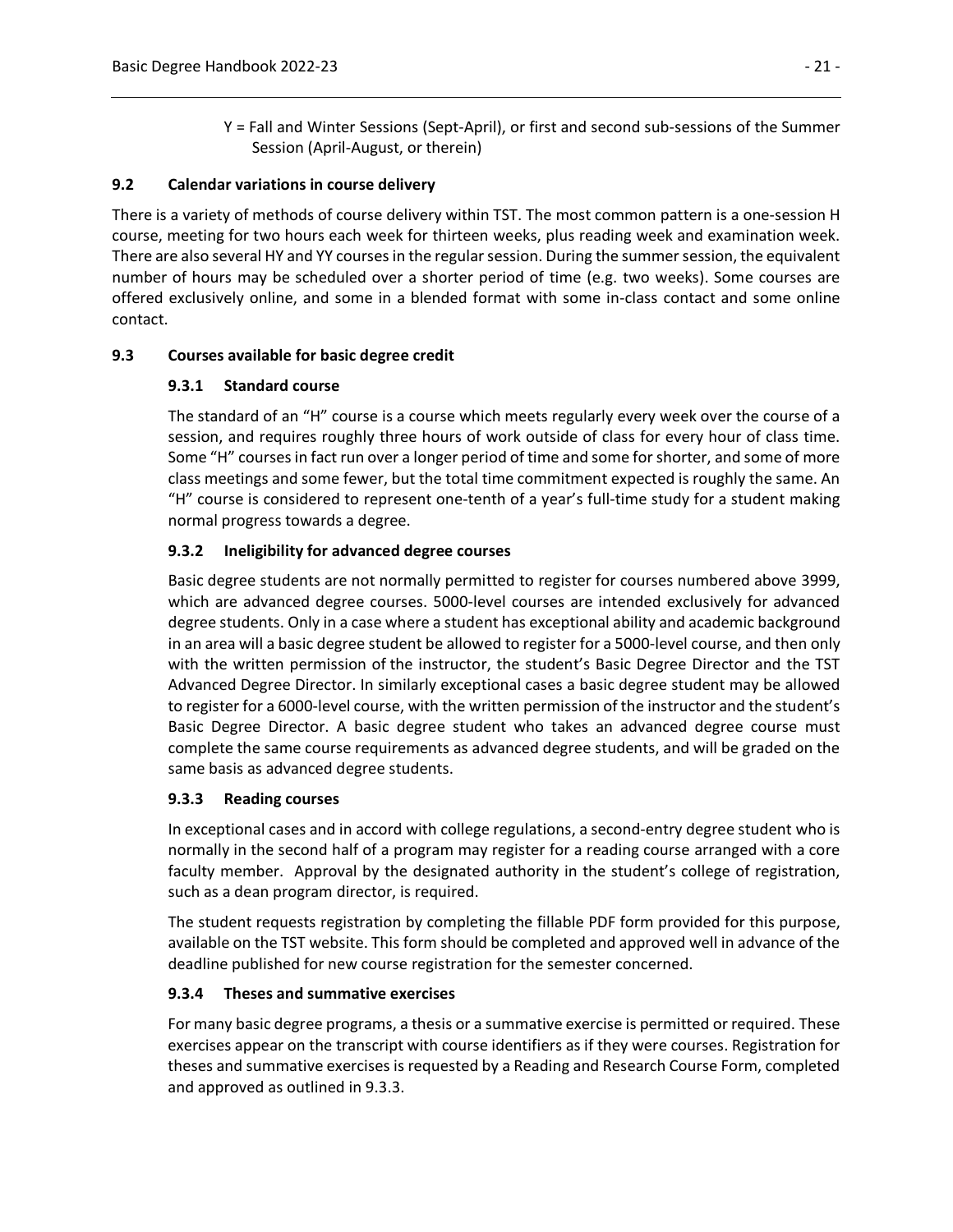#### <span id="page-33-0"></span>**9.3.5 Online and offsite courses**

TST colleges offer many online and off-site courses. The number of such courses which a student may take towards a degree may be limited. Limitations vary according to program and college.

#### <span id="page-33-1"></span>**9.3.6 Credit for undergraduate courses not already used to earn a previous degree**

Since a theological program can be enriched by the study of related disciplines, the TST will allow students, under certain circumstances, to receive credit towards a basic degree for undergraduate coursework taken in the Faculty of Arts and Science at the University of Toronto, or equivalent coursework taken elsewhere.

#### 1. Conditions

- a. The student must obtain all required permissions in advance. Permission must always be given by the student's college of registration and by the instructor of the course, and other permissions may be required as well.
- b. In addition to work required for the course, the student must write a short essay relating the work of the course to the learning objectives of his or her theological program; this essay is to be discussed with, and counter-signed by, a designated TST faculty member, and submitted to the college of registration.
- c. Credit is given on the basis of one basic degree course for one-half undergraduate course.
- d. The student must attain at least 70% in the final mark for the course.
- e. Credit for undergraduate courses is limited to not more than 20% of the total number of courses required for the student's basic degree program.
- 2. Acceptable coursework
	- a. *Language other than English.* With the permission of the appropriate college academic authority, a student may credit one year of language study (in addition to Biblical languages taken in TST) where the language is beneficial for a ministry placement, or is recognized as valuable preparation for an academic course, project, or research in a theological discipline at TST. Examples of such languages, depending on circumstances, include languages of the Ancient Near East, classical and medieval Latin, modern Hebrew, Arabic, and First Nations languages. Credit is not given for less than one year of the foreign language.
	- b. *Other ancillary or auxiliary disciplines.* With the permission of the appropriate college academic authority, where the student can demonstrate that the study of an ancillary or auxiliary discipline has an important educational purpose within his or her theological degree program, a student may take appropriate coursework therein.
	- c. *Designated interdisciplinary courses.* With the permission of the TST registrar and the appropriate University authorities, a college may designate an undergraduate course in the University as having recognized value for one or more of its programs or program streams. Such courses are identified in the TST Course Catalogue, with any conditions that may apply to registering in the course.
	- d. *Cross-listed courses.* In addition, with the permission of the appropriate University authorities, the TST may cross-list a University course with a TST course identifier. In this case, the requirement 1(b) above does not apply.

#### <span id="page-33-2"></span>**9.3.7 Courses at affiliate schools**

Students seeking admission to a course at a TST affiliated institution must obtain authorization of the affiliate institution offering the course. If the course is cross-listed to the TST course catalogue, the student should register for it both at the affiliated institution and on ROSI. If the course is not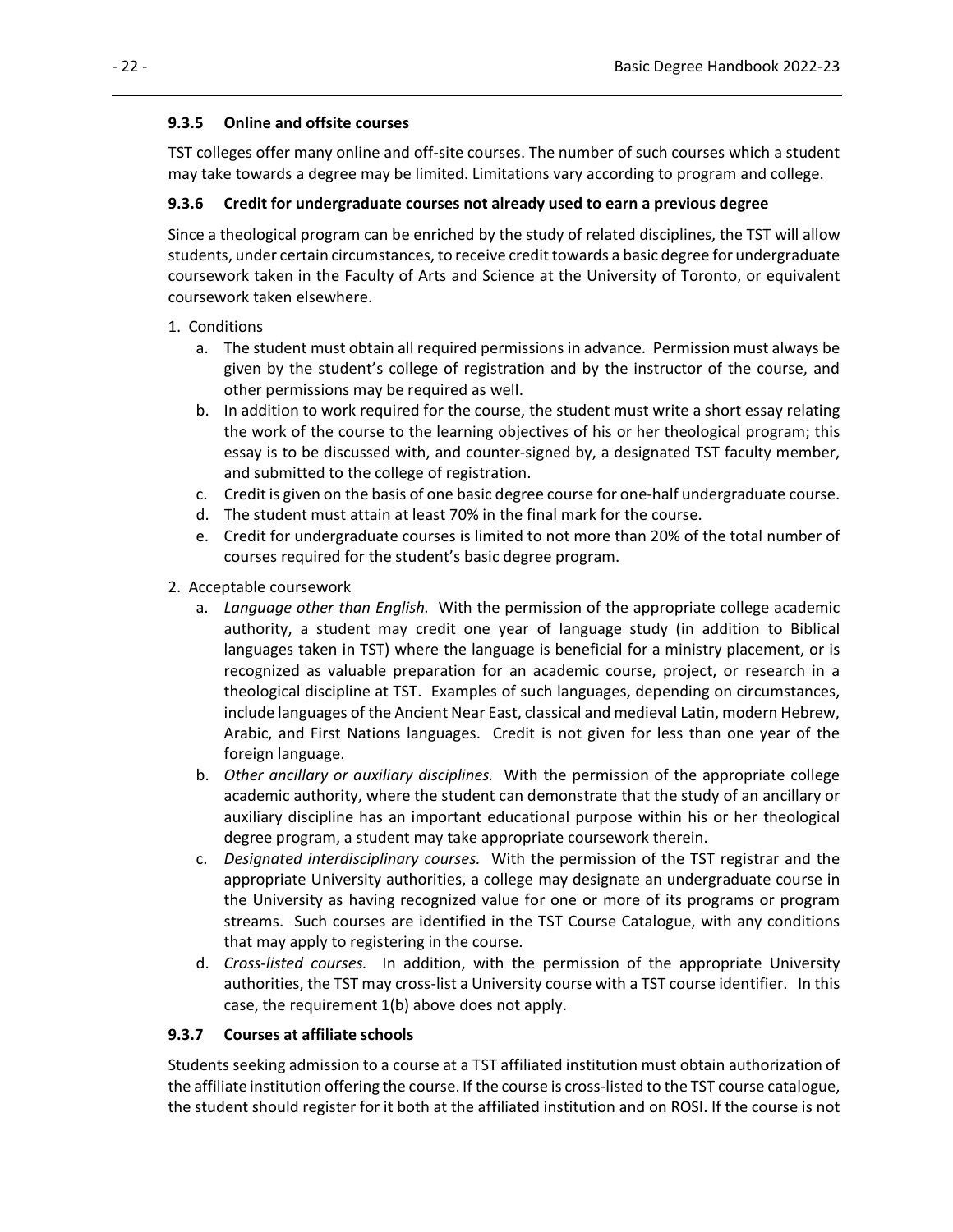included on the TST catalogue, students should request a Letter of Permission from the designated official (usually the registrar) at their college of registration. During the Fall and Winter Session, fees for courses offered by affiliated institutions are paid directly to the student's home college as per the home college's tuition schedule. In the Summer Session, fees are payable directly to the institution offering the course as per the offering institution's fee schedule.

#### <span id="page-34-0"></span>**9.3.8 Courses on Letter of Permission**

Students seeking to take courses outside TST for credit to a basic degree program in their college must request a Letter of Permission from the designated authority at their college of registration *in advance of registering for the course*. No guarantee can be given of transfer credit for courses completed elsewhere without a Letter of Permission. Students are responsible for fulfilling the admission requirements of the other institution and for paying the other institution any fees it requires. At the end of the course, the student must request that an official transcript of the final grade be sent to his or her college registrar. Transfer credit cannot be given for courses that will be used to meet the requirements of a degree that a student will earn elsewhere. Transfer credit will normally be awarded only for courses taken at an accredited institution.

#### <span id="page-34-2"></span><span id="page-34-1"></span>**9.4 Access to courses**

#### **9.4.1 Equal access**

Courses, including those required by individual colleges, are open to all students of the TST, subject to prerequisites, on an equal basis, except for select courses which may be for students in a specific program or area of study.

#### <span id="page-34-3"></span>**9.4.2 Accommodation of disabilities**

The TST and its member colleges will make reasonable accommodations in requirements for persons with disabilities, as detailed in its Policy on Accommodation (See §13).

#### <span id="page-34-4"></span>**9.4.3 Limited enrolment courses**

At the request of the instructor and with the approval of the instructor's program areas (biblical, historical, pastoral and theological studies), enrolment in a course may be limited to a maximum number of students. Students will be granted access to limited enrolment courses on a first-comefirst-served basis, with the following exceptions: (1) a final-year student who requires the course for graduation will have priority; (2) if the course is required by a college in one or more of its programs, priority will be given to students from that college; (3) the instructor may publish an alternative basis for access to the course (such as no more than two students from the same college). In any case, enrolment limits for courses must be clearly indicated in the course catalogue, and instructions for registration must be given there.

#### <span id="page-34-5"></span>**9.4.4 Course cancellations**

A college may cancel a course listed in the TST Course Catalogue. Colleges should give public notice of a course cancellation on the TST Course Catalogue according to the document *TST Course*  Listings: General Information, Including Policies for Course Cancellation, as approved by Academic Council.

#### <span id="page-34-6"></span>**9.4.5 Audited courses**

Students enrolled in a college as a degree student or as a special student may audit courses with the permission of the instructor and, if required, another college official. Auditing permits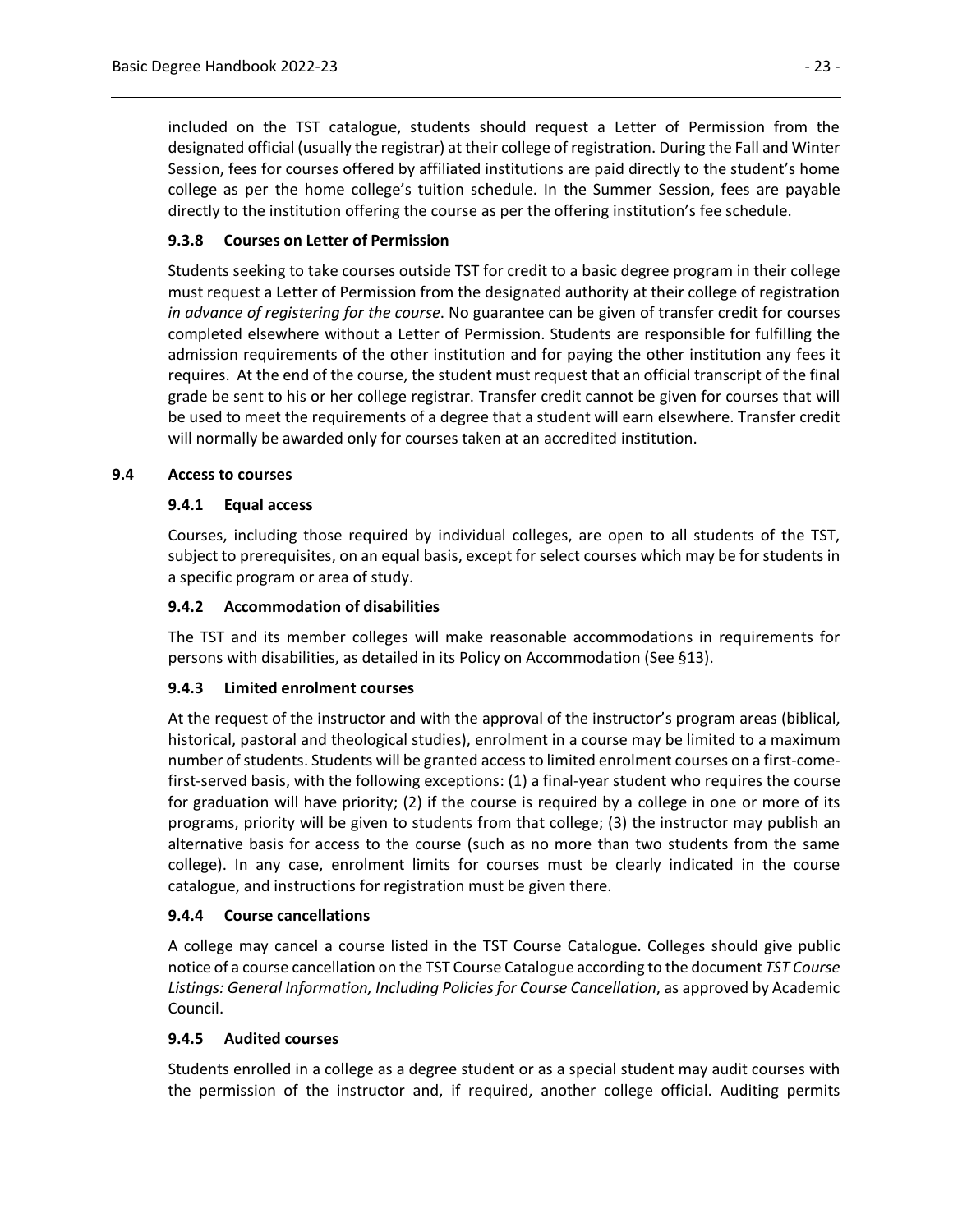attendance at class only. The auditing fee is set by and is payable to the college offering the course.

#### **9.4.5.1 Auditing of 5000 and 600 level courses.**

Students are not permitted to audit 5000 or 6000 level courses.

#### <span id="page-35-2"></span><span id="page-35-1"></span><span id="page-35-0"></span>**9.5 The course syllabus**

#### **9.5.1 Publication of preliminary syllabus**

Each instructor should publish online a preliminary syllabus for each course to be offered by August 1 of each year for courses in the regular session and by March 1 of each year for courses in the summer session. The place of publication should be linked from the TST Course Catalogue. The preliminary syllabus advises of the expected learning outcomes, topics, readings, assignments, and methods by which student performance will be evaluated. This should include whether the methods of evaluation will be essays, test, class participation, seminar presentations, examinations or other; the weight of these methods in relation to the overall grade (see  $\S 11.4.2$ ); and the timing of each major evaluation, but is understood to be preliminary and subject to change, and sometimes substantial change, up to the time the course begins. See §§9.5.3 and 11.4.1.

#### <span id="page-35-3"></span>**9.5.2 Publication of syllabus**

Each instructor must publish a final syllabus by the first day of the course. For courses with class meetings, the first day means the time of the first class meeting of the course; for online courses, the first day means the day announced as the first day of the course. The syllabus shall be distributed in hard copy to class members, or made available electronically on the course website, or both.

#### <span id="page-35-4"></span>**9.5.3 Changes in syllabus**

Occasionally as a course proceeds it may appear advisable to make certain changes in topics, readings. Instructors must consult with students in the course before making such changes. The instructor may make no change without the consent of at least a simple majority of the students enrolled in the course, provided the vote is announced no later than in the previous class. The instructor must inform the students in writing of such changes and report the changes to the designated official of his or her college. The only exception to this is in the case of the declaration of a disruption. [Please see the University's *Policy on Academic Continuity.*] For changes in method of evaluation please see §11.4.6.

#### <span id="page-35-5"></span>**9.6 Assignment deadlines**

Professors are responsible to ensure that clear deadlines are established at the beginning of each course for the completion of each item of course work assigned, within the parameters outlined below. Students are responsible for submitting all work for each course by the established deadline or seeking an extension of due date. An instructor may and should assign deadlines for completion of every assignment and other evaluated academic exercise, and may deduct marks or assign other penalties for late work. Deadlines and penalties for late work must be disclosed in the final course syllabus.

#### <span id="page-35-6"></span>**9.6.1 Consequences for late submission**

Instructors are not obliged to accept late work, except where there are legitimate, documented reasons beyond a student's control. In such cases, a late penalty is normally not appropriate. Where an Instructor intends to apply penalties to other late assignments, this must be set out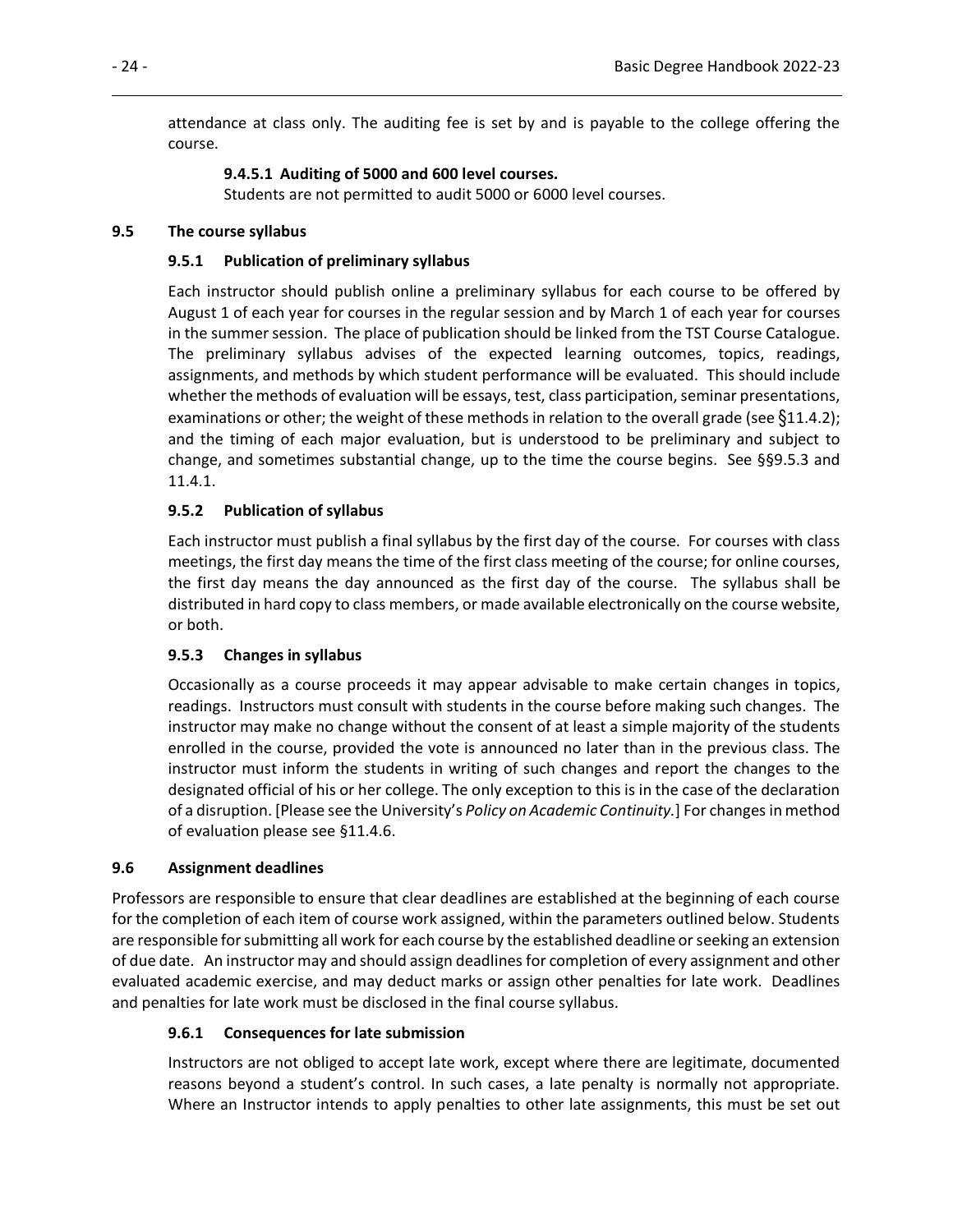clearly in the course syllabus and be approved by the appropriate authority at the college.

### **9.7 Course deadlines**

### **9.7.1 Prima facie deadline**

In publishing deadlines for coursework, the professor may not choose a deadline after the last day of the examination week for the session in which the course is taken. If for any reason a professor fails to clearly specify in writing the deadline for a piece of work, the prima facie deadline applies.

## **9.7.2 Extensions**

In exceptional circumstances, an individual student may be granted an extension of the *prima facie* deadline on compassionate grounds for reasons such as illness, bereavement, or compassionate grounds. Such an extension must be approved both by the designated official of his or her college and by the professor of the course for which an extension is sought. The extension allows the student to submit work by a later specified date. Each college determines for its own students the procedures and deadlines for applying for such an extension. Professors should publish this information in their syllabus for each course, but a professor's failure to publish this information will not excuse the student from a failure to comply with published college regulations. When such an extension has been granted, the temporary non-grade course report SDF ("standing deferred") is assigned. If the student completes coursework before the new deadline approved by the professor and the student's college, the grade SDF will be changed to a letter and number grade. If the student does not complete the work by the deadline set by the professor and no further extension is granted, the professor will assign and submit a final grade (numerical or letter, including FZ) or, if the student successfully petitions for one, a permanent incomplete (INC). See §11.3.3.

## **9.7.3 Outstanding course requirements**

In cases where a student has not fulfilled the requirements of the course, but has not requested and been granted an SDF, WDR or AEG, the professor will assign a numerical grade or an FZ.

## **9.7.4 Course registration with multiple SDFs**

The student's college of registration may limit the number of new courses in which a student may enrol if at the time of course registration in any session the student carries SDFs in two courses or more. (See §11.3.2)

## **9.7.5 Absolute deadlines**

## **9.7.5.1 Absolute deadline for TST courses**

The absolute deadline for any course is the last day of the examination week falling within the twelfth month following the end of the course.

## **9.7.5.2 Absolute deadline for courses taken outside the TST**

A student taking a course offered by the School Graduate Studies or another entity outside the TST having an earlier institutional deadline than that defined in §9.7.5.1 is bound to that earlier deadline.

#### **9.8 Examination Conflicts**

Students who have two Toronto School of Theology examinations in the same time slot, or three consecutive final examinations within a 24-hour period (e.g. morning, afternoon, evening; or afternoon,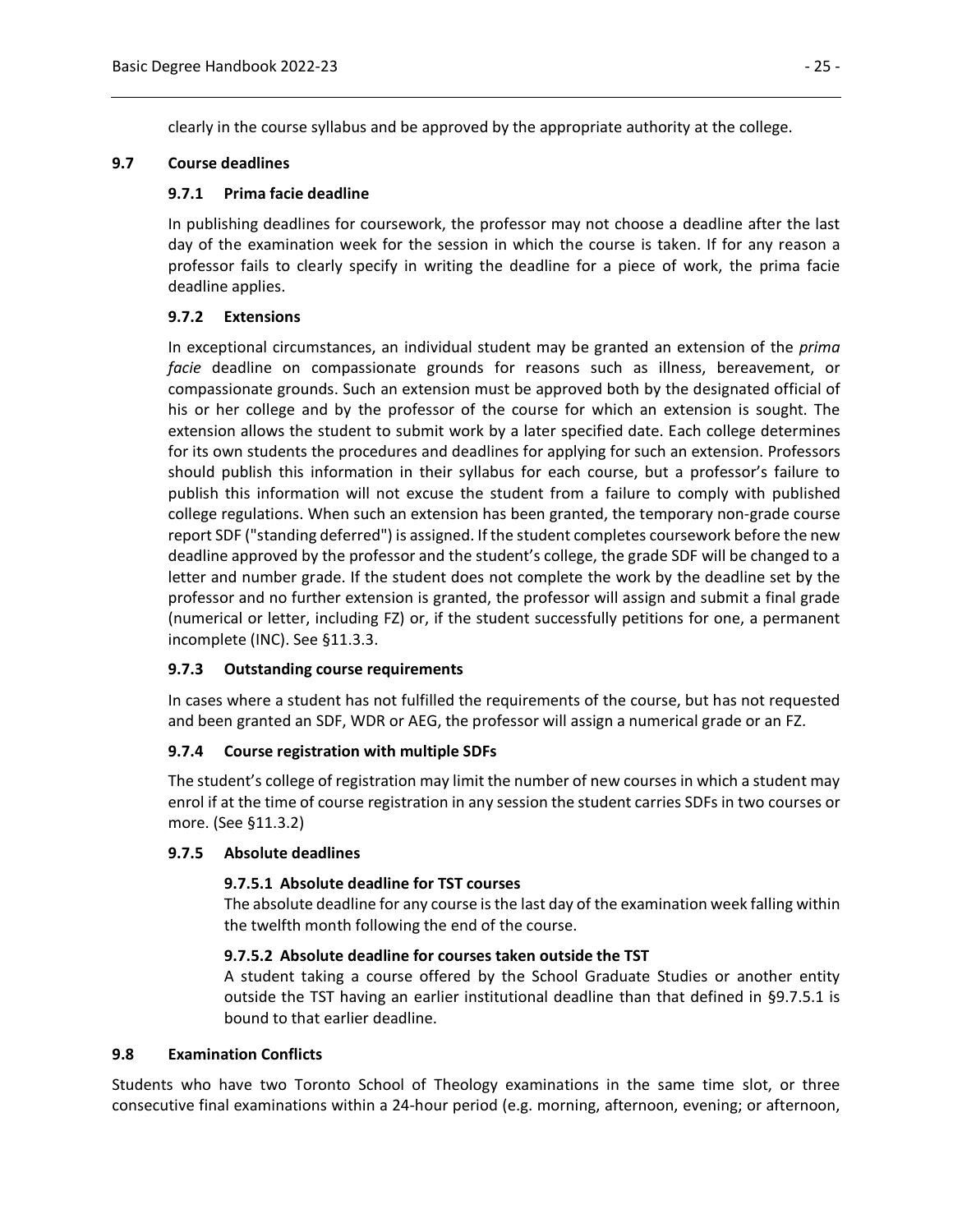evening, next morning), should contact the registrar of their college of registration before the examination period begins.

## **9.9 Ethics Review of Course-based Research**

Normally, Course-Based Research projects involving human subjects are covered by a template submitted by the course instructor along with an ethics application that includes the template information and consent forms, recruitment scripts or directions, and sample questions or tools. Students are expected to work within the parameters provided, and maintain and/or submit evidence of consent.

## **9.8.1 Student-initiated Projects**

From time to time students may, with the permission of the instructor, conduct course-based research projects that are not covered by a course template where the course instructor has completed and submitted the ethics application, including template information and consent forms, recruitment scripts, and sample questions or tools. Any approved projects that fall outside of the parameters of the template, must be submitted separately as a student-initiated project. They must submit a protocol for review to the TST Delegated Ethics Review Committee (DERC). Course-based research reviewed through the TST Delegated Ethics Review Committee (DERC) must be minimal risk. 'Minimal risk' is defined as the probability and magnitude of possible harms implied by participation in the research can reasonably be expected by participants to be no greater than those encountered by the subject in those aspects of his or her everyday life that relate to the research, or during the performance of routine physical or psychological examinations or tests. [\[https://research.utoronto.ca/ethics-human-research/determine-if](https://research.utoronto.ca/ethics-human-research/determine-if-protocol-qualifies-delegated-review)[protocol-qualifies-delegated-review\]](https://research.utoronto.ca/ethics-human-research/determine-if-protocol-qualifies-delegated-review). Course instructors have access to the required forms and templates, and are required to sign off on the proposed project before submitting it to the TST Delegated Ethics Review Committee (DERC).

In exceptional circumstances, where the student has permission to conduct higher risk coursebased research, the student must submit the protocol through MRHP for full board REB review.

# **10. THESES**

In some basic degree programs qualified students are permitted to elect the writing of a thesis. The following common standards apply for theses written in TST basic degree programs, subject to exceptions as determined by the student's college. Colleges may have additional requirements and stipulations for theses. (See §9.8.1)

## **10.1 Constituent parts**

The thesis should contain the following elements.

## **10.1.1 Title page**

This includes the thesis title, the student's name, the name of the thesis director, the student's program, the student's program areas (biblical, historical, pastoral and theological studies), the student's college of registration, and the date of submission.

## **10.1.2 Abstract**

A summary statement of no more than 500 words should apprise the reader briefly of the essentials of the study, such as its focus, scope, primary sources, and thesis statement.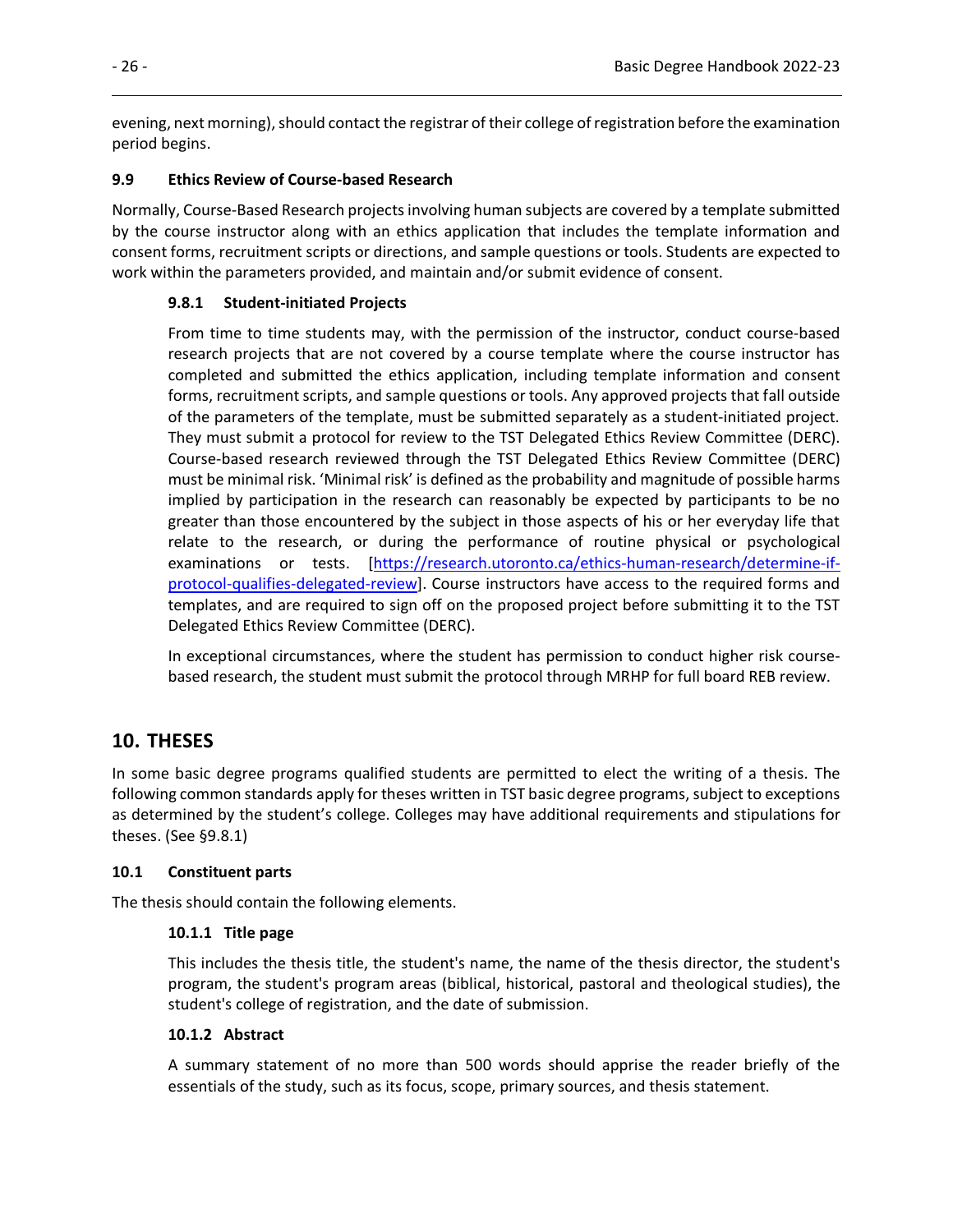## **10.1.3 Table of Contents**

This should list the titles and beginning page numbers of at least the introduction, chapters, notes (if they are endnotes), and bibliography.

## **10.1.4 Introduction**

The most important part of the Introduction is the thesis statement, setting out in the briefest possible form the exact proposition or hypothesis which the thesis will demonstrate. The Introduction also provides the context necessary to show why the thesis statement is important. To this end it identifies the research question and describes its broader setting in academic research. It gives attention to previous enquiry and available secondary literature (the *status quaestionis*). The Introduction should also include a description of the project as a whole.

## **10.1.5 Method**

A section on method, which may form part of the introduction, describes the relevant primary literature and the methods to be used for interpreting it. It gives a rationale for the method and indicates how it will be used to generate dependable conclusions and verify the thesis statement.

## **10.1.6 Exposition**

The main body of the thesis is the clarification, development, and demonstration of the thesis statement, using authoritative evidence. The exposition is typically organized as parts of an argument. The interrelationship of the parts of the exposition, and the direct relevance of each part of the exposition to the thesis statement, should be clear to the reader.

## **10.1.7 Conclusion**

The thesis statement should be recapitulated, the demonstration should be summarized, the limitations of the demonstration and the remaining uncertainties should be acknowledged, and the implications of the study for the theological community, the Church, the wider scholarly community, and/or the world should be set forth.

## **10.1.8 Bibliography**

Books, articles, and other sources that have been used must be listed. Primary and secondary literature should always be distinguished, and other divisions may be appropriate as well.

## **10.2 Form of the thesis**

## **10.2.1 Style**

The thesis must be in proper intelligible English (unless permission has been given to use French); decisions about technical style should be applied consistently; spelling must be consistent with a recognized Canadian standard.

## **10.2.2 Sample form of degree specification for the MTS thesis**

A Thesis submitted in partial fulfilment of the requirements for the degree of Master of Theological Studies awarded by ... [the formal name of the college of registration] and the University of Toronto.

## **10.3 Evaluation**

As a best practice, a basic degree thesis should be evaluated by at least a second examiner in addition to the supervisor. The second examiner, if there is to be one, is normally selected by the student's college,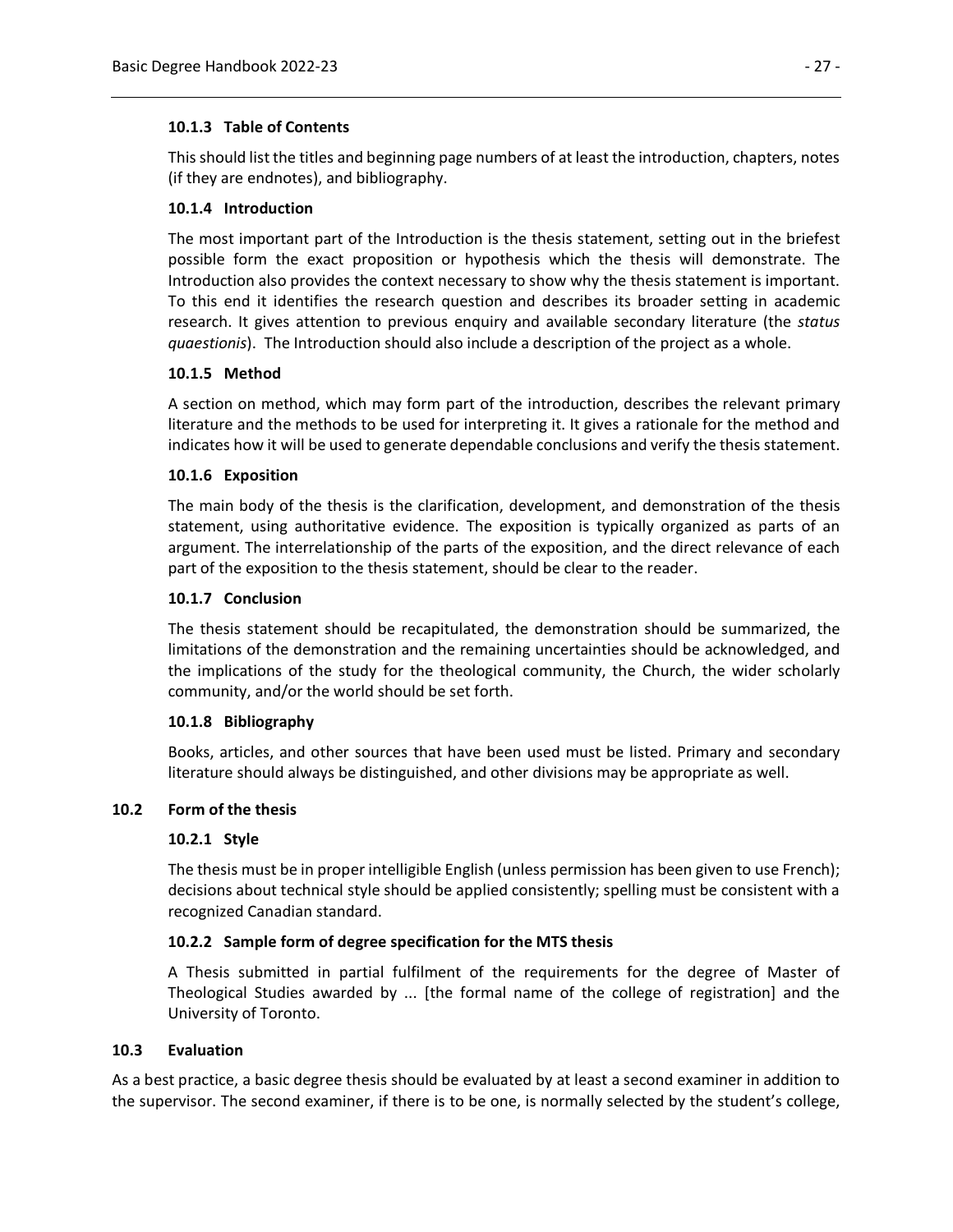which is free to invite a qualified faculty member from another institution to serve that role.

## **11. GRADES**

### **11.1 Purpose of TST's grading policy**

The grading policy of TST's basic degree division is intended to be consistent with the University of Toronto's *University Assessment and Grading Practices Policy*, with the intent that (a) its grading practices will reflect appropriate academic standards, that (b) student performance will be evaluated in a fair, accurate, consistent and objective manner in compliance with these academic standards.

### **11.2 Grading scale**

| <b>Numerical</b><br>Grade                                                                                                                  | Letter<br>Grade<br>Equivalents                                                                                                          | Grade<br>Point | Grasp of Subject<br>Matter                      | Other qualities expected of students                                                                                                                                                                                                       |
|--------------------------------------------------------------------------------------------------------------------------------------------|-----------------------------------------------------------------------------------------------------------------------------------------|----------------|-------------------------------------------------|--------------------------------------------------------------------------------------------------------------------------------------------------------------------------------------------------------------------------------------------|
|                                                                                                                                            | A RANGE: Excellent: Student shows original thinking, analytic and synthetic ability, critical evaluations, and broad<br>knowledge base. |                |                                                 |                                                                                                                                                                                                                                            |
| 90-100                                                                                                                                     | $A+$                                                                                                                                    | 4.0            | Profound and Creative                           | Strong evidence of original thought, of analytic<br>and synthetic ability; sound and penetrating<br>critical evaluations which identify assumptions<br>of those they study as well as their own; mastery<br>of an extensive knowledge base |
| 85-89                                                                                                                                      | A                                                                                                                                       | 4.0            | Outstanding                                     |                                                                                                                                                                                                                                            |
| 80-84                                                                                                                                      | $A -$                                                                                                                                   | 3.7            | Excellent                                       | Clear evidence of original thinking, of analytic<br>and synthetic ability; sound critical evaluations;<br>broad knowledge base                                                                                                             |
| B RANGE: Good: Student shows critical capacity and analytic ability, understanding of relevant issues, familiarity<br>with the literature. |                                                                                                                                         |                |                                                 |                                                                                                                                                                                                                                            |
| 77-79                                                                                                                                      | $B+$                                                                                                                                    | 3.3            | Very Good                                       | Good critical capacity and analytic ability;<br>reasonable understanding of relevant issues;<br>good familiarity with the literature                                                                                                       |
| 73-76                                                                                                                                      | B                                                                                                                                       | 3.0            | Good                                            |                                                                                                                                                                                                                                            |
| $70-72$                                                                                                                                    | $B -$                                                                                                                                   | 2.7            | Satisfactory at a post-<br>baccalaureate level. | Adequate critical capacity and analytic ability;<br>some understanding of relevant issues; some<br>familiarity with the literature                                                                                                         |
| $0 - 69$                                                                                                                                   | FZ                                                                                                                                      | 0              | Failure                                         | Failure to meet the above criteria                                                                                                                                                                                                         |

## **11.3 Grades without numerical equivalent**

Grades without numerical equivalent are as follows: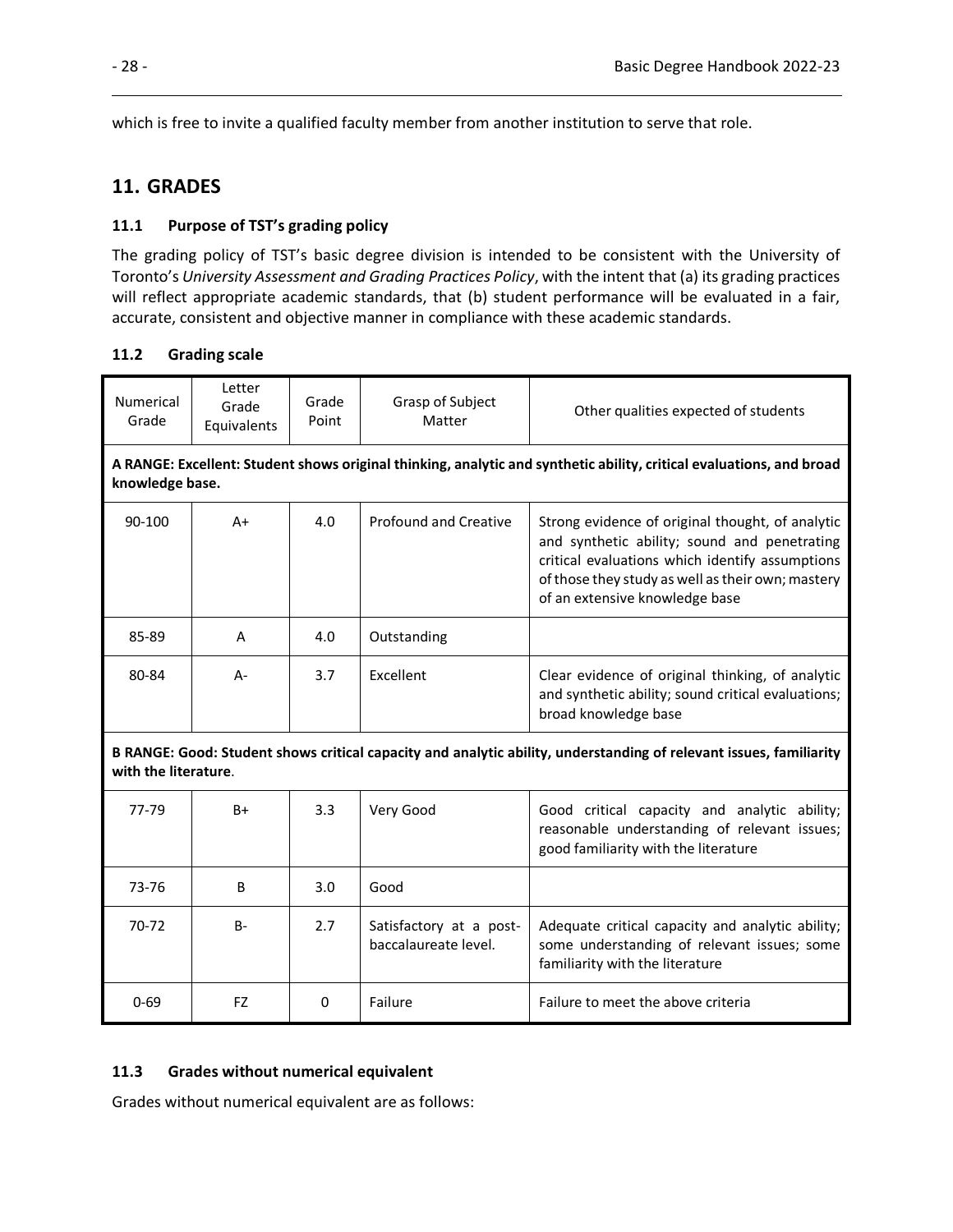## **11.3.1 P/FL (Pass/Fail)**

This nomenclature may be used to evaluate courses in field and contextual education and clinical courses, with the approval of the program areas (biblical, historical, pastoral and theological studies) in which the course is being offered. It may exceptionally be used in other courses with the approval of the college and the program areas (biblical, historical, pastoral and theological studies). A grade of P has no numerical equivalent or grade point value. A grade of FL, which is a failure, also has no numerical equivalent or grade point value. *(P/FL replaces the earlier CR/NCR designation.)*

## **11.3.2 SDF**

Standing Deferred. This is assigned when a student has been granted an extension of course deadline for medical or similar reasons. It is assigned by the designated official of the student's college of registration where a request has been made by the student (or, if the student is incapacitated, by the instructor alone), documented and duly approved by the course instructor and the student's college of registration according to the process established by the college. It is a temporary report and eventually will be replaced by a final numerical grade or a final letter grade such as FZ or INC.

## **11.3.2.1 Special procedures**

Where a student who has received an SDF in a course fails to complete the work of the course by the extended deadline set by her or his college of registration, or by the TST's absolute deadline (§9.7.5.1), and where the SDF has not already been replaced by a final grade, the student may petition for an INC on the grounds of compelling extenuating circumstances. The petition should be addressed in writing to both the instructor and to the basic degree director, or other designated official, of the student's college of registration, and both the instructor and the college must approve the petition.

## **11.3.3 INC**

Permanent Incomplete. This is a final report where course work is not completed but where there are not grounds for assigning a failing grade. Examples of appropriate circumstances for assigning an INC are significant medical difficulties, compelling compassionate reasons, and a substantial change in the student's situation. This report can be assigned only with the agreement of both the instructor of the course and the basic degree director or other designated official of the student's college of registration. INC carries no credit for the course and is not considered for averaging purposes.

## **11.3.4 WDR**

Withdrawal without academic penalty. This report can be assigned by the student's college of registration where the college has approved a student's petition for late withdrawal from a course in unusual circumstances. It is normally applied only while the course is in progress, after the deadline for withdrawing from the course without academic penalty. The grade of WDR has no credit value, numerical equivalent, or grade point value, and is not included in the GPA calculation.

## **11.3.5 AEG**

*Aegrotat*. This report may be given by the college of registration to a student within ten courses of completing his or her degree program who has completed at least 60% of the coursework but because of illness has been unable to complete the whole course, and who would not otherwise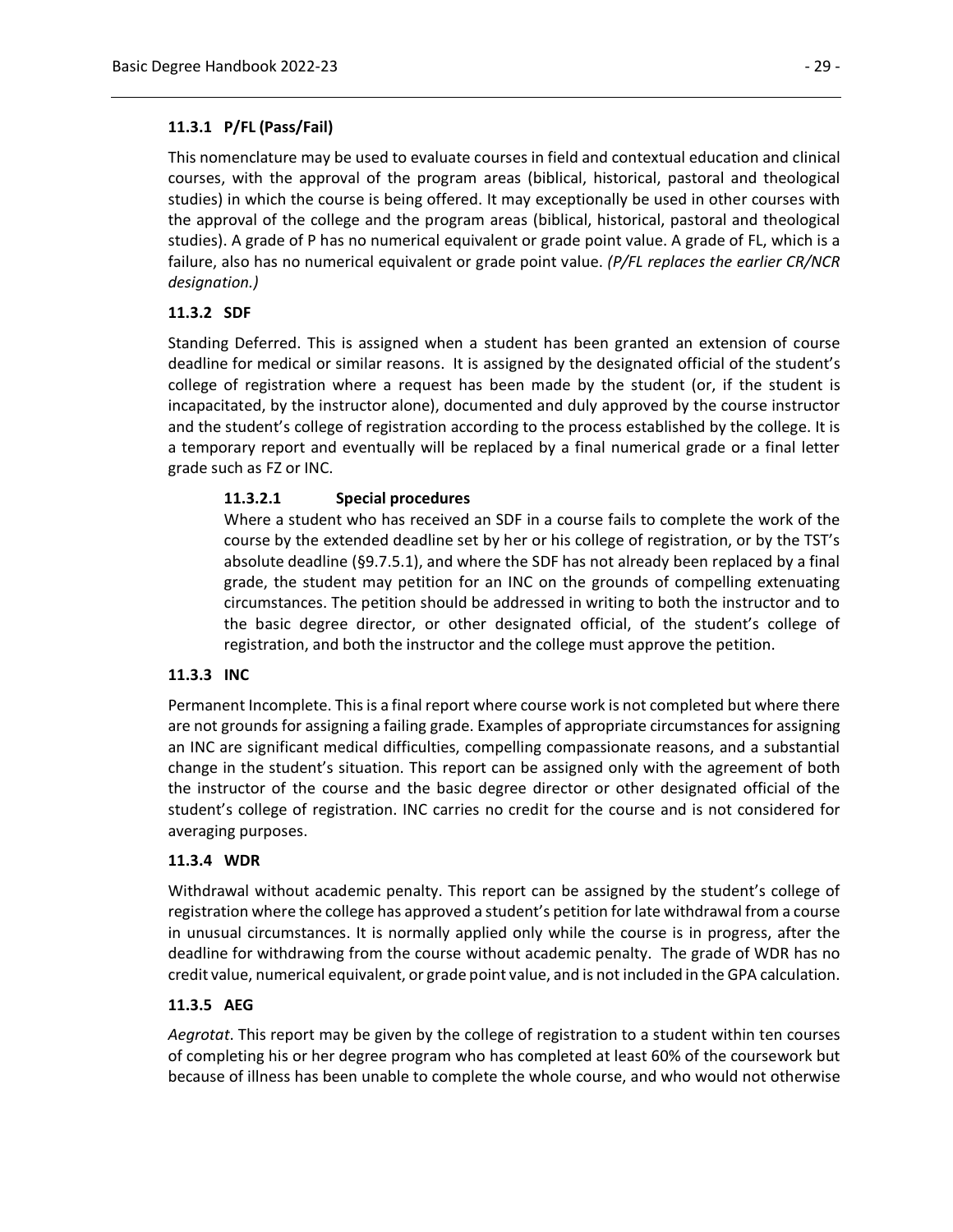be able to convocate. It represents credit for the course, but carries no numerical equivalent and no grade point value, and is not included in the GPA calculation.

### **11.3.6 DNW**

Did not write. This report does not appear on transcripts but may be entered by an instructor of a course for a student who did not attend, did little work, or did not complete the examination or summative exercise. The college of registration will change the symbol according to the circumstances.

## **11.3.7 GWR**

Grade withheld pending review. This return is assigned by the student's college of registration where a course grade is being reviewed under the Code of Behaviour on Academic Matters, and will be replaced after the completion of the review. It carries no credit and is not considered for averaging purposes.

### **11.3.8 NGA**

No grade available. This is assigned by the student's college of registration or by the TST Registrar in the extraordinary case that a grade is not available for a student enrolled in a course. The college of registration must investigate the circumstances of this report and replace it as quickly as possible with a regular grade.

### **11.3.9 IPR**

In progress. The course has been continued into a subsequent term. This report carries no credit and is not considered for averaging purposes.

#### **11.4 Guidelines for course marking**

To ensure that the method of evaluation in every course reflects appropriate academic standards and fairness to students, classroom procedures must be consistent with the practices below.

#### **11.4.1 Timely evaluation**

It is recommended that at least one marked piece of work which is a part of the evaluation of student performance for the course, whether essay, quiz, review, etc., shall be returned to the student prior to the last date for withdrawal from the course without academic penalty. This recommendation may also be met by a written evaluation of seminar or class participation if it counts towards the final course mark. If no work is to be returned by this date, this must be made clear in the information described in §9.5.1.

#### **11.4.2 Multiple evaluations**

It is recommended that **s**tudent performance in a course shall be assessed on more than one occasion.

## **11.4.3 Student participation**

An instructor may stipulate a participation requirement in the syllabus and base a portion of the course grade on participation. Further, an instructor may require a minimum level of class attendance by stating the requirement in the course syllabus, and may assign a failing grade, without possibility of supplemental examination, to a student who does not meet this level of attendance.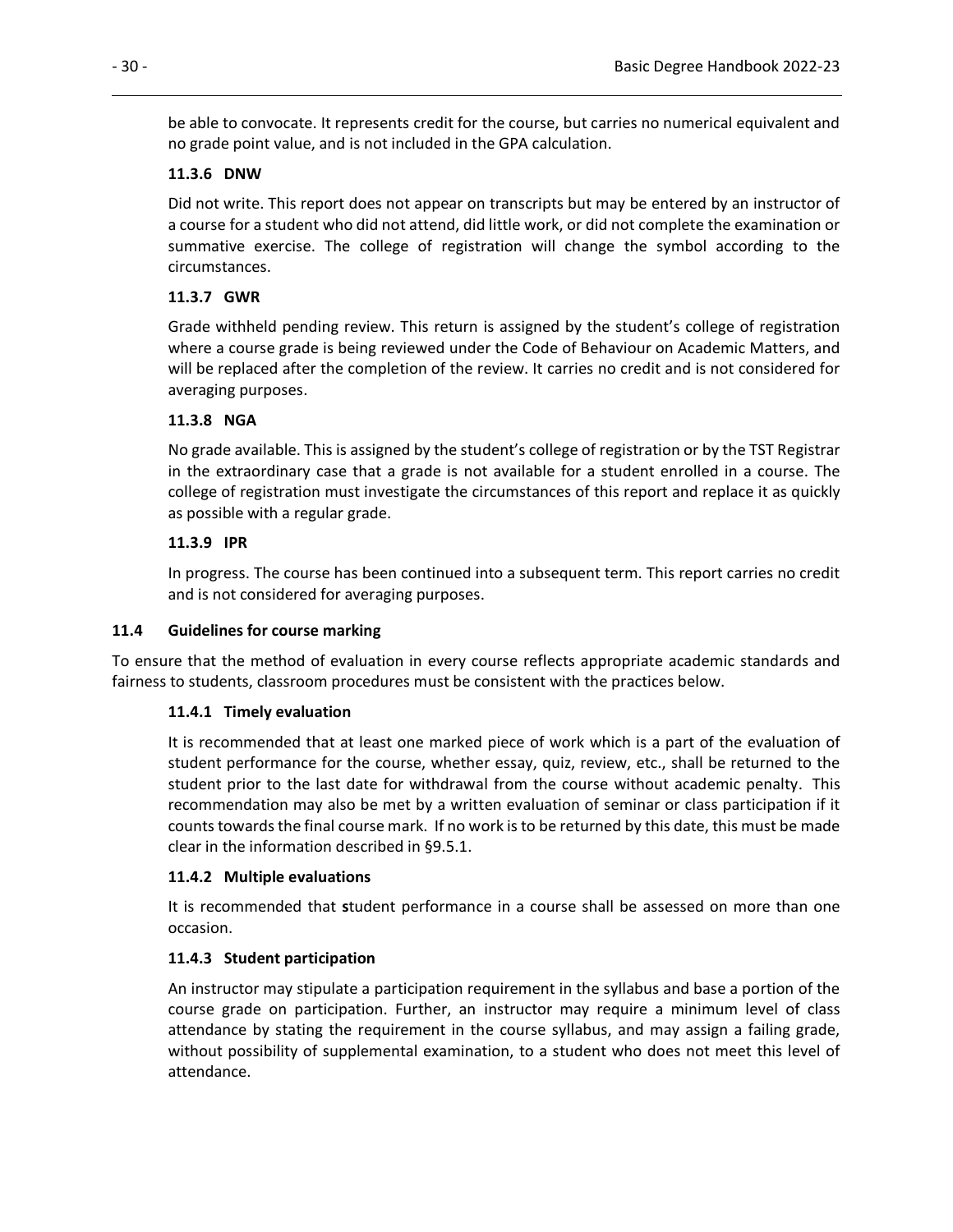## **11.4.3.1 Participation in classroom-based courses.**

If participation, in classroom-based courses, forms part of the final grade it must not constitute more than 20%.

### **11.4.4 Examinations**

There is no requirement for final examinations in courses. In courses that meet regularly as a class, it is recommended that there shall be a written or oral examination or comparable summative exercise which a student will sit at a designated time or within a designated period of time. The summative exercise is intended to test the student's overall achievement of the intended learning outcomes of the course. Where examinations are used, the relative value of each part of an examination should be indicated to the student (9.5.1). The evaluation of a final examination shall be worth at least twenty (20) per cent of the final grade**.**

## **11.4.4.1 Special provisions for examinations**

(a) Students should be provided with clear information about the expectations of the examiner, including the types of anticipated questions. (b) Students have the opportunity to review their answers in written examinations within two months of the reporting of the grades. A recovery fee may be set to cover administrative costs, including photocopying.

## **11.4.5 Commentary**

Commentary on assessed work and time for discussion of it shall be made available to students.

### **11.4.6 Changes to the method of evaluation**

After the methods of evaluation or the relative weights of methods of evaluation have been published in the final syllabus, they may not be changed by the instructor without the consent of at least a simple majority of the students enrolled in the course. This should be done as early as possible in each course and no later than the last date for course enrolment. The instructor must inform the students in writing of such changes and report the changes to the designated official of his or her college. The only exception to this is in the case of the declaration of a disruption. (Please see the University of Toronto's *Policy on Academic Continuity.*)

## **11.4.7 Course grades**

The instructor shall recommend a grade for each student in reference to the approved grade scales on the basis of the student's overall performance.

## **11.4.7.1 Principle of assessment**

The student's final mark for the course should reflect the extent to which he or she has demonstrated a successful achievement of the intended learning outcomes of the course. As a best practice, the instructor may want to publish rubrics of assessment reflecting the levels of demonstrated achievement for each learning outcome evidenced in each assignment.

## **11.4.7.2 Distribution of grades**

The distribution of grades in any course, examination or other academic assessment must not be predetermined by any system of quotas that specifies the number or percentage of grades allowable at any grade level.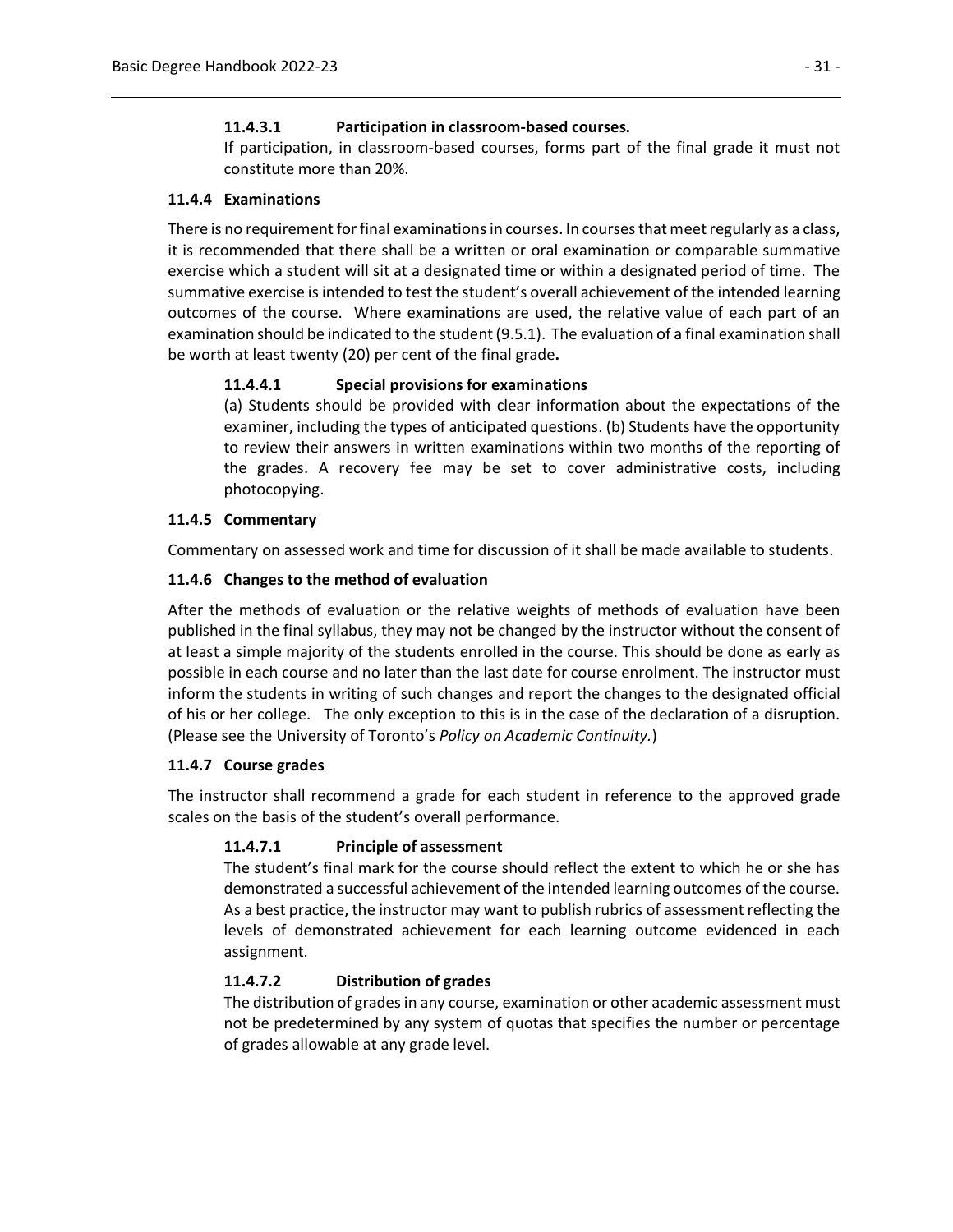## **11.4.7.3 Communication of marks**

As course marks recommended by instructors are subject to review by their colleges, an instructor who communicates to a student the mark which is being submitted for him or her for the course should advise the student that the mark is subject to change.

## **11.4.7.4 Assessment in field and clinical settings**

Colleges may make reasonable exemptions to these procedures in circumstances such as field or clinical courses. Nevertheless, it is obligatory that the assessment of the performance of students in clinical or field settings be fair, humane, valid, reliable, and in accordance with the principles enunciated in the University of Toronto's *University Assessment and Grading Practices Policy*. Where a student's performance in a clinical or field setting is to be assessed for credit, the valuation must encompass as a minimum

- a. a formal statement describing the evaluation process, including available mechanisms for appeal. This statement should be available to all students before or at the beginning of the clinical or field experience;
- b. a mid-way performance evaluation with feedback to the student; and
- c. written documentation of the final assessment.

Colleges are responsible to ensure that clinical and field assessors are fully informed regarding the grading policies of the University, the TST, and the college.

## **11.4.7.5 Scrutiny of extreme marks**

A mark of 90% should be rare and marks over 90% should be exceptionally rare; where such marks are given, the college grade review committee should request an explanation from the instructor.

## **11.4.7.6 Conflict of interest**

Situations where the instructor or a student is in a position of a conflict of interest, where there may be an appearance of a conflict of interest, or where a fair and objective assessment may not be possible, should be brought to the attention of the designated official of his or her college who is responsible for taking steps to ensure fairness and objectivity.

## **11.5 Approval of marks**

## **11.5.1 The Grade Review Committee**

Each college appoints a college Grade Review Committee, which may delegate its routine work to one member. The college Grade Review Committee administers the TST basic degree grading policy as prescribed in the *Basic Degree Handbook*, and reviews, adjusts, and approves course grades recommended by instructors.

## **11.5.2 Functions of the Grade Review Committee**

The college Grade Review Committee has the final responsibility for assigning course grades, subject to a student's right of appeal (§16.1.1). The Grade Review Committee may adjust marks according to the considerations of section; according to its independent assessment of a student's performance in the course; or for other reasons. In the case of a student from another college, the Grade Review Committee may seek the advice of the Grade Review Committee in the other college.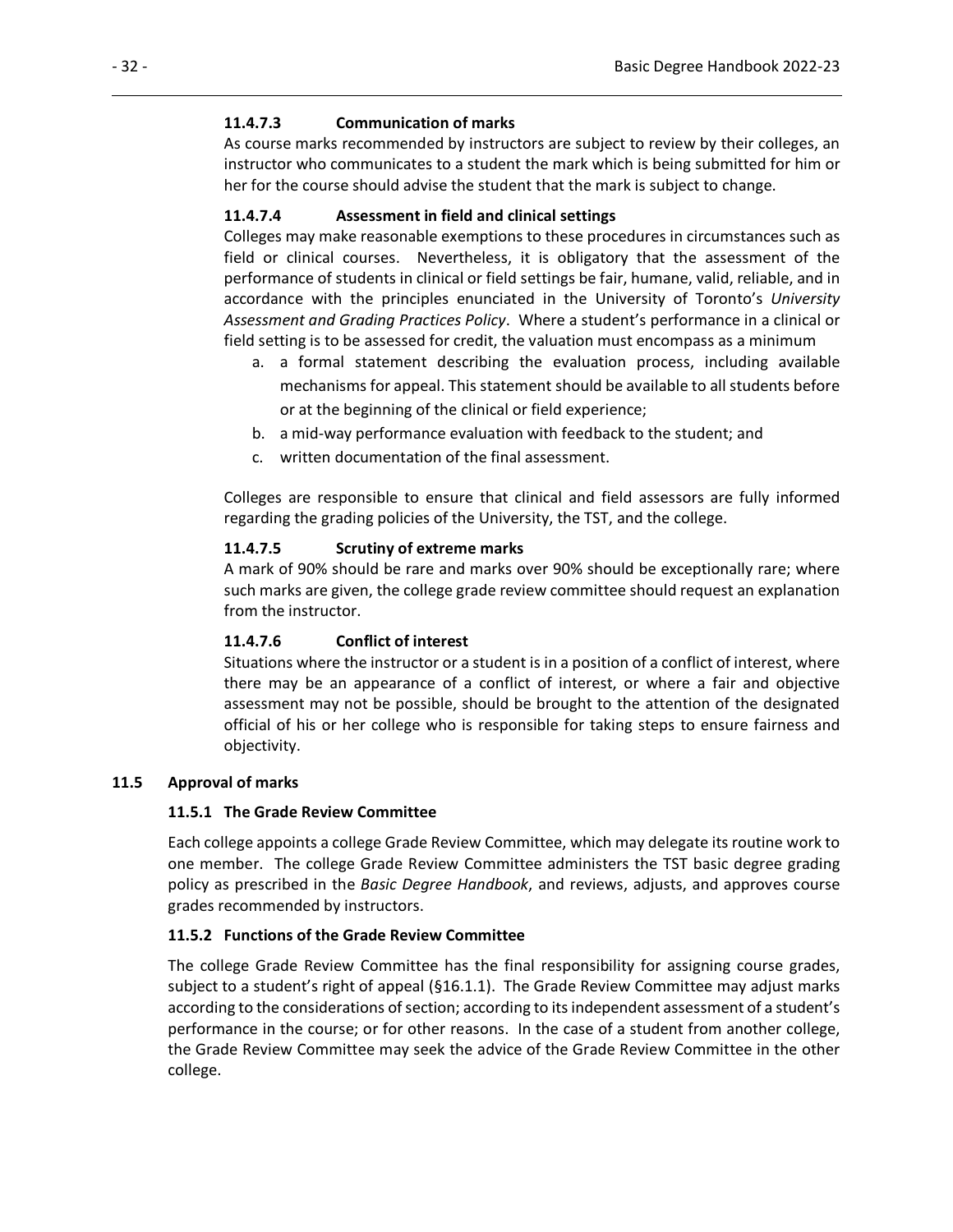## **11.5.2.1 Requesting of explanation of grades**

The Grade Review Committee of the college may request an explanation of any grade for a course that appears not to meet Basic Degree guidelines (§11), are not based on the approved grade scale (§11.2) or otherwise appear anomalous in reference to the grading policy.

## **11.5.3 Authority for recording grades**

Grades may not be entered into the student's record unless signed by the instructor giving the course and countersigned by the designated member of the Grade Review Committee of the college in which the instructor is appointed.

## **11.5.4 Case of urgency**

Where an instructor fails to submit a mark within three days of the stated deadline for submitting marks for a student who requires the mark in order to graduate, the Grade Review Committee in the student's college, after consultation with the Grade Review Committee in the instructor's college (if it is different), may assign a mark which is the average of marks already submitted for the student in his or her degree program. This action is to be reported to the TST registrar. The student must be notified of this action, and may appeal the mark according to the usual procedure for academic appeals.

## **11.6 Minimum acceptable evaluations**

## **11.6.1 Coursework minimums**

The minimum grade for credit towards a conjoint degree is B- (70). Courses with grades of CR and AEG are also credited.

## **11.6.2 Degree minimums**

The minimum cumulative GPA acceptable for graduation and conferral of a conjoint degree is 2.7. This GPA will include grade points assigned for failed courses.

## **11.6.2.1 Exceptions to degree minimums**

Where a member college judges that exceptional circumstances warrant consideration of an exception to this minimum GPA policy, it may refer the matter to the Admissions and Procedures Committee, which has the authority to waive or mitigate this requirement. In any event the degree cannot be conferred unless the student has received credit for the number of courses required for graduation in his or her degree program.

## **11.7 Supplementals**

A student who receives a final mark for a course between 65% and 69%, may petition in writing within thirty days of the posting of the mark to the instructor of the course, with a copy to the basic degree director or other designated official, of his or her college of registration, for permission to write a supplemental examination or exercise. Such permission is normally granted routinely, except where the student's class attendance or on-line participation through the term has been deficient. The instructor and student, in consultation with the designated official of the college, will agree on an arrangement for supplemental work and a deadline for completion, which may be no later than six months after the date on which the grade was posted. If the student receives a passing grade of at least 70% in the assigned supplemental work, the course grade is changed to 70 (B-).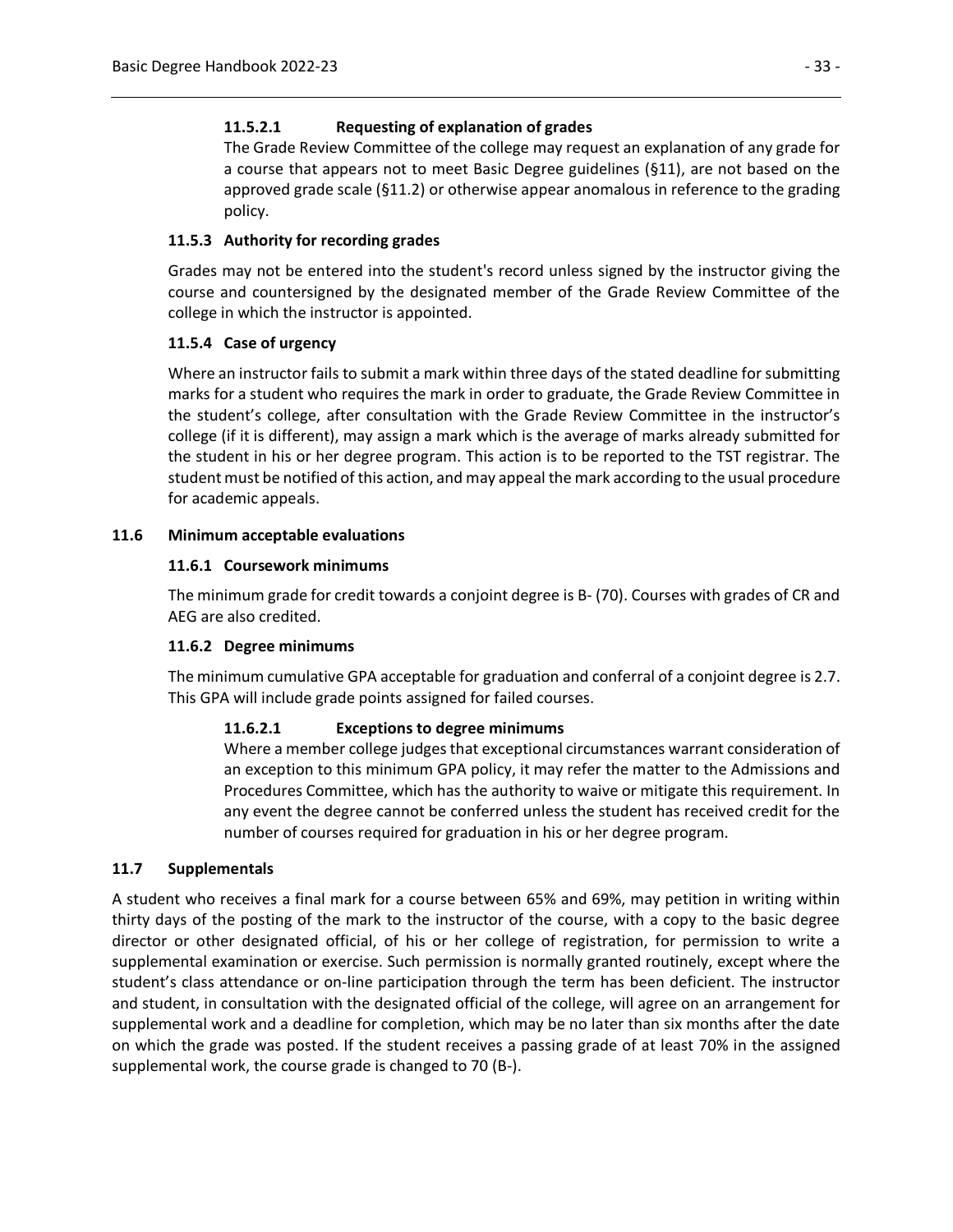#### **11.7.1 Supplementals in pass-fail courses**

A student who fails a pass-fail course may petition for permission to write a supplemental examination or exercise as in the previous paragraph. The instructor should grant the petition only if in his or her judgment the student's performance was on the verge of satisfactory. In field and clinical courses, where typically a student's performance throughout the term is expected to be consistent and reliable, the privilege of a supplemental may not be appropriate. If, however, the instructor and the college of registration grant the student's petition for supplemental, the matter proceeds as in the previous paragraph.

#### **11.8 Reviews of grades**

#### **11.8.1 Review of marks on assignments**

A student who is dissatisfied with a mark on an assignment, essay, quiz, examination, or other academic exercise in a course should first seek an explanation from the person who has assigned the mark. If the student remains dissatisfied, then, if the person who has assigned the mark is not the instructor of the course, the student should consult with the instructor of the course within the two-week period following the receipt of the mark. If the student remains dissatisfied, he or she may request a re-read of the assignment, identifying any specific areas of concern. In such a case the instructor must re-evaluate the assignment in a timely manner, such as within two weeks, and may then assign the same mark, a lower mark, or a higher mark to the assignment. If the student remains dissatisfied, he or she may petition the official designated for this purpose by the college in which the course is offered within a month of receiving the instructor's newly assigned mark. If the college of instruction is different from the student's college of registration, the student may ask the registrar, program adviser, or another member of the staff of the student's college to provide initial assistance. According to the regulations in effect in the college of instruction, the official will assign another qualified reader to evaluate the assignment. Where possible, the second reader should not be apprised of the identity of the student (nor the student the identity of the second reader), and should read the assignment free of evaluative comments of others. The syllabus, and if available, the marking rubric and assignment instructions, should be given to the second reader. The mark assigned by the second reader, whether lower than, the same as, or higher than the original mark, will become the new mark. The dean or principal will communicate the final grade to the student and the course instructor.

#### **11.8.2 Review of a final course grade**

A student who is dissatisfied with a final grade in a course should first seek an explanation from the instructor of the course within the two-week period following the receipt of the grade. If the student remains dissatisfied, he or she may submit a petition for review, identifying any specific areas of concern, to the official designated for this purpose by the college in which the course is offered within a month of receiving the decision of the instructor. The designated official will review the mark according to the policies and procedures of that college. If the student is registered in a college other than the one in which the course is offered, the student may seek the counsel and assistance of the registrar, basic degree director, or other official of his or her college of registration. In some courses, such as those in which learning outcomes are evaluated to a substantial extent in ways other than written work, a review may not be possible. The official charged with the review will seek to mediate between the student and the instructor. The final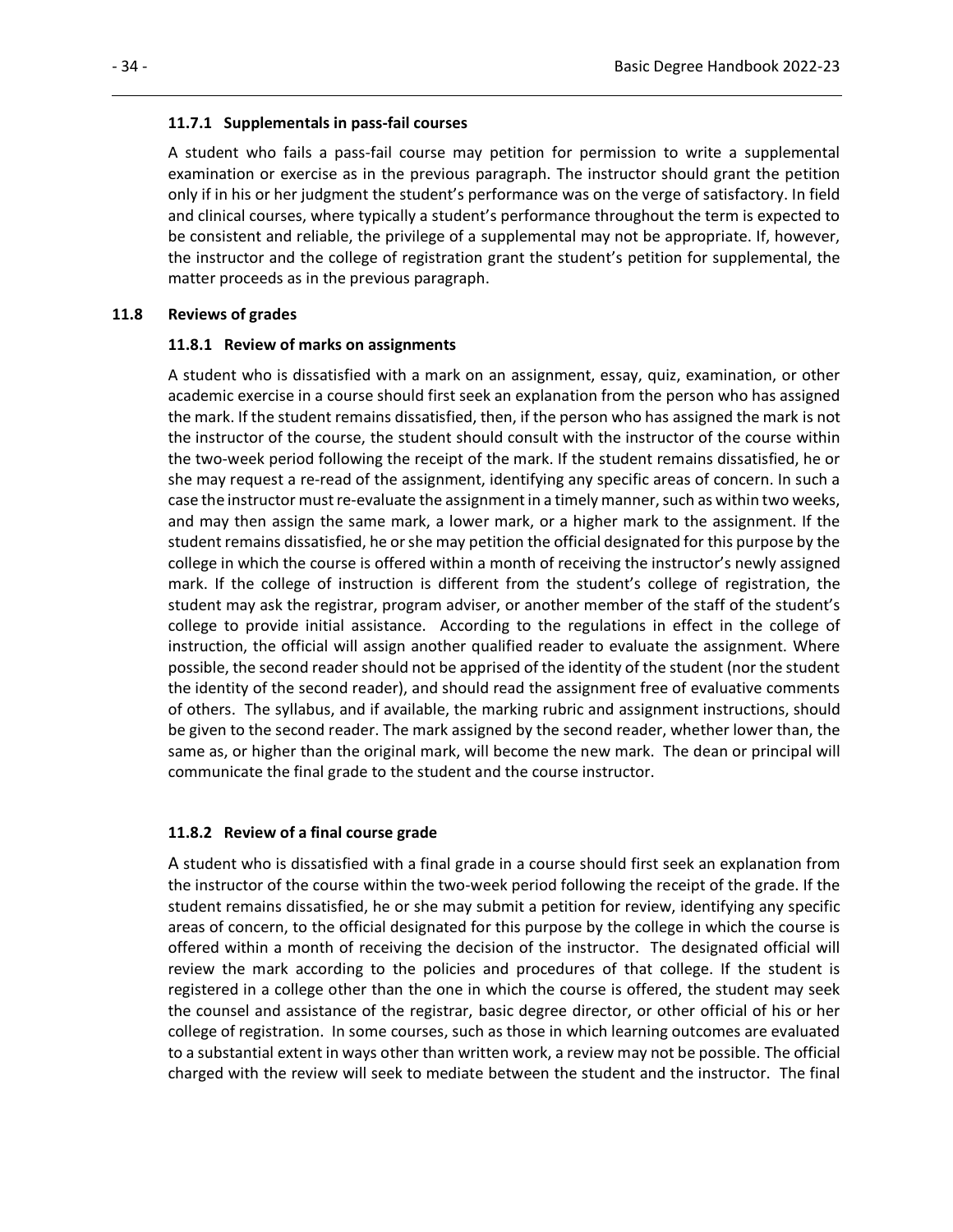grade may be lower than, the same as or higher than the original grade. The review of the final course grade fee is set by and is payable to the college offering the course.

### **11.9 Permissible alterations of FZ marks**

Where a college confers a diploma for a non-conjoint title or award on a student who because of a deficiency in marks or for other reasons is not qualified to graduate with a conjoint degree, the college may indicate the acceptability of course marks between 60% and 69% by replacing the letter grade FZ with the letter grade CR. The numerical grades must remain on the student's academic record and must be disclosed on transcripts of academic record. Unless decided otherwise by a college, the GPA required to graduate with a diploma is 2.7. Courses in which a student receives a final grade between 60% and 69% cannot be credited to a subsequent TST degree program, and, if such courses have been credited to a college diploma, the TST would recommend to other educational institutions that they should be considered unavailable for transfer of credit.

## **11.10 Older grading scale**

TST courses taken prior to the fall semester of 1999 which received a grade of A+ to B- will be counted in the student's average with the grade point value assigned to them in the table in 10.1. TST courses taken prior to the fall semester of 1999 in which the student has received a grade of C+, C, or C- are considered passed courses but the marks will not count in the calculation of the student's cumulative grade-point average. TST courses taken prior to the fall semester of 1999 in which a grade of D+, D, D-, or F was assigned are considered failed courses, and are valued at 0.0 in the calculation of the student's cumulative GPA.

### **11.11 Transcripts of a student's academic record**

#### **11.11.1 Responsibility for transcripts**

The only institution authorized to produce a transcript of the student's academic record is the student's college of registration.

#### **11.11.2 Principle of transcripts**

The information in transcripts must be communicated to the user, whether within or outside the University, in an accurate, clear, and meaningful way.

## **11.11.3 Contents of transcripts**

Transcripts issued by TST colleges should include the student's enrolment history, summarizing chronologically the student's entire participation at the TST member college (including courses taken at other TST member colleges while a student of a TST member college); a cumulative final grade-point average on a four-point scale; the numeric mark and letter grade equivalent, where possible, for all courses; course weight values, where a weight of one represents a TST "H" course; transfer credits granted; and academic honours, scholarships, and awards if and as directed by college officials.

## **11.11.4 Interpretation of transcripts**

Transcripts issued by TST colleges must indicate the grading scale, the meanings of grades, the equivalence between letter grades and numerical marks, and the meaning of non-grade symbols.

#### **11.12 Procedures in the event of disruption**

Classes and academic exercises can be disrupted for many reasons, including weather, labour action, and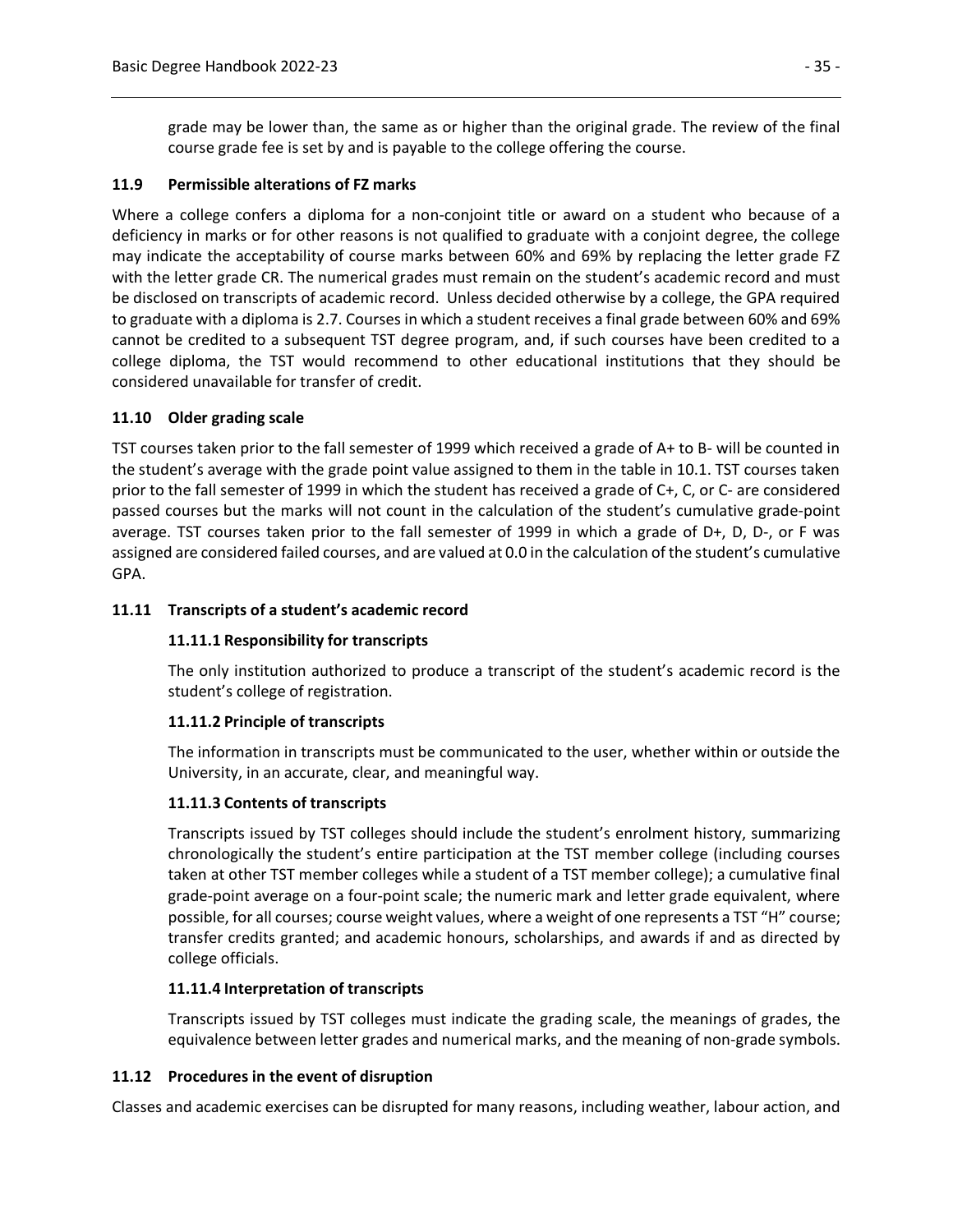civil uncertainty. In such an event, the TST, the member colleges, and the instructors will be guided by the procedures published in the University of Toronto's University Assessment and Grading Practices Policy.

## **11.13 Liability for Academic Probation**

A student whose cumulative grade-point average at the end of any semester falls below 2.6 will be placed on Academic Probation. The Registrar of the student's college of registration will advise the student accordingly by sending the student an official Statement of Standing to the mailing address and/or email address on the student's record. The standing of Academic Probation will be re-evaluated after the student has attempted three or more additional TST courses. If the standing of Academic Probation is then continued, it will be re-evaluated again after the student has attempted three or more additional TST courses, and so on until Academic Probation can be removed.

## **11.13.1 Terms of Academic Probation**

Each member college sets the conditions of Academic Probation for each student. Each member college is responsible to advise the student on supportive campus services that may identify strategies that will assist the student towards greater academic success.

## **11.13.2 Deficient academic performance**

Should a student fail to attain a minimum 2.0 overall grade-point average on total courses attempted while on Academic Probation, the student should consider that it may not be arithmetically possible to attain the minimum threshold for graduation, and that withdrawal from the program may be indicated. If the student's cumulative grade-point average remains below 2.0 for two successive semesters, the college will terminate the student's registration.

## **11.13.3 Intra-TST transfers excluded**

A TST member college may not admit to any program a student who is on Academic Probation at another TST member college.

# **12. CONVOCATION**

## **12.1 Schedule of annual convocations**

Each TST college has a regular annual convocation for the awarding of degrees. Regis, St. Augustine's, and St. Michael's usually hold their convocations in November; Emmanuel, Knox, Trinity, and Wycliffe usually hold their convocations in May.

## **12.2 Eligibility to graduate**

A student is eligible to graduate when he or she has met (a) all program requirements for the degree and/or certificate, and (b) any additional graduation requirements imposed or enforced by his or her college of registration.

## **12.3 Application to graduate**

Students must apply to their college of registration to graduate at the convocation ceremony immediately following their eligibility to graduate. See §14.4 Name for Graduation.

## **12.4 Student indebtedness**

A college may suspend a student's eligibility to graduate, and may withhold a student's diploma and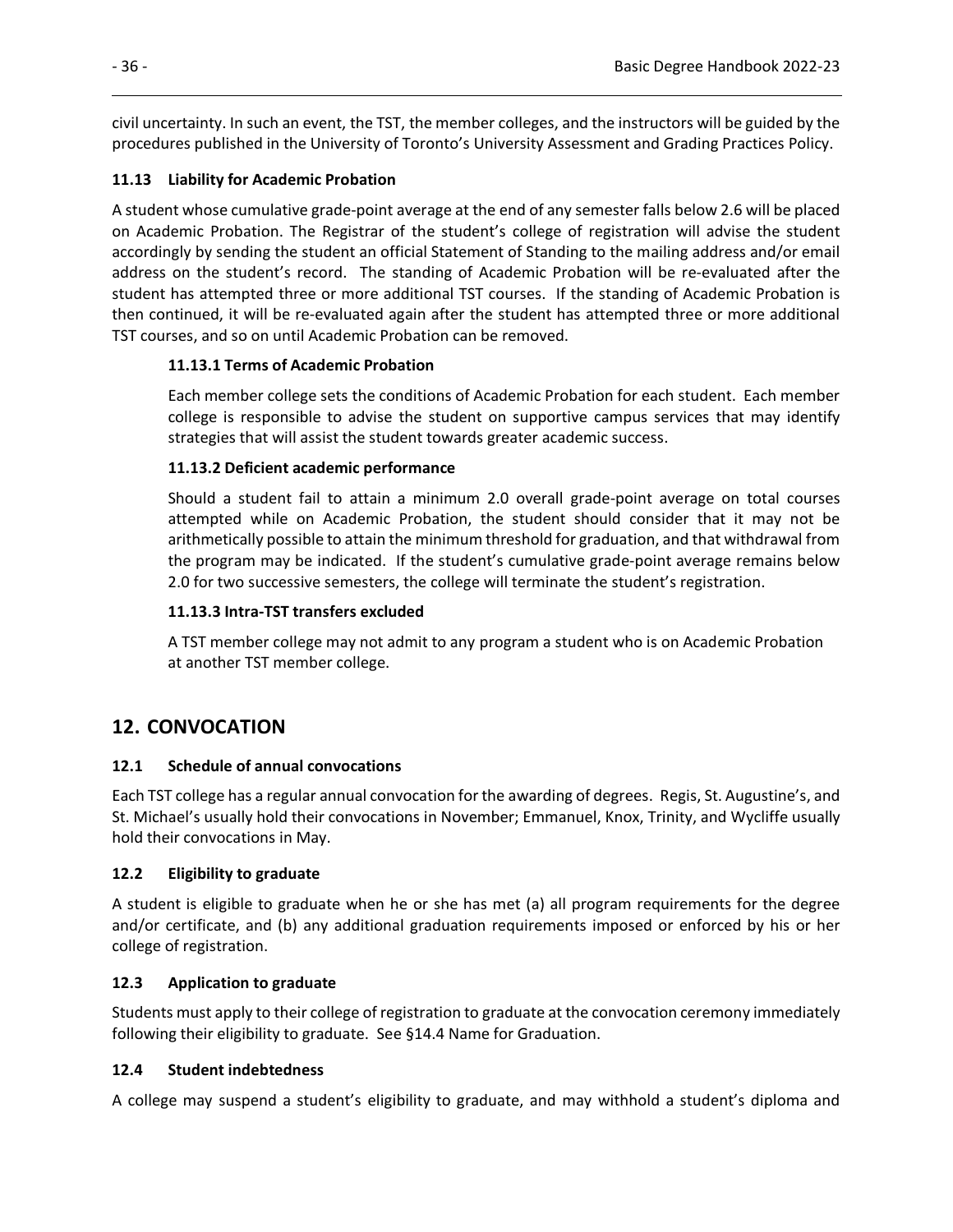academic transcripts, where the student has outstanding tuition fees, unpaid library fines, or other indebtedness to the college, another TST college, or the University of Toronto.

### **12.5 Parchments**

The parchment for conjoint degrees lists the degree only, no additional information is given. All additional elements such as a stream or certificate offered in conjunction with a degree program appear on the academic transcript.

# **13. ACCOMMODATIONS FOR STUDENTS WITH DISABILITIES**

### **13.1 Principle of non-discrimination**

Under the Human Rights Code of Ontario, every person has the right to equal treatment without discrimination because of disability. The TST and its colleges aim to provide students with disabilities (including physical, learning, and mental health disabilities) the opportunity for the same quality of educational experience as that available to students without disabilities. To that end, the TST and its colleges will comply with its legal obligations by arranging reasonable accommodations for students with disabilities. Accommodations do not alter program or course requirements or expectations.

### **13.2 Procedures**

### **13.2.1 Students in conjoint degree programs**

Such students should develop an individual plan in partnership with the professionals at Accessibility Services at the University of Toronto. The student initiates this service by registering with Accessibility Services, which has two locations on the St. George campus: the first floor of Robarts Library (for students with learning disabilities), and 215 Huron Street (for students with other disabilities). In requesting accommodation on the student's behalf, Accessibility Services will not disclose confidential information about the student without his or her permission. A student with a disability should not seek accommodation directly with instructors, since they are not trained to determine suitable accommodations, and will usually not be familiar with the University's policies and procedures in this area.

#### **13.2.2 Students not admitted to conjoint programs**

Such students should consult with their college of registration.

#### **13.3 Redress**

A student who is denied accommodations recommended by a disability counsellor at Accessibility Services, or who has otherwise experienced discrimination as defined by the Human Rights Code, should contact the head of his or her college, or the TST Executive Director. The student also has a statutory right to file a complaint with the Ontario Human Rights Tribunal.

## **14. STUDENT RECORDS AND PRIVACY**

## **14.1 Notice of Collection**

Personal information is requested of students and collected for the purpose of the proper functioning of the TST member colleges, including verifying the student's identity, administering admission, registration, academic programs, university-related student activities, activities of student societies, financial assistance and awards, graduation, the issuing of transcripts and official documents, and university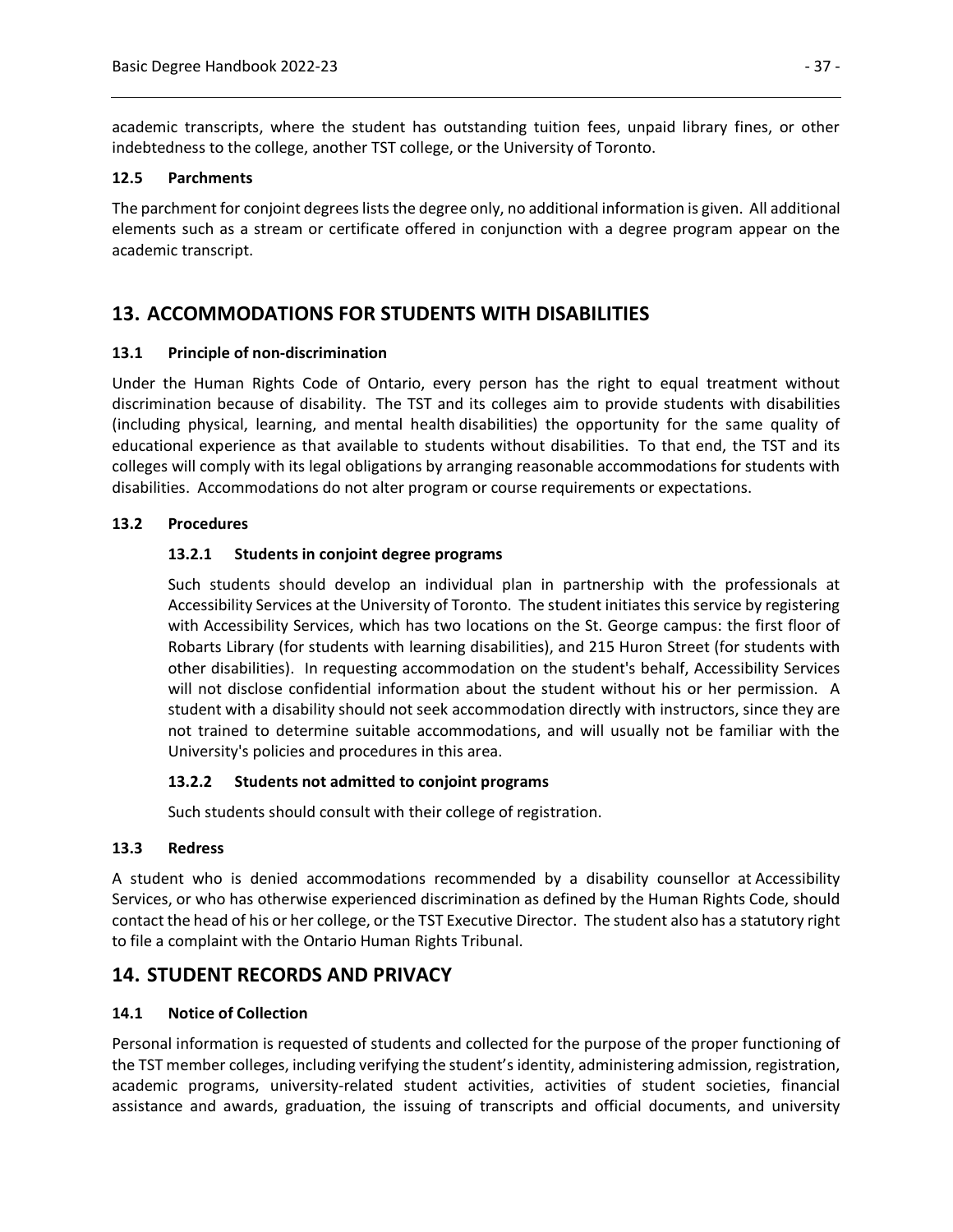advancement, and for discharging obligations of statistical reporting in aggregate form to government agencies.

## **14.2 Recording of information**

Academic and personal information about students is entered into the Repository of Student Information, and information may also be kept on file locally by the TST and by the colleges. This information includes information submitted on the Student Information Form, registration and enrolment information, grades for courses, and degrees completed.

## **14.3 Obligation to report changes**

Students must immediately report any change in the following to the registrar of their college of registration: (a) legal name; (b) citizenship or residency status in Canada. Students should also report inaccuracies in any other information which they find in their academic records, including grades for courses and degrees completed.

## **14.4 Name for graduation**

Students approved for graduation will graduate under the name specified on Repository of Student Information (ROSI). This name appears on all marks reports provided to students on various occasions throughout each academic year. The student may request a change or correction of name through her or his college registrar on a form prescribed for that purpose, which must be accompanied by supporting documentation. Such requests must be made a minimum of six weeks prior to the date of the convocation ceremony.

## **14.5 Official record-keeping**

The "official student academic record" is maintained by the student's college of registration. This record includes information concerning the student's admission and the student's academic performance while registered at the college. Specifically, the "official student academic record" contains:

- 1. personal information which is required in the administration of official student academic records such as name, student number, citizenship;
- 2. registration and enrolment information;
- 3. results for each course and academic period;
- 4. narrative evaluations of a student's academic performance, used to judge his or her progress;
- 5. the basis for a student's admission such as the application for admission and supporting documents;
- 6. results of petitions and appeals;
- 7. medical information relevant to a student's academic performance, furnished at the request or with the consent of the student;
- 8. letters of reference, whether or not they have been provided on the understanding that they shall be maintained in confidence;
- 9. personal and biographical information such as address and telephone number.

## **14.6 Access to Student Records**

In determining access to student records, TST and member colleges will generally follow the University of Toronto's Policy on Access to Official Student Academic Records

[\(http://www.governingcouncil.utoronto.ca/policies/Guidelines\\_Concerning\\_Access\\_to\\_Official\\_Student](http://www.governingcouncil.utoronto.ca/policies/Guidelines_Concerning_Access_to_Official_Student_Academic_Records.htm) Academic Records.htm) and the guidelines of the University's Freedom of Information and Protection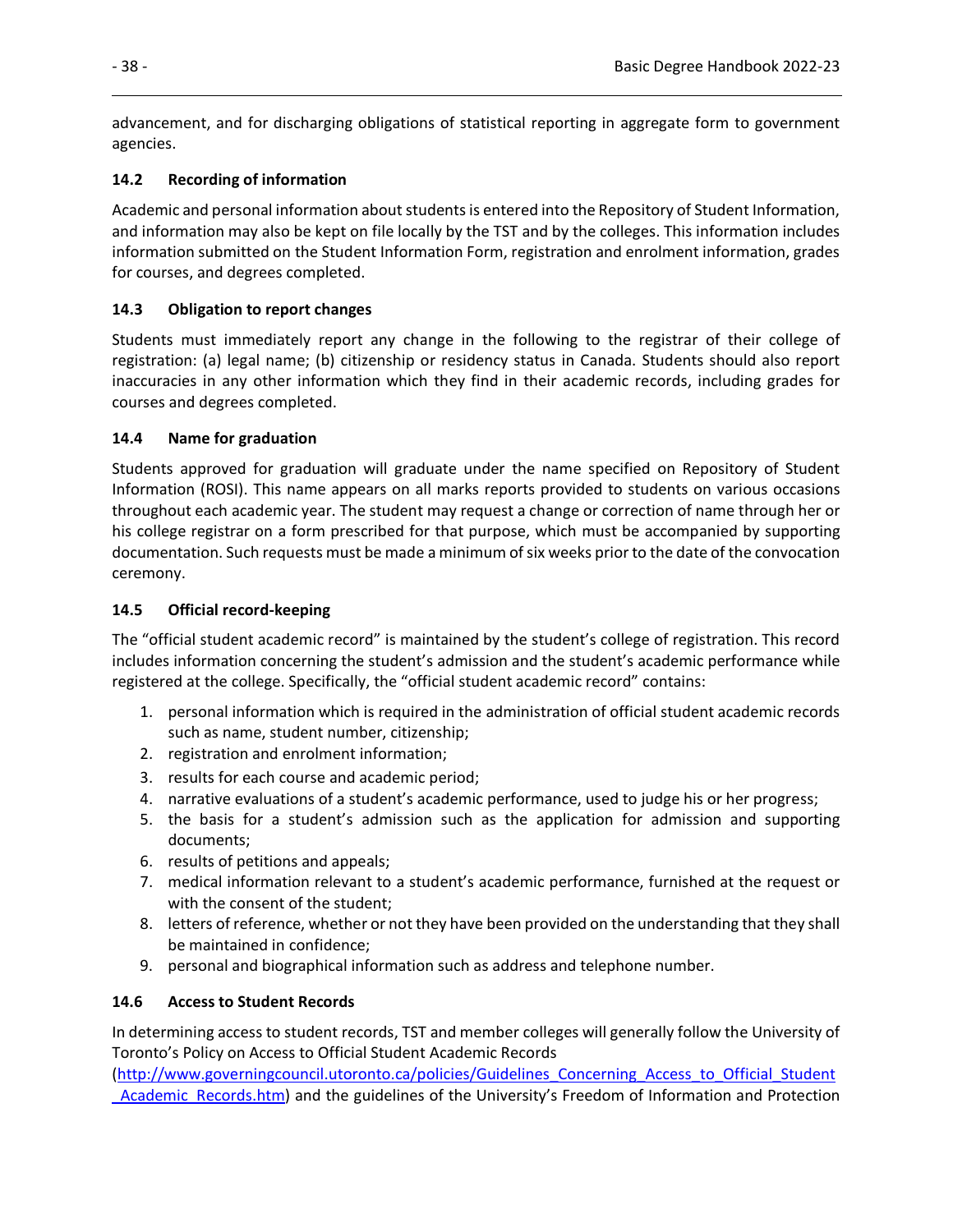of Privacy Office [\(http://www.fippa.utoronto.ca/\)](http://www.fippa.utoronto.ca/). In summary:

A student desiring access to his or her student records may deliver a request in writing to the designated official within his or her college. Access will not be granted to see letters of reference which have been provided on the assumption that they will remain confidential.

Faculty and staff members of the student's college and TST are allowed access to relevant portions of an official student academic record for purposes related to the performance of their duties.

### **14.7 Sharing of information**

### **14.7.1 Implicit consent**

In registering as a student, a person gives implicit consent for the following information to be given to enquirers: the college in which the student is or has been registered, the degree program or programs in which the student is or has been registered, the periods of time in which the person attended as a student, and the degree or degrees conferred on the student as well as the date or dates of convocation.

### **14.7.2 Release of coursework on an anonymous basis**

Course work in a format which is not personally identifiable may be used for purposes of program assessment or evaluation.

### **14.7.3 Waivers**

Students may be asked to sign waivers indicating their consent to release personal information and/or personally identifiable course work for such purposes as recommendations to ecclesial bodies.

## **15. DISCIPLINE**

#### **15.1 Academic discipline**

## **15.1.1 University jurisdiction**

By the Memorandum of Agreement, the TST and its member colleges have agreed that the University of Toronto has exclusive disciplinary jurisdiction over all TST students, whether in conjoint or non-conjoint programs, and students are required to adhere and submit thereto. The University of Toronto's *Code of Behaviour on Academic Matters,* as amended from time to time, governs the exercise of this jurisdiction. In the application of the Academic Code, the roles, rights, and duties of the dean and program areas (biblical, historical, pastoral and theological studies) chair are assumed and exercised by the dean or principal, as the case may be, of the member college in which the student is registered.

## **15.1.2 Code of Behaviour on Academic Matters**

This code is published by the Governing Council of the University of Toronto, and is available on its website at [https://governingcouncil.utoronto.ca/secretariat/policies/code-behaviour](https://governingcouncil.utoronto.ca/secretariat/policies/code-behaviour-academic-matters-july-1-2019)[academic-matters-july-1-2019](https://governingcouncil.utoronto.ca/secretariat/policies/code-behaviour-academic-matters-july-1-2019) An extract is given in Appendix III. It will be seen that the *Code* covers such offences as falsifying documents, giving or receiving unauthorized assistance on assignments or examinations, personating another person, submitting work for credit that has been previously submitted for credit elsewhere, and plagiarizing. Students, faculty members, and academic administrators of TST are responsible to know the entire *Code.* All TST students should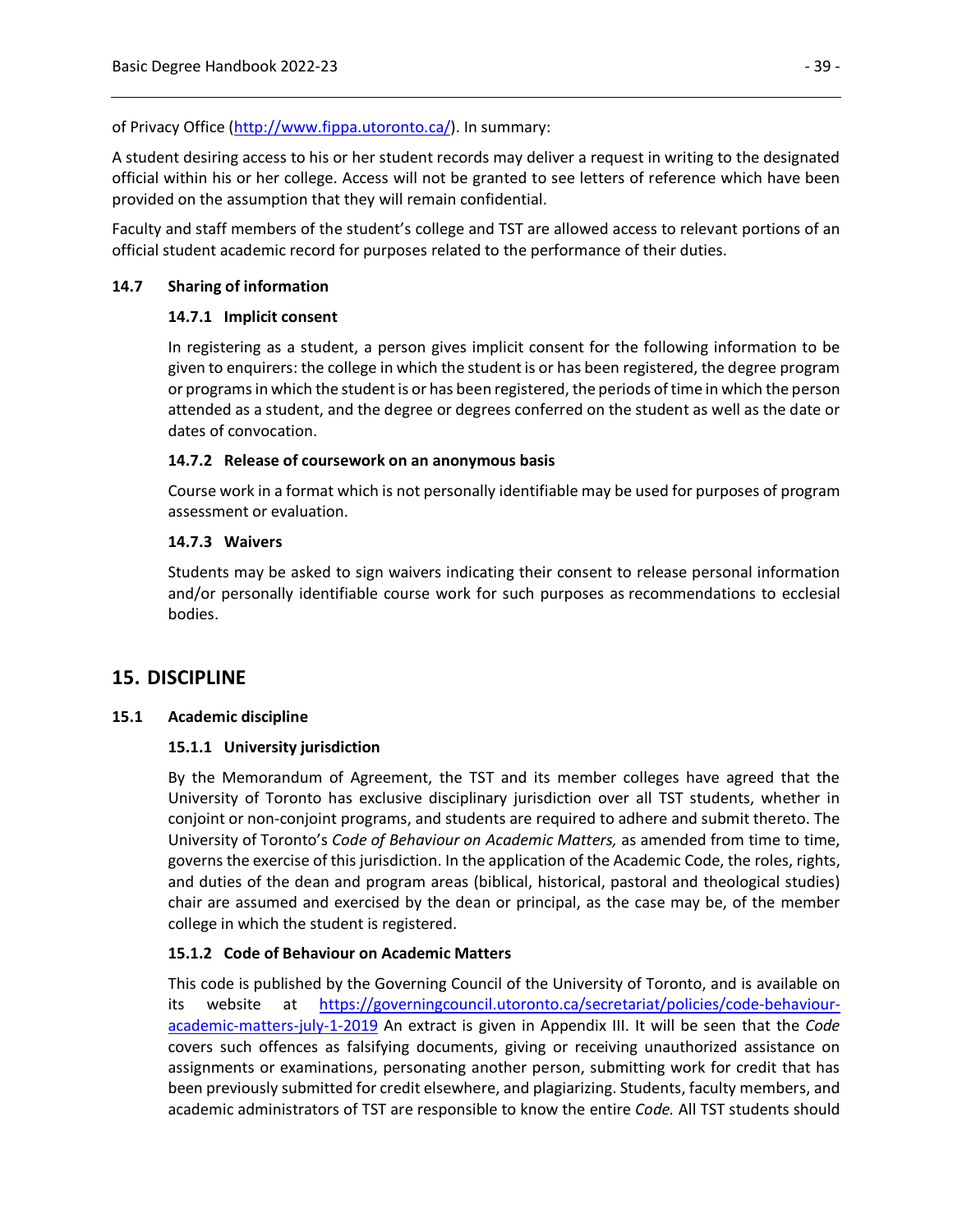be familiar with it, and all academic administrators and faculty members, if they apprehend a violation of any of its provisions by anyone, must be scrupulous to follow its procedures exactly.

## **15.1.3 Interpretations of the Code**

(a) Where a student is believed to have committed an offence, the student's college of registration has responsibility over the student in the matter. (b) In section C.i.(a)4, the instructor shall make a report of the matter through the head of his or her college to the head of student's college of registration. (c) In the remainder of C.i.(b), TST understands both the "dean" and "the program areas (biblical, historical, pastoral and theological studies) chair" to be the head of the student's college of registration.

## **15.1.4 Plagiarism**

Plagiarism, defined in the *Code* as "to represent as one's own any idea or expression of an idea or work of another in any academic examination or term test or in connection with any other form of academic work," can sometimes be committed inadvertently by students at an early stage of their program, but inadvertence is not in itself an acceptable excuse. Students must strenuously avoid (1) quoting passages from any source without using quotation marks, and (2) presenting information or ideas from other sources without properly referenced citations. Before presenting any written work in a TST course, students should be sure that have a clear and accurate understanding of what constitutes plagiarism, and to avoid any embarrassment they should verify this understanding with their instructors or college officials if they have any uncertainty. Even a single instance of plagiarism may result in expulsion from studies.

## **15.1.5 Reporting of Academic Discipline to UofT**

After the end of each academic year, the Director, in consultation with the TST member colleges, will compile a record of cases disposed of throughout TST under section C.i.(a) of the University's Code of Behaviour on Academic Matters. The Director will make this information available to officials administering academic discipline at the TST and the TST member colleges, and such information may be used by college officials, or officials of the University Tribunal, in connection with a decision to prosecute, for any subsequent offence that may be committed by a student. The Director will also report these cases for statistical purposes, without identifying the student(s) involved, to the Secretary of the University Tribunal, in the format required by the Provost's Office.

## **15.2 Non-academic discipline**

## **15.2.1 Policy on Sexual Violence and Sexual Harassment**

All members of the TST community should have the ability to study, work, and live in a campus environment free from sexual violence, including sexual assault and sexual harassment. To guard against sexual violence and harassment, the Governing Council of the University of Toronto has approved the Policy on Sexual Violence and Sexual Harassment. All complaints will be guided by a spirit of fairness to each party through an impartial reporting and hearing process. Under the policy, complainants have the right to seek a remedy and respondents have the right to know both the allegations and the accuser. The highest standards of confidentiality are maintained, except in cases of risk of imminent and serious harm to members of the university community or where required by law. Please contact your respective college or TST concerning the application of this policy to TST students, faculty and staff.

The full text of the *Policy on Sexual Violence and Sexual Harassment* is available at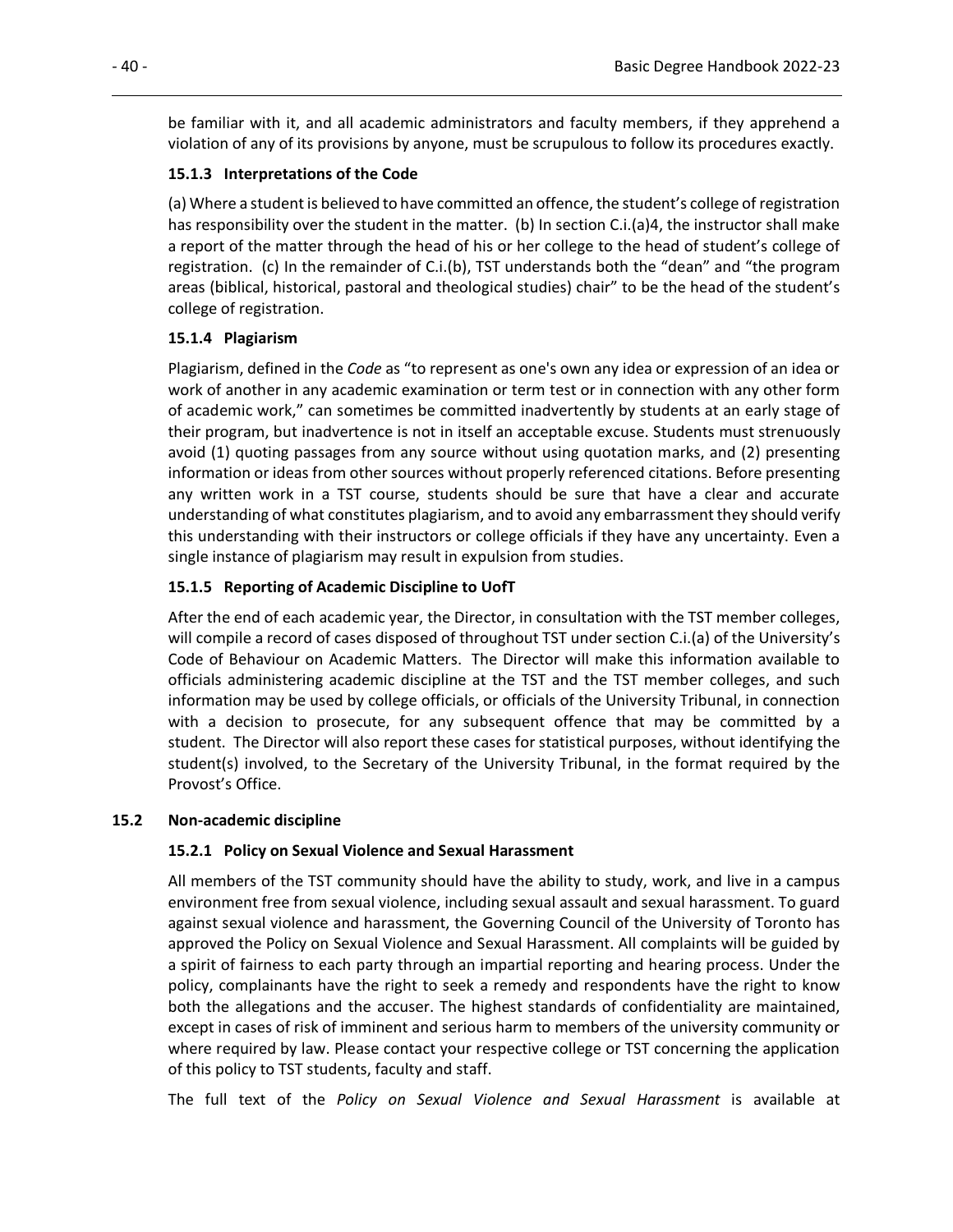[www.governingcouncil.utoronto.ca/policies.](http://www.governingcouncil.utoronto.ca/policies)

#### **15.2.2 Non-academic matters under College discipline**

Each of the seven member colleges administers codes concerning non-Academic discipline. Questions and complaints in this area should be addressed to the head of the college in which the student is registered.

#### **15.2.3 The Code of Student Conduct**

A college may choose to accept the Code of Student Conduct of the University of Toronto either in whole or with stated exceptions. This code covers certain non-academic offences, including endangerment of health and safety, vexatious conduct, disruption, offences against property, unauthorized use of University facilities, and unauthorized possession of firearms. For the purposes of this policy, the TST understands the "division" to be the college in which a student is registered.

### **15.3 Standards of Professional Practice Behaviour**

Students in field placements and similar settings under the educational authority of a member college are bound by TST's Standards of Professional Practice Behaviour, published separately.

## **16. ACADEMIC APPEALS**

### **16.1 General Considerations**

### **16.1.1 Right of Appeal to TST**

A conjoint basic degree student of a member college of the TST may appeal (a) a decision by his or her college or by the TST as to his or her success or failure in meeting an academic standard or other academic requirement of the college or the TST; (b) a decision by a college concerning guidelines for course marking (see §11.4); and (c) a decision as to the applicability to his or her case of any academic regulation of a college or the TST, including University academic regulations that are administered by the college or the TST. This right of appeal occurs after the student has exhausted all levels of academic appeal at the college level.

An appeal may also be made by a person not currently registered who was registered at the time the adverse grade was submitted or the adverse decision was taken, unless the student has since graduated from the degree program (and subject to the timelines noted in the sections below).

## **16.1.1.1 Exceptions**

Recourse under this section does not apply to a sanction imposed on a student as a matter of academic discipline; nor to any admissions decision; nor to a mark assigned on an academic exercise or in a course; nor to issues arising within a course that concern the pedagogical relationship of the instructor and the student, such as the organization of a course, the evaluation of a student's work, or the conduct of instructors.

Decisions made by the admissions committees of TST member colleges, the Admissions and Procedures Committee of BDC and/or the TST Basic Degree Common Stream Committee are not subject to appeal.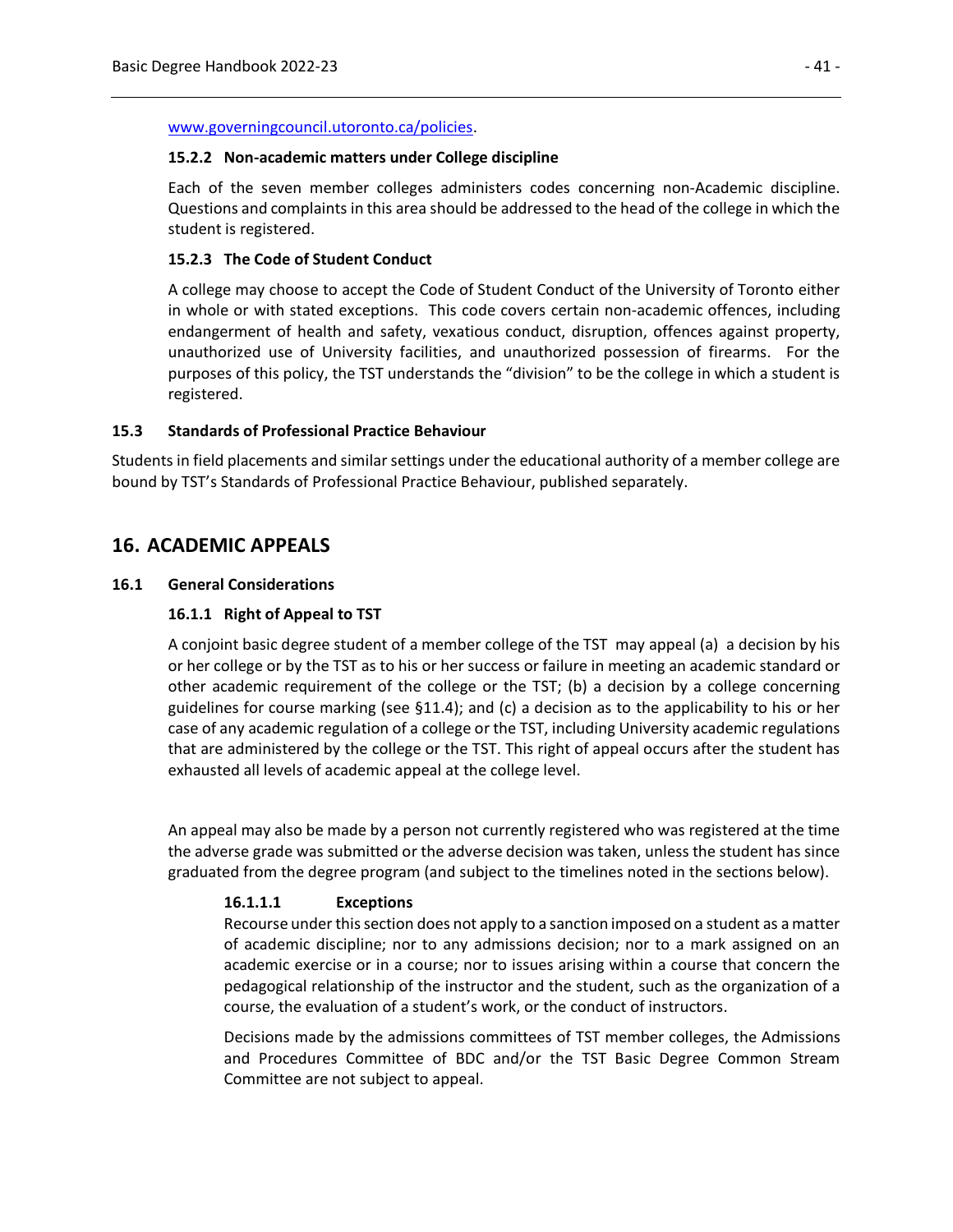### **16.1.2 Standard**

The standard of review is reasonableness.

### **16.1.3 Guiding Principles**

The implementation of all appeals shall be informed by the principles identified in the policy document of the Governing Council of the University of Toronto entitled *Policy on Academic Appeals within Divisions*, which is available from the website the of Governing Council.

These principles may be summarized as (a) diversity, equity, and accommodation; (b) consistency; (c) flexibility; (d) transparency and timeliness; (e) fairness and confidentiality; (f) the goal of academic excellence. Deadlines defined in this section may be adjusted to accommodate the particular circumstances of the appeal and to avoid inappropriate prejudice to the student, the college or colleges involved, and the TST. The student may raise matters of concern at any time during the process of appeal without fear of disadvantage.

## **16.1.3.1 Timely resolution**

All parties involved in an appeal have the right to expect timely progress of an appeal through its several stages and a timely resolution. Accordingly, students, faculty members, administrative bodies and any others involved in an appeal have a responsibility to be aware of the pertinent timelines and to respond appropriately. Where warranted by particular circumstances, however, the TST Registrar has the authority to waive or extend deadlines. The TST Registrar may consult with the TST Executive Director.

### **16.1.3.2 Confidentiality**

Students are assured that throughout the process they can raise matters of proper concern to them without fear of disadvantage and in the knowledge that privacy and confidentiality will be appropriately respected. Documentation and other evidence related to the appeal are confidential, meaning that only those persons have access who require it for the performance of their duties in respect of the appeal.

#### **16.2 Channels of Recourse**

|        | Step 1:                                           | Step 2: | Step 3: | Step 4:     |
|--------|---------------------------------------------------|---------|---------|-------------|
| Matter | Informal Resolution   College Appeal   TST Appeal |         |         | UofT Appeal |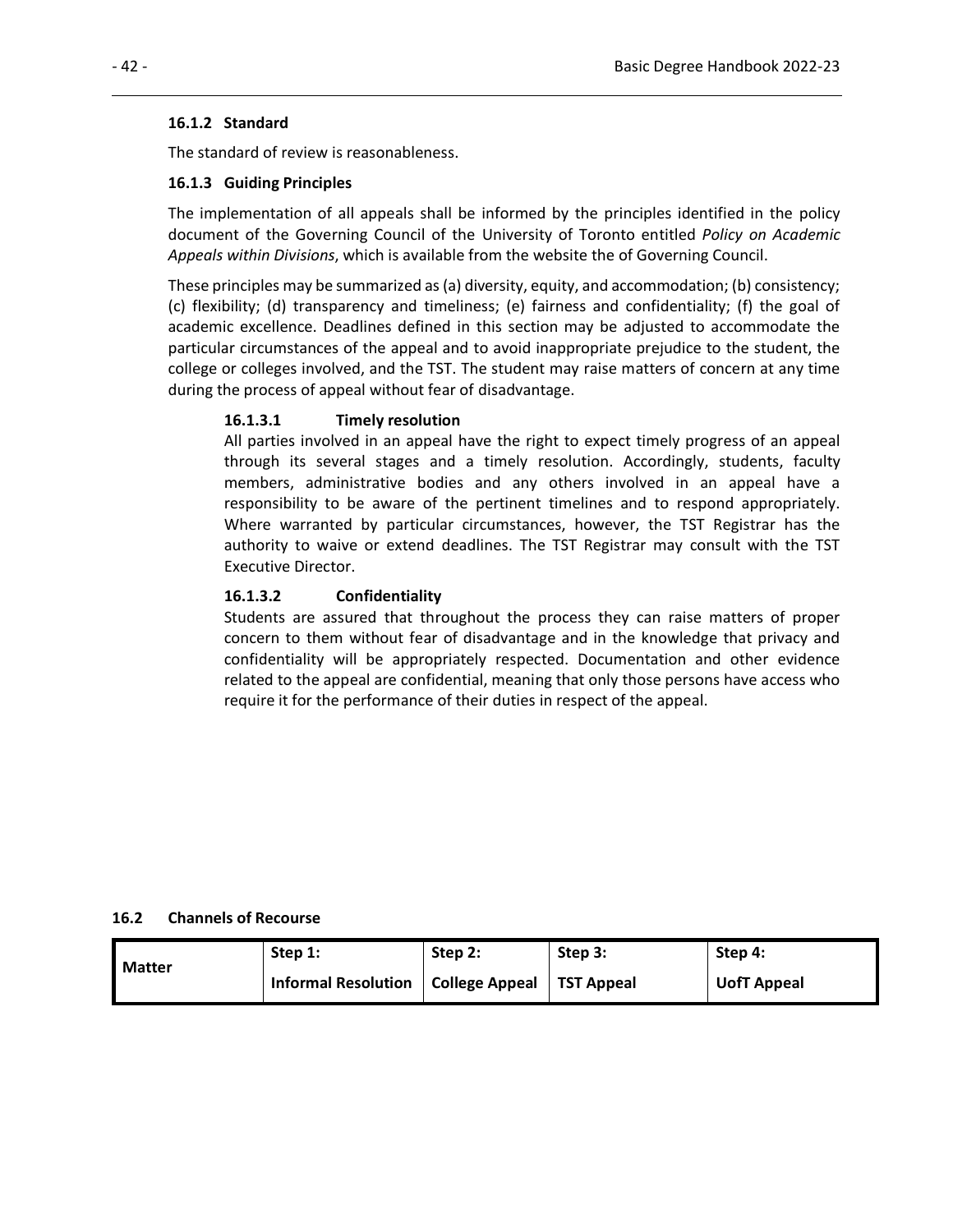| Success or failure<br>in meeting an<br>academic standard<br>or other academic<br>requirement of<br>the college or the<br>TST | <b>BD Director or</b><br>Program Director of<br>the student's<br>program | College of the<br>student    | <b>Academic Appeals</b><br>Committee of the<br><b>BDC</b> | <b>UofT Governing</b><br>Council - for students<br>in UofT conjoint<br>programs |
|------------------------------------------------------------------------------------------------------------------------------|--------------------------------------------------------------------------|------------------------------|-----------------------------------------------------------|---------------------------------------------------------------------------------|
| <b>Course Marking</b><br>(see §§11.4 &<br>16.1.1.1)                                                                          | Instructor of the<br>course                                              | College of the<br>instructor | <b>Academic Appeals</b><br>Committee of the<br><b>BDC</b> | <b>UofT Governing</b><br>Council – for students<br>in UofT conjoint<br>programs |
| Application of an<br>academic<br>regulation                                                                                  | <b>BD Director or</b><br>Program Director of<br>the student's<br>program | College of the<br>student    | <b>Academic Appeals</b><br>Committee of the<br><b>BDC</b> | <b>UofT Governing</b><br>Council – for students<br>in UofT conjoint<br>programs |

## **16.3 Informal Resolution (Step 1)**

A conjoint basic degree student in a TST college seeking recourse under this section ought in the first instance to consult with the faculty or staff member responsible for the decision. In an issue regarding the academic aspects of a course, the person responsible is the instructor. Such consultation should take place within two months of the matter or decision complained of, or within two months of the end of the course, whichever is later. Both the staff member and the student are advised to record memoranda of such consultation. If that attempt is unsuccessful, then the matter may proceed to a formal appeal at Step 2.

## **16.4 Secondary stage (Step 2)**

## **16.4.1 Where only one college is directly involved**

If the matter is not resolved to the satisfaction of the student at an initial stage under §16.2.1, and if the faculty or staff member responsible for the decision is a faculty or staff member of the college in which the student is enrolled, the student shall next seek recourse according to the policies of the student's college.

## **16.4.2 Where more than one college is directly involved**

If the matter is not resolved to the satisfaction of the student at an initial stage under paragraph 16.3, and if the faculty or staff member responsible for the decision is not a faculty or staff member in which the student is enrolled, then the student shall seek the assistance of the basic degree director or other designated official in his or her college. That official may be able to address the matter effectively in an informal way. Otherwise, the student shall submit an appeal seeking redress in the following manner: if the matter primarily involves a course, then the appeal will be submitted to the college in which the course is taught for disposition according to the policies and procedures of that college; if the matter does not primarily involve a course, the colleges involved shall decide which college will take jurisdiction.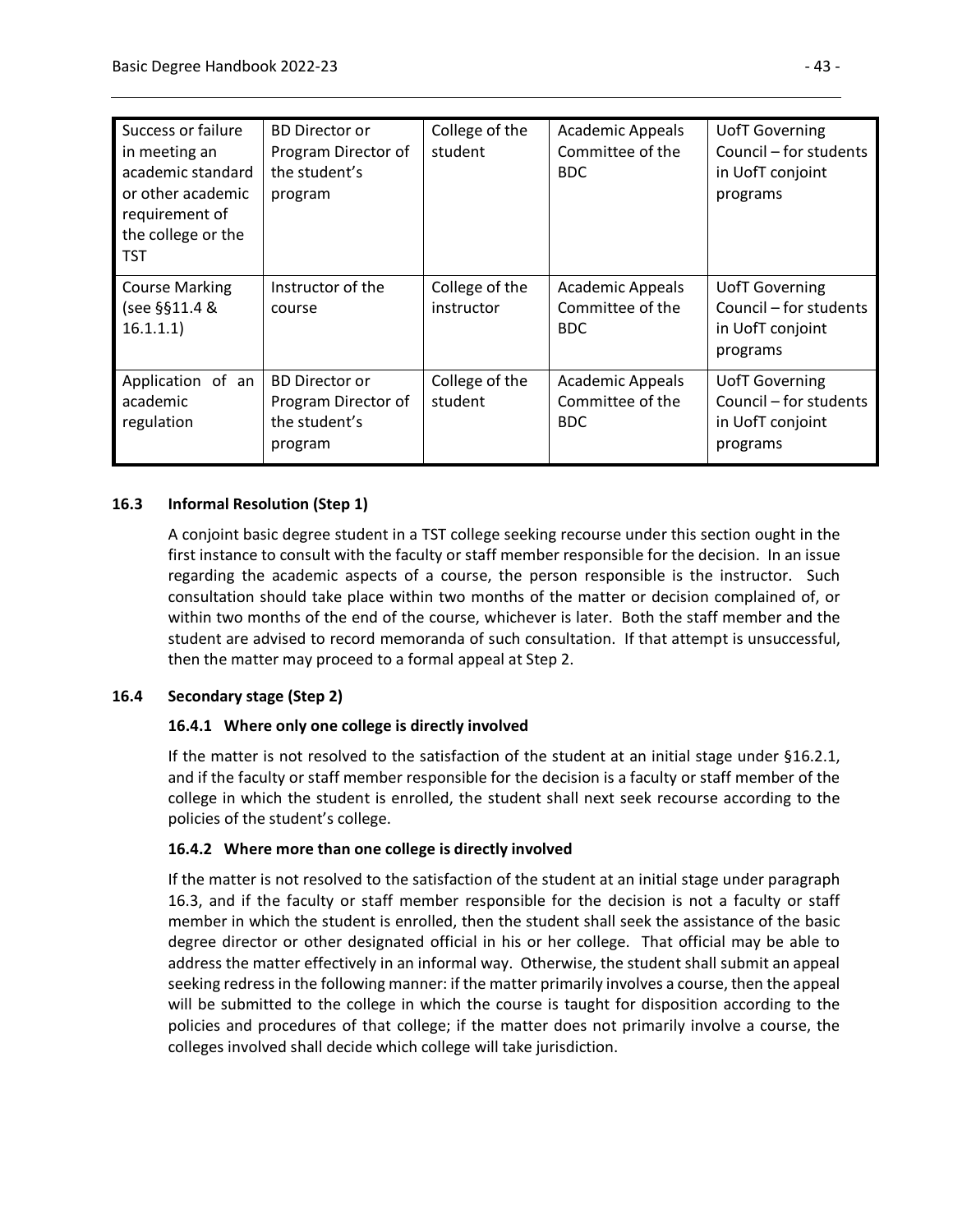### **16.4.3 Documentation**

The student shall provide the decision of the College, including its disposition, and, in the event of a further appeal under §16.4, shall make such documentation available to the appropriate authorities of the TST.

## **16.4.4 Timelines**

In step 2 of the appeals process, the student must abide by the timelines for appeals set out by the college to which the student is appealing.

## **16.5 TST Basic Degree Academic Appeals Committee (Step 3)**

### **16.5.1 Jurisdiction**

The TST Basic Degree Academic Appeals Committee hears academic appeals from TST conjoint basic degree students. It has power to issue the final decision. Conjoint degree students have the right to appeal to the Academic Appeals Committee of the Governing Council of The University of Toronto. (See §16.6)

### **16.5.2 Membership**

The BDC shall appoint an Appeals Committee consisting of three persons; one core faculty member, a UofT faculty member, and a conjoint BD student. The TST faculty member will be appointed as Chair of the BD Academic Appeals Committee. In addition the BDC should identify at least one alternate member for each individual on the committee. Alternate members may be appointed by the TST Executive Director, or designate, in situations where a conflict of interest has been identified or where a regular member is unable to serve. The TST Registrar is a nonvoting member who serves as Secretary. Faculty members are typically appointed for two-year terms, while students are typically appointed annually.

#### **16.5.3 Interpretive principles**

In considering the academic regulations, standards, and requirements pertinent to the student's appeal, the Academic Appeals Committee will consider the written academic regulations, requirements and standards of the TST and those of the college in which the student is enrolled, including regulations of the University of Toronto which apply in the TST or the college. In the event of a conflict between the academic regulations, requirements, and standards of the TST and those of the college, the Academic Appeals Committee will consider those of the TST to set a minimum level of observance which those of the college may exceed.

Committee decisions are made by a simple majority of the three voting members of the committee. In other words, the decision does not have to be unanimous. The Chair has a vote. In the event of a non-unanimous decision, the Chair will release a majority decision, accompanied by a dissenting opinion.

#### **16.5.4 Procedures for TST Appeals**

## **16.5.4.1 Initiation of the appeal**

A student (or former student qualified under §16.1.1) who has not been satisfied by the foregoing processes and has exhausted all appeal channels at the college level may appeal to the Academic Appeals Committee of the Basic Degree Committee. The student initiates the appeal by filling in the form provided online at [www.tst.edu/academic/resources-forms.](http://www.tst.edu/academic/resources-forms) The submission of an appeal should include the following: identification of the decision being appealed; name or names of the person or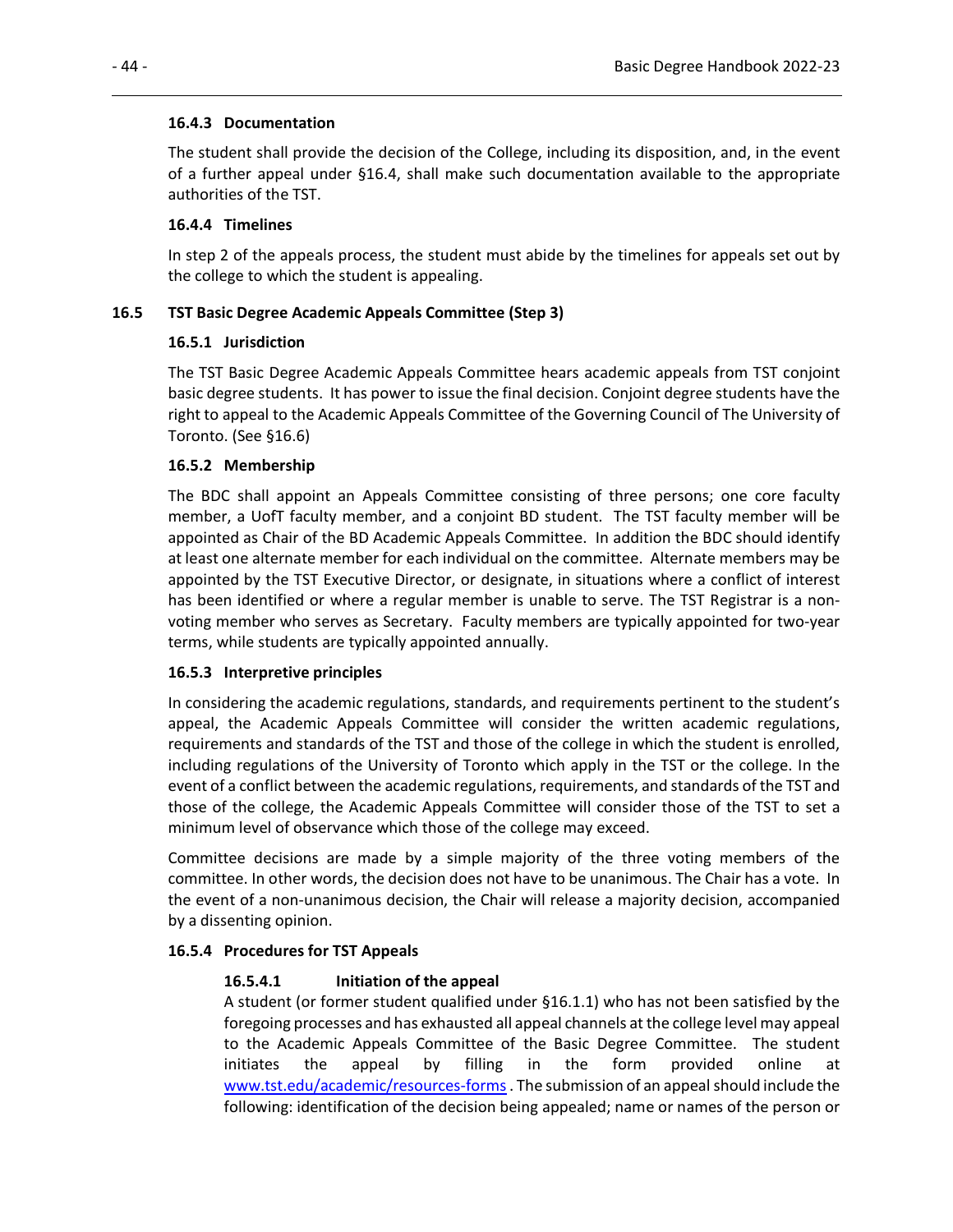persons who made the decision, if known; the resolution being sought; reasons that the original reason is thought to be incorrect and that the proposed resolution is more appropriate; list of supporting documentation, if any; and copies of the supporting documentation in the student's possession The appellant is advised to consult the student legal assistance centre on campus or other qualified counsel when preparing the statement of appeal.

Any party to an appeal, may at his/her expense, be represented by counsel or other agent at any stage of the appeal process.

The complete appeals form must be received by the TST Registrar within three months of the appellant's receipt of notification of the decision made in Step 2.

The above time limits can be extended at the discretion of the TST Registrar at the request of the appellant. The TST Registrar may consult with the TST Executive Director.

#### **16.5.4.1 Right of withdrawal**

The student may withdraw the appeal at any time.

## **16.5.4.2 Withdrawal due to Non-Response**

If the student initiates an appeal, but does not respond to a request for revision of the appeal or to attempts to schedule an appeal hearing within ten business days, the appeal will be considered withdrawn. The TST Registrar will notify the student in writing that the TST has withdrawn the appeal because of non-response.

#### **16.5.4.3 Additional documentation**

In filing an appeal, the student gives permission for all those involved in adjudicating the appeal, including administrative staff, to have access to records that are or may be relevant to the matter of the appeal, including records relating to himself or herself. The student should make disclosure at an early stage of any and all information relevant to the disposition of the appeal.

#### **16.5.4.4 Acknowledgment of receipt**

Within ten business days of the receipt of the appeal by the TST Registrar's Office (or, in the period between June 1 and August 31, within sixty calendar days), the TST Registrar sends a letter to the appellant acknowledging receipt of the appeal. If the Registrar identifies any deficiencies in the appeal or its documentation, the Registrar may set a deadline by which such deficiencies must be addressed if the appeal is to go forward. The letter should also indicate that the appeal will be conducted according to the regulations set out in this Handbook.

#### **16.5.4.5 Response of the respondent college**

Within ten business days of the receipt of the appeal by the TST Registrar's Office (or, in the period between June 1 and August 31, within forty-five days), the TST Registrar sends the appellant's submission to the respondent college having responsibility for the previous decision and invites a response in writing.

The respondent college has thirty days in which to file their response. This period of time can be extended at the discretion of the TST Registrar at the request of the respondent college. Copies of all such responses are copied to the appellant.

Following the receipt of the respondent college's response, the appellant has a further 30 days in which to provide a reply response. If the appellant will not be submitting a reply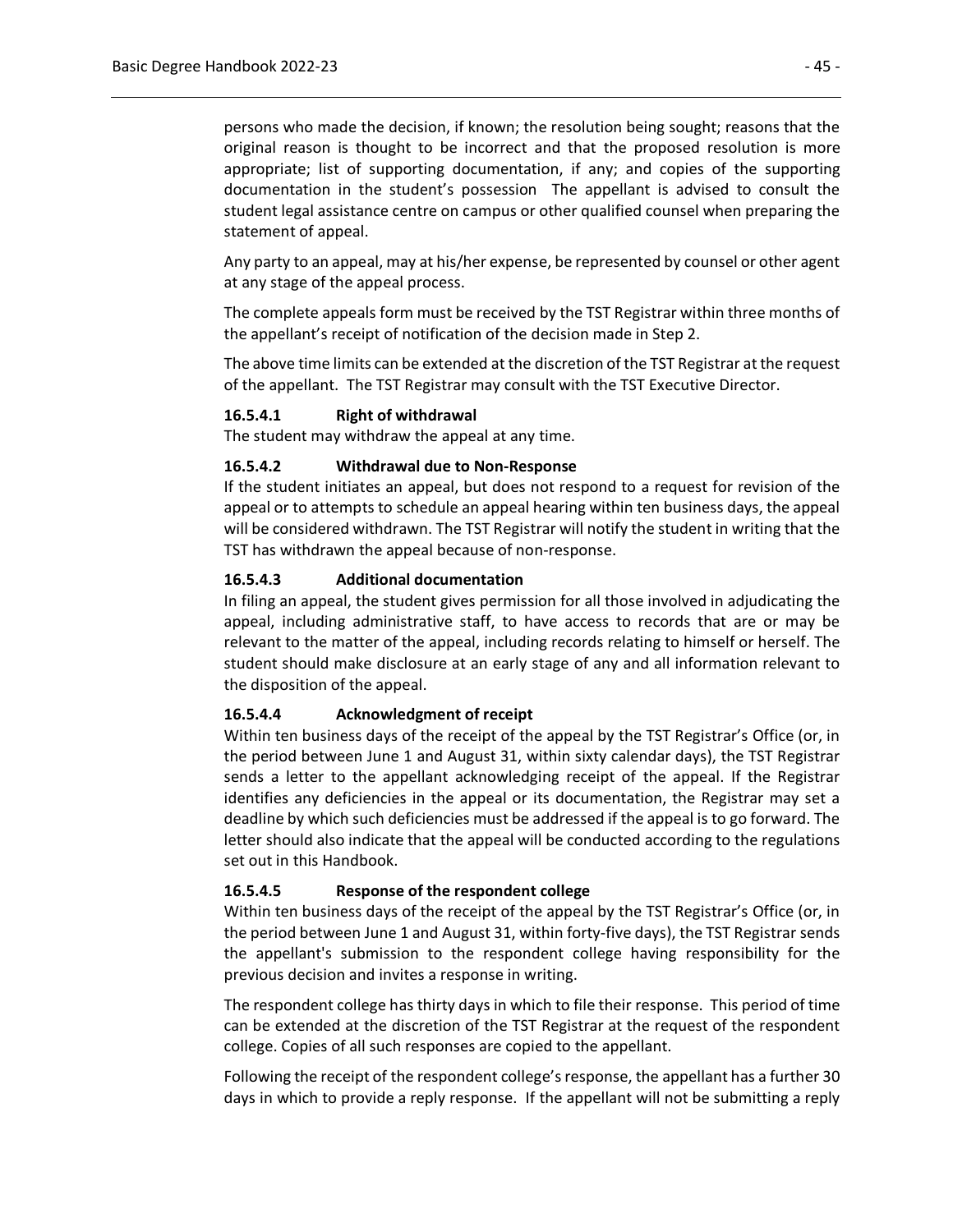the appellant will notify the Registrar.

Once the hearing date has been scheduled (see §16.5.5 below), any other submissions are due at least 10 days prior to the date of the scheduled hearing.

### **16.5.4.6 Offering alternative resolution**

If at any time, the parties consent to resolution outside of the formal hearing process, the TST Executive Director shall facilitate a resolution of the dispute on consent of the parties. If a resolution is reached, the appeal will be treated as withdrawn.

### **16.5.5 Hearings**

### **16.5.5.1 Purpose**

The purpose of the hearing is to assist the Academic Appeals Committee in forming an understanding of the circumstances relevant to the appeal. The hearing is intended for the resolution of a dispute and is not intended to be adversarial.

### **16.5.5.2 Arrangement of hearing**

If the matter has not otherwise been resolved without a hearing, and when the TST Registrar has received responses from all interested parties under paragraph §16.4.6 (or when the deadline for responses has passed) and a reply from the appellant (if one is forthcoming), the TST Registrar arranges a hearing of the matter before the Academic Appeals Committee at a reasonable time, giving the student notice at least seven days in advance of the date, time, and place of the hearing. Normally the appeal should be heard within sixty days of the receipt of all the appeal materials.

### **16.5.5.3 Procedures for the Hearing**

- The Chair decides all procedural matters.
- All hearings are open. Due to space constraints, the Registrar may request that interested members of the public confirm their attendance prior to the hearing.
- The Chair will explain the procedures at the hearing and the expected timeframe (appeals are usually allocated three hours).
- The student appellant presents his/her case and calls witnesses, if any, to provide information on his/her behalf.
- The Chair asks if the panel members or the respondent college wish to ask any clarifying questions of the appellant.
- The respondent college has the opportunity to present their case and call any witnesses.
- The panel members and the appellant are asked by the Chair if they have any clarifying questions they wish to ask the respondent college.
- The parties present closing statements.
- The parties leave the hearing and the panel deliberates.
- The panel releases a written decision with reasons within thirty days following the hearing.

## **16.5.5.4 Disposition**

The BD Academic Appeals Committee may:

• send a decision back to the decision-making person or body for reconsideration to correct a procedural flaw or to address new information presented at the hearing that was not available to the prior decision-maker at the time the decision was made;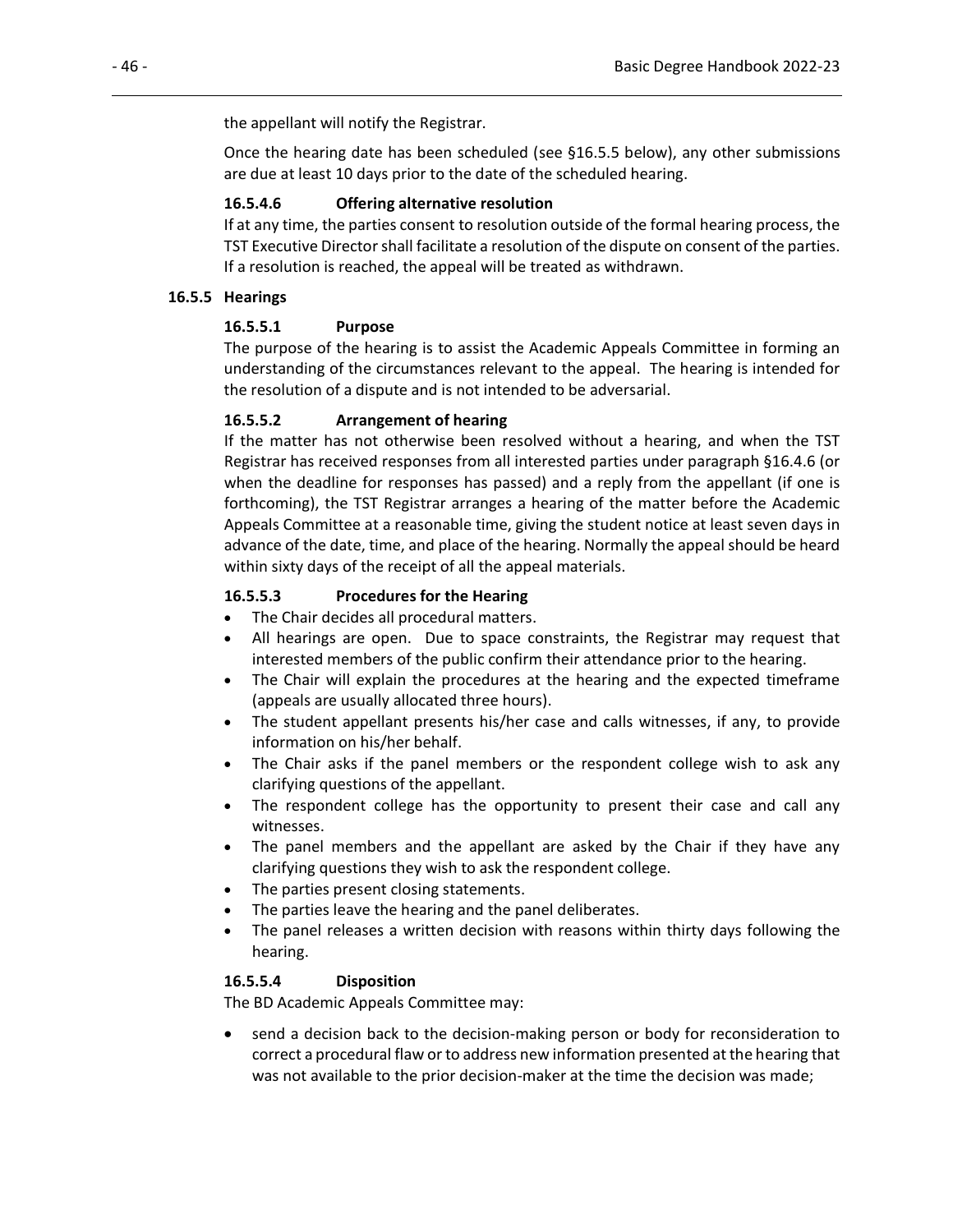- take any action that was available to the person or decision-making body at the time it considered the petition; or
- deny the appeal.

## **16.5.5.5 Decision**

The decision of the BDC Academic Appeals Committee is final and the BDC Academic Appeals Committee has the power to issue the decision. The Chair of the Appeals Committee will communicate the decision in writing within thirty days to the appellant and the respondent. The letter accompanying the decision from the Registrar will remind the appellant of the applicable right of further appeal as outlined in §16.6.

### **16.5.5.6 Further reporting**

The TST Registrar will communicate the decision to the BDC.

### **16.6 Right of Appeal to the UofT Academic Appeals Committee (Step 4)**

All students in conjoint programs have the right to appeal the final decision of a TST appeals process (Step 3) to the Academic Appeals Committee of Governing Council of the University of Toronto (Step 4). Further information is available on the University of Toronto's website (go to <http://www.adfg.utoronto.ca/processes/acappeals.htm> and follow the links).

## **17. GRIEVANCES**

Section pending update and approval of TST Board of Trustees. Please contact the TST Registrar at [diane.henson@utoronto.ca](mailto:diane.henson@utoronto.ca) for current information.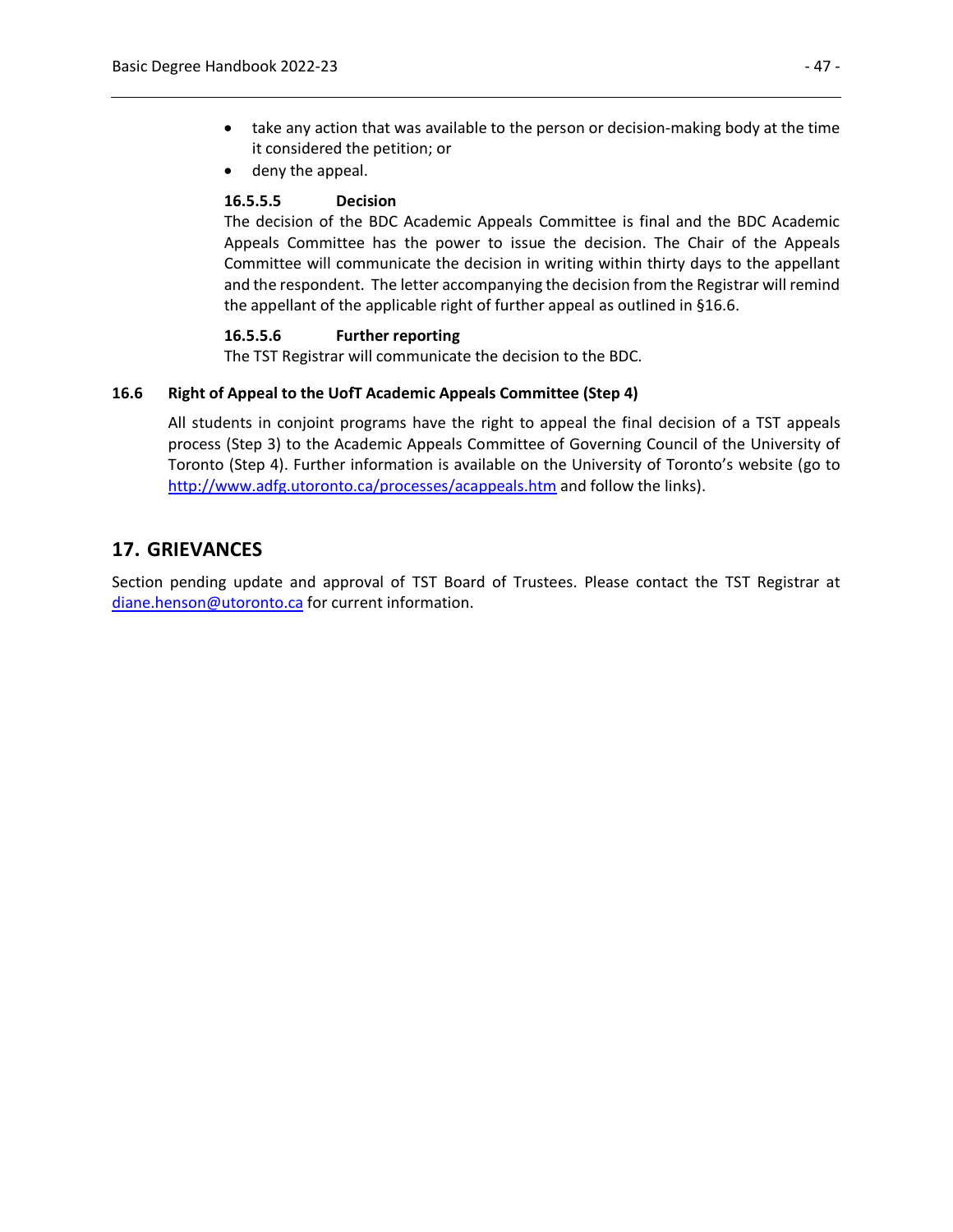# **Appendix I: General Degree-Level Expectations and Common TST Learning Outcomes for Basic Degree Programs**

# **1. Master of Divinity (MDiv)**

| Baccalaureate/Bachelor's degree: Honours<br>(DLE) |                                                                                                                                                                                                                                                                                                                                                                                                                                                                                                                                                                                                                                                                                                                                                                                                                                                                                                                                                                                                              | General Degree-Level Expectations (DLE's)<br>for Basic Degree Programs:                                                                                                                                                                                                                                                                                                                                  | Learning Outcomes for Master of Divinity<br>(MDiv) Program:                                                                                                                                                                                                                                                                                                                                                                                                                                                                                                                                                                                                                                                                                                  |
|---------------------------------------------------|--------------------------------------------------------------------------------------------------------------------------------------------------------------------------------------------------------------------------------------------------------------------------------------------------------------------------------------------------------------------------------------------------------------------------------------------------------------------------------------------------------------------------------------------------------------------------------------------------------------------------------------------------------------------------------------------------------------------------------------------------------------------------------------------------------------------------------------------------------------------------------------------------------------------------------------------------------------------------------------------------------------|----------------------------------------------------------------------------------------------------------------------------------------------------------------------------------------------------------------------------------------------------------------------------------------------------------------------------------------------------------------------------------------------------------|--------------------------------------------------------------------------------------------------------------------------------------------------------------------------------------------------------------------------------------------------------------------------------------------------------------------------------------------------------------------------------------------------------------------------------------------------------------------------------------------------------------------------------------------------------------------------------------------------------------------------------------------------------------------------------------------------------------------------------------------------------------|
|                                                   |                                                                                                                                                                                                                                                                                                                                                                                                                                                                                                                                                                                                                                                                                                                                                                                                                                                                                                                                                                                                              | This degree is awarded to students who have<br>demonstrated the following:                                                                                                                                                                                                                                                                                                                               | This degree is awarded to students who have<br>demonstrated the following:                                                                                                                                                                                                                                                                                                                                                                                                                                                                                                                                                                                                                                                                                   |
| a)<br>b)<br>c)<br>d)<br>e)<br>f)                  | 1. Depth and breadth of knowledge<br>Developed knowledge and critical<br>understanding of the key concepts,<br>methodologies, current advances,<br>theoretical approaches and<br>assumptions in a discipline overall,<br>as well as in a specialized area of<br>discipline;<br>Developed understanding of many<br>of the major fields in a discipline<br>including, where appropriate, from<br>an interdisciplinary perspective, and<br>how the fields may intersect with<br>fields in related disciplines;<br>Developed ability to:<br>Gather, review, evaluate<br>i.<br>and interpret information;<br>and<br>ii.<br>Compare the merits of<br>alternate hypotheses or<br>creative options, relevant to<br>one or more of the major<br>fields in a discipline;<br>Developed, detailed knowledge of<br>and experience in research in an<br>area of the discipline;<br>Developed critical thinking and<br>analytical skills inside and outside<br>the discipline; and<br>Ability to apply learning from one or | Developed and critical<br>$\bullet$<br>comprehension of the methods,<br>sources, and norms of the faith<br>tradition(s) engaged by the member<br>College, including, a respectful,<br>comparative dialogue with Christian<br>belief(s) or other spiritual<br>tradition(s).                                                                                                                               | Developed knowledge and critical<br>٠<br>understanding of the content, nature<br>and interpretation of Scripture,<br>Doctrine, and the history of the<br>Church and its mission;<br>A detailed understanding of the<br>$\bullet$<br>theology and practice of at least one<br>Christian tradition; and<br>Critical understanding of the<br>$\bullet$<br>similarities and differences between<br>the practices, cultural contexts,<br>theology, and mission for ordered<br>and lay ministries engaged by the<br>member College with different<br>Christian denominations and/or<br>other spiritual traditions.                                                                                                                                                 |
| a)<br>b)<br>scholarship.                          | more areas outside the discipline.<br>2. Knowledge of methodologies<br>An understanding of methods of enquiry or<br>creative activity, or both, in their primary<br>area of study that enables the student to:<br>Evaluate the appropriateness of<br>different approaches to solving<br>problems using well established<br>ideas and techniques:<br>Devise and sustain arguments or<br>solve problems using these<br>methods; and<br>Describe and comment upon aspects of<br>current research or equivalent advanced                                                                                                                                                                                                                                                                                                                                                                                                                                                                                         | Ability to articulate what the<br>$\bullet$<br>dominant methodologies are in an<br>area of focus (e.g. scriptural,<br>historical, practical, systematic, etc.)<br>and to evaluate their role in<br>developing theological arguments;<br>Ability to critically engage current<br>scholarship on methods, sources and<br>norms of the faith or spiritual<br>tradition(s) engaged by the member<br>College. | Ability to evaluate critical distinctions<br>$\bullet$<br>between authoritative primary<br>sources and relevant secondary<br>sources for the study of at least one<br>Christian tradition and the practice of<br>spiritual leadership within it;<br>Application of a wide range of<br>methodological approaches towards<br>interpretation, analysis, and<br>construction to primary and<br>secondary sources of scripture,<br>doctrine, and the history of the<br>Church and its mission; and<br>Developed understanding of spiritual<br>٠<br>care, social services, mission and<br>leadership within the<br>denominations/ tradition(s) engaged<br>by the member College including<br>dialogue with Christian belief(s) or<br>other spiritual tradition(s). |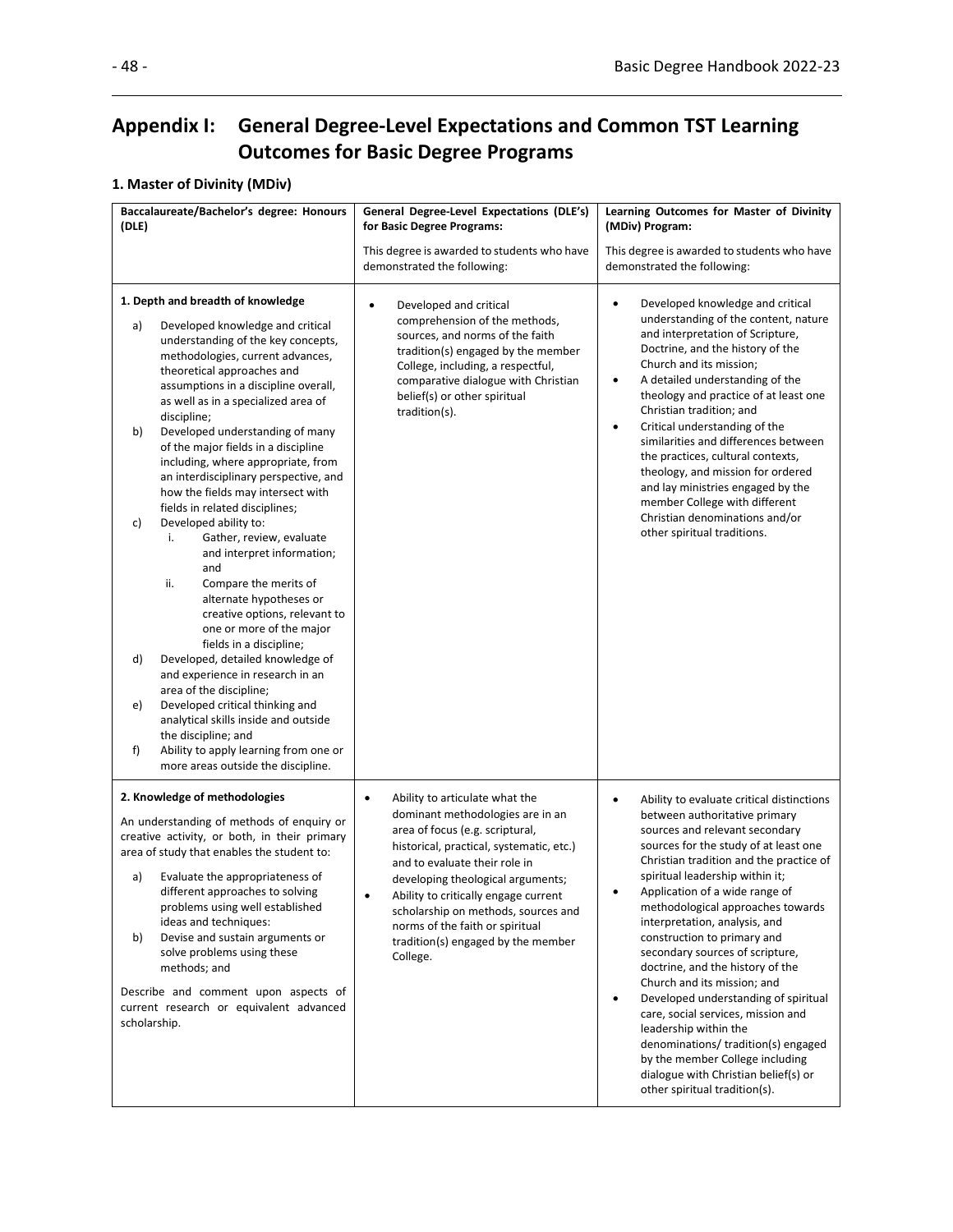| Baccalaureate/Bachelor's degree: Honours<br>(DLE)                                                                                                                                                                                                                                                                                                                                                                                                                                                                                                                                                                                                                                                                                                                                                                                                                                                                                                            | General Degree-Level Expectations (DLE's)<br>for Basic Degree Programs:                                                                                                                                                                                                                                                                                                                                                                                                                                                                                                                         | Learning Outcomes for Master of Divinity<br>(MDiv) Program:                                                                                                                                                                                                                                                                                                                                                                                                                                                                                                                                                                                                                                                                                                                                                                      |
|--------------------------------------------------------------------------------------------------------------------------------------------------------------------------------------------------------------------------------------------------------------------------------------------------------------------------------------------------------------------------------------------------------------------------------------------------------------------------------------------------------------------------------------------------------------------------------------------------------------------------------------------------------------------------------------------------------------------------------------------------------------------------------------------------------------------------------------------------------------------------------------------------------------------------------------------------------------|-------------------------------------------------------------------------------------------------------------------------------------------------------------------------------------------------------------------------------------------------------------------------------------------------------------------------------------------------------------------------------------------------------------------------------------------------------------------------------------------------------------------------------------------------------------------------------------------------|----------------------------------------------------------------------------------------------------------------------------------------------------------------------------------------------------------------------------------------------------------------------------------------------------------------------------------------------------------------------------------------------------------------------------------------------------------------------------------------------------------------------------------------------------------------------------------------------------------------------------------------------------------------------------------------------------------------------------------------------------------------------------------------------------------------------------------|
|                                                                                                                                                                                                                                                                                                                                                                                                                                                                                                                                                                                                                                                                                                                                                                                                                                                                                                                                                              | This degree is awarded to students who have<br>demonstrated the following:                                                                                                                                                                                                                                                                                                                                                                                                                                                                                                                      | This degree is awarded to students who have<br>demonstrated the following:                                                                                                                                                                                                                                                                                                                                                                                                                                                                                                                                                                                                                                                                                                                                                       |
| 3. Application of Knowledge<br>The ability to review, present and critically<br>evaluate qualitative and<br>quantitative<br>information to:<br>a)<br>Develop lines of argument;<br>b)<br>Make sound judgments in<br>accordance with the major theories<br>concepts and methods of the<br>subject(s) of study;<br>Apply underlying concepts,<br>c)<br>principles, and techniques of<br>analysis, both within and outside<br>the discipline;<br>Where appropriate use this<br>d)<br>knowledge in the creative process;<br>and<br>The ability to use a range of established<br>techniques to:<br>Initiate and undertake critical<br>a)<br>evaluation of arguments,<br>assumptions, abstract concepts and<br>information;<br>Propose solutions;<br>b)<br>Frame appropriate questions for the<br>c)<br>purpose of solving a problem;<br>Solve a problem or create a new<br>d)<br>work; and<br>Make critical use of scholarly review<br>e)<br>and primary sources. | $\bullet$<br>Ability to employ appropriate<br>methodologies, sources and norms of<br>at least one Christian or spiritual<br>tradition to:<br>Engage in respectful dialogue<br>$\circ$<br>with other disciplines and<br>traditions;<br>Interpret cultural contexts;<br>$\circ$<br>Formulate theological<br>$\circ$<br>arguments;<br>Communicate theological<br>$\circ$<br>concepts;<br>Exercise responsible citizenship,<br>$\circ$<br>and social leadership; and<br>Critical use of established concepts<br>$\bullet$<br>and techniques to address problems<br>and analyze contextual concerns. | The ability to:<br>Apply a wide range of methodologies<br>$\bullet$<br>and skills in research,<br>theological/spiritual reflection, and<br>communication to make sound<br>judgements in supervised<br>experiences in pastoral or social<br>ministry;<br>Formulate lines of argument in<br>٠<br>accordance with major theological<br>and biblical concepts and traditions<br>of the Church;<br>Explain critical perspectives on, and<br>٠<br>practical expertise in, the task of<br>spiritual and social leadership as<br>applied to pastoral or social ministry;<br>and<br>Provide evidence of critical self-<br>٠<br>awareness with regard to one's own<br>and others' faith perspectives,<br>practices and theologies, including an<br>integrated theological framework that<br>promotes justice and mission of the<br>Church. |
| 4. Communication Skills<br>The ability to communicate information,<br>arguments, and analyses accurately and<br>reliably, orally and in writing to a range of<br>audiences.                                                                                                                                                                                                                                                                                                                                                                                                                                                                                                                                                                                                                                                                                                                                                                                  | Ability to foster a safe and respectful<br>$\bullet$<br>environment within which to<br>communicate arguments and<br>analyses effectively and collegially,<br>orally and in writing, to a range of<br>different audiences.                                                                                                                                                                                                                                                                                                                                                                       | $\bullet$<br>Developed ability for respectful<br>comparative engagement with<br>another tradition and/or discipline;<br>Developed ability to plan and present<br>$\bullet$<br>initiatives and responses towards<br>diverse pastoral or spiritual contexts;<br>and<br>Developed ability to communicate,<br>including, where appropriate, to<br>proclaim with sympathy and<br>conviction, information, arguments,<br>and analyses accurately and reliably,<br>orally and in writing to a range of<br>audiences.                                                                                                                                                                                                                                                                                                                    |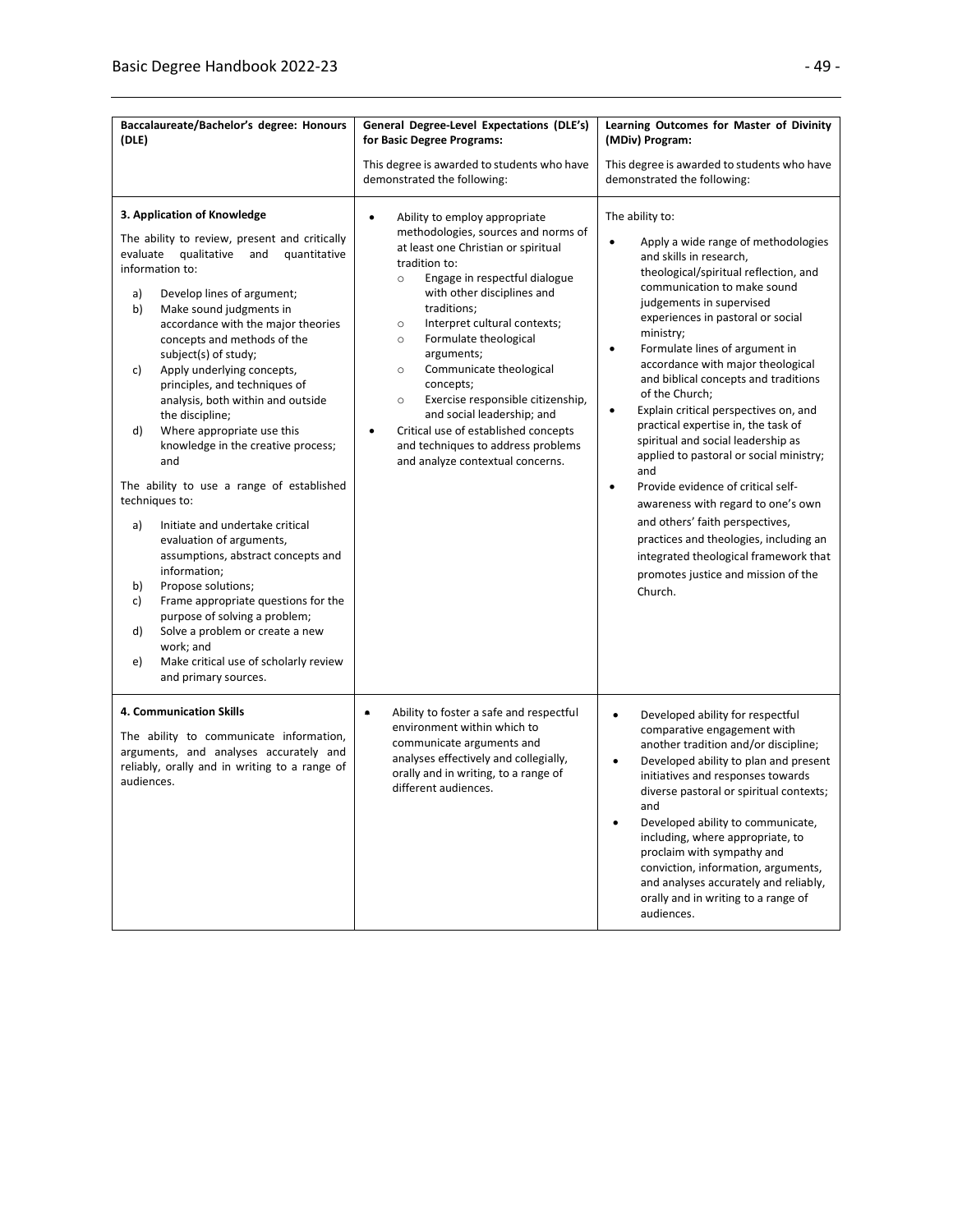| Baccalaureate/Bachelor's degree: Honours<br>(DLE)                                                                                                                                                                                                                                                                                                                                                                                                                                                                                                                                                                                                                                | General Degree-Level Expectations (DLE's)<br>for Basic Degree Programs:<br>This degree is awarded to students who have<br>demonstrated the following:                                                                                                                                                                       | Learning Outcomes for Master of Divinity<br>(MDiv) Program:<br>This degree is awarded to students who have<br>demonstrated the following:                                                                                                                                                                                                                                                                                                                                                                                                                                                                                               |
|----------------------------------------------------------------------------------------------------------------------------------------------------------------------------------------------------------------------------------------------------------------------------------------------------------------------------------------------------------------------------------------------------------------------------------------------------------------------------------------------------------------------------------------------------------------------------------------------------------------------------------------------------------------------------------|-----------------------------------------------------------------------------------------------------------------------------------------------------------------------------------------------------------------------------------------------------------------------------------------------------------------------------|-----------------------------------------------------------------------------------------------------------------------------------------------------------------------------------------------------------------------------------------------------------------------------------------------------------------------------------------------------------------------------------------------------------------------------------------------------------------------------------------------------------------------------------------------------------------------------------------------------------------------------------------|
| 5. Awareness of Limits of Knowledge<br>An understanding of the limits to their own<br>knowledge and ability, and an appreciation<br>of the uncertainty, ambiguity and limits to<br>knowledge and how this might influence<br>analyses and interpretations.                                                                                                                                                                                                                                                                                                                                                                                                                       | Awareness of limits of knowledge<br>$\bullet$<br>within the methods, sources, and<br>articulated norms of faith/spirituality.<br>Respectful engagement with socio-<br>$\bullet$<br>cultural influences, perspectives of<br>Christian or other spiritual traditions,<br>and contributions of other scholarly<br>disciplines. | Developed critical self-awareness<br>$\bullet$<br>with regard to one's own and others'<br>faith perspectives, practices and<br>theologies;<br>Articulated understanding of the<br>$\bullet$<br>complex cultural realities and<br>structures within which the church<br>lives and carries out its mission; and<br>Recognition of the uncertainties and<br>$\bullet$<br>limits inherent in both faith-based<br>and non-confessional academic<br>interpretations of Scripture and<br>Christian traditions.                                                                                                                                 |
| 6. Autonomy and Professional Capacity<br>Qualities and transferable skills necessary for<br>further study, employment, community<br>involvement and other activities requiring:<br>The exercise of initiative, personal<br>a)<br>responsibility and accountability in<br>both personal and group contexts;<br>Working effectively with others;<br>b)<br>Decision-making in complex<br>c)<br>contexts;<br>Ability to manage their own learning<br>d)<br>in changing circumstances, both<br>within and outside the discipline<br>and to select an appropriate<br>program of further study; and<br>Behaviour consistent with academic<br>e)<br>integrity and social responsibility. | Ability to develop and evaluate<br>$\bullet$<br>strategies for ongoing professional<br>development to advance the<br>emotional maturity, collaborative<br>teamwork, effective decision-<br>making, moral integrity, academic<br>integrity, and spiritual sensibilities<br>required for specialized leadership.              | The intellectual, affective, and<br>$\bullet$<br>professional capacities required for a<br>skillful life of pastoral and public<br>leadership;<br>Exemplified behaviour consistent<br>$\bullet$<br>with academic integrity and pastoral<br>maturity, including moral integrity,<br>social skills, personal responsibility<br>and discipline, initiative, academic<br>competency, spiritual sensibilities,<br>and social concern;<br>Ability to respond to human needs<br>$\bullet$<br>with openness to diversity of<br>context; and<br>Developed practice of professional<br>$\bullet$<br>ethics including interpersonal<br>boundaries. |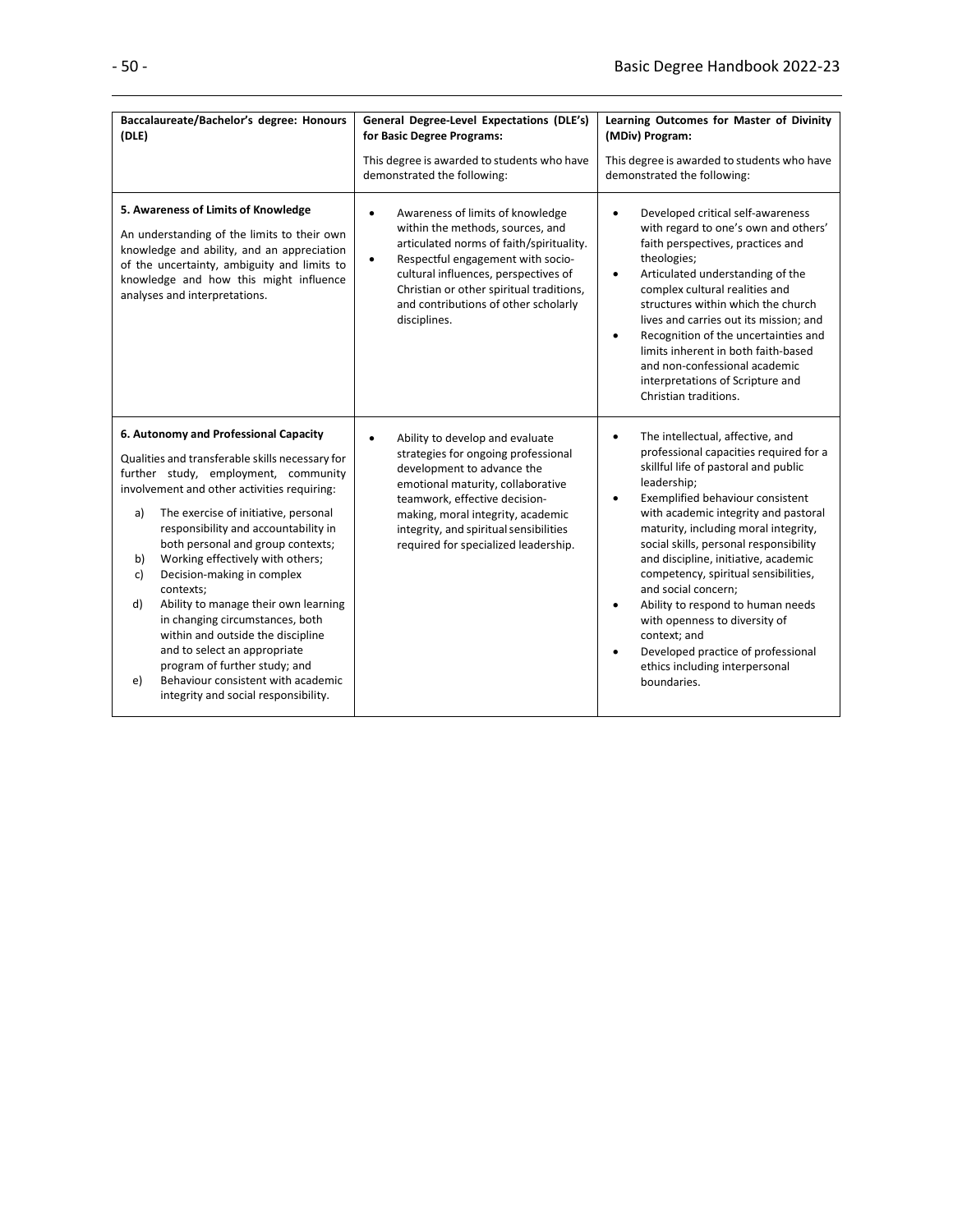## **2. Master of Theological Studies (MTS)**

Streams: **Theology, Spirituality and the Arts** at Emmanuel College, Regis College, Trinity College and St. Michael's College.

| Urban Community Development at Wycliffe College. |  |  |  |
|--------------------------------------------------|--|--|--|
|--------------------------------------------------|--|--|--|

| Baccalaureate/Bachelor's degree: Honours<br>(DLE)                                                                                                                                                                                                                                                                                                                                                                                                                                                                | General Degree-Level Expectations (DLE's)<br>for Basic Degree Programs:                                                                                                                                                                                                                                                                                                                                                      | <b>Learning Outcomes for Master of</b><br><b>Theological Studies (MTS):</b>                                                                                                                                                                                                                                                                                                                                                  |
|------------------------------------------------------------------------------------------------------------------------------------------------------------------------------------------------------------------------------------------------------------------------------------------------------------------------------------------------------------------------------------------------------------------------------------------------------------------------------------------------------------------|------------------------------------------------------------------------------------------------------------------------------------------------------------------------------------------------------------------------------------------------------------------------------------------------------------------------------------------------------------------------------------------------------------------------------|------------------------------------------------------------------------------------------------------------------------------------------------------------------------------------------------------------------------------------------------------------------------------------------------------------------------------------------------------------------------------------------------------------------------------|
|                                                                                                                                                                                                                                                                                                                                                                                                                                                                                                                  | This degree is awarded to students who have<br>demonstrated the following:                                                                                                                                                                                                                                                                                                                                                   | This degree is awarded to students who have<br>demonstrated the following:                                                                                                                                                                                                                                                                                                                                                   |
| 1. Depth and breadth of knowledge                                                                                                                                                                                                                                                                                                                                                                                                                                                                                | Developed and critical<br>٠                                                                                                                                                                                                                                                                                                                                                                                                  | Foundational knowledge of<br>٠                                                                                                                                                                                                                                                                                                                                                                                               |
| Developed knowledge and critical<br>a)<br>understanding of the key concepts,<br>methodologies, current advances,<br>theoretical approaches and<br>assumptions in a discipline overall,<br>as well as in a specialized area of<br>discipline;<br>Developed understanding of many<br>b)<br>of the major fields in a discipline<br>including, where appropriate, from<br>an interdisciplinary perspective, and<br>how the fields may intersect with<br>fields in related disciplines;                               | comprehension of the methods,<br>sources, and norms of the faith<br>tradition(s) engaged by the<br>member College, including, a<br>respectful, comparative dialogue<br>with Christian belief(s) or other<br>spiritual tradition(s).                                                                                                                                                                                          | Scripture a well as a broad<br>understanding of the historical and<br>theological development of at least<br>one Christian belief(s) or other<br>spiritual tradition(s); and<br>Foundational knowledge of Christian<br>$\bullet$<br>ethics of at least one Christian<br>belief(s) or other spiritual<br>tradition(s) and be able to give a<br>reasoned theological response to<br>contemporary ethical and social<br>issues. |
| c)<br>Developed ability to:<br>Gather, review, evaluate<br>iii.<br>and interpret information;<br>and<br>iv.<br>Compare the merits of<br>alternate hypotheses or<br>creative options, relevant to<br>one or more of the major<br>fields in a discipline;                                                                                                                                                                                                                                                          |                                                                                                                                                                                                                                                                                                                                                                                                                              |                                                                                                                                                                                                                                                                                                                                                                                                                              |
| Developed, detailed knowledge of<br>d)<br>and experience in research in an<br>area of the discipline;<br>Developed critical thinking and<br>e)<br>analytical skills inside and outside                                                                                                                                                                                                                                                                                                                           |                                                                                                                                                                                                                                                                                                                                                                                                                              |                                                                                                                                                                                                                                                                                                                                                                                                                              |
| the discipline; and<br>Ability to apply learning from one or<br>f)<br>more areas outside the discipline.                                                                                                                                                                                                                                                                                                                                                                                                         |                                                                                                                                                                                                                                                                                                                                                                                                                              |                                                                                                                                                                                                                                                                                                                                                                                                                              |
| 2. Knowledge of methodologies<br>An understanding of methods of enquiry or<br>creative activity, or both, in their primary<br>area of study that enables the student to:<br>Evaluate the appropriateness of<br>a)<br>different approaches to solving<br>problems using well established<br>ideas and techniques:<br>Devise and sustain arguments or<br>b)<br>solve problems using these<br>methods; and<br>Describe and comment upon<br>c)<br>aspects of current research or<br>equivalent advanced scholarship. | $\bullet$<br>Ability to articulate what the<br>dominant methodologies are in an<br>area of focus (e.g. scriptural,<br>historical, practical, systematic, etc.)<br>and to evaluate their role in<br>developing theological arguments;<br>and<br>Ability to critically engage current<br>$\bullet$<br>scholarship on methods, sources and<br>norms of the faith or spiritual<br>tradition(s) engaged by the member<br>College. | Ability to apply wide range of<br>$\bullet$<br>methodological approaches towards<br>interpretation and analysis of<br>primary and secondary sources of<br>scriptural and theological texts; and<br>Ability to critically evaluate<br>engagement and dialogue with<br>other traditions and integrate this in<br>area of focus.                                                                                                |
| 3. Application of Knowledge<br>The ability to review, present and critically                                                                                                                                                                                                                                                                                                                                                                                                                                     | Ability to employ appropriate<br>$\bullet$<br>methodologies, sources and norms of                                                                                                                                                                                                                                                                                                                                            | upon completion of more focused and<br>advanced study in an area of focus or<br>in an interdisciplinary theme, to select                                                                                                                                                                                                                                                                                                     |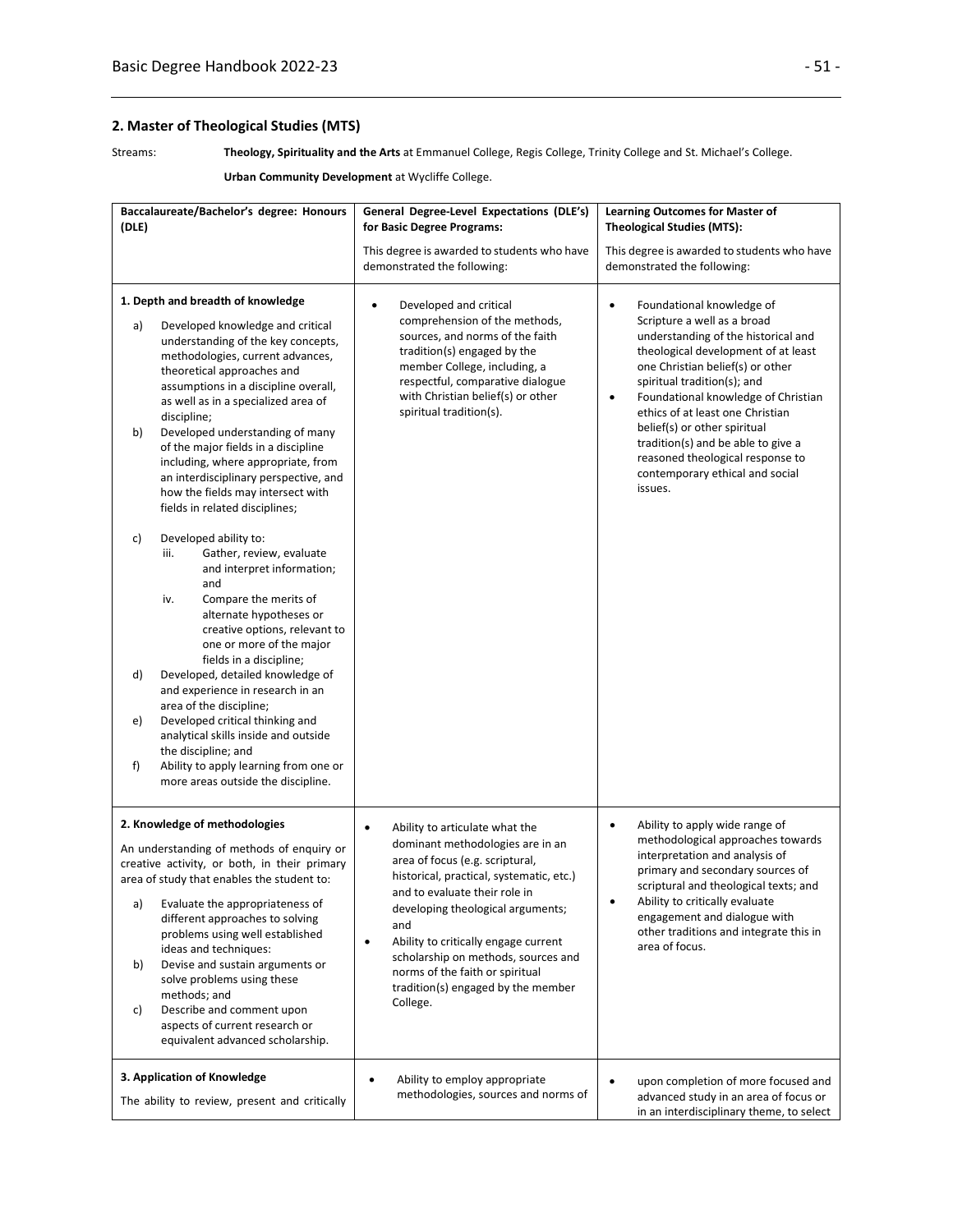| Baccalaureate/Bachelor's degree: Honours                                                                                                                                                                                                                                                                                                                                                                                                                                                                                                                                                                                                                                                                                                                                                                                                                                           | General Degree-Level Expectations (DLE's)                                                                                                                                                                                                                                                                                                                                                                                                                                                                  | <b>Learning Outcomes for Master of</b>                                                                                                                                                                                                                                                                                                                                                                     |
|------------------------------------------------------------------------------------------------------------------------------------------------------------------------------------------------------------------------------------------------------------------------------------------------------------------------------------------------------------------------------------------------------------------------------------------------------------------------------------------------------------------------------------------------------------------------------------------------------------------------------------------------------------------------------------------------------------------------------------------------------------------------------------------------------------------------------------------------------------------------------------|------------------------------------------------------------------------------------------------------------------------------------------------------------------------------------------------------------------------------------------------------------------------------------------------------------------------------------------------------------------------------------------------------------------------------------------------------------------------------------------------------------|------------------------------------------------------------------------------------------------------------------------------------------------------------------------------------------------------------------------------------------------------------------------------------------------------------------------------------------------------------------------------------------------------------|
| (DLE)                                                                                                                                                                                                                                                                                                                                                                                                                                                                                                                                                                                                                                                                                                                                                                                                                                                                              | for Basic Degree Programs:<br><b>Theological Studies (MTS):</b>                                                                                                                                                                                                                                                                                                                                                                                                                                            |                                                                                                                                                                                                                                                                                                                                                                                                            |
|                                                                                                                                                                                                                                                                                                                                                                                                                                                                                                                                                                                                                                                                                                                                                                                                                                                                                    | This degree is awarded to students who have<br>demonstrated the following:                                                                                                                                                                                                                                                                                                                                                                                                                                 | This degree is awarded to students who have<br>demonstrated the following:                                                                                                                                                                                                                                                                                                                                 |
| qualitative<br>quantitative<br>evaluate<br>and<br>information to:<br>Develop lines of argument;<br>a)<br>Make sound judgments in<br>b)<br>accordance with the major theories<br>concepts and methods of the<br>subject(s) of study;<br>c)<br>Apply underlying concepts,<br>principles, and techniques of<br>analysis, both within and outside<br>the discipline;<br>d)<br>Where appropriate use this<br>knowledge in the creative process;<br>and<br>The ability to use a range of established<br>techniques to:<br>Initiate and undertake critical<br>a)<br>evaluation of arguments,<br>assumptions, abstract concepts and<br>information;<br>Propose solutions;<br>b)<br>Frame appropriate questions for the<br>c)<br>purpose of solving a problem;<br>Solve a problem or create a new<br>d)<br>work; and<br>Make critical use of scholarly review<br>e)<br>and primary sources. | at least one Christian or spiritual<br>tradition to:<br>Engage in respectful dialogue<br>$\circ$<br>with other disciplines and<br>traditions;<br>Interpret cultural contexts;<br>$\circ$<br>Formulate theological<br>$\circ$<br>arguments;<br>Communicate theological<br>$\circ$<br>concepts;<br>Exercise responsible citizenship,<br>$\circ$<br>and social leadership; and<br>Critical use of established concepts<br>$\bullet$<br>and techniques to address problems<br>and analyze contextual concerns. | and apply the relevant theological<br>knowledge and methods to one or<br>more historical or contemporary<br>issues;<br>through optional streams offered by<br>$\bullet$<br>individual colleges or groups of<br>colleges with the MTS, to appraise<br>theological knowledge and methods<br>within an interdisciplinary context,<br>such as global and urban<br>development or spirituality and the<br>arts; |
| 4. Communication Skills<br>The ability to communicate information,<br>arguments, and analyses accurately and<br>reliably, orally and in writing to a range of<br>audiences.                                                                                                                                                                                                                                                                                                                                                                                                                                                                                                                                                                                                                                                                                                        | Ability to foster a safe and<br>$\bullet$<br>respectful environment within<br>which to communicate arguments<br>and analyses effectively and<br>collegially, orally and in writing, to<br>a range of different audiences.                                                                                                                                                                                                                                                                                  | $\bullet$<br>Good oral and written<br>communication skills in making<br>sound theological arguments for<br>course assessment and any<br>summative assessment selected.                                                                                                                                                                                                                                     |
| 5. Awareness of Limits of Knowledge<br>An understanding of the limits to their own<br>knowledge and ability, and an appreciation<br>of the uncertainty, ambiguity and limits to<br>knowledge and how this might influence<br>analyses and interpretations.                                                                                                                                                                                                                                                                                                                                                                                                                                                                                                                                                                                                                         | Awareness of limits of knowledge<br>$\bullet$<br>within the methods, sources, and<br>articulated norms of faith/spirituality;<br>and<br>Respectful engagement with socio-<br>$\bullet$<br>cultural influences, perspectives of<br>Christian or other spiritual traditions,<br>and contributions of other scholarly<br>disciplines.                                                                                                                                                                         | Upon completion of more focused<br>$\bullet$<br>and advanced study in an area of<br>focus or in an interdisciplinary theme,<br>identify lacunae in current theological<br>research and to articulate how other<br>belief traditions may provide insight<br>into a theological issue;                                                                                                                       |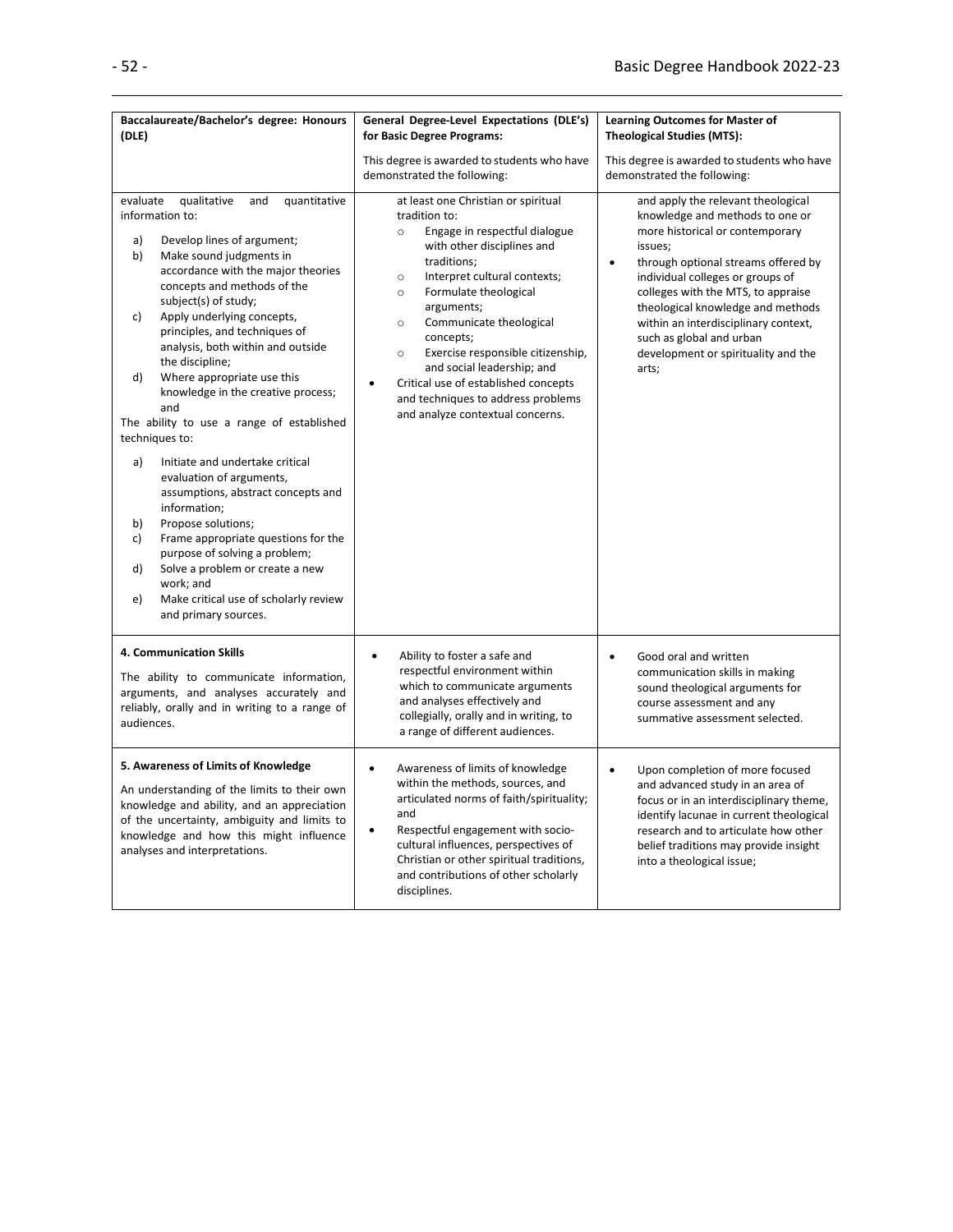| Baccalaureate/Bachelor's degree: Honours<br>(DLE) |                                                                                                                                                                                                                                                                                                                                                                                                                                                                                                                                                                                                            | General Degree-Level Expectations (DLE's)<br><b>Learning Outcomes for Master of</b><br>for Basic Degree Programs:<br><b>Theological Studies (MTS):</b>                                                                                                                                                         |                                                                                                                                                                                                          |
|---------------------------------------------------|------------------------------------------------------------------------------------------------------------------------------------------------------------------------------------------------------------------------------------------------------------------------------------------------------------------------------------------------------------------------------------------------------------------------------------------------------------------------------------------------------------------------------------------------------------------------------------------------------------|----------------------------------------------------------------------------------------------------------------------------------------------------------------------------------------------------------------------------------------------------------------------------------------------------------------|----------------------------------------------------------------------------------------------------------------------------------------------------------------------------------------------------------|
|                                                   |                                                                                                                                                                                                                                                                                                                                                                                                                                                                                                                                                                                                            | This degree is awarded to students who have<br>demonstrated the following:                                                                                                                                                                                                                                     | This degree is awarded to students who have<br>demonstrated the following:                                                                                                                               |
| a)<br>b)<br>c)<br>d)<br>e)                        | 6. Autonomy and Professional Capacity<br>Qualities and transferable skills necessary for<br>further study, employment, community<br>involvement and other activities requiring:<br>The exercise of initiative, personal<br>responsibility and accountability in<br>both personal and group contexts;<br>Working effectively with others;<br>Decision-making in complex<br>contexts;<br>Ability to manage their own learning<br>in changing circumstances, both<br>within and outside the discipline<br>and to select an appropriate<br>program of further study; and<br>Behaviour consistent with academic | Ability to develop and evaluate<br>$\bullet$<br>strategies for ongoing professional<br>development to advance the<br>emotional maturity, collaborative<br>teamwork, effective decision-<br>making, moral integrity, academic<br>integrity, and spiritual sensibilities<br>required for specialized leadership. | Ability to articulate how one can<br>٠<br>integrate theological study with<br>pastoral or ministerial work, that is,<br>to be able to describe how one may<br>think theologically and act<br>pastorally. |
|                                                   | integrity and social responsibility.                                                                                                                                                                                                                                                                                                                                                                                                                                                                                                                                                                       |                                                                                                                                                                                                                                                                                                                |                                                                                                                                                                                                          |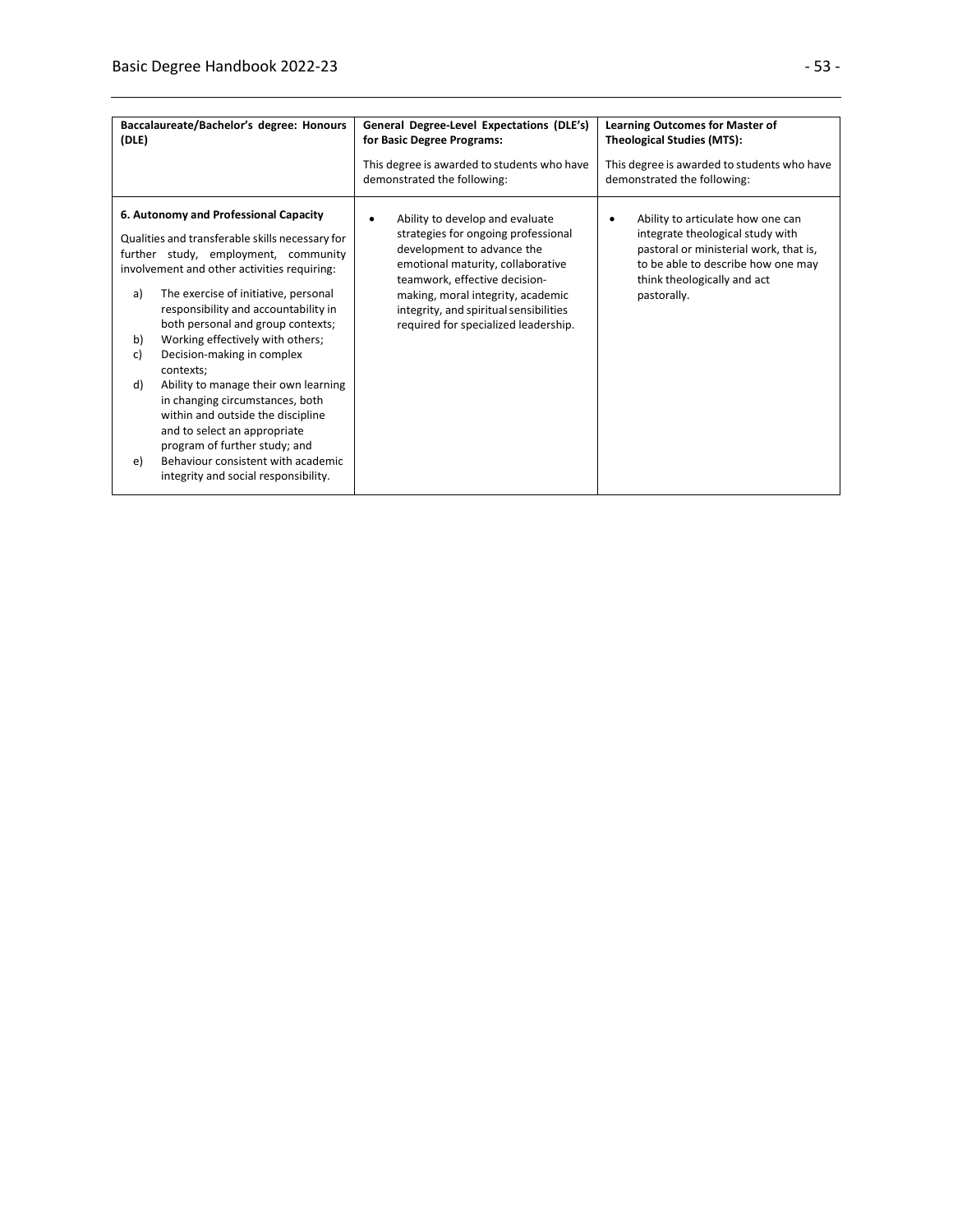#### **3. Master of Pastoral Studies (MPS) and Spiritual Care**

| Streams: | <b>Social Service at Emmanuel College</b>                                                                                |
|----------|--------------------------------------------------------------------------------------------------------------------------|
|          | <b>Spiritual Care</b> at Emmanuel College                                                                                |
|          | <b>Worship and Preaching at Emmanuel College</b>                                                                         |
| n = =:-  | Birdalklar Cristian - Chalattan Cristian Monathen Cristian Januar ka samitanang la Cantal Camilan na Calatrial Cama arma |

Foci: **Buddhist Studies, Christian Studies, Muslim Studies** (must be registered in Social Service or Spiritual Care streams) at Emmanuel College

#### **Social Ministries, Spiritual Care, Preaching and Worship** at Knox College

Category 2 Certificate: **Spiritual Care and Psychotherapy** in conjunction with the MPS degree program (must be registered in Spiritual Care stream [Emmanuel] or Spiritual Care focus [Knox])

| Baccalaureate/Bachelor's<br>degree: Honours (DLE) |                |                                                 | <b>General Degree-Level</b>                                      | <b>Learning Outcomes for Master</b>                           | <b>Learning Outcomes for</b>                                   |
|---------------------------------------------------|----------------|-------------------------------------------------|------------------------------------------------------------------|---------------------------------------------------------------|----------------------------------------------------------------|
|                                                   |                |                                                 | <b>Expectations (DLE's) for Basic</b><br><b>Degree Programs:</b> | of Pastoral Studies (MPS)<br>Program:                         | <b>Spiritual Care and</b><br><b>Psychotherapy Certificate:</b> |
|                                                   |                |                                                 |                                                                  |                                                               |                                                                |
|                                                   |                |                                                 | This degree is awarded to                                        | This degree is awarded to                                     | This category two certificate is                               |
|                                                   |                |                                                 | students who have                                                | students who have                                             | awarded to students who have                                   |
|                                                   |                |                                                 | demonstrated the following:                                      | demonstrated the following:                                   | demonstrated the following:                                    |
| 1.                                                | Depth          | breadth<br>and<br>of                            |                                                                  |                                                               |                                                                |
| knowledge                                         |                |                                                 | Developed<br>and<br>critical<br>comprehension<br>of<br>the       | Developed and critical<br>$\bullet$<br>understanding of their | Depth. Through in depth<br>research, experiential              |
| g)                                                |                | Developed knowledge                             | methods,<br>sources,<br>and                                      | religious or spiritual                                        | practicum and in-class                                         |
|                                                   | and critical   |                                                 | of<br>faith<br>norms<br>the                                      | heritage, including its                                       | activities students will                                       |
|                                                   |                | understanding of the                            | tradition(s) engaged by the                                      | sacred texts; history;                                        | demonstrate knowledge and                                      |
|                                                   | key concepts,  |                                                 | member College, including,                                       | traditions of                                                 | integration of psychological                                   |
|                                                   |                | methodologies, current                          | a respectful, comparative                                        | thought/tenets of the                                         | theories and development,                                      |
|                                                   |                | advances, theoretical                           | dialogue with Christian                                          | faith; faith-based ethics;                                    | and of established theories in                                 |
|                                                   |                | approaches and                                  | belief(s) or other spiritual                                     | cultural and multi-faith                                      | Spiritual Care and                                             |
|                                                   |                | assumptions in a                                | tradition(s).                                                    | contexts; and practice of                                     | Psychotherapy in relation to                                   |
|                                                   |                | discipline overall, as well                     |                                                                  | spiritual-religious                                           | spiritually integrated theory                                  |
|                                                   |                | as in a specialized area                        |                                                                  | leadership;                                                   | and practice. (CRPO, Entry-                                    |
|                                                   | of discipline; |                                                 |                                                                  | Developed awareness of<br>$\bullet$                           | to-Practice Competency                                         |
| h)                                                | Developed      |                                                 |                                                                  | current issues in global                                      | Profile [EPCP] #1, #5)                                         |
|                                                   |                | understanding of many                           |                                                                  | religious thought, life, and                                  | Students will demonstrate                                      |
|                                                   |                | of the major fields in a                        |                                                                  | practice;                                                     | thorough in-depth                                              |
|                                                   |                | discipline including,                           |                                                                  | Developed a thorough<br>$\bullet$                             | knowledge of one or more                                       |
|                                                   |                | where appropriate,<br>from an interdisciplinary |                                                                  | understanding of theory                                       | spiritually integrated                                         |
|                                                   |                | perspective, and how                            |                                                                  | and practice of psycho-<br>spiritual therapy and              | modalities of psychotherapy,                                   |
|                                                   |                | the fields may intersect                        |                                                                  | spiritual care- Spiritual                                     | an ability to compare and                                      |
|                                                   |                | with fields in related                          |                                                                  | Care & Psychotherapy                                          | contrast with other                                            |
|                                                   | disciplines;   |                                                 |                                                                  | Stream (SCP);                                                 | modalities and a capacity to                                   |
| i)                                                |                | Developed ability to:                           |                                                                  | Developed<br>$\bullet$                                        | integrate knowledge of                                         |
|                                                   | v.             | Gather, review,                                 |                                                                  | comprehensive and                                             | comparative psychotherapy                                      |
|                                                   |                | evaluate and                                    |                                                                  | discriminating familiarity                                    | relevant to practice. (CRPO,                                   |
|                                                   |                | interpret                                       |                                                                  | with at least one tradition                                   | <b>EPCP#1)</b>                                                 |
|                                                   |                | information;                                    |                                                                  | within their faith focus;                                     | Students will demonstrate in-                                  |
|                                                   |                | and                                             |                                                                  | and                                                           | depth capacity to relate                                       |
|                                                   | vi.            | Compare the                                     |                                                                  | Developed knowledge<br>$\bullet$                              | spiritually integrated                                         |
|                                                   |                | merits of                                       |                                                                  | and familiarity with                                          | modalities to at least one                                     |
|                                                   |                | alternate                                       |                                                                  | diverse religious/spiritual                                   | spiritual-religious tradition.                                 |
|                                                   |                | hypotheses or                                   |                                                                  | traditions.                                                   | Students will demonstrate                                      |
|                                                   |                | creative                                        |                                                                  |                                                               | competence in recognizing                                      |
|                                                   |                | options,                                        |                                                                  |                                                               | how oppression, power,                                         |
|                                                   |                | relevant to one<br>or more of the               |                                                                  |                                                               | privilege and social injustice                                 |
|                                                   |                | major fields in a                               |                                                                  |                                                               | impact communities, the                                        |
|                                                   |                | discipline;                                     |                                                                  |                                                               | therapeutic relationship and                                   |
| j)                                                |                | Developed, detailed                             |                                                                  |                                                               | process and will develop                                       |
|                                                   |                | knowledge of and                                |                                                                  |                                                               | skills to address these (CRPO,                                 |
|                                                   |                | experience in research                          |                                                                  |                                                               | ETPC #1.5)                                                     |
|                                                   |                | in an area of the                               |                                                                  |                                                               |                                                                |
|                                                   | discipline;    |                                                 |                                                                  |                                                               | Breadth: Students will<br>demonstrate knowledge and            |
| k)                                                |                | Developed critical                              |                                                                  |                                                               | integration of human,                                          |
|                                                   |                | thinking and analytical                         |                                                                  |                                                               |                                                                |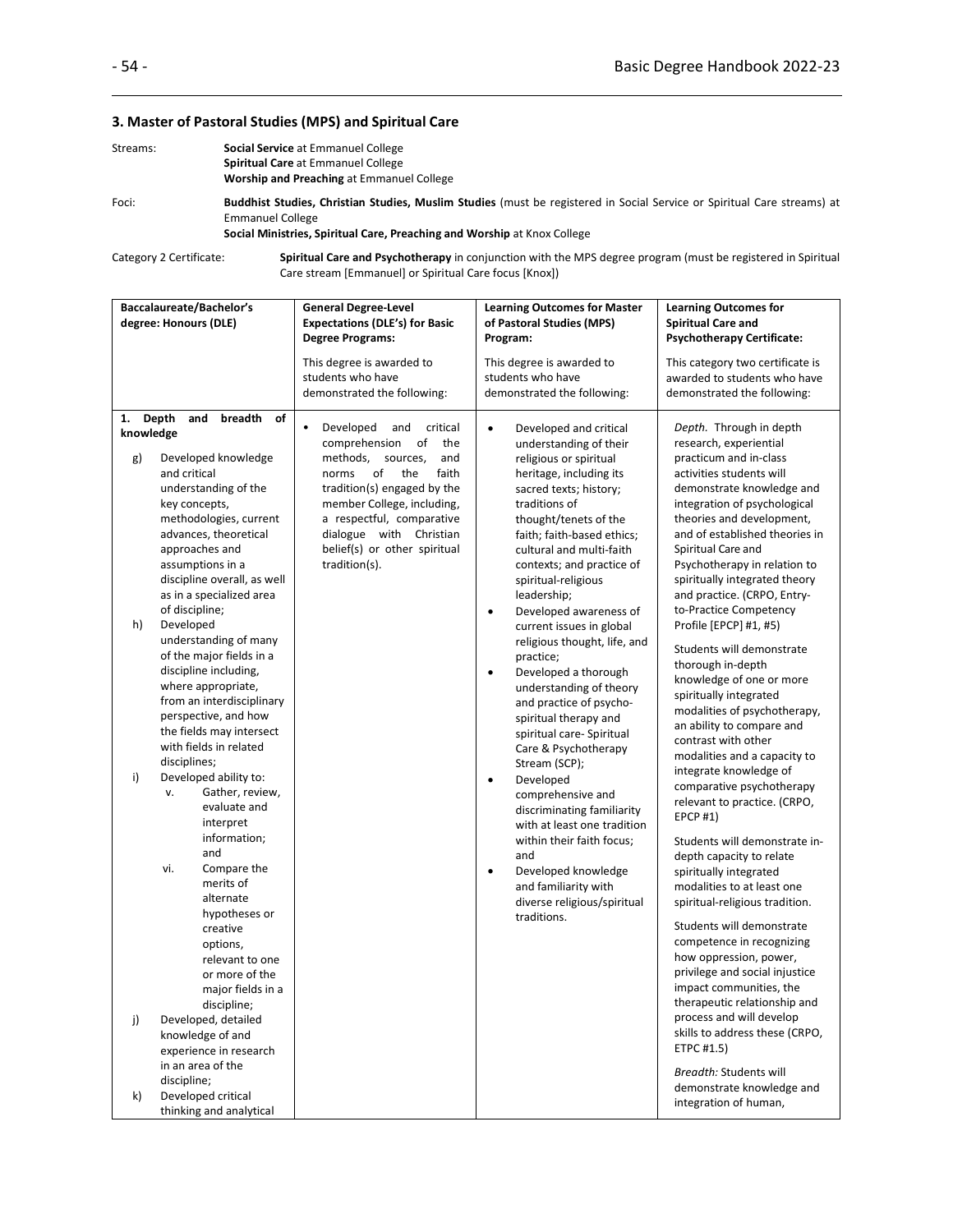| Baccalaureate/Bachelor's<br>degree: Honours (DLE)                                                                                                                                                                                                                                                                                                                                                                                                                                                                                       | <b>General Degree-Level</b><br><b>Expectations (DLE's) for Basic</b><br><b>Degree Programs:</b>                                                                                                                                                                                                                                                                                                                                      | <b>Learning Outcomes for Master</b><br>of Pastoral Studies (MPS)<br>Program:                                                                                                                                                                                                                                                                                                                                                                                                                                                                                                                                                                                                                                                                                                                                                                                                                                                                                                                                                                                                                                                                                                                                                     | <b>Learning Outcomes for</b><br><b>Spiritual Care and</b><br><b>Psychotherapy Certificate:</b>                                                                                                                                                                                                                                                                                                                                                                                                                          |
|-----------------------------------------------------------------------------------------------------------------------------------------------------------------------------------------------------------------------------------------------------------------------------------------------------------------------------------------------------------------------------------------------------------------------------------------------------------------------------------------------------------------------------------------|--------------------------------------------------------------------------------------------------------------------------------------------------------------------------------------------------------------------------------------------------------------------------------------------------------------------------------------------------------------------------------------------------------------------------------------|----------------------------------------------------------------------------------------------------------------------------------------------------------------------------------------------------------------------------------------------------------------------------------------------------------------------------------------------------------------------------------------------------------------------------------------------------------------------------------------------------------------------------------------------------------------------------------------------------------------------------------------------------------------------------------------------------------------------------------------------------------------------------------------------------------------------------------------------------------------------------------------------------------------------------------------------------------------------------------------------------------------------------------------------------------------------------------------------------------------------------------------------------------------------------------------------------------------------------------|-------------------------------------------------------------------------------------------------------------------------------------------------------------------------------------------------------------------------------------------------------------------------------------------------------------------------------------------------------------------------------------------------------------------------------------------------------------------------------------------------------------------------|
|                                                                                                                                                                                                                                                                                                                                                                                                                                                                                                                                         | This degree is awarded to<br>students who have<br>demonstrated the following:                                                                                                                                                                                                                                                                                                                                                        | This degree is awarded to<br>students who have<br>demonstrated the following:                                                                                                                                                                                                                                                                                                                                                                                                                                                                                                                                                                                                                                                                                                                                                                                                                                                                                                                                                                                                                                                                                                                                                    | This category two certificate is<br>awarded to students who have<br>demonstrated the following:                                                                                                                                                                                                                                                                                                                                                                                                                         |
| skills inside and outside<br>the discipline; and<br>$\vert$<br>Ability to apply learning<br>from one or more areas<br>outside the discipline.                                                                                                                                                                                                                                                                                                                                                                                           |                                                                                                                                                                                                                                                                                                                                                                                                                                      |                                                                                                                                                                                                                                                                                                                                                                                                                                                                                                                                                                                                                                                                                                                                                                                                                                                                                                                                                                                                                                                                                                                                                                                                                                  | cultural, and spiritual<br>diversity into their practice<br>and hermeneutical analysis<br>of context (CRPO, EPCP #1.5)                                                                                                                                                                                                                                                                                                                                                                                                  |
| 2. Knowledge of methodologies<br>An understanding of methods of<br>enquiry or creative activity, or<br>both, in their primary area of<br>study that enables the student<br>to:<br>c)<br>Evaluate the<br>appropriateness of<br>different approaches to<br>solving problems using<br>well established ideas<br>and techniques:<br>d)<br>Devise and sustain<br>arguments or solve<br>problems using these<br>methods; and<br>Describe and comment upon<br>particular aspects of current<br>research or equivalent advanced<br>scholarship. | $\bullet$<br>Ability to articulate what<br>the dominant<br>methodologies are in an<br>area of focus (e.g.<br>scriptural, historical,<br>practical, systematic,<br>etc.) and to evaluate<br>their role in developing<br>theological arguments;<br>Ability to critically<br>$\bullet$<br>engage current<br>scholarship on methods,<br>sources and norms of<br>the faith or spiritual<br>tradition(s) engaged by<br>the member College. | • Ability to explain critical<br>distinctions between<br>authoritative primary<br>sources and relevant<br>secondary sources for the<br>study of their respective<br>religious or spiritual heritage<br>and the practice of spiritual<br>leadership;<br>• Ability to apply techniques<br>of enquiry, interpretation,<br>analysis, and construction to<br>primary and secondary<br>sources in order to test<br>premises and perspectives<br>and to acquire knowledge;<br>• Critical evaluation of current<br>research and interpretation<br>in the study of sacred texts,<br>theology/ tenets of the<br>faith, the history of their<br>religious or spiritual<br>tradition, and faith-based<br>ethics within their tradition,<br>and integrate this with<br>established understandings<br>in spiritual care/ spiritually<br>integrated psychotherapy,<br>social services, or<br>congregational leadership;<br>and<br>• Ability to conduct library<br>research, develop and<br>support a sustainable<br>argument in written form,<br>or in application to<br>specialized spiritual<br>leadership practices such as<br>spiritual care/ spiritually<br>integrated psychotherapy,<br>social services, or<br>congregational leadership. | Through research assignments<br>and case based presentations,<br>students will demonstrate<br>capacity to remain current with<br>professional literature and to<br>use research findings to inform<br>clinical practice. This will be<br>evidenced through student's<br>ability to access, assess,<br>critically analyze research<br>sources in relation to the<br>applicability to particular<br>clinical situations, to integrate<br>knowledge of research into<br>methods and to enhance<br>practice (CRPO, EPCP #5) |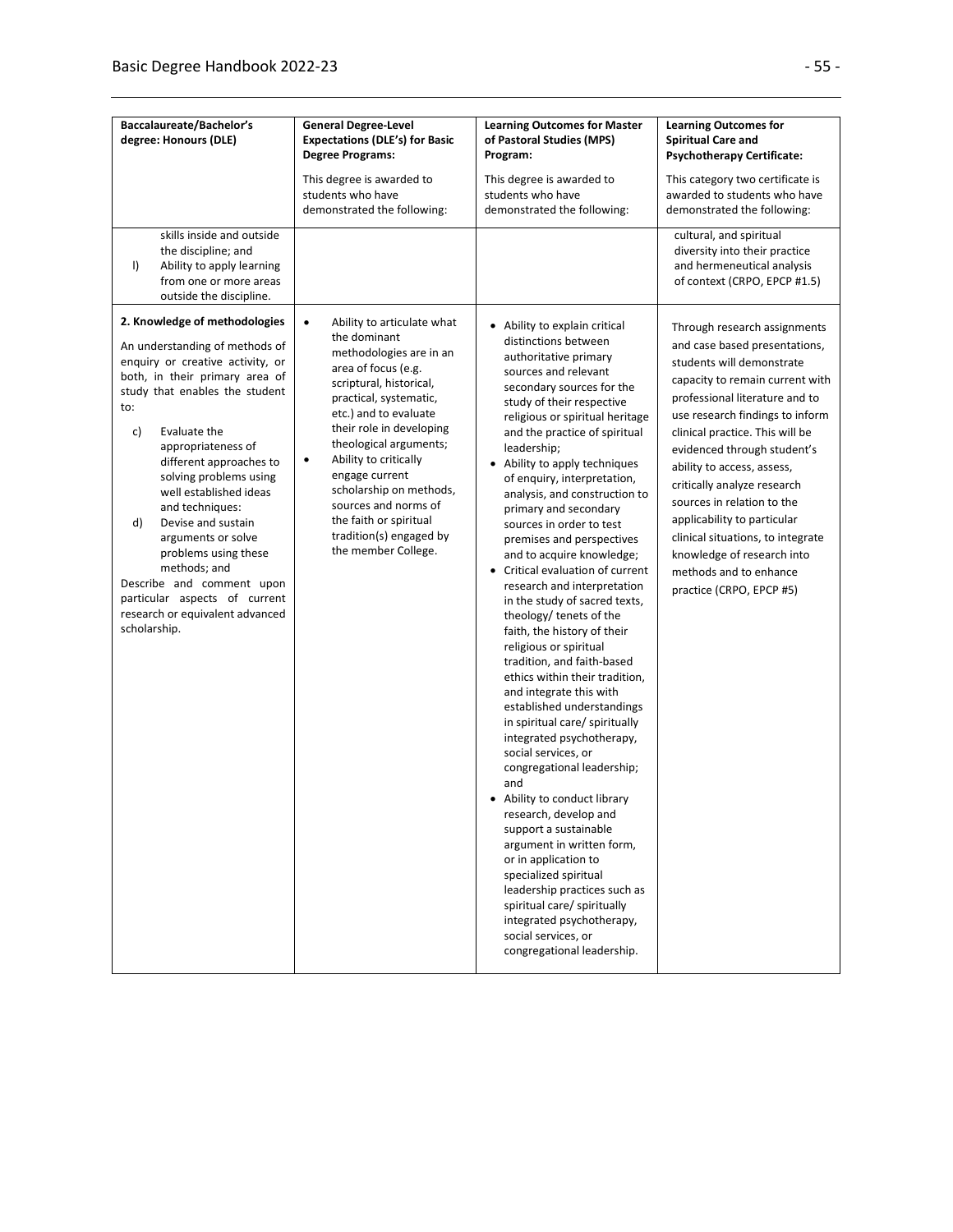| Baccalaureate/Bachelor's<br>degree: Honours (DLE)                                                                                                                                                                                                                                                                                                                                                                                                                                                                                                                                                                                                                                                                                                                                                                                                                                                                                                                                 | <b>General Degree-Level</b><br><b>Expectations (DLE's) for Basic</b><br><b>Degree Programs:</b><br>This degree is awarded to                                                                                                                                                                                                                                                                                                                                                                                                                                                                                           | <b>Learning Outcomes for Master</b><br>of Pastoral Studies (MPS)<br>Program:<br>This degree is awarded to                                                                                                                                                                                                                                                                                                                                                                                                                                                                                                                                                                                                                                                                                                                                                                                                                                                                                                                                     | <b>Learning Outcomes for</b><br><b>Spiritual Care and</b><br><b>Psychotherapy Certificate:</b><br>This category two certificate is                                                                                                                                                                                                                                                                                                                                                                                                                                                                                                                                                                                                                                                                                                                                                                                                                                                                                                                                                                                                                                                                                                                                                                                                                                                                                                                                                                                                |
|-----------------------------------------------------------------------------------------------------------------------------------------------------------------------------------------------------------------------------------------------------------------------------------------------------------------------------------------------------------------------------------------------------------------------------------------------------------------------------------------------------------------------------------------------------------------------------------------------------------------------------------------------------------------------------------------------------------------------------------------------------------------------------------------------------------------------------------------------------------------------------------------------------------------------------------------------------------------------------------|------------------------------------------------------------------------------------------------------------------------------------------------------------------------------------------------------------------------------------------------------------------------------------------------------------------------------------------------------------------------------------------------------------------------------------------------------------------------------------------------------------------------------------------------------------------------------------------------------------------------|-----------------------------------------------------------------------------------------------------------------------------------------------------------------------------------------------------------------------------------------------------------------------------------------------------------------------------------------------------------------------------------------------------------------------------------------------------------------------------------------------------------------------------------------------------------------------------------------------------------------------------------------------------------------------------------------------------------------------------------------------------------------------------------------------------------------------------------------------------------------------------------------------------------------------------------------------------------------------------------------------------------------------------------------------|-----------------------------------------------------------------------------------------------------------------------------------------------------------------------------------------------------------------------------------------------------------------------------------------------------------------------------------------------------------------------------------------------------------------------------------------------------------------------------------------------------------------------------------------------------------------------------------------------------------------------------------------------------------------------------------------------------------------------------------------------------------------------------------------------------------------------------------------------------------------------------------------------------------------------------------------------------------------------------------------------------------------------------------------------------------------------------------------------------------------------------------------------------------------------------------------------------------------------------------------------------------------------------------------------------------------------------------------------------------------------------------------------------------------------------------------------------------------------------------------------------------------------------------|
|                                                                                                                                                                                                                                                                                                                                                                                                                                                                                                                                                                                                                                                                                                                                                                                                                                                                                                                                                                                   | students who have<br>demonstrated the following:                                                                                                                                                                                                                                                                                                                                                                                                                                                                                                                                                                       | students who have<br>demonstrated the following:                                                                                                                                                                                                                                                                                                                                                                                                                                                                                                                                                                                                                                                                                                                                                                                                                                                                                                                                                                                              | awarded to students who have<br>demonstrated the following:                                                                                                                                                                                                                                                                                                                                                                                                                                                                                                                                                                                                                                                                                                                                                                                                                                                                                                                                                                                                                                                                                                                                                                                                                                                                                                                                                                                                                                                                       |
| 3. Application of Knowledge<br>The ability to review, present<br>and critically evaluate qualitative<br>and quantitative information to:<br>Develop lines of<br>e)<br>argument;<br>f)<br>Make sound judgments<br>in accordance with the<br>major theories concepts<br>and methods of the<br>subject(s) of study;<br>Apply underlying<br>g)<br>concepts, principles, and<br>techniques of analysis,<br>both within and outside<br>the discipline;<br>h)<br>Where appropriate use<br>this knowledge in the<br>creative process; and<br>The ability to use a range of<br>established techniques to:<br>f)<br>Initiate and undertake<br>critical evaluation of<br>arguments,<br>assumptions, abstract<br>concepts and<br>information;<br>Propose solutions;<br>g)<br>h)<br>Frame appropriate<br>questions for the<br>purpose of solving a<br>problem;<br>i)<br>Solve a problem or<br>create a new work; and<br>Make critical use of<br>j)<br>scholarly review and<br>primary sources. | Ability to employ<br>appropriate<br>methodologies, sources<br>and norms of at least<br>one Christian or spiritual<br>tradition to:<br>Engage in<br>$\circ$<br>respectful dialogue<br>with other<br>disciplines and<br>traditions;<br>Interpret cultural<br>$\circ$<br>contexts;<br>Formulate<br>$\circ$<br>theological<br>arguments;<br>Communicate<br>$\circ$<br>theological<br>concepts;<br>Exercise<br>$\circ$<br>responsible<br>citizenship, and<br>social leadership;<br>and<br>Critical use of established<br>$\bullet$<br>concepts and techniques<br>to address problems and<br>analyze contextual<br>concerns. | Ability to:<br>Apply classroom learning,<br>$\bullet$<br>research skills,<br>theological/ spiritual<br>reflection and<br>communication under<br>supervised experiences;<br>$\bullet$<br>Explain critical<br>perspectives on, and<br>practical expertise in, the<br>tasks of spiritual<br>leadership as applied to<br>pastoral practice;<br>Identify an issue in their<br>$\bullet$<br>practice in a field setting,<br>reflect on it critically,<br>situate it theologically,<br>historically, and culturally,<br>and consider and<br>compare alternative<br>approaches to it whether<br>in spiritual care/spiritually<br>integrated psychotherapy,<br>social services or<br>congregational<br>leadership;<br>Apply diverse methods to<br>$\bullet$<br>the cultural contexts of<br>the student's<br>specialization; and<br>Provide evidence of<br>$\bullet$<br>critical self-awareness<br>with regard to their own<br>and other faith<br>perspectives and practices<br>of spiritual<br>care/therapeutic practices<br>in a variety of contexts. | Students will demonstrate entry<br>to practice competence in<br>relation to their application of<br>knowledge to the Therapeutic<br>Process and Professional<br>Responsibilities through<br>practicum experiences and<br>experiential exercises students.<br>This will include the ability to<br>orient clients to their spiritually<br>integrated practice, establishing<br>and maintaining core conditions<br>for therapy, conducting risk<br>assessments, structuring and<br>facilitating the process of<br>spiritually integrated<br>psychotherapy, making<br>referrals, and conducting<br>effective closure, complying<br>with legal and professional<br>obligations, applying ethical<br>decision making process, ability<br>to evaluate and enhance<br>professional practice and<br>maintaining self care and level<br>of health necessary for<br>responsible therapy. (CRPO<br>ETPC #3, #4)<br>Students will demonstrate<br>competence to integrate theory<br>of human psychological<br>functioning into practice and to<br>work within a framework based<br>upon established spiritually<br>integrated psychotherapeutic<br>theory and integrate knowledge<br>of comparative psycho-spiritual<br>therapy relevant to practice<br>(CRPO, ETPC #1)<br>Students will demonstrate<br>competence in the Safe and<br>Effective Use of Self in relation<br>to the therapeutic relationship<br>and will be able to articulate<br>their own self awareness and<br>use of self in the therapeutic<br>relationship (CRPO ETPC #3.4) |
| 4. Communication Skills<br>The ability to communicate<br>information, arguments, and<br>analyses accurately and reliably,<br>orally and in writing to a range of<br>audiences.                                                                                                                                                                                                                                                                                                                                                                                                                                                                                                                                                                                                                                                                                                                                                                                                    | Ability to foster a safe<br>$\bullet$<br>and respectful<br>environment within<br>which to communicate<br>arguments and analyses<br>effectively and<br>collegially, orally and in                                                                                                                                                                                                                                                                                                                                                                                                                                       | Ability to plan and carry<br>$\bullet$<br>out effective and collegial<br>communication both<br>verbally and in writing;<br>Developed<br>$\bullet$<br>communication skills that<br>include the                                                                                                                                                                                                                                                                                                                                                                                                                                                                                                                                                                                                                                                                                                                                                                                                                                                 | Students will demonstrate entry<br>to practice competence in use<br>of effective professional<br>communication through verbal,<br>non-verbal and written means, a<br>capacity to maintain effective<br>relationships and to contribute<br>to a collaborative and                                                                                                                                                                                                                                                                                                                                                                                                                                                                                                                                                                                                                                                                                                                                                                                                                                                                                                                                                                                                                                                                                                                                                                                                                                                                  |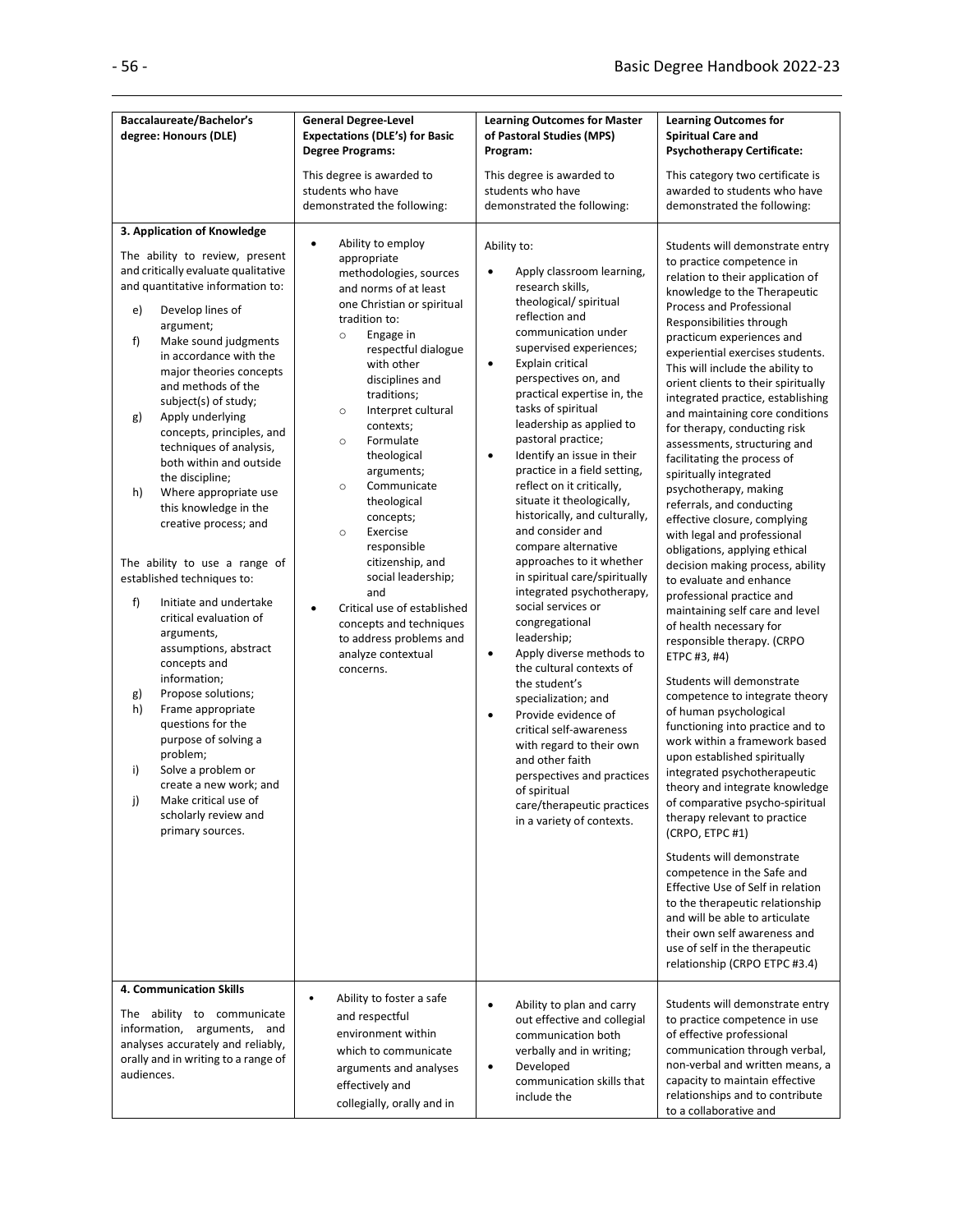| Baccalaureate/Bachelor's<br>degree: Honours (DLE)                                                                                                                                                                                                                      | <b>General Degree-Level</b><br><b>Expectations (DLE's) for Basic</b>                                                                                                                                                                                                                                                                   | <b>Learning Outcomes for Master</b><br>of Pastoral Studies (MPS)                                                                                                                                                                                                                                                                                                                                                                                                                                                                                                                                                                                                                                                                                                                                                                                                                                                                                                                                                                                                                | <b>Learning Outcomes for</b><br><b>Spiritual Care and</b>                                                                                                                                                                                                                                                                                                                                                                                                                                                                                                                                                                                                                                                                                                                                                                                                                                                                                              |
|------------------------------------------------------------------------------------------------------------------------------------------------------------------------------------------------------------------------------------------------------------------------|----------------------------------------------------------------------------------------------------------------------------------------------------------------------------------------------------------------------------------------------------------------------------------------------------------------------------------------|---------------------------------------------------------------------------------------------------------------------------------------------------------------------------------------------------------------------------------------------------------------------------------------------------------------------------------------------------------------------------------------------------------------------------------------------------------------------------------------------------------------------------------------------------------------------------------------------------------------------------------------------------------------------------------------------------------------------------------------------------------------------------------------------------------------------------------------------------------------------------------------------------------------------------------------------------------------------------------------------------------------------------------------------------------------------------------|--------------------------------------------------------------------------------------------------------------------------------------------------------------------------------------------------------------------------------------------------------------------------------------------------------------------------------------------------------------------------------------------------------------------------------------------------------------------------------------------------------------------------------------------------------------------------------------------------------------------------------------------------------------------------------------------------------------------------------------------------------------------------------------------------------------------------------------------------------------------------------------------------------------------------------------------------------|
|                                                                                                                                                                                                                                                                        | <b>Degree Programs:</b>                                                                                                                                                                                                                                                                                                                | Program:                                                                                                                                                                                                                                                                                                                                                                                                                                                                                                                                                                                                                                                                                                                                                                                                                                                                                                                                                                                                                                                                        | <b>Psychotherapy Certificate:</b>                                                                                                                                                                                                                                                                                                                                                                                                                                                                                                                                                                                                                                                                                                                                                                                                                                                                                                                      |
|                                                                                                                                                                                                                                                                        | This degree is awarded to<br>students who have<br>demonstrated the following:                                                                                                                                                                                                                                                          | This degree is awarded to<br>students who have<br>demonstrated the following:                                                                                                                                                                                                                                                                                                                                                                                                                                                                                                                                                                                                                                                                                                                                                                                                                                                                                                                                                                                                   | This category two certificate is<br>awarded to students who have<br>demonstrated the following:                                                                                                                                                                                                                                                                                                                                                                                                                                                                                                                                                                                                                                                                                                                                                                                                                                                        |
|                                                                                                                                                                                                                                                                        | writing, to a range of<br>different audiences.                                                                                                                                                                                                                                                                                         | demonstration of growth<br>in personal faith,<br>emotional maturity, moral<br>integrity, and public<br>witness; and<br>Ability to plan, design and<br>$\bullet$<br>carry out initiative,<br>responsibility, and<br>accountability in personal<br>relationships and group<br>contexts.                                                                                                                                                                                                                                                                                                                                                                                                                                                                                                                                                                                                                                                                                                                                                                                           | productive atmosphere (CRPO<br>ETPC #2).<br>Students will demonstrate a<br>competence in communicating<br>psycho-spiritual education tools<br>and spiritually integrated<br>practices to a broad audience<br>(CRPO ETPC #3.6)                                                                                                                                                                                                                                                                                                                                                                                                                                                                                                                                                                                                                                                                                                                          |
| 5. Awareness of Limits<br>of<br>Knowledge<br>An understanding of the limits to<br>their own knowledge and ability,<br>and an appreciation of the<br>uncertainty, ambiguity and limits<br>to knowledge and how this<br>might influence analyses and<br>interpretations. | Awareness of limits of<br>$\bullet$<br>knowledge within the<br>methods, sources, and<br>articulated norms of<br>faith/spirituality.<br>Respectful engagement<br>$\bullet$<br>with socio-cultural<br>influences, perspectives of<br>Christian or other spiritual<br>traditions, and<br>contributions of other<br>scholarly disciplines. | Ability to analyze the<br>٠<br>insights of the humanities,<br>the social sciences, the<br>arts, and the natural<br>sciences in their study of<br>the several disciplines<br>included within<br>theological education and<br>in the practice of spiritual<br>leadership/care or<br>therapy, respectful of<br>insights from the<br>spectrum of theological<br>traditions and socio-<br>cultural backgrounds;<br>Ability to conduct public<br>$\bullet$<br>spiritual leadership/care<br>or therapy through<br>growing critical self-<br>awareness as informed by<br>diverse knowledge and<br>experience;<br>Appreciation of the<br>$\bullet$<br>uncertainties inherent in<br>both faith/value-based<br>and non-confessional<br>academic interpretations<br>of religious or spiritual<br>tradition; and<br>Critical self-awareness of<br>$\bullet$<br>developing<br>pastoral/therapeutic/<br>healing and professional<br>capacities-intellectual<br>and affective, individual<br>and corporate, ecclesial<br>and public-that are<br>requisite to a life of<br>spiritual leadership. | Students will demonstrate<br>awareness of the limits of their<br>knowledge and expertise in<br>relation to the clinical practice<br>of spiritually integrated<br>psychotherapy. In particular,<br>they will demonstrate their<br>understanding of the scope of<br>practice for psychotherapy and<br>how this relates to other<br>regulated and non-regulated<br>professions. They will<br>demonstrate their knowledge of<br>the provincial and federal laws<br>to which they are responsible,<br>including laws governing<br>consent and confidentiality,<br>malpractice and grievances<br>(CRPO ETPC #3 & 4)<br>They will be able to articulate<br>the parameters of their practice<br>in relation to the need for<br>supervision and obtaining<br>consultation and feedback in<br>order to modify practice.<br>They will demonstrate capacity<br>to engage in risk assessments in<br>relation to clients and their own<br>practice (CRPO ETPC #3 &4) |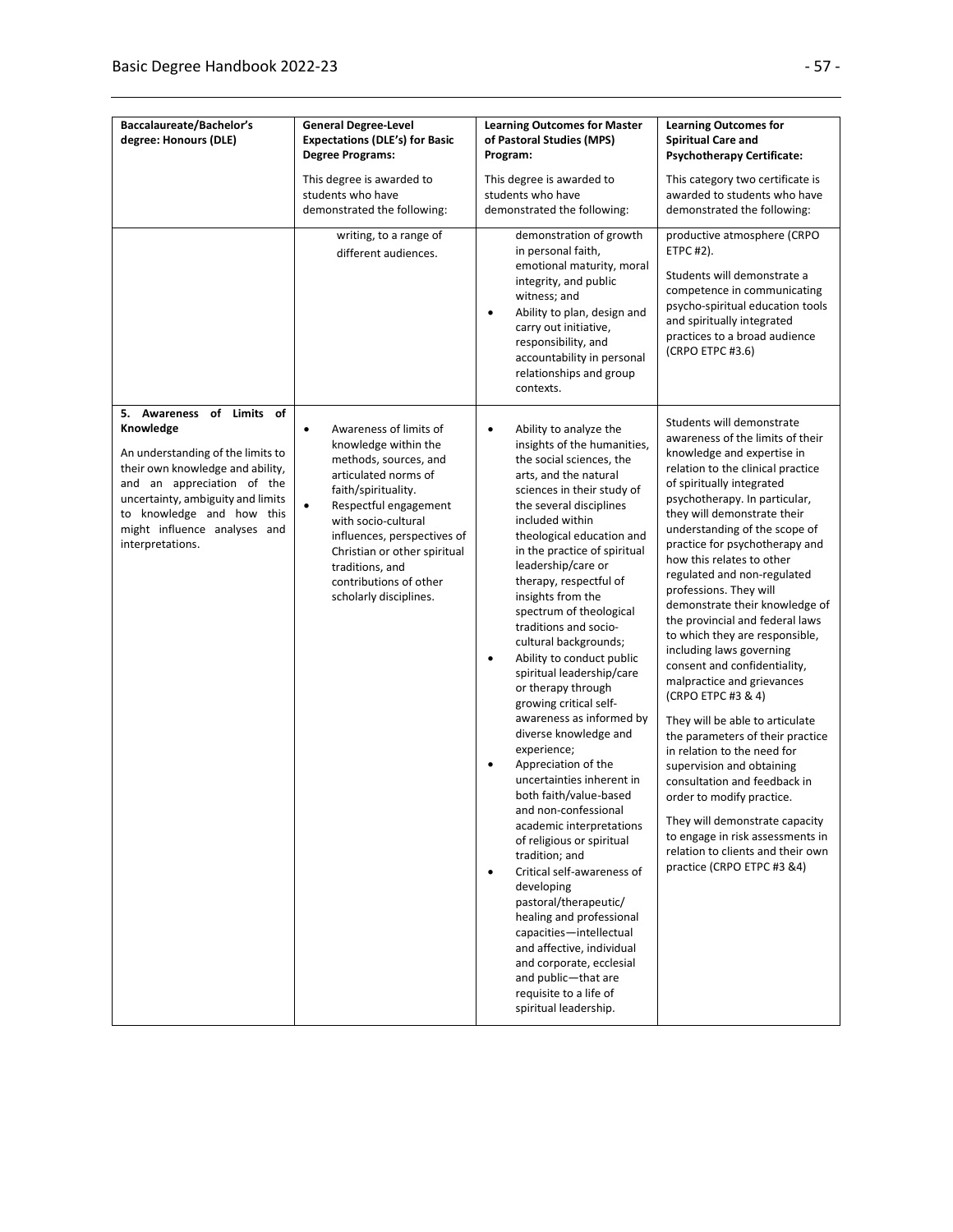| Baccalaureate/Bachelor's                                                                                                                                                                                                                                                                                                                                                                                                                                                                                                                                                                                                                                                                                             | <b>General Degree-Level</b>                                                                                                                                                                                                                                                                                             | <b>Learning Outcomes for Master</b>                                                                                                                                                                                                                                                                                                                                                                                                                                                                                                                                                                                                                                                                                                                                                                                                                                                                                                                                                                                                                                                                                                                                                                                                                                                                                                                                                                                                                                                   | <b>Learning Outcomes for</b>                                                                                                                                                                                                                                                                                                                                                                                                                                                                                                                                                                                                                                                                                                                                                                                                         |
|----------------------------------------------------------------------------------------------------------------------------------------------------------------------------------------------------------------------------------------------------------------------------------------------------------------------------------------------------------------------------------------------------------------------------------------------------------------------------------------------------------------------------------------------------------------------------------------------------------------------------------------------------------------------------------------------------------------------|-------------------------------------------------------------------------------------------------------------------------------------------------------------------------------------------------------------------------------------------------------------------------------------------------------------------------|---------------------------------------------------------------------------------------------------------------------------------------------------------------------------------------------------------------------------------------------------------------------------------------------------------------------------------------------------------------------------------------------------------------------------------------------------------------------------------------------------------------------------------------------------------------------------------------------------------------------------------------------------------------------------------------------------------------------------------------------------------------------------------------------------------------------------------------------------------------------------------------------------------------------------------------------------------------------------------------------------------------------------------------------------------------------------------------------------------------------------------------------------------------------------------------------------------------------------------------------------------------------------------------------------------------------------------------------------------------------------------------------------------------------------------------------------------------------------------------|--------------------------------------------------------------------------------------------------------------------------------------------------------------------------------------------------------------------------------------------------------------------------------------------------------------------------------------------------------------------------------------------------------------------------------------------------------------------------------------------------------------------------------------------------------------------------------------------------------------------------------------------------------------------------------------------------------------------------------------------------------------------------------------------------------------------------------------|
| degree: Honours (DLE)                                                                                                                                                                                                                                                                                                                                                                                                                                                                                                                                                                                                                                                                                                | <b>Expectations (DLE's) for Basic</b>                                                                                                                                                                                                                                                                                   | of Pastoral Studies (MPS)                                                                                                                                                                                                                                                                                                                                                                                                                                                                                                                                                                                                                                                                                                                                                                                                                                                                                                                                                                                                                                                                                                                                                                                                                                                                                                                                                                                                                                                             | <b>Spiritual Care and</b>                                                                                                                                                                                                                                                                                                                                                                                                                                                                                                                                                                                                                                                                                                                                                                                                            |
|                                                                                                                                                                                                                                                                                                                                                                                                                                                                                                                                                                                                                                                                                                                      | <b>Degree Programs:</b>                                                                                                                                                                                                                                                                                                 | Program:                                                                                                                                                                                                                                                                                                                                                                                                                                                                                                                                                                                                                                                                                                                                                                                                                                                                                                                                                                                                                                                                                                                                                                                                                                                                                                                                                                                                                                                                              | <b>Psychotherapy Certificate:</b>                                                                                                                                                                                                                                                                                                                                                                                                                                                                                                                                                                                                                                                                                                                                                                                                    |
|                                                                                                                                                                                                                                                                                                                                                                                                                                                                                                                                                                                                                                                                                                                      | This degree is awarded to                                                                                                                                                                                                                                                                                               | This degree is awarded to                                                                                                                                                                                                                                                                                                                                                                                                                                                                                                                                                                                                                                                                                                                                                                                                                                                                                                                                                                                                                                                                                                                                                                                                                                                                                                                                                                                                                                                             | This category two certificate is                                                                                                                                                                                                                                                                                                                                                                                                                                                                                                                                                                                                                                                                                                                                                                                                     |
|                                                                                                                                                                                                                                                                                                                                                                                                                                                                                                                                                                                                                                                                                                                      | students who have                                                                                                                                                                                                                                                                                                       | students who have                                                                                                                                                                                                                                                                                                                                                                                                                                                                                                                                                                                                                                                                                                                                                                                                                                                                                                                                                                                                                                                                                                                                                                                                                                                                                                                                                                                                                                                                     | awarded to students who have                                                                                                                                                                                                                                                                                                                                                                                                                                                                                                                                                                                                                                                                                                                                                                                                         |
|                                                                                                                                                                                                                                                                                                                                                                                                                                                                                                                                                                                                                                                                                                                      | demonstrated the following:                                                                                                                                                                                                                                                                                             | demonstrated the following:                                                                                                                                                                                                                                                                                                                                                                                                                                                                                                                                                                                                                                                                                                                                                                                                                                                                                                                                                                                                                                                                                                                                                                                                                                                                                                                                                                                                                                                           | demonstrated the following:                                                                                                                                                                                                                                                                                                                                                                                                                                                                                                                                                                                                                                                                                                                                                                                                          |
| 6. Autonomy and Professional<br>Capacity<br>Qualities and transferable skills<br>necessary for further study,<br>employment,<br>community<br>involvement and other activities<br>requiring:<br>f)<br>The exercise of<br>initiative, personal<br>responsibility and<br>accountability in both<br>personal and group<br>contexts;<br>Working effectively with<br>g)<br>others;<br>Decision-making in<br>h)<br>complex contexts;<br>i)<br>Ability to manage their<br>own learning in<br>changing circumstances,<br>both within and outside<br>the discipline and to<br>select an appropriate<br>program of further<br>study; and<br>j)<br>Behaviour consistent<br>with academic integrity<br>and social responsibility. | $\bullet$<br>Ability to develop and<br>evaluate strategies for<br>ongoing professional<br>development to advance<br>the emotional maturity,<br>collaborative teamwork,<br>effective decision-making,<br>moral integrity, academic<br>integrity, and spiritual.<br>sensibilities required for<br>specialized leadership. | Developed intellectual,<br>$\bullet$<br>affective, and professional<br>capacities required for a<br>life of spiritual leadership<br>in the helping professions;<br><b>Exemplified emotional</b><br>$\bullet$<br>maturity, moral integrity,<br>social skills, personal<br>responsibility and<br>discipline, initiative,<br>academic integrity,<br>spiritual sensibilities, and<br>social concern in both<br>school and field<br>situations;<br>Ability to explain an<br>$\bullet$<br>account of the premises,<br>character and<br>commitments of a specific<br>religious tradition<br>(Christian, Muslim or<br>Buddhist) and to situate it<br>theologically, in terms of<br>how it relates to the<br>larger traditions of<br>thought within the given<br>tradition;<br>Ability to plan, design and<br>$\bullet$<br>carry out spiritual<br>leadership for public and<br>spiritual/religious<br>settings;<br>Ability to analyze the<br>$\bullet$<br>variety of pathways and<br>spiritual practices within a<br>religious tradition, and an<br>ability to reflect critically<br>on their own sense of<br>vocation to spiritual<br>leadership; and<br>Ability to develop<br>$\bullet$<br>strategies to foster<br>spiritual/psycho-spiritual<br>growth, well-being of self<br>and others, and<br>demonstrate capacity for<br>self-reflexive and spiritual<br>practices to promote<br>therapeutic and healing<br>goals within communities<br>of faith and/or other<br>professional contexts. | Students will develop<br>intellectual, affective and<br>professional competence<br>required for spiritually<br>integrated therapeutic practice<br>and a capacity to provide<br>leadership for spiritually<br>integrated practices and<br>psychoeducation for individual<br>and groups.<br>In demonstrating integration of<br>competencies related to<br>Collegial and Interprofessional<br>Relationships and Professional<br>Responsibilities (CRPO ETPC<br>#2,#3) skills will be transferable<br>across diverse settings.<br>Through practicum experiences<br>and the capstone course,<br>students will demonstrate their<br>entry to practice level of<br>competence to work<br>autonomously within the<br>requirements of supervision for<br>the CRPO according to the CRPO<br>entry to practice competencies<br>(CRPO ETPC #1-#5 |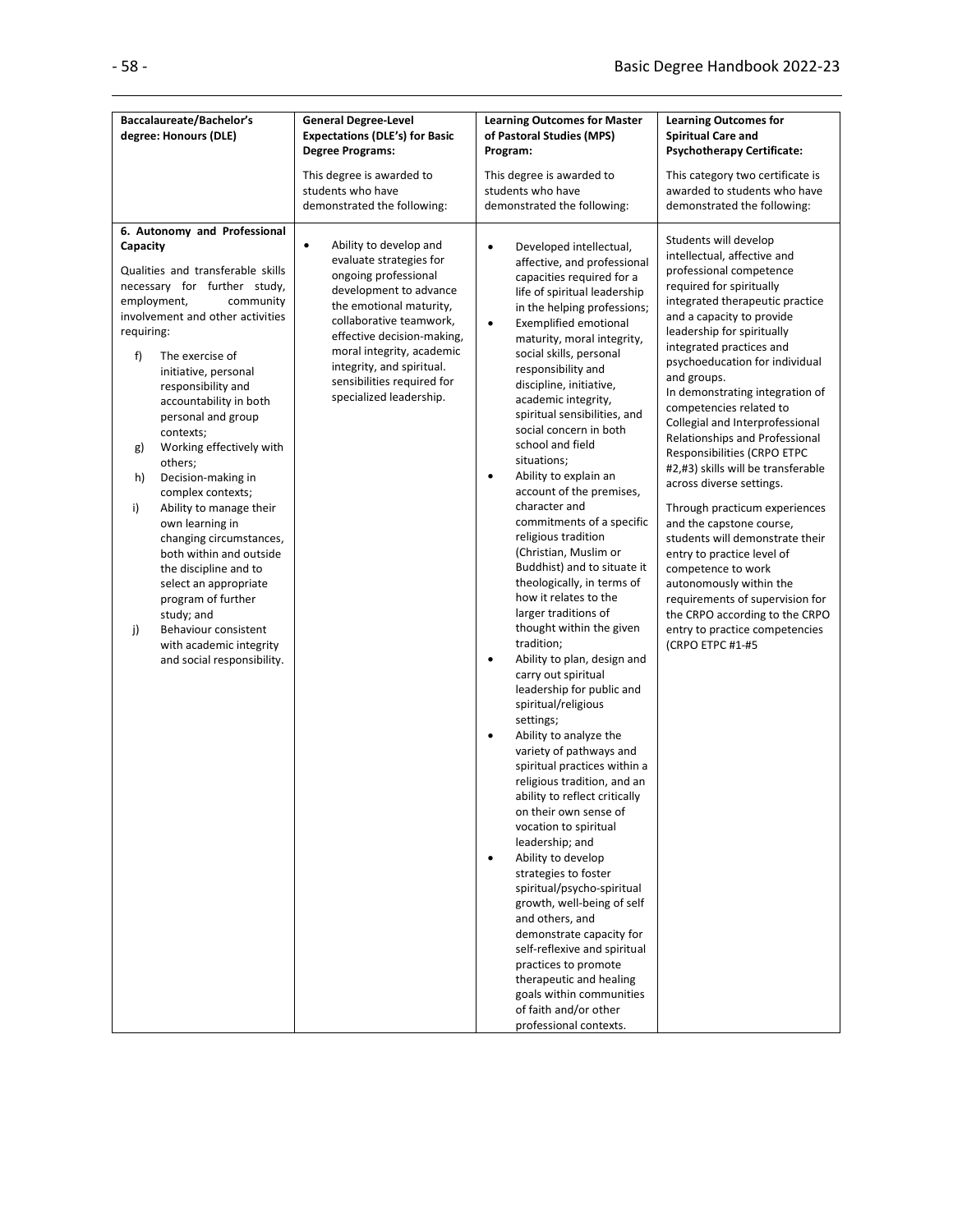## **4. Master of Religious Education (MRE)**

| Baccalaureate/Bachelor's degree: Honours<br>(DLE)                                                                                                                                                                                  |              | General Degree-Level Expectations (DLE's)<br>for Basic Degree Programs:                                                                           | Learning Outcomes for Master of Religious<br><b>Education (MRE) Program:</b>                                                                                      |
|------------------------------------------------------------------------------------------------------------------------------------------------------------------------------------------------------------------------------------|--------------|---------------------------------------------------------------------------------------------------------------------------------------------------|-------------------------------------------------------------------------------------------------------------------------------------------------------------------|
|                                                                                                                                                                                                                                    |              |                                                                                                                                                   |                                                                                                                                                                   |
|                                                                                                                                                                                                                                    |              | This degree is awarded to students who have<br>demonstrated the following:                                                                        | This degree is awarded to students who<br>have demonstrated the following:                                                                                        |
| 1. Depth and breadth of knowledge<br>Developed knowledge and critical<br>a)<br>understanding of the key concepts,                                                                                                                  |              | Developed and critical<br>comprehension of the methods,<br>sources, and norms of the faith<br>tradition(s) engaged by the member                  | Foundational knowledge of Scripture<br>$\bullet$<br>a well as a broad understanding of the<br>historical and theological<br>development of at least one Christian |
| methodologies, current advances,<br>theoretical approaches and<br>assumptions in a discipline overall,<br>as well as in a specialized area of<br>discipline;                                                                       |              | College, including, a respectful,<br>comparative dialogue with Christian<br>belief(s) or other spiritual<br>tradition(s).                         | tradition represented in the Toronto<br>School of Theology; and<br>Foundational knowledge of Christian<br>$\bullet$<br>ethics of at least one Christian           |
| b)<br>Developed understanding of many of<br>the major fields in a discipline<br>including, where appropriate, from<br>an interdisciplinary perspective, and<br>how the fields may intersect with<br>fields in related disciplines; |              |                                                                                                                                                   | tradition, and be able to give a<br>reasoned theological response to<br>contemporary ethical and social<br>issues.                                                |
| Developed ability to:<br>c)<br>Gather, review, evaluate and<br>i.<br>interpret information; and<br>ii.<br>Compare the merits of<br>alternate hypotheses or<br>creative options, relevant to<br>one or more of the major            |              |                                                                                                                                                   |                                                                                                                                                                   |
| fields in a discipline;<br>d)<br>Developed, detailed knowledge of<br>and experience in research in an<br>area of the discipline;                                                                                                   |              |                                                                                                                                                   |                                                                                                                                                                   |
| Developed critical thinking and<br>e)<br>analytical skills inside and outside<br>the discipline; and                                                                                                                               |              |                                                                                                                                                   |                                                                                                                                                                   |
| Ability to apply learning from one or<br>f)<br>more areas outside the discipline.                                                                                                                                                  |              |                                                                                                                                                   |                                                                                                                                                                   |
| 2. Knowledge of methodologies                                                                                                                                                                                                      | $\bullet$    | Ability to articulate what the                                                                                                                    | Integrated critical and constructive<br>$\bullet$                                                                                                                 |
| An understanding of methods of enquiry or<br>creative activity, or both, in their primary area<br>of study that enables the student to:                                                                                            |              | dominant methodologies are in an<br>area of focus (e.g. scriptural,<br>historical, practical, systematic, etc.)                                   | theological reflection into the content<br>and processes of educational ministry;<br>and<br>Ability to critique and evaluate<br>$\bullet$                         |
| Evaluate the appropriateness of<br>a)<br>different approaches to solving<br>problems using well established<br>ideas and techniques:                                                                                               | $\bullet$    | and to evaluate their role in<br>developing theological arguments;<br>Ability to critically engage current<br>scholarship on methods, sources and | educational, social, and behavioural<br>sciences that undergird educational<br>practice, as well as the cultural<br>contexts in which educational                 |
| Devise and sustain arguments or<br>b)<br>solve problems using these methods;<br>and                                                                                                                                                |              | norms of the faith or spiritual<br>tradition(s) engaged by the member<br>College.                                                                 | ministry occurs.                                                                                                                                                  |
| Describe and comment upon aspects<br>c)<br>of current research or equivalent<br>advanced scholarship.                                                                                                                              |              |                                                                                                                                                   |                                                                                                                                                                   |
| 3. Application of Knowledge                                                                                                                                                                                                        | $\bullet$    | Ability to employ appropriate                                                                                                                     | Ability to theologically analyze<br>$\bullet$                                                                                                                     |
| The ability to review, present and critically<br>evaluate<br>qualitative<br>and<br>information to:                                                                                                                                 | quantitative | methodologies, sources and norms of<br>at least one Christian or spiritual<br>tradition to:<br>Engage in respectful dialogue<br>$\circ$           | educational programming in terms of<br>its design, administration and<br>assessment.                                                                              |
| Develop lines of argument;<br>a)<br>b)<br>Make sound judgments in<br>accordance with the major theories                                                                                                                            |              | with other disciplines and<br>traditions;<br>Interpret cultural contexts;<br>$\circ$                                                              |                                                                                                                                                                   |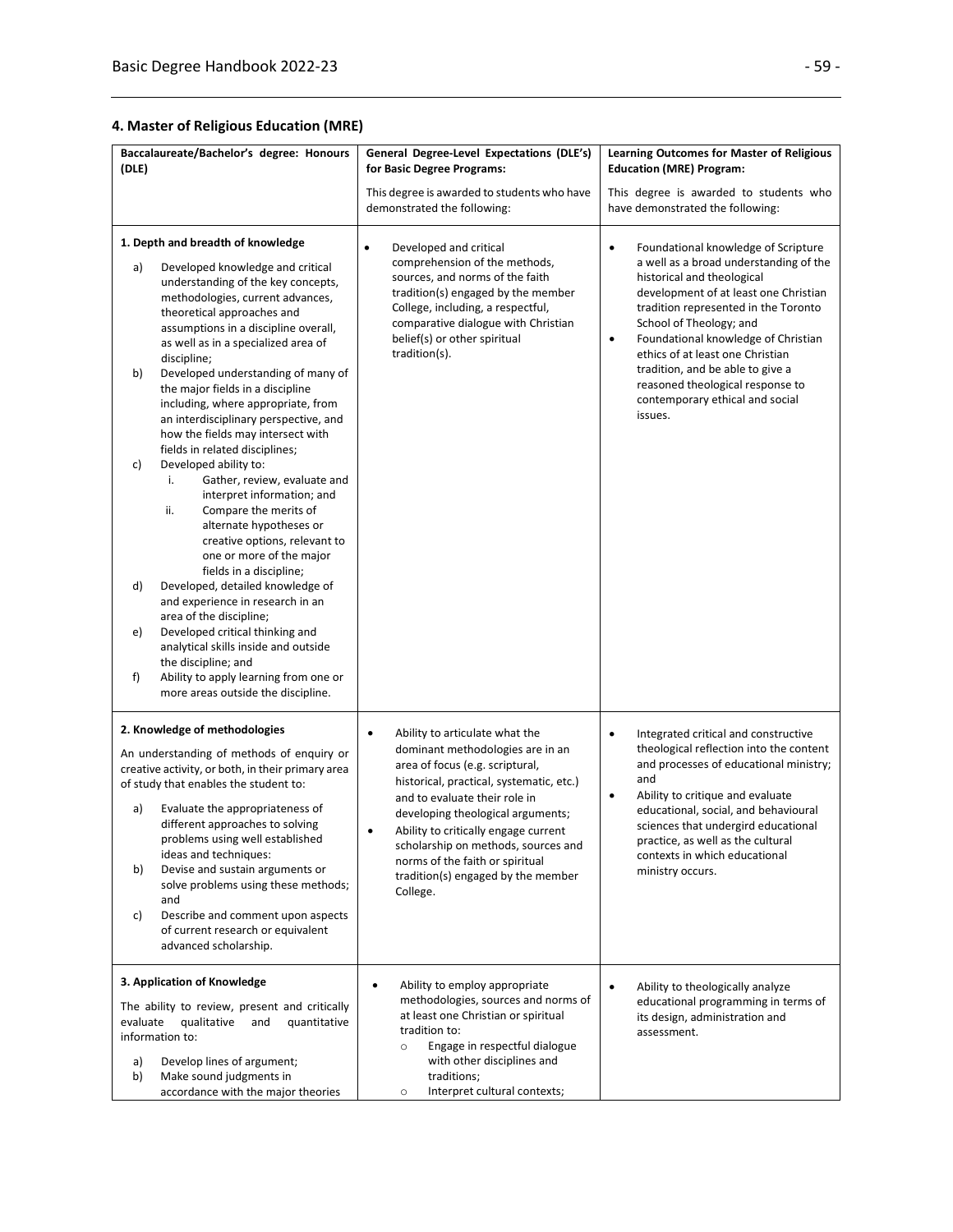| Baccalaureate/Bachelor's degree: Honours<br>(DLE)                                                                                                                                                                                                                                                                                                                                                                                                                                                                                                                      | General Degree-Level Expectations (DLE's)<br>for Basic Degree Programs:                                                                                                                                                                                                                                                     | Learning Outcomes for Master of Religious<br><b>Education (MRE) Program:</b>                                                                                                                                                                                                                                                       |
|------------------------------------------------------------------------------------------------------------------------------------------------------------------------------------------------------------------------------------------------------------------------------------------------------------------------------------------------------------------------------------------------------------------------------------------------------------------------------------------------------------------------------------------------------------------------|-----------------------------------------------------------------------------------------------------------------------------------------------------------------------------------------------------------------------------------------------------------------------------------------------------------------------------|------------------------------------------------------------------------------------------------------------------------------------------------------------------------------------------------------------------------------------------------------------------------------------------------------------------------------------|
|                                                                                                                                                                                                                                                                                                                                                                                                                                                                                                                                                                        | This degree is awarded to students who have<br>demonstrated the following:                                                                                                                                                                                                                                                  | This degree is awarded to students who<br>have demonstrated the following:                                                                                                                                                                                                                                                         |
| concepts and methods of the<br>subject(s) of study;<br>Apply underlying concepts,<br>c)<br>principles, and techniques of<br>analysis, both within and outside the<br>discipline;<br>Where appropriate use this<br>d)<br>knowledge in the creative process;<br>and<br>The ability to use a range of established                                                                                                                                                                                                                                                         | Formulate theological<br>$\circ$<br>arguments;<br>Communicate theological<br>$\circ$<br>concepts;<br>Exercise responsible citizenship,<br>$\circ$<br>and social leadership; and<br>Critical use of established concepts<br>$\bullet$<br>and techniques to address problems<br>and analyze contextual concerns.              |                                                                                                                                                                                                                                                                                                                                    |
| techniques to:<br>a)<br>Initiate and undertake critical<br>evaluation of arguments,<br>assumptions, abstract concepts and<br>information;<br>Propose solutions;<br>b)<br>Frame appropriate questions for the<br>c)<br>purpose of solving a problem;<br>Solve a problem or create a new<br>d)<br>work; and<br>Make critical use of scholarly review<br>e)<br>and primary sources.                                                                                                                                                                                       |                                                                                                                                                                                                                                                                                                                             |                                                                                                                                                                                                                                                                                                                                    |
| 4. Communication Skills<br>The ability to communicate information,<br>arguments, and analyses accurately and<br>reliably, orally and in writing to a range of<br>audiences.                                                                                                                                                                                                                                                                                                                                                                                            | Ability to foster a safe and<br>٠<br>respectful environment within<br>which to communicate arguments<br>and analyses effectively and<br>collegially, orally and in writing, to a<br>range of different audiences.                                                                                                           | $\bullet$<br>Good oral and written<br>communication skills within a<br>context of making sound theological<br>arguments for course assessment<br>and any summative assessment<br>selected.                                                                                                                                         |
| 5. Awareness of Limits of Knowledge<br>An understanding of the limits to their own<br>knowledge and ability, and an appreciation of<br>the uncertainty, ambiguity and limits to<br>knowledge and how this might influence<br>analyses and interpretations.                                                                                                                                                                                                                                                                                                             | Awareness of limits of knowledge<br>$\bullet$<br>within the methods, sources, and<br>articulated norms of faith/spirituality.<br>Respectful engagement with socio-<br>$\bullet$<br>cultural influences, perspectives of<br>Christian or other spiritual traditions,<br>and contributions of other scholarly<br>disciplines. | Ability to articulate how religious<br>$\bullet$<br>education theories and programs can<br>address current social contexts, and<br>what they cannot address; and<br>Ability to describe how religious<br>$\bullet$<br>education can fit within the broader<br>context of pastoral ministry of at least<br>one Christian tradition. |
| 6. Autonomy and Professional Capacity<br>Qualities and transferable skills necessary for<br>further study, employment, community<br>involvement and other activities requiring:<br>The exercise of initiative, personal<br>a)<br>responsibility and accountability in<br>both personal and group contexts;<br>Working effectively with others;<br>b)<br>Decision-making in complex<br>c)<br>contexts;<br>Ability to manage their own learning<br>d)<br>in changing circumstances, both<br>within and outside the discipline and<br>to select an appropriate program of | Ability to develop and evaluate<br>$\bullet$<br>strategies for ongoing professional<br>development to advance the<br>emotional maturity, collaborative<br>teamwork, effective decision-<br>making, moral integrity, academic<br>integrity, and spiritual sensibilities<br>required for specialized leadership.              | Ability to articulate how one can<br>$\bullet$<br>integrate theological study with<br>educational ministry.                                                                                                                                                                                                                        |
| further study; and<br>Behaviour consistent with academic<br>e)<br>integrity and social responsibility.                                                                                                                                                                                                                                                                                                                                                                                                                                                                 |                                                                                                                                                                                                                                                                                                                             |                                                                                                                                                                                                                                                                                                                                    |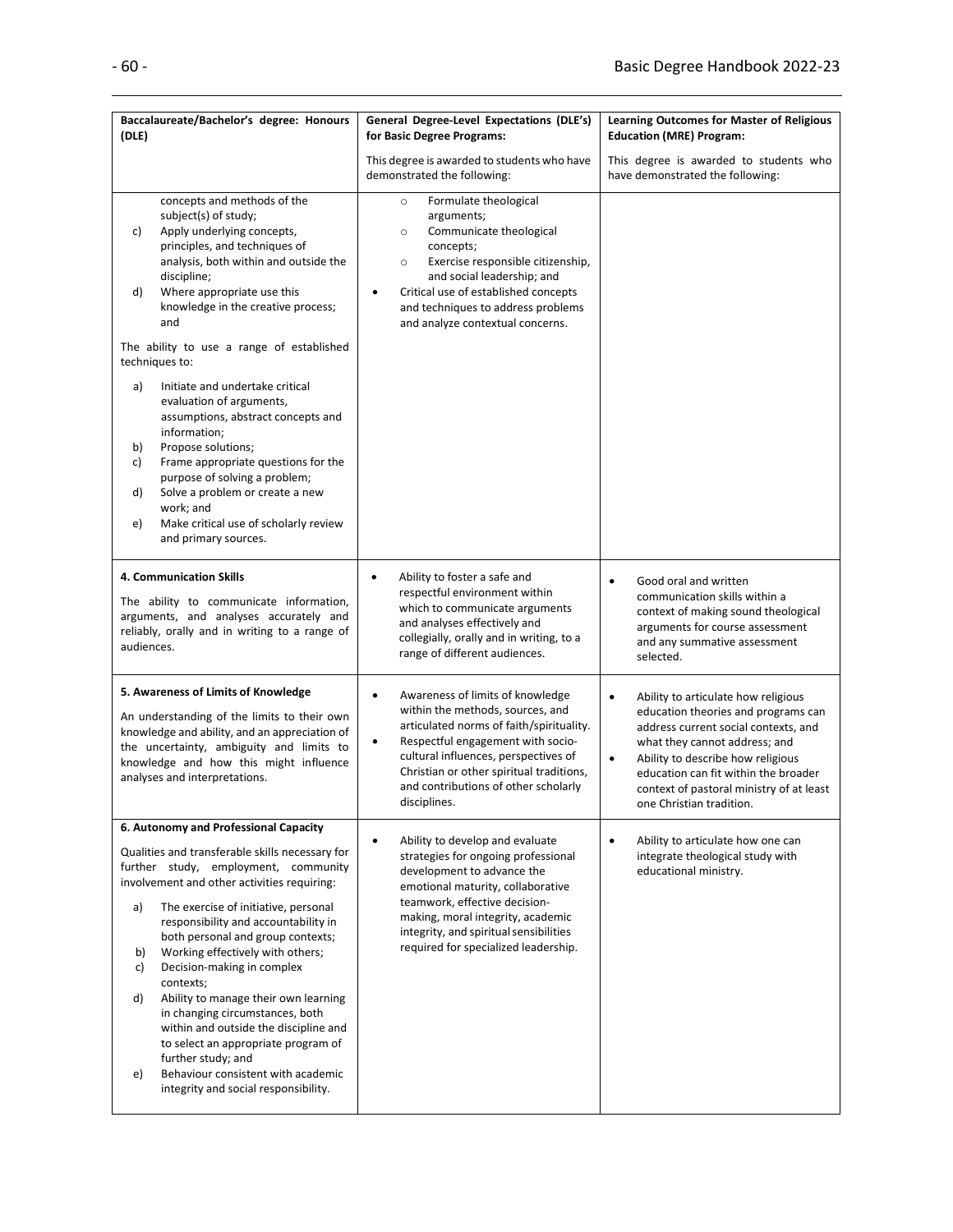### **5. Master of Scared Music (MSMus)**

| Baccalaureate/Bachelor's degree: Honours<br>(DLE)                                                                                                                                                                                                                                                                                                                                                                                                                                                                                                                                                                                                                                                                                                                                                                                                                                                                                                                                                                                                                                      | General Degree-Level Expectations (DLE's)<br>for Basic Degree Programs:                                                                                                                                                                                                                                                                                                                                               | Learning Outcomes for Master of Sacred<br><b>Music (MSMus) Program:</b>                                                                                                                                                                                                                                                                                                                                                                                                                                                                                                                                                                                                                                                                                                                                                                                                                                                                                                                                                                                                                                                                                                                                                                                                             |
|----------------------------------------------------------------------------------------------------------------------------------------------------------------------------------------------------------------------------------------------------------------------------------------------------------------------------------------------------------------------------------------------------------------------------------------------------------------------------------------------------------------------------------------------------------------------------------------------------------------------------------------------------------------------------------------------------------------------------------------------------------------------------------------------------------------------------------------------------------------------------------------------------------------------------------------------------------------------------------------------------------------------------------------------------------------------------------------|-----------------------------------------------------------------------------------------------------------------------------------------------------------------------------------------------------------------------------------------------------------------------------------------------------------------------------------------------------------------------------------------------------------------------|-------------------------------------------------------------------------------------------------------------------------------------------------------------------------------------------------------------------------------------------------------------------------------------------------------------------------------------------------------------------------------------------------------------------------------------------------------------------------------------------------------------------------------------------------------------------------------------------------------------------------------------------------------------------------------------------------------------------------------------------------------------------------------------------------------------------------------------------------------------------------------------------------------------------------------------------------------------------------------------------------------------------------------------------------------------------------------------------------------------------------------------------------------------------------------------------------------------------------------------------------------------------------------------|
|                                                                                                                                                                                                                                                                                                                                                                                                                                                                                                                                                                                                                                                                                                                                                                                                                                                                                                                                                                                                                                                                                        | This degree is awarded to students who have<br>demonstrated the following:                                                                                                                                                                                                                                                                                                                                            | This degree is awarded to students who have<br>demonstrated the following:                                                                                                                                                                                                                                                                                                                                                                                                                                                                                                                                                                                                                                                                                                                                                                                                                                                                                                                                                                                                                                                                                                                                                                                                          |
| 1. Depth and breadth of knowledge<br>Developed knowledge and critical<br>a)<br>understanding of the key concepts,<br>methodologies, current advances,<br>theoretical approaches and<br>assumptions in a discipline overall,<br>as well as in a specialized area of<br>discipline;<br>b)<br>Developed understanding of many<br>of the major fields in a discipline<br>including, where appropriate, from<br>an interdisciplinary perspective, and<br>how the fields may intersect with<br>fields in related disciplines;<br>Developed ability to:<br>c)<br>Gather, review, evaluate<br>i.<br>and interpret information;<br>and<br>ii.<br>Compare the merits of<br>alternate hypotheses or<br>creative options, relevant to<br>one or more of the major<br>fields in a discipline;<br>d)<br>Developed, detailed knowledge of<br>and experience in research in an<br>area of the discipline;<br>Developed critical thinking and<br>e)<br>analytical skills inside and outside<br>the discipline; and<br>Ability to apply learning from one or<br>f)<br>more areas outside the discipline. | $\bullet$<br>Developed and critical<br>comprehension of the methods,<br>sources, and norms of the faith<br>tradition(s) engaged by the member<br>College, including, a respectful,<br>comparative dialogue with Christian<br>belief(s) or other spiritual<br>tradition(s).                                                                                                                                            | Developed, systematic and<br>$\bullet$<br>discriminating understanding of the<br>Christian heritage, its music,<br>scriptures, history, theological<br>themes, issues and disputes, current<br>issues in global Christian thought, life<br>and practice, for the practice of<br>music ministry;<br>Developed comprehensive and<br>٠<br>discriminating familiarity with the<br>music and theology of at least one<br>Christian tradition and ability to<br>identify and respect the diversity of<br>theological viewpoints and pastoral<br>practices within other religious<br>traditions, such as varieties of<br>Christian worship, song repertoire,<br>and competencies for effective music<br>leadership;<br>Developed ability to:<br>Interpret music as it relates to<br>$\circ$<br>scripture and religious texts<br>using a variety of methods,<br>sources and norms; and<br>Demonstrate critical<br>$\circ$<br>understanding of one's area of<br>musical specialization in<br>relation to faith practices,<br>cultural contexts, and<br>leadership;<br>Ability to evaluate current research<br>and interpretation in the study of<br>Scripture, theology, musical arts and<br>the history of Christianity, and apply<br>learning to diverse contexts of<br>worship practices. |
| 2. Knowledge of methodologies<br>An understanding of methods of enquiry or<br>creative activity, or both, in their primary<br>area of study that enables the student to:<br>Evaluate the appropriateness of<br>a)<br>different approaches to solving<br>problems using well established<br>ideas and techniques:<br>Devise and sustain arguments or<br>b)<br>solve problems using these<br>methods; and<br>Describe and comment upon aspects of<br>current research or equivalent advanced<br>scholarship.                                                                                                                                                                                                                                                                                                                                                                                                                                                                                                                                                                             | Ability to articulate what the<br>$\bullet$<br>dominant methodologies are in an<br>area of focus (e.g. scriptural,<br>historical, practical, systematic, etc.)<br>and to evaluate their role in<br>developing theological arguments;<br>Ability to critically engage current<br>$\bullet$<br>scholarship on methods, sources and<br>norms of the faith or spiritual<br>tradition(s) engaged by the member<br>College. | Developed ability to employ library<br>and information resources to identify<br>authoritative primary sources and<br>relevant secondary sources for the<br>study of Christian religious heritage,<br>sacred repertoire, and the practice of<br>music ministry;<br>Developed techniques of enquiry,<br>interpretation and analysis of sources<br>in order to test premises and<br>perspectives and to acquire<br>knowledge and performative skills;<br>Ability to report research<br>٠<br>systematically and intelligibly, and<br>develop and support a sustained<br>argument in written form, or in<br>application to specialized instances<br>of musical and liturgical cultural<br>practices; and                                                                                                                                                                                                                                                                                                                                                                                                                                                                                                                                                                                 |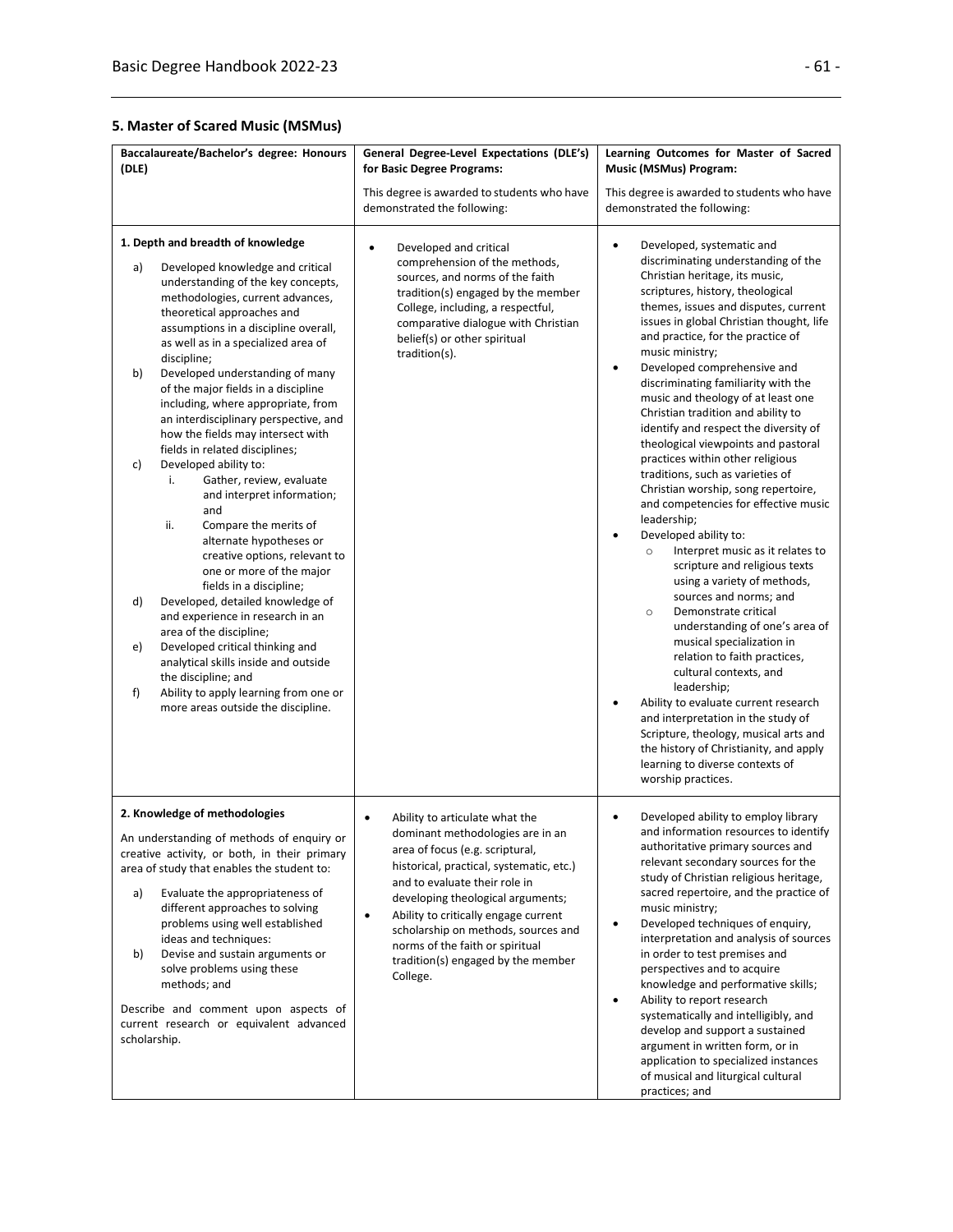| Baccalaureate/Bachelor's degree: Honours<br>(DLE)                                                                                                                                                                                                                                                                                                                                                                                                                                                                                                                                                                                                                                                                                                                                                                                                                                                                                                                  | General Degree-Level Expectations (DLE's)<br>for Basic Degree Programs:                                                                                                                                                                                                                                                                                                                                                                                                                                                                                                                         | Learning Outcomes for Master of Sacred<br><b>Music (MSMus) Program:</b>                                                                                                                                                                                                                                                                                                                                                                                                                                                                                                                                                                                                                                                                                                                                                                                   |
|--------------------------------------------------------------------------------------------------------------------------------------------------------------------------------------------------------------------------------------------------------------------------------------------------------------------------------------------------------------------------------------------------------------------------------------------------------------------------------------------------------------------------------------------------------------------------------------------------------------------------------------------------------------------------------------------------------------------------------------------------------------------------------------------------------------------------------------------------------------------------------------------------------------------------------------------------------------------|-------------------------------------------------------------------------------------------------------------------------------------------------------------------------------------------------------------------------------------------------------------------------------------------------------------------------------------------------------------------------------------------------------------------------------------------------------------------------------------------------------------------------------------------------------------------------------------------------|-----------------------------------------------------------------------------------------------------------------------------------------------------------------------------------------------------------------------------------------------------------------------------------------------------------------------------------------------------------------------------------------------------------------------------------------------------------------------------------------------------------------------------------------------------------------------------------------------------------------------------------------------------------------------------------------------------------------------------------------------------------------------------------------------------------------------------------------------------------|
|                                                                                                                                                                                                                                                                                                                                                                                                                                                                                                                                                                                                                                                                                                                                                                                                                                                                                                                                                                    | This degree is awarded to students who have<br>demonstrated the following:                                                                                                                                                                                                                                                                                                                                                                                                                                                                                                                      | This degree is awarded to students who have<br>demonstrated the following:                                                                                                                                                                                                                                                                                                                                                                                                                                                                                                                                                                                                                                                                                                                                                                                |
|                                                                                                                                                                                                                                                                                                                                                                                                                                                                                                                                                                                                                                                                                                                                                                                                                                                                                                                                                                    |                                                                                                                                                                                                                                                                                                                                                                                                                                                                                                                                                                                                 | Ability to articulate one's own<br>$\bullet$<br>liturgical and theological position(s)<br>in relation to their leadership of<br>congregational music ministries.                                                                                                                                                                                                                                                                                                                                                                                                                                                                                                                                                                                                                                                                                          |
| 3. Application of Knowledge<br>The ability to review, present and critically<br>evaluate<br>qualitative<br>quantitative<br>and<br>information to:<br>Develop lines of argument;<br>a)<br>b)<br>Make sound judgments in<br>accordance with the major theories<br>concepts and methods of the<br>subject(s) of study;<br>Apply underlying concepts,<br>c)<br>principles, and techniques of<br>analysis, both within and outside<br>the discipline;<br>Where appropriate use this<br>d)<br>knowledge in the creative process;<br>and<br>The ability to use a range of established<br>techniques to:<br>a)<br>Initiate and undertake critical<br>evaluation of arguments,<br>assumptions, abstract concepts and<br>information;<br>b)<br>Propose solutions;<br>Frame appropriate questions for the<br>c)<br>purpose of solving a problem;<br>Solve a problem or create a new<br>d)<br>work; and<br>Make critical use of scholarly review<br>e)<br>and primary sources. | Ability to employ appropriate<br>$\bullet$<br>methodologies, sources and norms of<br>at least one Christian or spiritual<br>tradition to:<br>Engage in respectful dialogue<br>$\circ$<br>with other disciplines and<br>traditions;<br>Interpret cultural contexts;<br>$\circ$<br>Formulate theological<br>$\circ$<br>arguments;<br>Communicate theological<br>$\circ$<br>concepts;<br>Exercise responsible citizenship,<br>$\circ$<br>and social leadership; and<br>Critical use of established concepts<br>$\bullet$<br>and techniques to address problems<br>and analyze contextual concerns. | $\bullet$<br>Ability to apply classroom learning<br>and skills in music leadership,<br>research, theological reflection, and<br>communication;<br>Critical comprehension of, and<br>$\bullet$<br>practical expertise in, the tasks of<br>musical leadership as applied to<br>congregational practice;<br>Ability to identify issues of relevance<br>٠<br>to community ministry in a field<br>setting, reflect on them critically,<br>situate them theologically,<br>aesthetically, historically, and<br>culturally, and consider and compare<br>alternative approaches to solve<br>problems or address concerns; and<br>Ability to give evidence of critical<br>٠<br>self-awareness with regard to one's<br>own and other faith perspectives,<br>understandings of music repertoire<br>and praxis, and practices of ministry<br>in a variety of contexts. |
| 4. Communication Skills<br>The ability to communicate information,<br>arguments, and analyses accurately and<br>reliably, orally and in writing to a range of<br>audiences.                                                                                                                                                                                                                                                                                                                                                                                                                                                                                                                                                                                                                                                                                                                                                                                        | Ability to foster a safe and<br>$\bullet$<br>respectful environment within<br>which to communicate arguments<br>and analyses effectively and<br>collegially, orally and in writing, to a<br>range of different audiences.                                                                                                                                                                                                                                                                                                                                                                       | Ability to function effectively and<br>$\bullet$<br>collegially in their school community<br>both inside and outside the<br>classroom;<br>Ability both to appreciate the<br>$\bullet$<br>differing views of others and to<br>convey and support their own views<br>clearly, orally and in writing, to a<br>range of different audiences;<br>Evidence of the development of<br>٠<br>communication skills that include the<br>demonstration of growth in personal<br>faith, emotional maturity, moral<br>integrity, and public witness; and<br>Evidence of the capacity for spiritual<br>practices requisite to music<br>leadership in church and community.                                                                                                                                                                                                |
| 5. Awareness of Limits of Knowledge<br>An understanding of the limits to their own                                                                                                                                                                                                                                                                                                                                                                                                                                                                                                                                                                                                                                                                                                                                                                                                                                                                                 | Awareness of limits of knowledge<br>$\bullet$<br>within the methods, sources, and<br>articulated norms of faith/spirituality.                                                                                                                                                                                                                                                                                                                                                                                                                                                                   | Ability to make use of insights of the<br>٠<br>humanities, the social sciences, the<br>arts, and the natural sciences in the                                                                                                                                                                                                                                                                                                                                                                                                                                                                                                                                                                                                                                                                                                                              |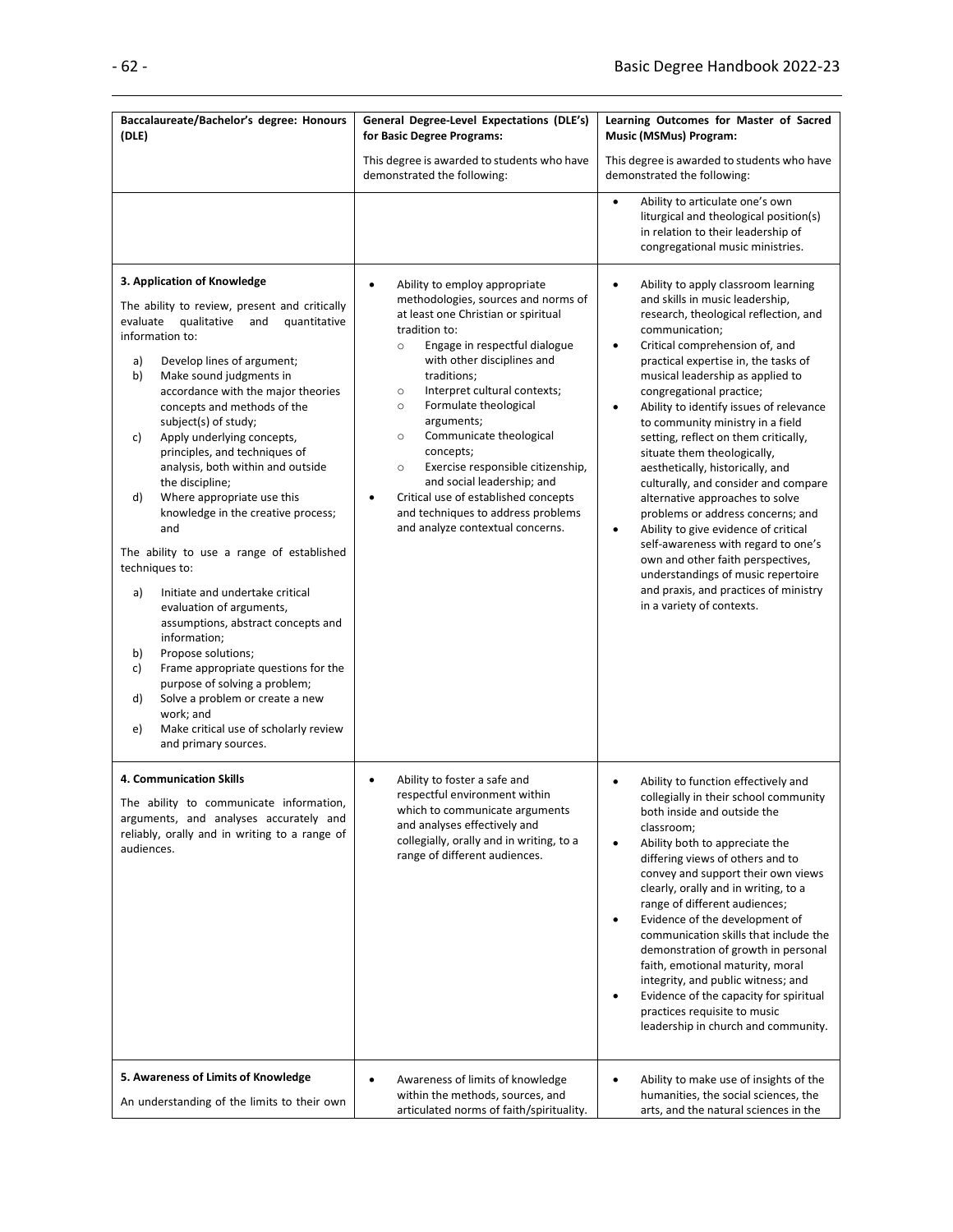| Baccalaureate/Bachelor's degree: Honours<br>(DLE)                                                                                                                                                                                                                                                                                                                                                                                                                                                                                                                                                                                                                                | General Degree-Level Expectations (DLE's)<br>for Basic Degree Programs:                                                                                                                                                                                                                                        | Learning Outcomes for Master of Sacred<br>Music (MSMus) Program:                                                                                                                                                                                                                                                                                                                                                                                                                                                                                                                                                                                                                                                                                                                                                                                                            |
|----------------------------------------------------------------------------------------------------------------------------------------------------------------------------------------------------------------------------------------------------------------------------------------------------------------------------------------------------------------------------------------------------------------------------------------------------------------------------------------------------------------------------------------------------------------------------------------------------------------------------------------------------------------------------------|----------------------------------------------------------------------------------------------------------------------------------------------------------------------------------------------------------------------------------------------------------------------------------------------------------------|-----------------------------------------------------------------------------------------------------------------------------------------------------------------------------------------------------------------------------------------------------------------------------------------------------------------------------------------------------------------------------------------------------------------------------------------------------------------------------------------------------------------------------------------------------------------------------------------------------------------------------------------------------------------------------------------------------------------------------------------------------------------------------------------------------------------------------------------------------------------------------|
|                                                                                                                                                                                                                                                                                                                                                                                                                                                                                                                                                                                                                                                                                  | This degree is awarded to students who have<br>demonstrated the following:                                                                                                                                                                                                                                     | This degree is awarded to students who have<br>demonstrated the following:                                                                                                                                                                                                                                                                                                                                                                                                                                                                                                                                                                                                                                                                                                                                                                                                  |
| knowledge and ability, and an appreciation<br>of the uncertainty, ambiguity and limits to<br>knowledge and how this might influence<br>analyses and interpretations.                                                                                                                                                                                                                                                                                                                                                                                                                                                                                                             | Respectful engagement with socio-<br>$\bullet$<br>cultural influences, perspectives of<br>Christian or other spiritual traditions,<br>and contributions of other scholarly<br>disciplines.                                                                                                                     | study of the several disciplines<br>included within theological education<br>and in the practice of music ministry;<br>Understanding of the ways in which<br>$\bullet$<br>varied expressions of Christian belief<br>and practice are shaped by cultural<br>contexts and the experience of other<br>faith traditions;<br>Appreciation of the uncertainties<br>$\bullet$<br>inherent in both faith-based and non-<br>confessional academic<br>interpretations of Scripture and<br>Christian teaching, worship,<br>preaching or practice of music; and<br>Critical self-awareness of developing<br>$\bullet$<br>pastoral capacities -intellectual and<br>affective, individual and corporate,<br>ecclesial and public - that are<br>requisite to a life of pastoral<br>leadership by a musician.                                                                               |
| 6. Autonomy and Professional Capacity<br>Qualities and transferable skills necessary for<br>further study, employment, community<br>involvement and other activities requiring:<br>a)<br>The exercise of initiative, personal<br>responsibility and accountability in<br>both personal and group contexts;<br>Working effectively with others;<br>b)<br>Decision-making in complex<br>c)<br>contexts;<br>Ability to manage their own learning<br>d)<br>in changing circumstances, both<br>within and outside the discipline<br>and to select an appropriate<br>program of further study; and<br>Behaviour consistent with academic<br>e)<br>integrity and social responsibility. | Ability to develop and evaluate<br>$\bullet$<br>strategies for ongoing professional<br>development to advance the<br>emotional maturity, collaborative<br>teamwork, effective decision-<br>making, moral integrity, academic<br>integrity, and spiritual sensibilities<br>required for specialized leadership. | The intellectual, musical,<br>$\bullet$<br>communication, and professional<br>capacities required for a life of<br>leadership in pastoral music;<br>Reliable music skills, academic<br>$\bullet$<br>integrity, moral integrity, social skills,<br>personal responsibility and discipline,<br>initiative, spiritual sensibilities, social<br>concern, and accountability in<br>personal relationships and group<br>contexts related to the praxis of<br>music in a variety of ministry<br>situations;<br>Capacities of leadership as construed<br>$\bullet$<br>in a faith tradition, and competence<br>in tasks required in congregational<br>settings; and<br>Ability to attend to the spiritual<br>$\bullet$<br>development and well-being of self<br>and others and display the capacity<br>for self-reflexive and spiritual<br>practices within communities of<br>faith. |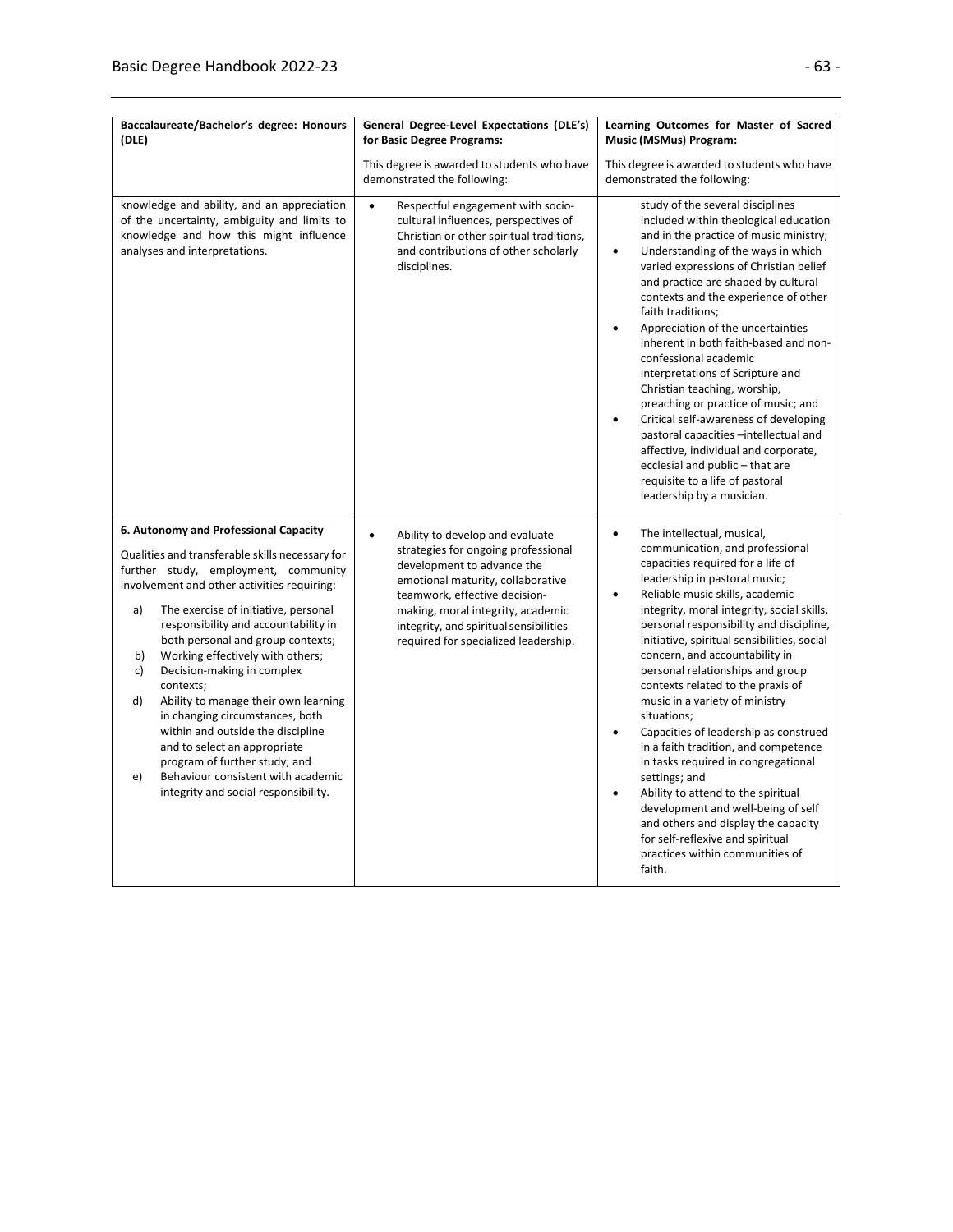### **6. Master of Arts in Ministry and Spirituality Program (MAMS)**

| (DLE)                            | Baccalaureate/Bachelor's degree: Honours                                                                                                                                                                                                                                                                                                                                                                                                                                                                                                                                                                                                                                                                                                                                                                                                                                                                                                                                                                                                           | General Degree-Level Expectations (DLE's)<br>for Basic Degree Programs:                                                                                                                                                                                                                                                                                                                                                      | Learning Outcomes for Master of Arts in<br>Ministry and Spirituality Program (MAMS):                                                                                                                                                                                                                                                                                                                                                                                                      |
|----------------------------------|----------------------------------------------------------------------------------------------------------------------------------------------------------------------------------------------------------------------------------------------------------------------------------------------------------------------------------------------------------------------------------------------------------------------------------------------------------------------------------------------------------------------------------------------------------------------------------------------------------------------------------------------------------------------------------------------------------------------------------------------------------------------------------------------------------------------------------------------------------------------------------------------------------------------------------------------------------------------------------------------------------------------------------------------------|------------------------------------------------------------------------------------------------------------------------------------------------------------------------------------------------------------------------------------------------------------------------------------------------------------------------------------------------------------------------------------------------------------------------------|-------------------------------------------------------------------------------------------------------------------------------------------------------------------------------------------------------------------------------------------------------------------------------------------------------------------------------------------------------------------------------------------------------------------------------------------------------------------------------------------|
|                                  |                                                                                                                                                                                                                                                                                                                                                                                                                                                                                                                                                                                                                                                                                                                                                                                                                                                                                                                                                                                                                                                    | This degree is awarded to students who have<br>demonstrated the following:                                                                                                                                                                                                                                                                                                                                                   | This degree is awarded to students who have<br>demonstrated the following:                                                                                                                                                                                                                                                                                                                                                                                                                |
| a)<br>b)<br>c)<br>d)<br>e)<br>f) | 1. Depth and breadth of knowledge<br>Developed knowledge and critical<br>understanding of the key concepts,<br>methodologies, current advances,<br>theoretical approaches and<br>assumptions in a discipline overall,<br>as well as in a specialized area of<br>discipline;<br>Developed understanding of many<br>of the major fields in a discipline<br>including, where appropriate, from<br>an interdisciplinary perspective, and<br>how the fields may intersect with<br>fields in related disciplines;<br>Developed ability to:<br>Gather, review, evaluate<br>i.<br>and interpret information;<br>and<br>ii.<br>Compare the merits of<br>alternate hypotheses or<br>creative options, relevant to<br>one or more of the major<br>fields in a discipline;<br>Developed, detailed knowledge of<br>and experience in research in an<br>area of the discipline;<br>Developed critical thinking and<br>analytical skills inside and outside<br>the discipline; and<br>Ability to apply learning from one or<br>more areas outside the discipline. | Developed and critical<br>$\bullet$<br>comprehension of the methods,<br>sources, and norms of the faith<br>tradition(s) engaged by the member<br>College, including, a respectful,<br>comparative dialogue with Christian<br>belief(s) or other spiritual<br>tradition(s).                                                                                                                                                   | Developed, critical, comparative<br>$\bullet$<br>comprehension of the methods,<br>sources, norms and practices of two<br>schools of spirituality; and<br>Critical understanding of the<br>$\bullet$<br>implications of social sciences for<br>the development of theories and<br>practices of spirituality.                                                                                                                                                                               |
| a)<br>b)<br>c)                   | 2. Knowledge of methodologies<br>An understanding of methods of enquiry or<br>creative activity, or both, in their primary<br>area of study that enables the student to:<br>Evaluate the appropriateness of<br>different approaches to solving<br>problems using well established<br>ideas and techniques:<br>Devise and sustain arguments or<br>solve problems using these<br>methods; and<br>Describe and comment upon<br>aspects of current research or<br>equivalent advanced scholarship.                                                                                                                                                                                                                                                                                                                                                                                                                                                                                                                                                     | $\bullet$<br>Ability to articulate what the<br>dominant methodologies are in an<br>area of focus (e.g. scriptural,<br>historical, practical, systematic, etc.)<br>and to evaluate their role in<br>developing theological arguments;<br>and<br>Ability to critically engage current<br>$\bullet$<br>scholarship on methods, sources and<br>norms of the faith or spiritual<br>tradition(s) engaged by the member<br>College. | Ability to employ and interrelate<br>$\bullet$<br>contextual analysis and one other<br>methodology to compare major<br>figures and disciplines of spirituality<br>in world religions;<br>Critical, personally articulated<br>understanding of the relationship of<br>religious experience with the<br>methods, sources and norms of<br>world religious traditions; and<br>Practiced ability to participate in the<br>$\bullet$<br>methods and disciplines of prayer<br>and contemplation. |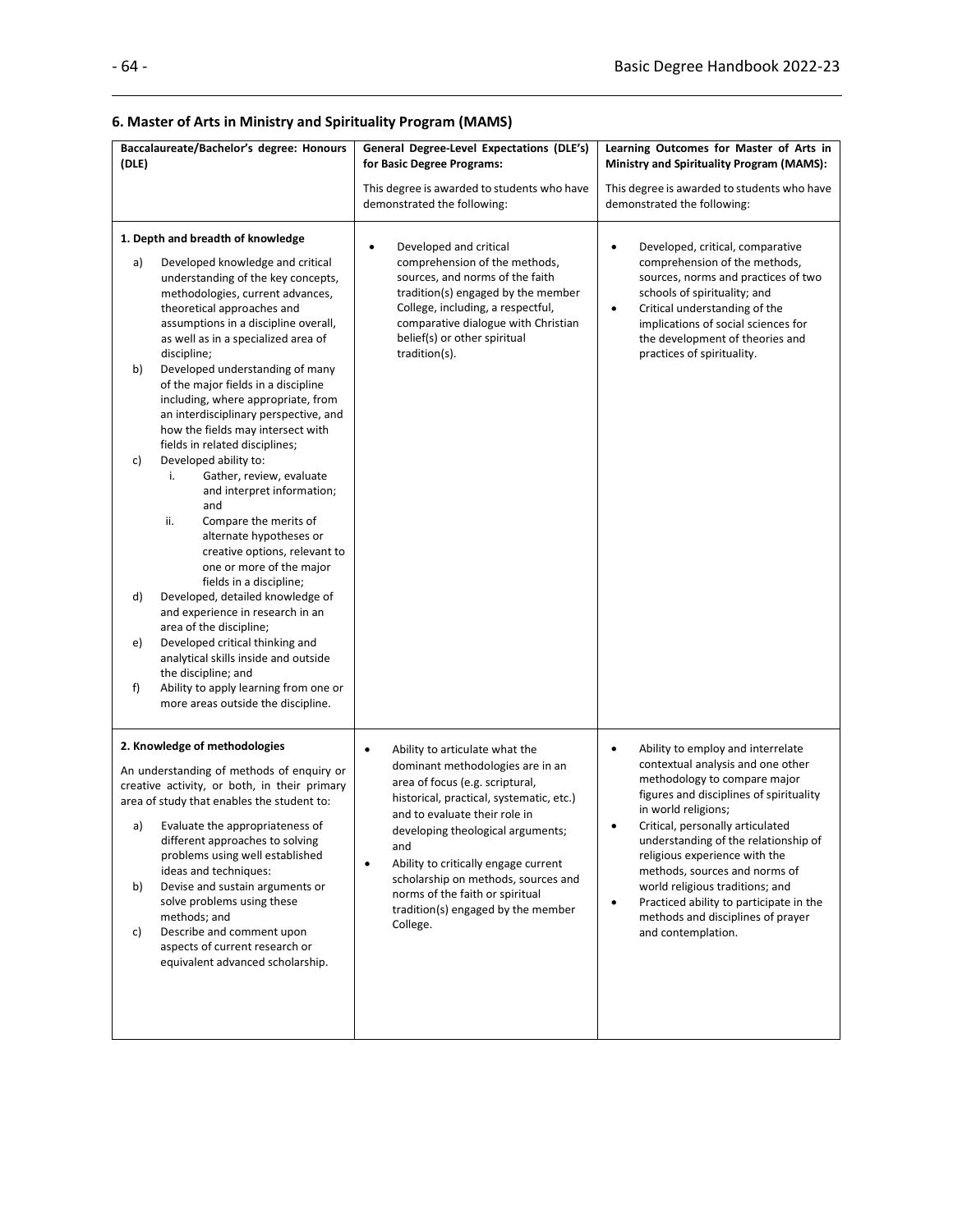| Baccalaureate/Bachelor's degree: Honours<br>(DLE)                                                                                                                                                                                                                                                                                                                                                                                                                                                                                                                                                                                                                                                                                                                                                                                                                                                                                                            | General Degree-Level Expectations (DLE's)<br>for Basic Degree Programs:                                                                                                                                                                                                                                                                                                                                                                                                                                                                                                                         | Learning Outcomes for Master of Arts in<br><b>Ministry and Spirituality Program (MAMS):</b>                                                                                                                                                                                                                                                                                                                                                                                                     |
|--------------------------------------------------------------------------------------------------------------------------------------------------------------------------------------------------------------------------------------------------------------------------------------------------------------------------------------------------------------------------------------------------------------------------------------------------------------------------------------------------------------------------------------------------------------------------------------------------------------------------------------------------------------------------------------------------------------------------------------------------------------------------------------------------------------------------------------------------------------------------------------------------------------------------------------------------------------|-------------------------------------------------------------------------------------------------------------------------------------------------------------------------------------------------------------------------------------------------------------------------------------------------------------------------------------------------------------------------------------------------------------------------------------------------------------------------------------------------------------------------------------------------------------------------------------------------|-------------------------------------------------------------------------------------------------------------------------------------------------------------------------------------------------------------------------------------------------------------------------------------------------------------------------------------------------------------------------------------------------------------------------------------------------------------------------------------------------|
|                                                                                                                                                                                                                                                                                                                                                                                                                                                                                                                                                                                                                                                                                                                                                                                                                                                                                                                                                              | This degree is awarded to students who have<br>demonstrated the following:                                                                                                                                                                                                                                                                                                                                                                                                                                                                                                                      | This degree is awarded to students who have<br>demonstrated the following:                                                                                                                                                                                                                                                                                                                                                                                                                      |
| 3. Application of Knowledge<br>The ability to review, present and critically<br>evaluate qualitative and<br>quantitative<br>information to:<br>Develop lines of argument;<br>a)<br>b)<br>Make sound judgments in<br>accordance with the major theories<br>concepts and methods of the<br>subject(s) of study;<br>Apply underlying concepts,<br>c)<br>principles, and techniques of<br>analysis, both within and outside<br>the discipline;<br>Where appropriate use this<br>d)<br>knowledge in the creative process;<br>and<br>The ability to use a range of established<br>techniques to:<br>Initiate and undertake critical<br>a)<br>evaluation of arguments,<br>assumptions, abstract concepts and<br>information;<br>Propose solutions;<br>b)<br>Frame appropriate questions for the<br>c)<br>purpose of solving a problem;<br>Solve a problem or create a new<br>d)<br>work; and<br>Make critical use of scholarly review<br>e)<br>and primary sources. | $\bullet$<br>Ability to employ appropriate<br>methodologies, sources and norms of<br>at least one Christian or spiritual<br>tradition to:<br>Engage in respectful dialogue<br>$\circ$<br>with other disciplines and<br>traditions;<br>Interpret cultural contexts;<br>$\circ$<br>Formulate theological<br>$\circ$<br>arguments;<br>Communicate theological<br>$\circ$<br>concepts;<br>Exercise responsible citizenship,<br>$\circ$<br>and social leadership; and<br>Critical use of established concepts<br>$\bullet$<br>and techniques to address problems<br>and analyze contextual concerns. | $\bullet$<br>Ability to use anthropological,<br>psychological, sociological and<br>theological insights to enter and<br>accompany others in their worlds of<br>meaning to:<br>Identify and empathize with an<br>$\circ$<br>other's horizon of meaning;<br>Ask open ended and evocative<br>$\circ$<br>questions; and<br>Engage in reflective leadership<br>$\circ$<br>and join/lead others in a<br>process of spiritual discernment<br>to identify and respond to<br>specific ministerial needs. |
| 4. Communication Skills<br>The ability to communicate information,<br>arguments, and analyses accurately and<br>reliably, orally and in writing to a range of<br>audiences.                                                                                                                                                                                                                                                                                                                                                                                                                                                                                                                                                                                                                                                                                                                                                                                  | Ability to foster a safe and respectful<br>٠<br>environment within which to<br>communicate arguments and<br>analyses effectively and collegially,<br>orally and in writing, to a range of<br>different audiences.                                                                                                                                                                                                                                                                                                                                                                               | Ability to practice contemplative<br>$\bullet$<br>listening and to facilitate others in<br>the process of contemplative<br>dialogue.                                                                                                                                                                                                                                                                                                                                                            |
| 5. Awareness of Limits of Knowledge<br>An understanding of the limits to their own<br>knowledge and ability, and an appreciation<br>of the uncertainty, ambiguity and limits to<br>knowledge and how this might influence<br>analyses and interpretations.                                                                                                                                                                                                                                                                                                                                                                                                                                                                                                                                                                                                                                                                                                   | Awareness of limits of knowledge<br>$\bullet$<br>within the methods, sources, and<br>articulated norms of faith/spirituality;<br>and<br>Respectful engagement with socio-<br>cultural influences, perspectives of<br>Christian or other spiritual traditions,<br>and contributions of other scholarly<br>disciplines.                                                                                                                                                                                                                                                                           | Critical ability to identify the<br>$\bullet$<br>limitations of their cultural context<br>and its implications for their<br>expression of belief and experience<br>of other faith/spiritual traditions; and<br>Ability to articulate and evaluate<br>their own operative theology.                                                                                                                                                                                                              |
| 6. Autonomy and Professional Capacity<br>Qualities and transferable skills necessary for<br>further study, employment, community<br>involvement and other activities requiring:<br>The exercise of initiative, personal<br>a)<br>responsibility and accountability in<br>both personal and group contexts;                                                                                                                                                                                                                                                                                                                                                                                                                                                                                                                                                                                                                                                   | Ability to develop and evaluate<br>$\bullet$<br>strategies for ongoing professional<br>development to advance the<br>emotional maturity, collaborative<br>teamwork, effective decision-<br>making, moral integrity, academic<br>integrity, and spiritual sensibilities<br>required for specialized leadership.                                                                                                                                                                                                                                                                                  | Traits of the professional praxis of<br>$\bullet$<br>ministry, including:<br>Adoption of a code of ethics;<br>$\circ$<br>Identifying and maintaining<br>$\circ$<br>personal boundaries;<br>Developing a self-care<br>$\circ$<br>strategy;<br>Establishing and maintaining a<br>$\circ$                                                                                                                                                                                                          |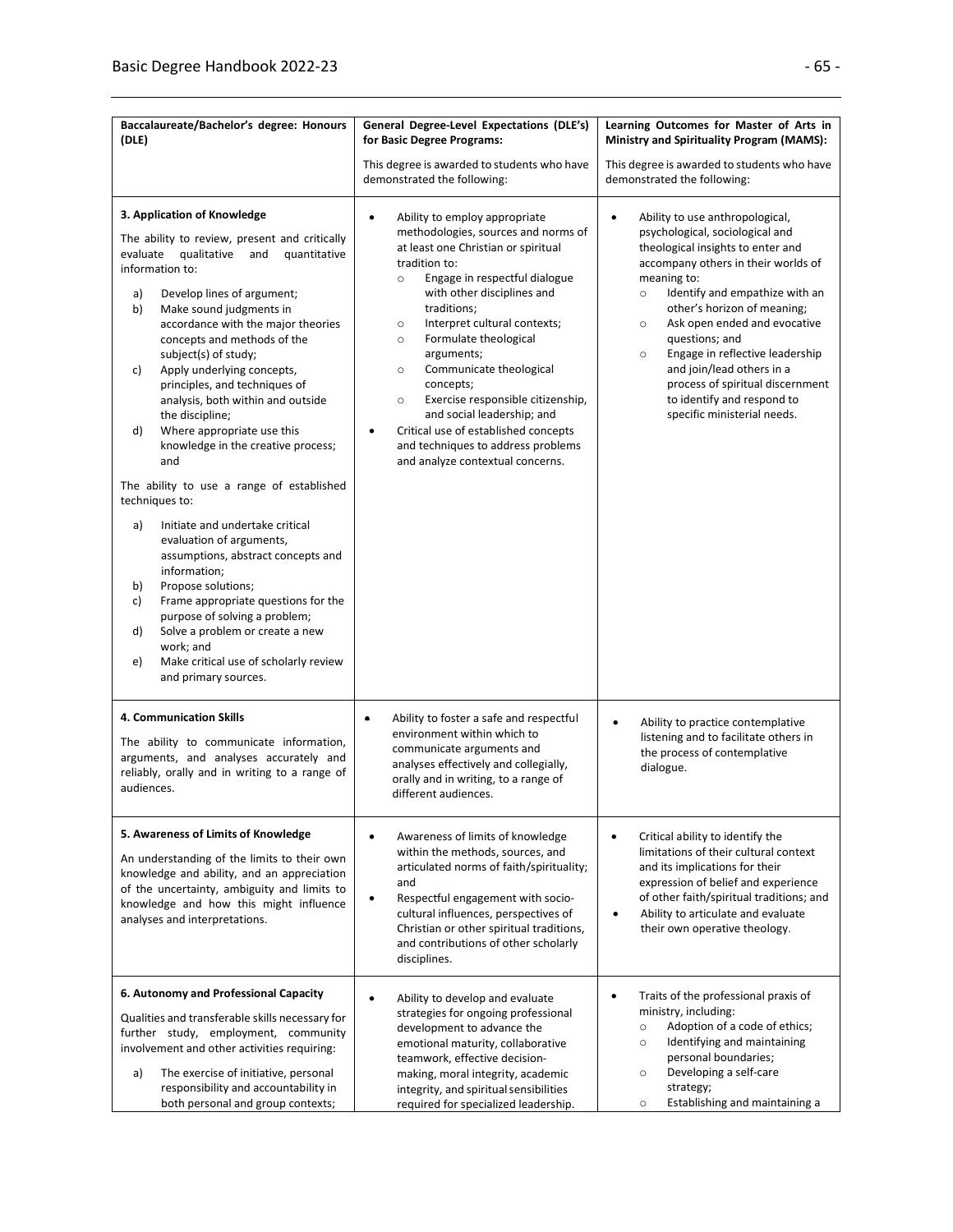| (DLE) | Baccalaureate/Bachelor's degree: Honours                                   | General Degree-Level Expectations (DLE's)<br>for Basic Degree Programs:    | Learning Outcomes for Master of Arts in<br><b>Ministry and Spirituality Program (MAMS):</b> |
|-------|----------------------------------------------------------------------------|----------------------------------------------------------------------------|---------------------------------------------------------------------------------------------|
|       |                                                                            | This degree is awarded to students who have<br>demonstrated the following: | This degree is awarded to students who have<br>demonstrated the following:                  |
| b)    | Working effectively with others;                                           |                                                                            | peer network for support and                                                                |
| C)    | Decision-making in complex                                                 |                                                                            | referrals; and                                                                              |
|       | contexts;                                                                  |                                                                            | Establishing a context of<br>$\circ$                                                        |
| d)    | Ability to manage their own learning                                       |                                                                            | ongoing professional                                                                        |
|       | in changing circumstances, both                                            |                                                                            | supervision.                                                                                |
|       | within and outside the discipline                                          |                                                                            |                                                                                             |
|       | and to select an appropriate                                               |                                                                            |                                                                                             |
|       | program of further study; and                                              |                                                                            |                                                                                             |
|       | Behaviour consistent with academic integrity<br>and social responsibility. |                                                                            |                                                                                             |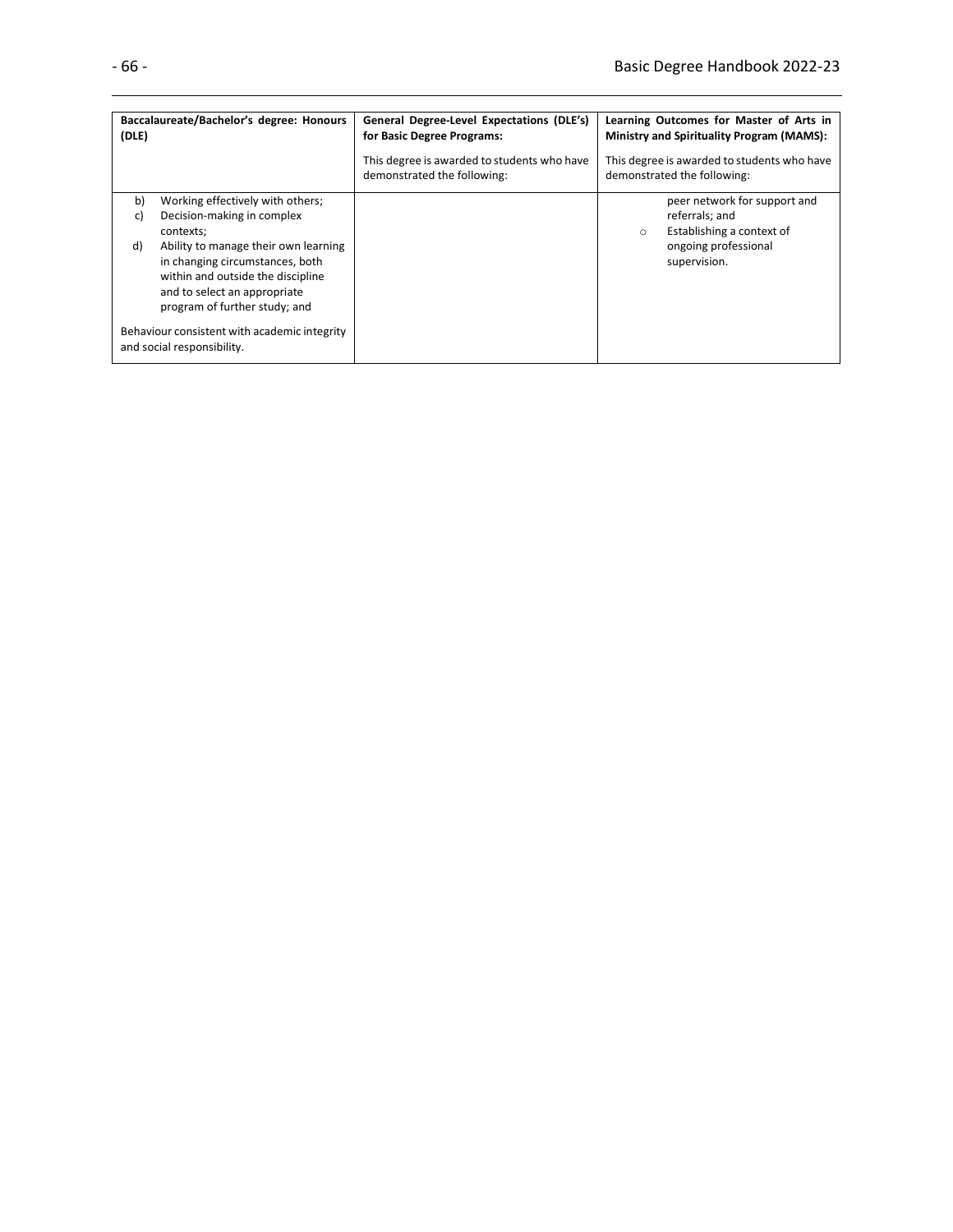# **Appendix II: Common TST Learning Outcomes for Conjoint Post-baccalaureate Certificates (Category 1)**

### **1. Certificate in Theological Studies**

| Baccalaureate/Bachelor's degree: Honours<br>(DLE)                                                                                                                                                                                                                                                                                                                                                                                                                                                                                                                                                                                                                                                                                                                                                                                                                                                                                                                                                                                                                                   | TST General Degree-Level Expectations<br>(DLE's) for Second Entry Undergraduate<br><b>Certificate Programs</b><br>The student will be able to demonstrate:                                                                                                                                                                                                                                                                           | Learning Outcomes for Certificate in<br><b>Theological Studies (CTS) Program:</b><br>This certificate is awarded to students who<br>have demonstrated the following:                                                                                                                                                                                                                                                                                   |
|-------------------------------------------------------------------------------------------------------------------------------------------------------------------------------------------------------------------------------------------------------------------------------------------------------------------------------------------------------------------------------------------------------------------------------------------------------------------------------------------------------------------------------------------------------------------------------------------------------------------------------------------------------------------------------------------------------------------------------------------------------------------------------------------------------------------------------------------------------------------------------------------------------------------------------------------------------------------------------------------------------------------------------------------------------------------------------------|--------------------------------------------------------------------------------------------------------------------------------------------------------------------------------------------------------------------------------------------------------------------------------------------------------------------------------------------------------------------------------------------------------------------------------------|--------------------------------------------------------------------------------------------------------------------------------------------------------------------------------------------------------------------------------------------------------------------------------------------------------------------------------------------------------------------------------------------------------------------------------------------------------|
| 1. Depth and breadth of knowledge<br>Developed knowledge and critical<br>a)<br>understanding of the key concepts,<br>methodologies, current advances,<br>theoretical approaches and<br>assumptions in a discipline overall,<br>as well as in a specialized area of<br>discipline;<br>Developed understanding of many of<br>b)<br>the major fields in a discipline<br>including, where appropriate, from<br>an interdisciplinary perspective, and<br>how the fields may intersect with<br>fields in related disciplines;<br>c)<br>Developed ability to:<br>Gather, review, evaluate and<br>i.<br>interpret information; and<br>Compare the merits of<br>ii.<br>alternate hypotheses or<br>creative options, relevant to<br>one or more of the major<br>fields in a discipline;<br>Developed, detailed knowledge of<br>d)<br>and experience in research in an area<br>of the discipline;<br>Developed critical thinking and<br>e)<br>analytical skills inside and outside the<br>discipline; and<br>Ability to apply learning from one or<br>f)<br>more areas outside the discipline. | Developed and critical<br>$\bullet$<br>comprehension of the methods,<br>sources, and norms of the faith<br>tradition(s) engaged by the member<br>College, including, a respectful,<br>comparative dialogue with Christian<br>belief(s) or other spiritual<br>tradition(s).                                                                                                                                                           | General knowledge and<br>$\bullet$<br>understanding of key concepts,<br>methodologies, theoretical<br>approaches and assumptions in<br>Theological Studies;<br>Broad understanding of some of the<br>$\bullet$<br>major fields in Theological Studies;<br>and<br>Ability to identify, gather, review,<br>$\bullet$<br>and evaluate information and<br>significant interpretations in at least<br>one of the sub-disciplines of<br>Theological Studies. |
| 2. Knowledge of methodologies<br>An understanding of methods of enquiry or<br>creative activity, or both, in their primary<br>area of study that enables the student to:<br>Evaluate the appropriateness of<br>a)<br>different approaches to solving<br>problems using well established<br>ideas and techniques:<br>Devise and sustain arguments or<br>b)<br>solve problems using these<br>methods; and<br>Describe and comment upon<br>c)<br>particular aspects of current<br>research or equivalent advanced<br>scholarship.                                                                                                                                                                                                                                                                                                                                                                                                                                                                                                                                                      | Developed ability to employ and<br>$\bullet$<br>interrelate two or more dominant<br>methodologies in an area of focus<br>(e.g. scriptural, historical, practical,<br>systematic, etc.) and to evaluate<br>their role in developing theological<br>arguments; and<br>Ability to critically engage current<br>scholarship on methods, sources and<br>norms of the faith or spiritual<br>tradition(s) engaged by the member<br>College. | The ability to:<br>Identify distinctive methodologies<br>$\bullet$<br>in the various fields of theological<br>studies;<br>Describe how two or more<br>$\bullet$<br>methodologies can function in a<br>sustained argument; and<br>Analyze methodologies applied in<br>relevant scholarship in a course and<br>adopt or reject those<br>methodologies in the student's own<br>writing.                                                                   |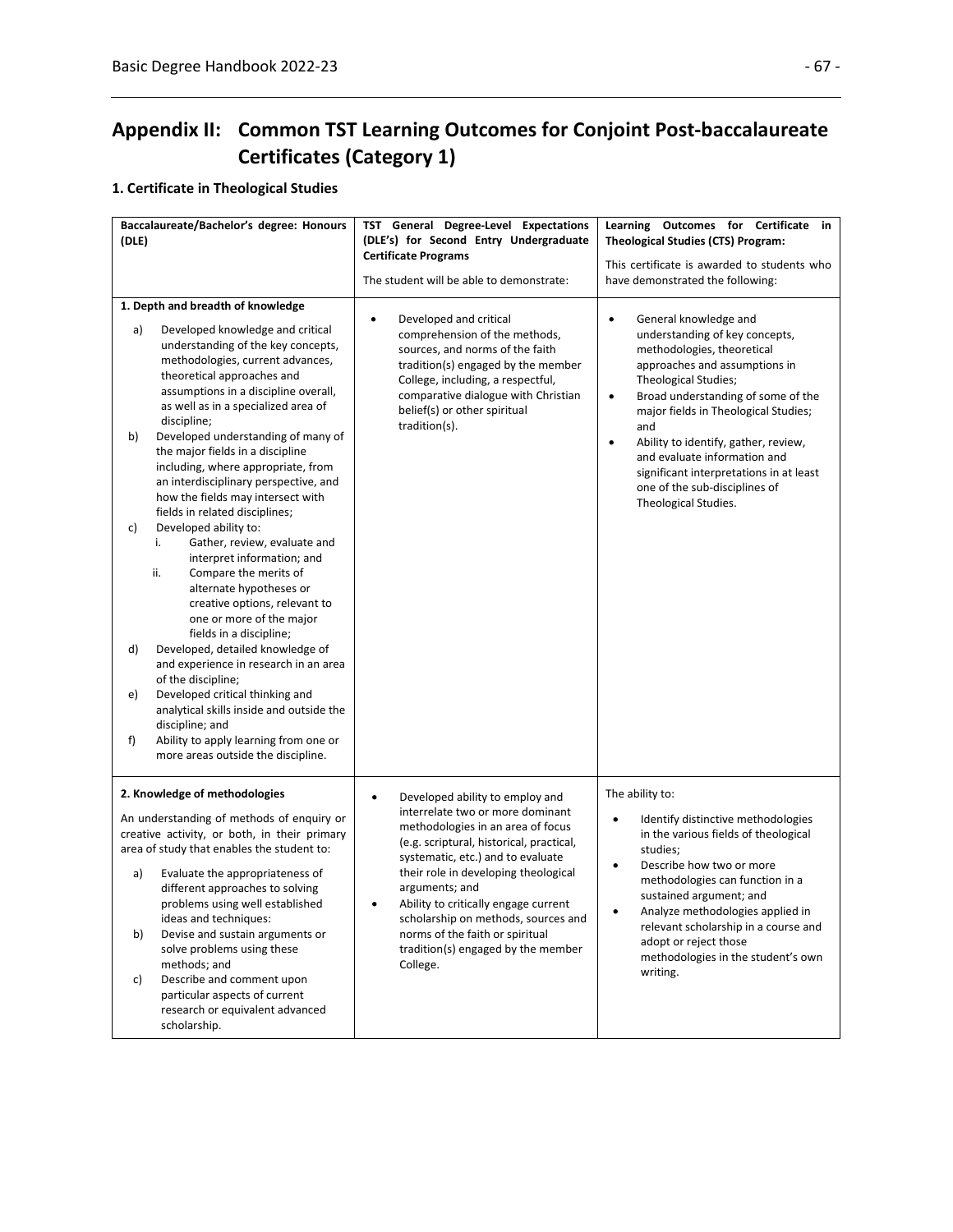| Baccalaureate/Bachelor's degree: Honours<br>(DLE)                                                                                                                                                                                                                                                                                                                                                                                                                                                                                                                                                                                                                                                                                                                                                                                                                                                                                                            | TST General Degree-Level Expectations<br>(DLE's) for Second Entry Undergraduate<br><b>Certificate Programs</b><br>The student will be able to demonstrate:                                                                                                                                                                                                                                                                                                                                                                                                                                               | Learning Outcomes for Certificate in<br><b>Theological Studies (CTS) Program:</b><br>This certificate is awarded to students who<br>have demonstrated the following:                                                                                                                                                                                                              |
|--------------------------------------------------------------------------------------------------------------------------------------------------------------------------------------------------------------------------------------------------------------------------------------------------------------------------------------------------------------------------------------------------------------------------------------------------------------------------------------------------------------------------------------------------------------------------------------------------------------------------------------------------------------------------------------------------------------------------------------------------------------------------------------------------------------------------------------------------------------------------------------------------------------------------------------------------------------|----------------------------------------------------------------------------------------------------------------------------------------------------------------------------------------------------------------------------------------------------------------------------------------------------------------------------------------------------------------------------------------------------------------------------------------------------------------------------------------------------------------------------------------------------------------------------------------------------------|-----------------------------------------------------------------------------------------------------------------------------------------------------------------------------------------------------------------------------------------------------------------------------------------------------------------------------------------------------------------------------------|
| 3. Application of Knowledge<br>The ability to review, present and critically<br>evaluate qualitative and<br>quantitative<br>information to:<br>Develop lines of argument;<br>a)<br>b)<br>Make sound judgments in<br>accordance with the major theories<br>concepts and methods of the<br>subject(s) of study;<br>Apply underlying concepts,<br>c)<br>principles, and techniques of<br>analysis, both within and outside<br>the discipline;<br>Where appropriate use this<br>d)<br>knowledge in the creative process;<br>and<br>The ability to use a range of established<br>techniques to:<br>Initiate and undertake critical<br>a)<br>evaluation of arguments,<br>assumptions, abstract concepts and<br>information;<br>Propose solutions;<br>b)<br>Frame appropriate questions for the<br>c)<br>purpose of solving a problem;<br>Solve a problem or create a new<br>d)<br>work; and<br>Make critical use of scholarly review<br>e)<br>and primary sources. | Ability to employ appropriate<br>$\bullet$<br>methodologies, sources and norms of<br>at least one faith/spiritual tradition<br>to:<br>Engage in respectful dialogue<br>$\circ$<br>with other disciplines and<br>faith/spiritual traditions;<br>Interpret cultural contexts;<br>$\circ$<br>Formulate theological<br>$\circ$<br>arguments;<br>Communicate theological<br>$\circ$<br>concepts;<br>Exercise responsible citizenship,<br>$\circ$<br>and social leadership; and<br>Critical use of established concepts<br>$\bullet$<br>and techniques to address problems<br>and analyze contextual concerns. | Ability to review, present, and<br>$\bullet$<br>interpret information, and construct<br>theological knowledge, in the light of<br>some of the significant theories,<br>concepts and methods of<br>representative sub-fields of<br>Theological Studies.                                                                                                                            |
| 4. Communication Skills<br>The ability to communicate information,<br>arguments, and analyses accurately and<br>reliably, orally and in writing to a range of<br>audiences.                                                                                                                                                                                                                                                                                                                                                                                                                                                                                                                                                                                                                                                                                                                                                                                  | Ability to foster a safe and<br>$\bullet$<br>respectful environment within<br>which to communicate arguments<br>and analyses effectively and<br>collegially, orally and in writing, to a<br>range of different audience.                                                                                                                                                                                                                                                                                                                                                                                 | Ability to:<br>Function effectively and collegially<br>$\bullet$<br>in their school community both<br>inside and outside the classroom;<br>and<br>Convey and support their own<br>views clearly both verbally and in<br>writing.                                                                                                                                                  |
| 5. Awareness of Limits of Knowledge<br>An understanding of the limits to their own<br>knowledge and ability, and an appreciation<br>of the uncertainty, ambiguity and limits to<br>knowledge and how this might influence<br>analyses and interpretations.                                                                                                                                                                                                                                                                                                                                                                                                                                                                                                                                                                                                                                                                                                   | Awareness of limits of knowledge<br>$\bullet$<br>within the methods, sources, and<br>articulated norms of faith/spirituality.<br>Respectful engagement of socio-<br>$\bullet$<br>cultural influences, perspectives of<br>other faith/spiritual traditions, and<br>contributions of other scholarly<br>disciplines.                                                                                                                                                                                                                                                                                       | Appreciation of the differing views of<br>$\bullet$<br>others;<br>Recognition of the ways in which<br>$\bullet$<br>varied expressions of Christian belief<br>and practice are shaped by cultural<br>contexts; and<br>Recognition of the uncertainties<br>inherent in both faith-based and<br>non-confessional academic<br>interpretations of Scripture and<br>Christian teaching. |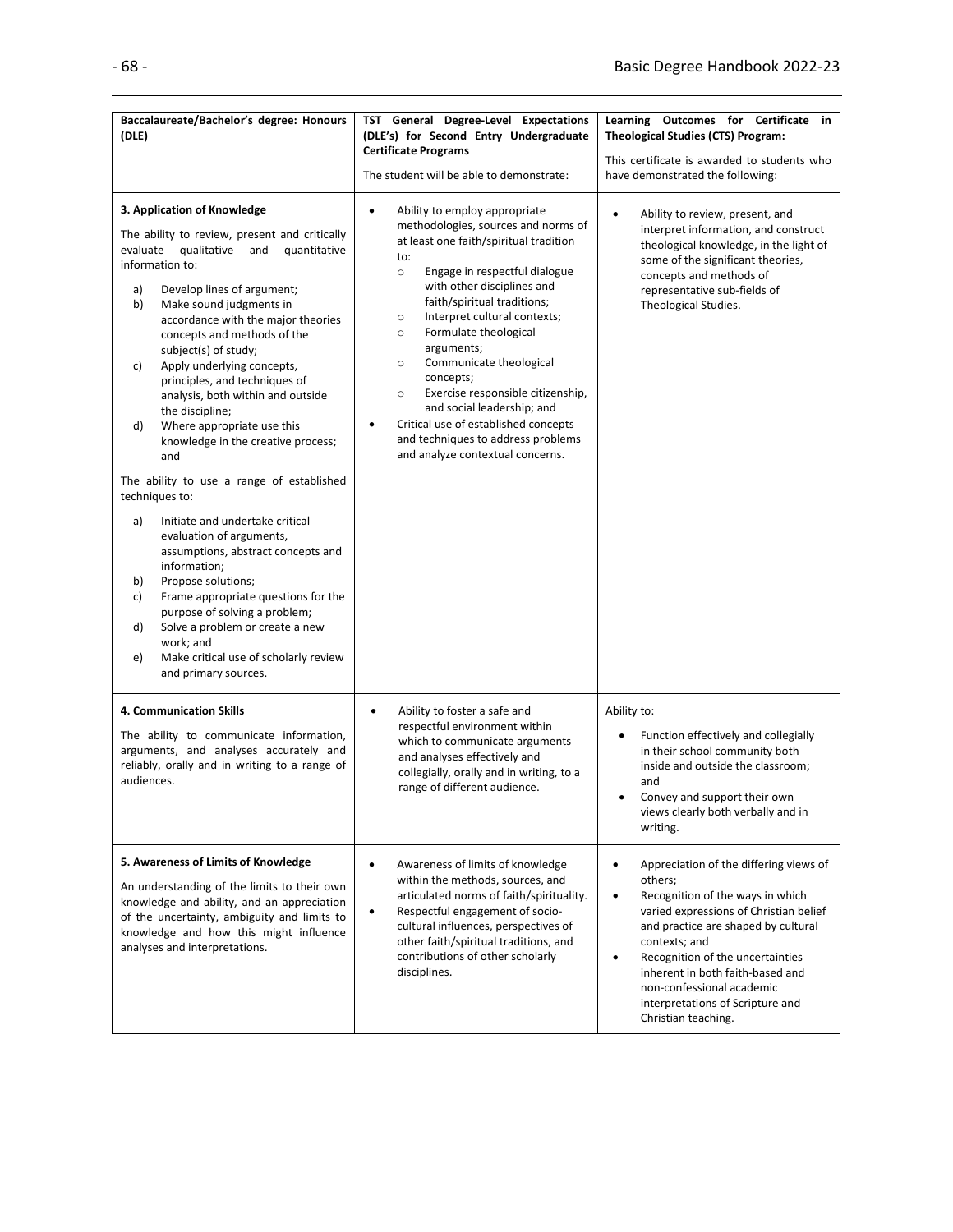| Baccalaureate/Bachelor's degree: Honours<br>(DLE)                                                                                                                                                                                                                                                                                                                                                                                                                                                                                                                                                                                                                             | General Degree-Level Expectations<br>TST<br>(DLE's) for Second Entry Undergraduate<br><b>Certificate Programs</b><br>The student will be able to demonstrate:                                                                                                                                          | Learning<br>Outcomes for Certificate in<br><b>Theological Studies (CTS) Program:</b><br>This certificate is awarded to students who<br>have demonstrated the following: |
|-------------------------------------------------------------------------------------------------------------------------------------------------------------------------------------------------------------------------------------------------------------------------------------------------------------------------------------------------------------------------------------------------------------------------------------------------------------------------------------------------------------------------------------------------------------------------------------------------------------------------------------------------------------------------------|--------------------------------------------------------------------------------------------------------------------------------------------------------------------------------------------------------------------------------------------------------------------------------------------------------|-------------------------------------------------------------------------------------------------------------------------------------------------------------------------|
| 6. Autonomy and Professional Capacity<br>Qualities and transferable skills necessary for<br>further study, employment, community<br>involvement and other activities requiring:<br>The exercise of initiative, personal<br>a)<br>responsibility and accountability in<br>both personal and group contexts;<br>Working effectively with others;<br>b)<br>Decision-making in complex contexts;<br>c)<br>d)<br>Ability to manage their own learning<br>in changing circumstances, both<br>within and outside the discipline and<br>to select an appropriate program of<br>further study; and<br>Behaviour consistent with academic<br>e)<br>integrity and social responsibility. | Ability to develop and evaluate<br>٠<br>strategies for ongoing professional<br>development to advance the<br>emotional maturity, collaborative<br>teamwork, effective decision-<br>making, moral integrity, academic<br>integrity, and spiritual sensibilities<br>required for specialized leadership. | Ability to bring to their theological<br>studies the insights of the<br>humanities, the social sciences, the<br>arts, and the natural sciences.                         |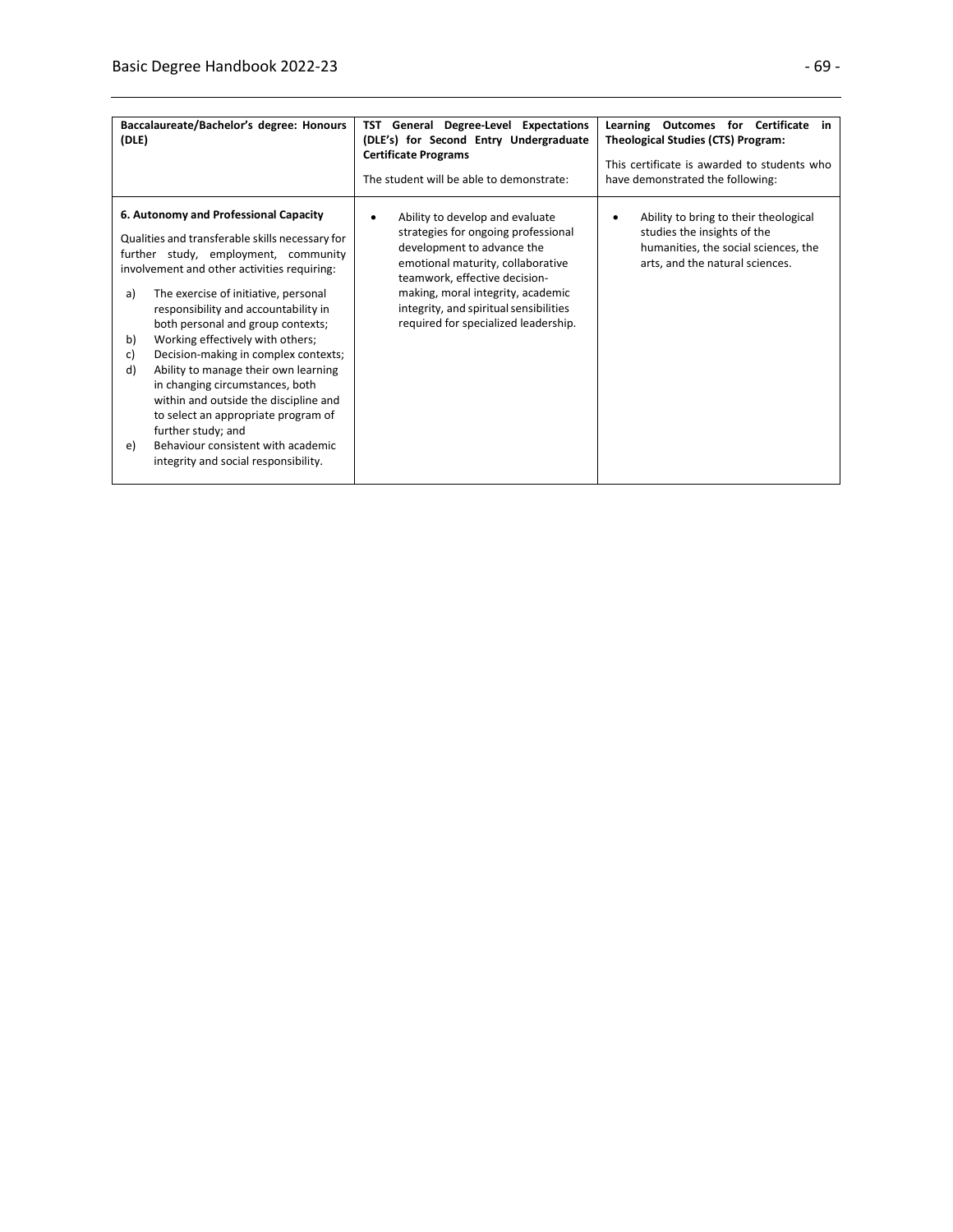### **2. Certificate in Theology and Interreligious Engagement**

| Baccalaureate/Bachelor's degree: Honours<br>(DLE)                                                                                                                                                                                                                                                                                                                                                                                                                                                                                                                                                                                                                                                                                                                                                                                                                                                                                                                                                                                                                                   | TST General Degree-Level Expectations<br>(DLE's) for Second Entry Undergraduate<br><b>Certificate Programs</b><br>The student will be able to demonstrate:                                                                                                                                                                                                                                                                                        | Learning Outcomes for Certificate in<br>Theology and Interreligious Engagement<br>(CTIE) Program:<br>This certificate is awarded to students who<br>have demonstrated the following:                                                                                                                                                                                                                                                                                                                                                                                                                                                                |
|-------------------------------------------------------------------------------------------------------------------------------------------------------------------------------------------------------------------------------------------------------------------------------------------------------------------------------------------------------------------------------------------------------------------------------------------------------------------------------------------------------------------------------------------------------------------------------------------------------------------------------------------------------------------------------------------------------------------------------------------------------------------------------------------------------------------------------------------------------------------------------------------------------------------------------------------------------------------------------------------------------------------------------------------------------------------------------------|---------------------------------------------------------------------------------------------------------------------------------------------------------------------------------------------------------------------------------------------------------------------------------------------------------------------------------------------------------------------------------------------------------------------------------------------------|-----------------------------------------------------------------------------------------------------------------------------------------------------------------------------------------------------------------------------------------------------------------------------------------------------------------------------------------------------------------------------------------------------------------------------------------------------------------------------------------------------------------------------------------------------------------------------------------------------------------------------------------------------|
| 1. Depth and breadth of knowledge<br>a)<br>Developed knowledge and critical<br>understanding of the key concepts,<br>methodologies, current advances,<br>theoretical approaches and<br>assumptions in a discipline overall,<br>as well as in a specialized area of<br>discipline;<br>Developed understanding of many<br>b)<br>of the major fields in a discipline<br>including, where appropriate, from<br>an interdisciplinary perspective, and<br>how the fields may intersect with<br>fields in related disciplines;<br>Developed ability to:<br>c)<br>Gather, review, evaluate and<br>i.<br>interpret information; and<br>Compare the merits of<br>ii.<br>alternate hypotheses or<br>creative options, relevant to<br>one or more of the major<br>fields in a discipline;<br>Developed, detailed knowledge of<br>d)<br>and experience in research in an area<br>of the discipline;<br>Developed critical thinking and<br>e)<br>analytical skills inside and outside the<br>discipline; and<br>Ability to apply learning from one or<br>f)<br>more areas outside the discipline. | Developed and critical<br>$\bullet$<br>comprehension of the methods,<br>sources, and norms of the faith<br>tradition(s) represented by the<br>member College, including, a<br>respectful, comparative dialogue<br>with Christian belief(s) or other<br>spiritual tradition(s).                                                                                                                                                                    | General knowledge and<br>$\bullet$<br>understanding of at least 2 religious<br>traditions, other than Christianity;<br>Broad understanding of some of the<br>$\bullet$<br>major fields in comparative theology,<br>theologies/ philosophies of religion,<br>spiritual and ministerial practices;<br>Ability to identify, gather, review,<br>$\bullet$<br>and evaluate information and<br>significant interpretations in at least<br>one religious tradition's text, context,<br>spirituality and practice, and<br>theological perspective; and<br>Understanding of religious diversity<br>$\bullet$<br>from a Christian theological<br>perspective. |
| 2. Knowledge of methodologies<br>An understanding of methods of enquiry or<br>creative activity, or both, in their primary<br>area of study that enables the student to:<br>Evaluate the appropriateness of<br>a)<br>different approaches to solving<br>problems using well established<br>ideas and techniques:<br>b)<br>Devise and sustain arguments or<br>solve problems using these<br>methods; and<br>Describe and comment upon<br>c)<br>particular aspects of current<br>research or equivalent advanced<br>scholarship.                                                                                                                                                                                                                                                                                                                                                                                                                                                                                                                                                      | $\bullet$<br>Developed ability to employ and<br>interrelate two or more dominant<br>methodologies in an area of focus<br>(e.g. scriptural, historical, practical,<br>systematic, etc.) and to evaluate<br>their role in developing theological<br>arguments; and<br>Ability to critically engage current<br>$\bullet$<br>scholarship on methods, sources and<br>norms of the faith or spiritual<br>tradition(s) engaged by the member<br>College. | Ability to:<br>identify distinctive methodologies<br>٠<br>in the various areas of a belief<br>tradition;<br>Describe how two or more<br>methodologies can function in a<br>sustained argument; and<br>Analyze methodologies applied in<br>٠<br>relevant scholarship in a course and<br>adopt or reject those<br>methodologies in the student's own<br>writing;                                                                                                                                                                                                                                                                                      |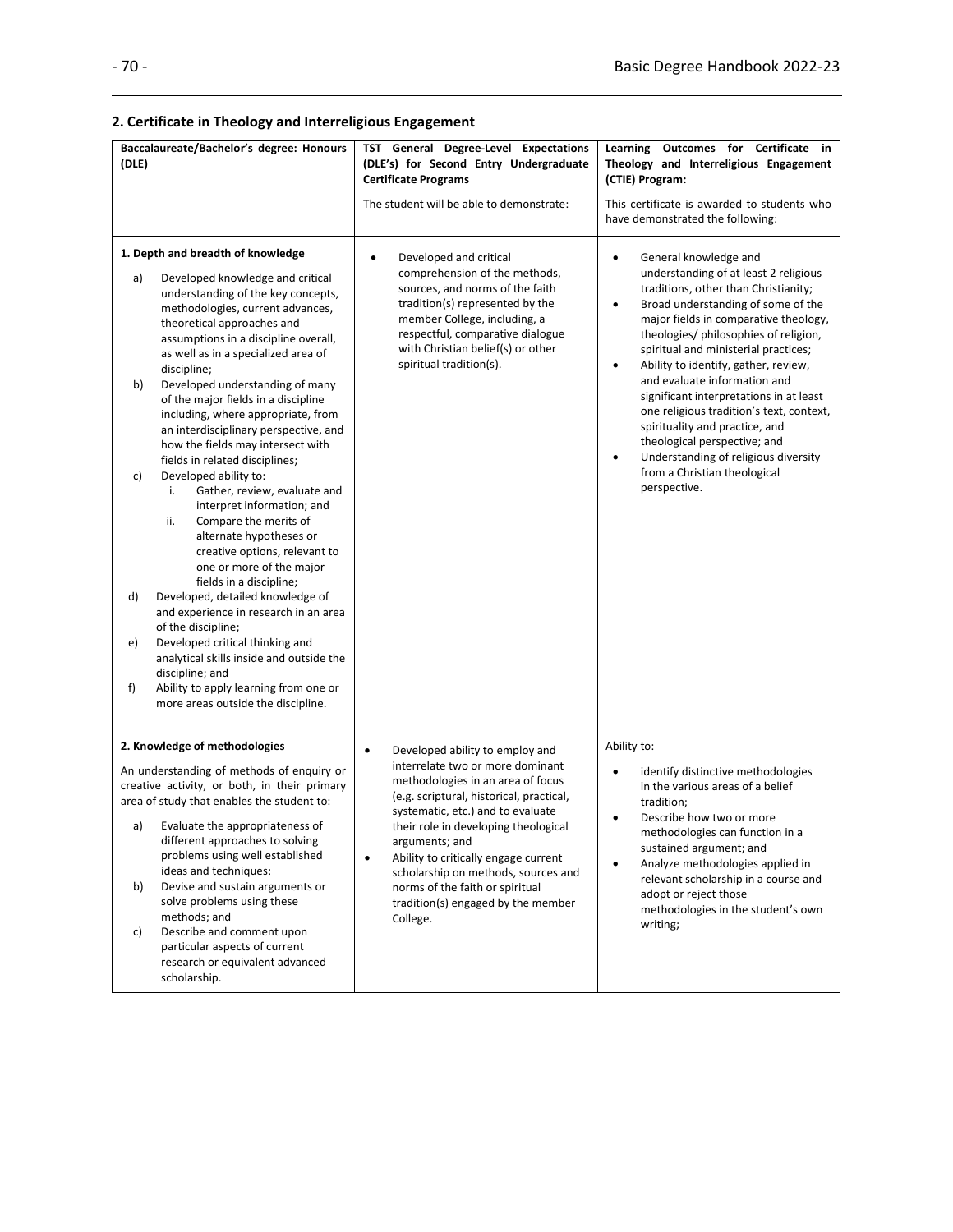| Baccalaureate/Bachelor's degree: Honours<br>(DLE)                                                                                                                                                                                                                                                                                                                                                                                                                                                                                                                                                                                                                                                                                                                                                                                                                                                                                                                  | TST General Degree-Level Expectations<br>(DLE's) for Second Entry Undergraduate<br><b>Certificate Programs</b>                                                                                                                                                                                                                                                                                                                                                                                                                                                                                   | Learning Outcomes for Certificate in<br>Theology and Interreligious Engagement<br>(CTIE) Program:                                                                                                                                                                                                                                                                                                                                                                                                                                                          |
|--------------------------------------------------------------------------------------------------------------------------------------------------------------------------------------------------------------------------------------------------------------------------------------------------------------------------------------------------------------------------------------------------------------------------------------------------------------------------------------------------------------------------------------------------------------------------------------------------------------------------------------------------------------------------------------------------------------------------------------------------------------------------------------------------------------------------------------------------------------------------------------------------------------------------------------------------------------------|--------------------------------------------------------------------------------------------------------------------------------------------------------------------------------------------------------------------------------------------------------------------------------------------------------------------------------------------------------------------------------------------------------------------------------------------------------------------------------------------------------------------------------------------------------------------------------------------------|------------------------------------------------------------------------------------------------------------------------------------------------------------------------------------------------------------------------------------------------------------------------------------------------------------------------------------------------------------------------------------------------------------------------------------------------------------------------------------------------------------------------------------------------------------|
|                                                                                                                                                                                                                                                                                                                                                                                                                                                                                                                                                                                                                                                                                                                                                                                                                                                                                                                                                                    | The student will be able to demonstrate:                                                                                                                                                                                                                                                                                                                                                                                                                                                                                                                                                         | This certificate is awarded to students who<br>have demonstrated the following:                                                                                                                                                                                                                                                                                                                                                                                                                                                                            |
| 3. Application of Knowledge<br>The ability to review, present and critically<br>evaluate<br>qualitative<br>quantitative<br>and<br>information to:<br>Develop lines of argument;<br>a)<br>Make sound judgments in<br>b)<br>accordance with the major theories<br>concepts and methods of the<br>subject(s) of study;<br>Apply underlying concepts,<br>c)<br>principles, and techniques of<br>analysis, both within and outside<br>the discipline;<br>d)<br>Where appropriate use this<br>knowledge in the creative process;<br>and<br>The ability to use a range of established<br>techniques to:<br>Initiate and undertake critical<br>a)<br>evaluation of arguments,<br>assumptions, abstract concepts and<br>information;<br>Propose solutions;<br>b)<br>Frame appropriate questions for the<br>c)<br>purpose of solving a problem;<br>Solve a problem or create a new<br>d)<br>work; and<br>Make critical use of scholarly review<br>e)<br>and primary sources. | Ability to employ appropriate<br>$\bullet$<br>methodologies, sources and norms of<br>at least one faith/spiritual tradition<br>to:<br>Engage in respectful dialogue<br>$\circ$<br>with other disciplines and<br>faith/spiritual traditions;<br>Interpret cultural contexts;<br>$\circ$<br>Formulate theological<br>$\circ$<br>arguments;<br>Communicate theological<br>$\circ$<br>concepts;<br>Exercise responsible citizenship,<br>$\circ$<br>and social leadership; and<br>Critical use of established concepts<br>٠<br>and techniques to address problems<br>and analyze contextual concerns. | Ability to:<br>Develop lines of argument appropriate to<br>the interdisciplinary and interreligious<br>nature of the program;<br>Analyze information; and<br>Make use of scholarly reviews and<br>primary sources.                                                                                                                                                                                                                                                                                                                                         |
| 4. Communication Skills<br>The ability to communicate information,<br>arguments, and analyses accurately and<br>reliably, orally and in writing to a range of<br>audiences.                                                                                                                                                                                                                                                                                                                                                                                                                                                                                                                                                                                                                                                                                                                                                                                        | Ability to foster a safe and<br>٠<br>respectful environment within<br>which to communicate arguments<br>and analyses effectively and<br>collegially, orally and in writing, to a<br>range of different audience.                                                                                                                                                                                                                                                                                                                                                                                 | Ability to:<br>accurately reflect the views of other<br>religions; and<br>represent one's own religious views<br>in a multi-religious context;                                                                                                                                                                                                                                                                                                                                                                                                             |
| 5. Awareness of Limits of Knowledge<br>An understanding of the limits to their own<br>knowledge and ability, and an appreciation<br>of the uncertainty, ambiguity and limits to<br>knowledge and how this might influence<br>analyses and interpretations.                                                                                                                                                                                                                                                                                                                                                                                                                                                                                                                                                                                                                                                                                                         | Awareness of limits of knowledge<br>$\bullet$<br>within the methods, sources, and<br>articulated norms of faith/spirituality.<br>Respectful engagement of socio-<br>$\bullet$<br>cultural influences, perspectives of<br>other faith/spiritual traditions, and<br>contributions of other scholarly<br>disciplines.                                                                                                                                                                                                                                                                               | Understanding of the diversity of Christian<br>theological approaches and<br>engagements with different faith<br>communities and a recognition that<br>engaging this diversity tends to<br>disrupt settled opinion;<br>Recognition that it is not possible to fully<br>and adequately represent one's own<br>religious beliefs, let alone those of<br>another religion; and<br>Ability to articulate the limits of the<br>$\bullet$<br>theology and practice of dialogue and<br>of language, concepts, analogues<br>across different religious traditions. |
| 6. Autonomy and Professional Capacity<br>Qualities and transferable skills necessary for                                                                                                                                                                                                                                                                                                                                                                                                                                                                                                                                                                                                                                                                                                                                                                                                                                                                           | Ability to develop and evaluate<br>strategies for ongoing professional                                                                                                                                                                                                                                                                                                                                                                                                                                                                                                                           | Qualities and transferable skills<br>$\bullet$<br>necessary for further study.                                                                                                                                                                                                                                                                                                                                                                                                                                                                             |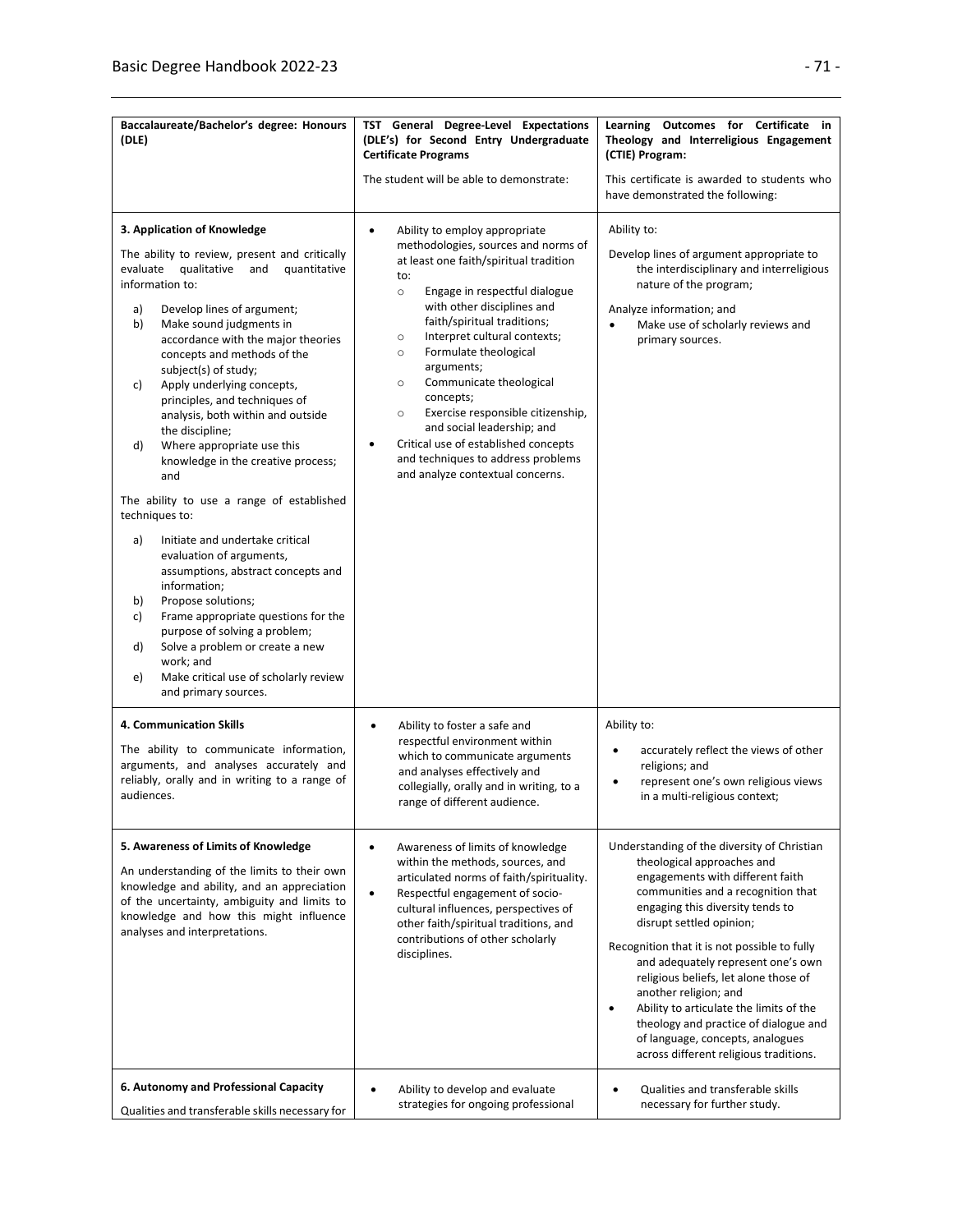| Baccalaureate/Bachelor's degree: Honours<br>(DLE)                                                                                                                                                                                                                                                                                                                                                                                                                                                                                            | General Degree-Level Expectations<br>TST<br>(DLE's) for Second Entry Undergraduate<br><b>Certificate Programs</b>                                                                                                       | Learning Outcomes<br>Certificate<br>for<br>-in<br>Theology and Interreligious Engagement<br>(CTIE) Program: |
|----------------------------------------------------------------------------------------------------------------------------------------------------------------------------------------------------------------------------------------------------------------------------------------------------------------------------------------------------------------------------------------------------------------------------------------------------------------------------------------------------------------------------------------------|-------------------------------------------------------------------------------------------------------------------------------------------------------------------------------------------------------------------------|-------------------------------------------------------------------------------------------------------------|
|                                                                                                                                                                                                                                                                                                                                                                                                                                                                                                                                              | The student will be able to demonstrate:                                                                                                                                                                                | This certificate is awarded to students who<br>have demonstrated the following:                             |
| further study, employment, community<br>involvement and other activities requiring:<br>The exercise of initiative, personal<br>a)<br>responsibility and accountability in<br>both personal and group contexts;<br>Working effectively with others;<br>b)<br>Decision-making in complex<br>c)<br>contexts;<br>Ability to manage their own learning<br>d)<br>in changing circumstances, both<br>within and outside the discipline<br>and to select an appropriate<br>program of further study; and<br>Behaviour consistent with academic<br>e) | development to advance the<br>emotional maturity, collaborative<br>teamwork, effective decision-<br>making, moral integrity, academic<br>integrity, and spiritual sensibilities<br>required for specialized leadership. |                                                                                                             |
| integrity and social responsibility.                                                                                                                                                                                                                                                                                                                                                                                                                                                                                                         |                                                                                                                                                                                                                         |                                                                                                             |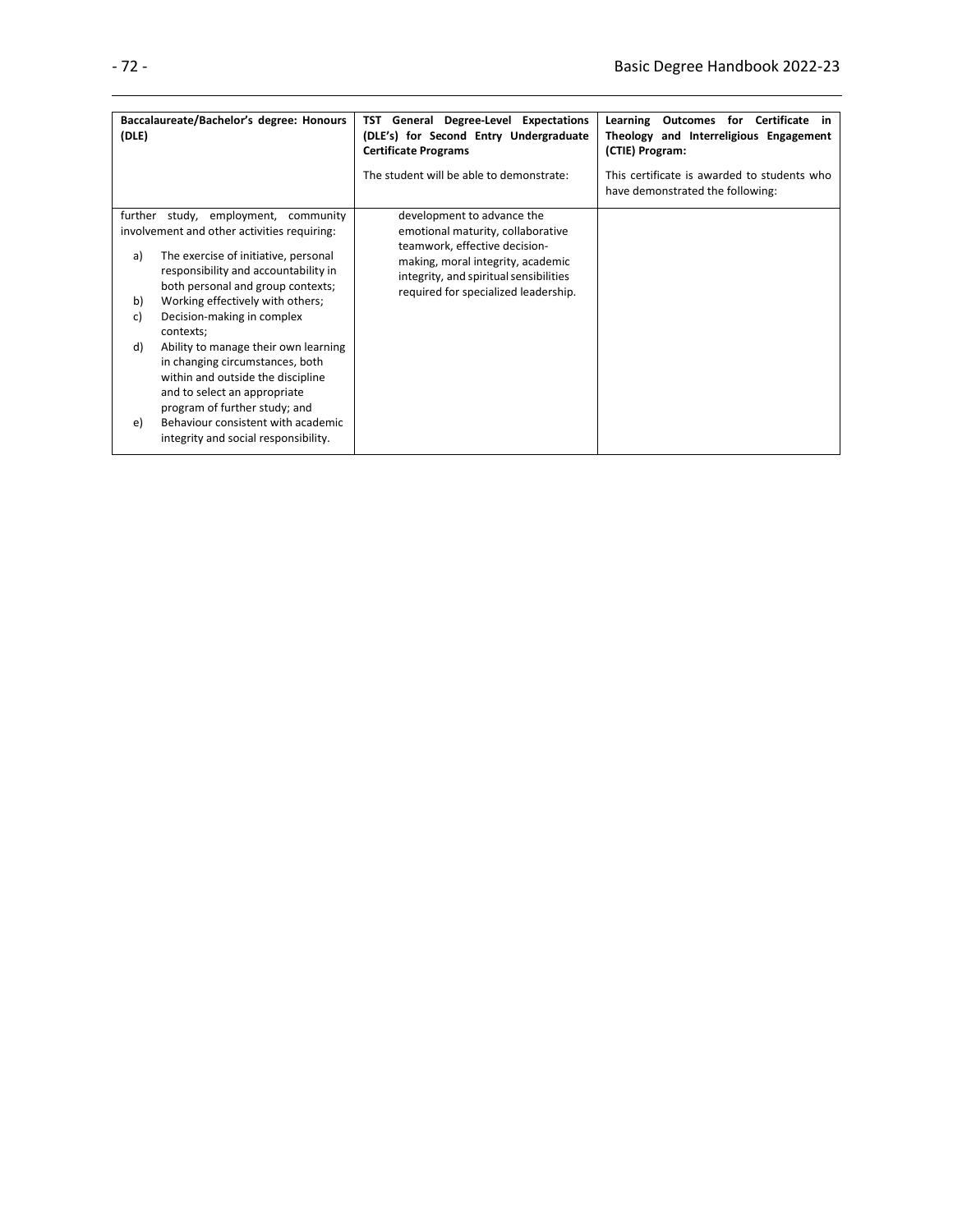## **Appendix IV: University of Toronto Code of Behaviour on Academic Matters**

July 1, 2019

Extract (For a full version of the Code of Behavior on Academic Matters, please see: [https://governingcouncil.utoronto.ca/secretariat/policies/code-behaviour-academic-matters-july-1-2019\)](https://governingcouncil.utoronto.ca/secretariat/policies/code-behaviour-academic-matters-july-1-2019)

#### **CODE OF BEHAVIOUR ON ACADEMIC MATTERS**

The Governing Council of the University of Toronto has approved a Code of Behaviour on Academic Matters applying to members of the University. Below are extracts from the Code covering offences, procedures, and sanctions. The full text of the Code is available on the University of Toronto Web site at https://governingcouncil.utoronto.ca/secretariat/policies/code-behaviour-academic-matters-july-1-2019. The Code is enforced by the Dean, the Provost, and the University Disciplinary Tribunal. In cases involving graduate students, the divisional dean is the Dean of the School of Graduate Studies.

#### **A. Preamble**

The concern of the Code of Behaviour on Academic Matters is with the responsibilities of all parties to the integrity of the teaching and learning relationship. Honesty and fairness must inform this relationship, whose basis remains one of mutual respect for the aims of education and for those ethical principles which must characterize the pursuit and transmission of knowledge in the University.

What distinguishes the University from other centres of research is the central place which the relationship between teaching and learning holds. It is by virtue of this relationship that the University fulfills an essential part of its traditional mandate from society, and, indeed, from history: to be an expression of, and by so doing to encourage, a habit of mind which is discriminating at the same time as it remains curious, which is at once equitable and audacious, valuing openness, honesty and courtesy before any private interests.

This mandate is more than a mere pious hope. It represents a condition necessary for free enquiry, which is the University's life blood. Its fulfillment depends upon the well being of that relationship whose parties define one another's roles as teacher and student, based upon differences in expertise, knowledge and experience, though bonded by respect, by a common passion for truth and by mutual responsibility to those principles and ideals that continue to characterize the University.

This Code is concerned, then, with the responsibilities of faculty members and students, not as they belong to administrative or professional or social groups, but as they co-operate in all phases of the teaching and learning relationship.

Such co-operation is threatened when teacher or student forsakes respect for the other--and for others involved in learning--in favour of self-interest, when truth becomes a hostage of expediency. On behalf of teacher and student and in fulfillment of its own principles and ideals, the University has a responsibility to ensure that academic achievement is not obscured or undermined by cheating or misrepresentation, that the evaluative process meets the highest standards of fairness and honesty, and that malevolent or even mischievous disruption is not allowed to threaten the educational process.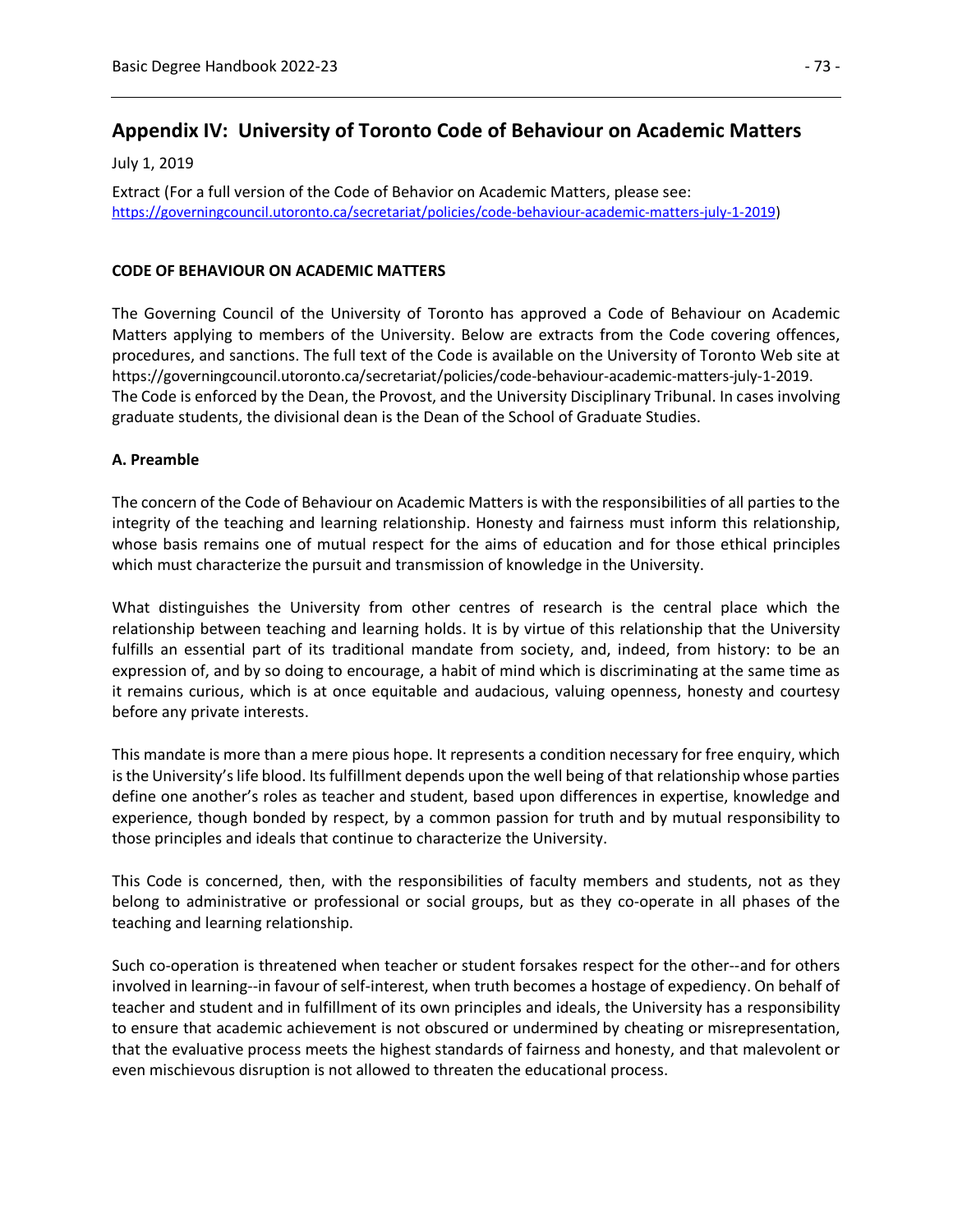These are areas in which teacher and student necessarily share a common interest as well as common responsibilities.

#### **B. Offences**

The University and its members have a responsibility to ensure that a climate which might encourage, or conditions which might enable, cheating, misrepresentation or unfairness not be tolerated. To this end, all must acknowledge that seeking credit or other advantages by fraud or misrepresentation, or seeking to disadvantage others by disruptive behaviour is unacceptable, as is any dishonesty or unfairness in dealing with the work or record of a student.

Wherever in this Code an offence is described as depending on "knowing", the offence shall likewise be deemed to have been committed if the person ought reasonably to have known.

#### **B.I.**

1. It shall be an offence for a student knowingly:

- (a) to forge or in any other way alter or falsify any document or evidence required by the University, or to utter, circulate or make use of any such forged, altered or falsified document, whether the record be in print or electronic form;
- (b) to use or possess an unauthorized aid or aids or obtain unauthorized assistance in any academic examination or term test or in connection with any other form of academic work;
- (c) to personate another person, or to have another person personate, at any academic examination or term test or in connection with any other form of academic work;
- (d) to represent as one's own any idea or expression of an idea or work of another in any academic examination or term test or in connection with any other form of academic work, i.e. to commit plagiarism (for a more detailed account of plagiarism, see Appendix "A") ;
- (e) to submit, without the knowledge and approval of the instructor to whom it is submitted, any academic work for which credit has previously been obtained or is being sought in another course or program of study in the University or elsewhere;
- (f) to submit any academic work containing a purported statement of fact or reference to a source which has been concocted.
- 2. It shall be an offence for a faculty member knowingly:
	- (a) to approve any of the previously described offences;
	- (b) to evaluate an application for admission or transfer to a course or program of study by reference to any criterion that is not academically justified;
	- (c) to evaluate academic work by a student by reference to any criterion that does not relate to its merit, to the time within which it is to be submitted or to the manner in which it is to be performed.
- 3. It shall be an offence for a faculty member and student alike knowingly:
	- (a) to forge or in any other way alter or falsify any academic record, or to utter, circulate or make use of any such forged, altered or falsified record, whether the record be in print or electronic form;
	- (b) to engage in any form of cheating, academic dishonesty or misconduct, fraud or misrepresentation not herein otherwise described, in order to obtain academic credit or other academic advantage of any kind.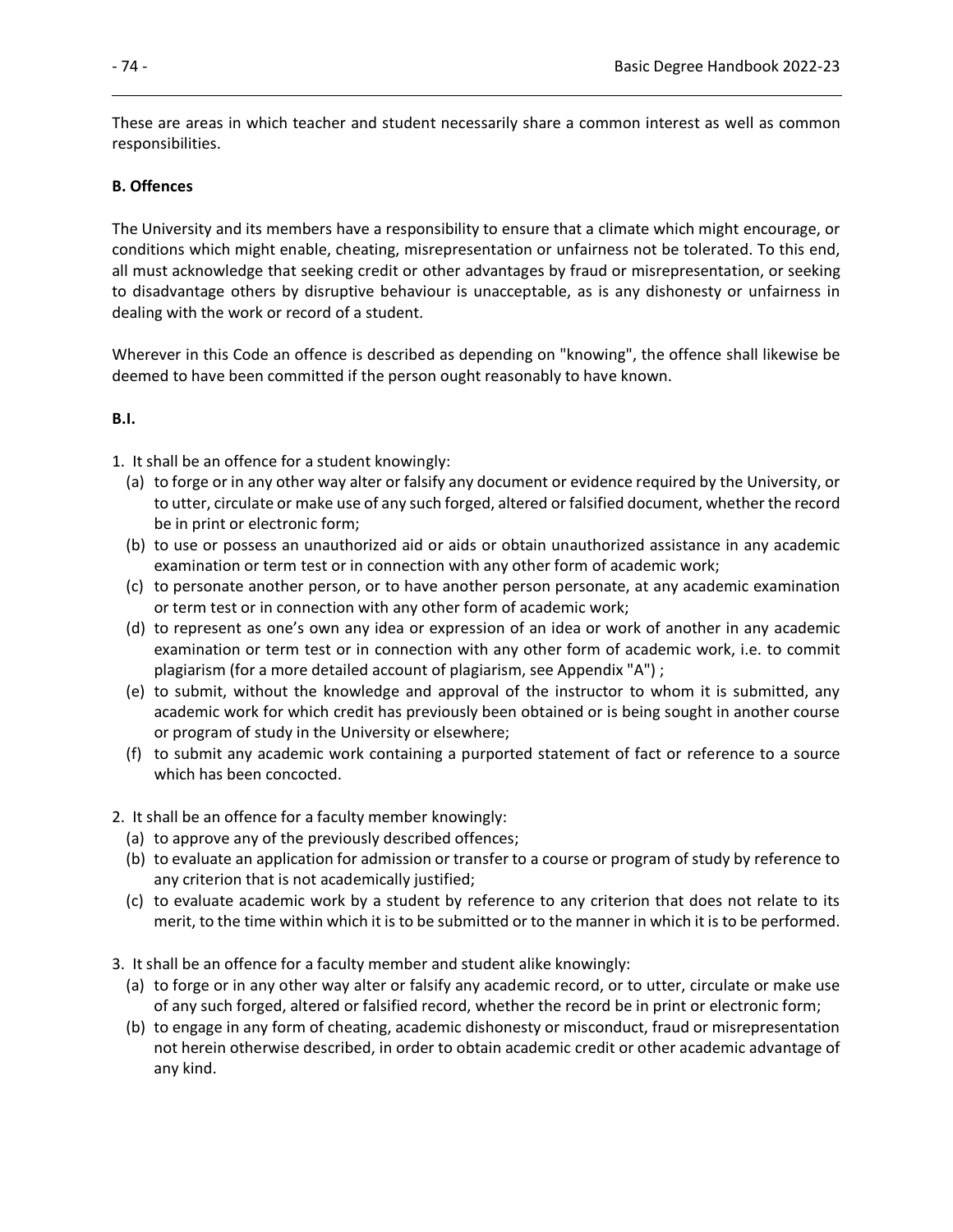4. A graduate of the University may be charged with any of the above offences committed knowingly while he or she was an active student, when, in the opinion of the Provost, the offence, if detected, would have resulted in a sanction sufficiently severe that the degree would not have been granted at the time that it was.

#### **B.II** Parties to Offences

- 1. (a) Every member is a party to an offence under this Code who knowingly:
	- (i) actually commits it;

(ii) does or omits to do anything for the purpose of aiding or assisting another member to commit the offence;

(iii) does or omits to do anything for the purpose of aiding or assisting any other person who, if that person were a member, would have committed the offence;

(iv) abets, counsels, procures or conspires with another member to commit or be a party to an offence; or

(v) abets, counsels, procures or conspires with any other person who, if that person were a member, would have committed or have been a party to the offence.

(b) Every party to an offence under this Code is liable upon admission of the commission thereof, or upon conviction, as the case may be, to the sanctions applicable to that offence.

2. Every member who, having an intent to commit an offence under this Code, does or omits to do anything for the purpose of carrying out that intention (other than mere preparation to commit the offence) is guilty of an attempt to commit the offence and liable upon conviction to the same sanctions as if he or she had committed the offence.

3. When a group is found guilty of an offence under this Code, every officer, director or agent of the group, being a member of the University, who directed, authorized or participated in the commission of the offence is a party to and guilty of the offence and is liable upon conviction to the sanctions provided for the offence.

The full text of the Code of Behaviour on Academic Matters is available at <https://governingcouncil.utoronto.ca/secretariat/policies/code-behaviour-academic-matters-july-1-2019>